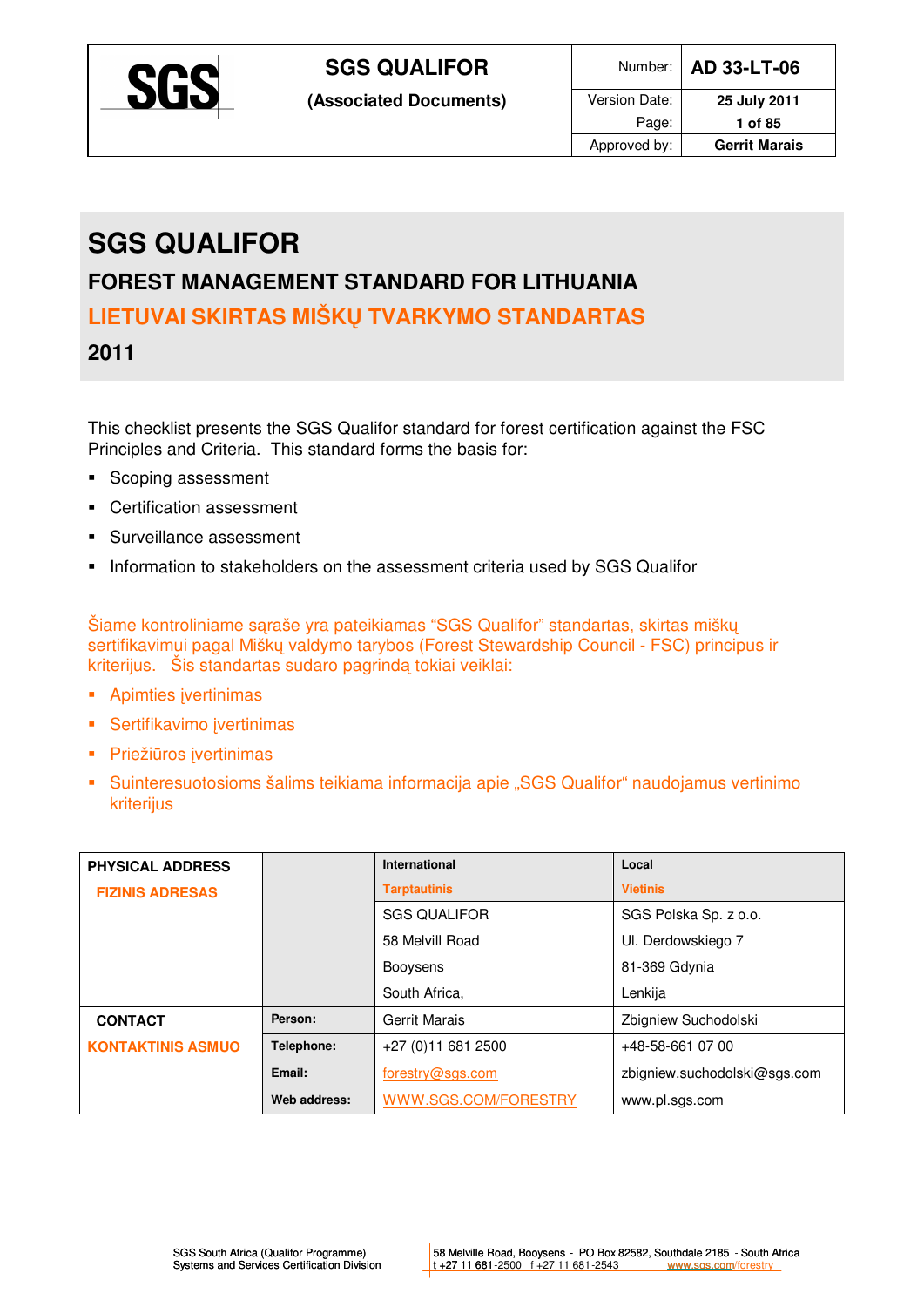#### **CHANGES SINCE THE PREVIOUS VERSION OF THE STANDARD PAKEITIMAI NUO ANKSTESNĖS STANDARTO VERSIJOS**

| <b>Section / Skyrius</b> | <b>Change / Pakeitimas</b> | Date / Data          |
|--------------------------|----------------------------|----------------------|
| Throughout the           |                            | 25th of July, 2011   |
| standard                 |                            | 2011 m. liepos 25 d. |
| Visame standarte         |                            |                      |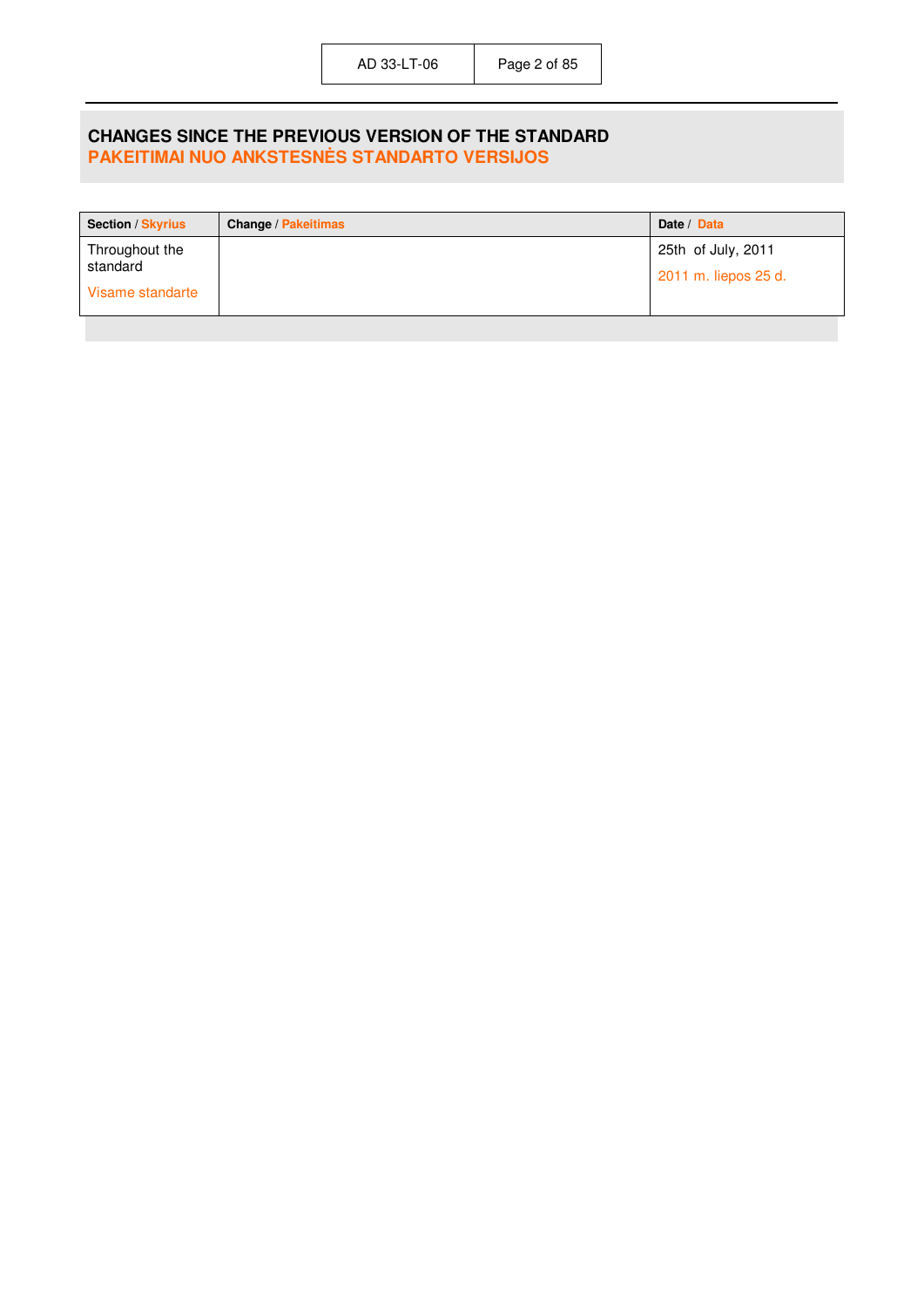#### **ADAPTATION OF STANDARD TO MEET LOCAL REQUIREMENTS AND THRESHOLDS STANDARTO PRITAIKYMAS VIETINIAMS REIKALAVIMAMS IR RIBINöMS VERTöMS**

#### **The objective of local adaptation of the SGS Qualifor standard is to:**

- i. identify any aspects of the standard that may be in conflict with legal requirements in the area in which the standard is to be used, and if such a conflict is identified shall evaluate it for the purposes of certification in discussion with the involved or affected parties. Conflict only occurs where a legal obligation *prevents the implementation of* some aspect of the generic standard. It is not considered a conflict if the requirements of the generic standard exceed the minimum requirements for legal compliance;
- ii. identify any aspects of its generic standard, which specify performance thresholds lower than the minimum legal requirement in the country concerned. If any such differences are identified the relevant thresholds shall be modified to ensure that they meet or exceed the minimum national requirements.
- iii. add specific indicators (with appropriate means of verification if required) and/or crossreferences to the identified documentation to evaluate compliance with key requirements of the national and local forest laws, administrative requirements and multi-lateral environmental agreements related to the FSC Principles 1 - 10.
- iv. take account of the national context with regards to forest management;
- v. take account of national environmental, social and economic perspectives;
- vi. ensure that the standard is applicable and practical in the country concerned;
- vii. ensure that the standard is applicable and practical to the size and intensity of management of the Forest Management Unit concerned;
- viii. address specific issues that are of general concern to any stakeholder group in the country concerned.

**SGS QUALIFOR is not required to seek or develop a consensus with regard to the modification of our generic standard. SGS Qualifor will however make meaningful accommodation of stakeholder concerns and will be guided in this by:** 

- i. our knowledge of the indicators and means of verification that have been included in other, FSC-accredited, regional, national or sub-national standards, with regard to the issues raised;
- ii. advice provided in writing by the FSC National Initiative in the country concerned as to the likelihood that a proposed modification would have the support of the majority of the members of each chamber of an FSC working group active in that country;
- iii. advice provided in writing by an FSC Regional Office covering the country concerned, as to the likelihood that a proposed modification would have the support for the majority of FSC members of each chamber in the region.
- iv. the scale and intensity of forest management.

**SGS QUALIFOR should be able to demonstrate that the requirements of the locally adapted generic standard are broadly in line with the requirements of other FSC-accredited national standards applicable to similar forest types in the region, and with any guidance received from an FSC National Initiative in the country concerned.** 

**SGS Qualifor is not required to make further changes to the locally adapted standard used for an evaluation during the period of validity of the certificate except as necessary to bring it into compliance with any FSC Policies, Standards, Guidance or Advice Notes subsequently approved by FSC.**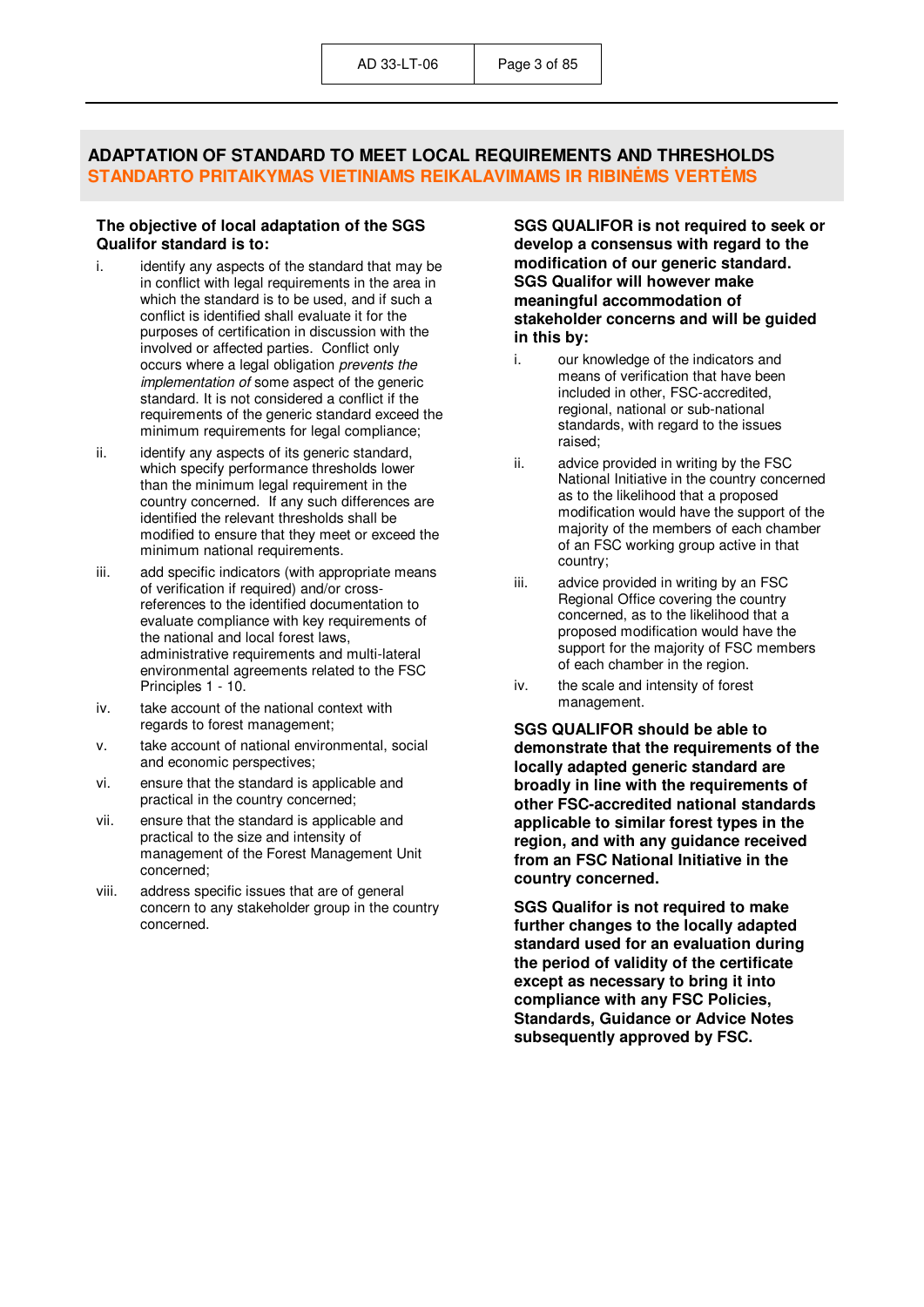#### **"SGS Qualifor" standarto vietinio pritaikymo tikslas yra:**

- ix. nustatyti visus standarto aspektus, kurie galėtų prieštarauti vietos reikalavimams toje srityje, kurioje standartą numatoma taikyti ir, jei tokie prieštaravimai būtų nustatyti, jį įvertinti sertifikavimo tikslams diskusijų su susijusiomis ar paveiktomis šalimis metu. Prieštaravimai atsiranda tik tada, kai teisin÷ prievol÷ *neleidžia įgyvendinti* kai kurių bendrinio standarto aspektų. Jei bendrinio standarto reikalavimai viršija minimalius teisinius reikalavimus, toks viršijimas nėra laikoma prieštaravimu;
- x. nustatyti visus šio bendrinio standarto aspektus, kurie numato už aptariamoje šalyje galiojančius minimalius teisinius reikalavimus žemesnes ribines vertes. Jei yra nustatomi tokie skirtumai, atitinkamos ribinės vertės turi būti pakeistos tam, kad jos atitiktų arba viršytų šalyje galiojančius minimalius reikalavimus.
- xi. įterpti konkrečius rodiklius (kartu su reikiamomis kontrolės priemonėmis, jei tai reikalinga) ir (arba) dalines nuorodas į nurodytą dokumentą tam, kad būtų galima įvertinti, ar yra laikomasi pagrindinių nacionalinių ir vietinių miškų įstatymų reikalavimų, administracinių reikalavimų ir su FSC 1 – 10 principais susijusių daugiašalių aplinkosauginių susitarimų
- xii. atsižvelgti į dabartinę šios šalies situaciją miškų valdymo srityje
- xiii. atsižvelgti į nacionalines aplinkosaugines, socialines ir ekonomines perspektyvas;
- xiv. užtikrinti, kad standartas būtų taikytinas ir praktiškai galėtų būti jgyvendintas atitinkamoje šalyje.
- xv. užtikrinti, kad standartas būtų taikytinas ir praktiškai galėtų būti įgyvendintas atsižvelgiant į atitinkamo miško valdymo vieneto dydį ir intensyvumą;
- xvi. spręsti konkrečius klausimus, kurie yra svarbūs bet kuriai atitinkamos šalies suinteresuotųjų šalių grupei.

**Nereikalaujama, kad SGS QUALIFOR ieškotų ar surastų konsensusą mūsų bendrinio standarto pataisų prasme, tačiau "SGS Qualifor" didele dalimi atsižvelgs į suinteresuotosioms šalims rūpimus dalykus ir šioje srityje remsis:**

- v. mūsu žiniomis apie rodiklius ir kontrolės priemones, kurios buvo įtrauktos į kitus FSC akredituotus ir su pateiktais klausimais susijusius regioninius, nacionalinius ir subnacionalinius standartus;
- vi. atitinkamos šalies FSC nacionalinės iniciatyvos raštu pateiktais patarimais, susijusiais su galimybe, jog siūlomas pataisas rems dauguma toje šalyje veikiančios FSC darbo grupės kiekvienos kolegijos narių;
- vii. FSC regioninio skyriaus raštu pateiktais aptariamai šaliai skirtais patarimais, kuriuose numatoma galimybė, jog siūlomas pataisas parems dauguma to regiono kiekvienos kolegijos FSC narių;
- viii. miškotvarkos apimtimis ir intensyvumu.

**SGS QUALIFOR turi sugeb÷ti įrodyti, kad prie vietos sąlygų pritaikyto bendrinio standarto reikalavimai bendrąja prasme atitinka kitų FSC akredituotų panašių tipų miškams taikomų nacionalinių standartų reikalavimus ir visas iš atitinkamos šalies FSC nacionalin÷s iniciatyvos gautas gaires.** 

**Ne**ra reikalaujama, kad "SGS Qualifor" **padarytų kokius nors tolesnius vietos sąlygoms pritaikyto standarto, naudojamo vertinimui sertifikato galiojimo laikotarpiu, pakeitimus, išskyrus tokius, kurie yra būtini tam, kad jis atitiktų FSC v÷liau patvirtintą FSC politiką, standartus, nurodymus ir patarimus.**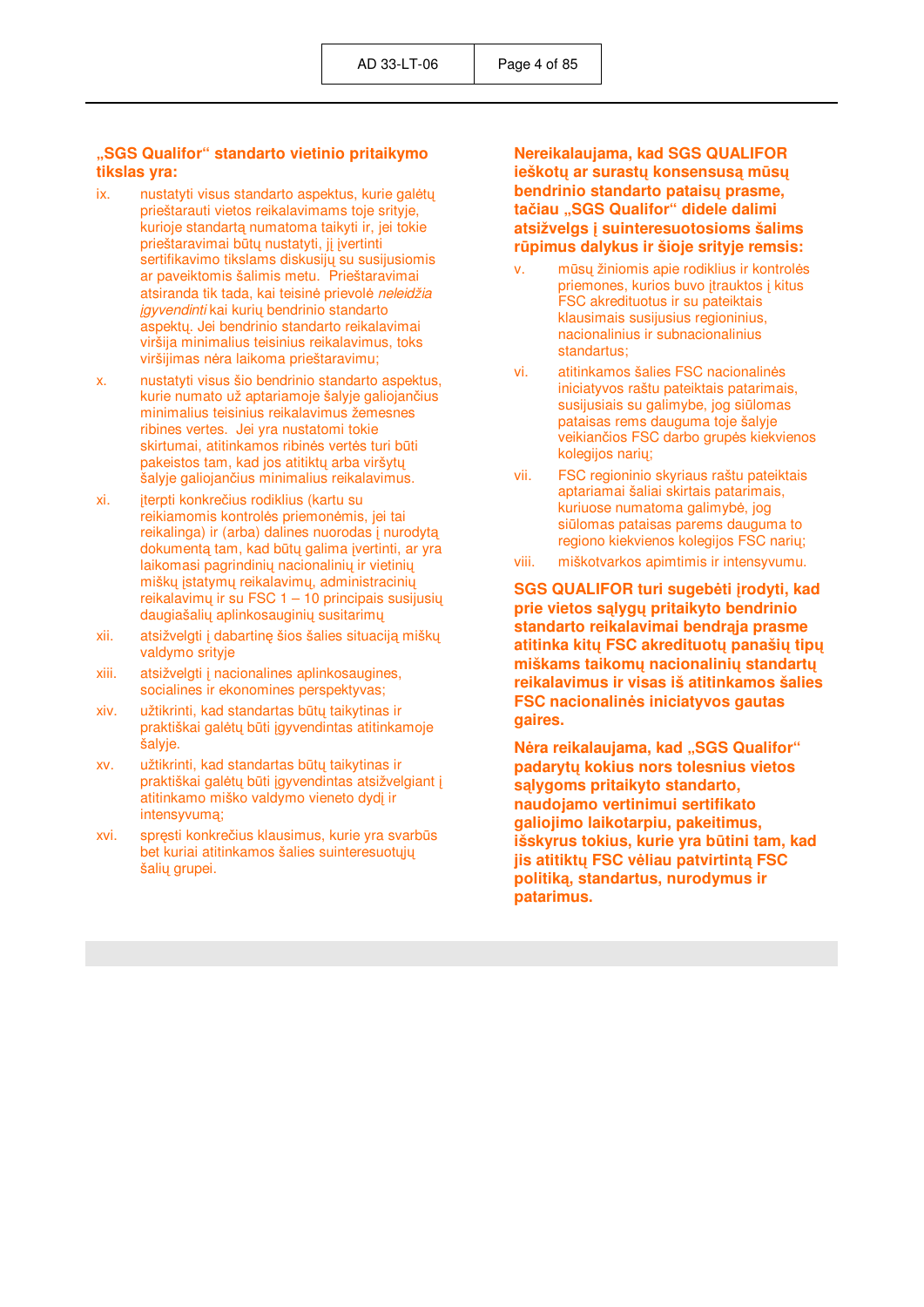## **LAYOUT OF THE STANDARD STANDARTO STRUKTŪRA**

The standard follows the FSC Principles and Criteria of Forest Stewardship (January, 2000). The Standard is divided into 10 sections, each corresponding to one of the FSC principles with the criteria listed underneath each principle. Refer to the diagramme on the next page for further clarification.

Each page of the standard is divided into 3 columns. The standard also serves as the checklist that is used during an assessment and for every criterion the following is provided:

| The Qualifor Requirement: Indicator                                                                                                                                                                                         | This outlines the norm or indicators that Qualifor requires for<br>compliance with the specific FSC criterion. A potential source of<br>information or evidence that allows an auditor to evaluate<br>compliance with an indicator. Some indicators make a distinction<br>between the requirements for "normal" forests and SLIMF<br>operations (Small and Low Intensity Managed Forests). |  |
|-----------------------------------------------------------------------------------------------------------------------------------------------------------------------------------------------------------------------------|--------------------------------------------------------------------------------------------------------------------------------------------------------------------------------------------------------------------------------------------------------------------------------------------------------------------------------------------------------------------------------------------|--|
| <b>Verifiers</b>                                                                                                                                                                                                            | Verifiers are examples of what the SGS assessor will look for to<br>ascertain if the specific norm or indicator has been met. This list<br>is not exhaustive and the assessor may use other means of<br>verifying the relevant indicator.                                                                                                                                                  |  |
| Guidance<br>The FSC<br>Principle                                                                                                                                                                                            | Guidance is written in <i>italics</i> and assists the assessor in<br>understanding the requirement of the specific indicator.                                                                                                                                                                                                                                                              |  |
| PRINCIP <sub>Z</sub><br>Forest management operations shall maintain or enhance the long-term social and e                                                                                                                   | The FSC Criterion<br><b>COMMUNITY RELATIONS AND WORKER'S RIGHTS:</b><br>mic well                                                                                                                                                                                                                                                                                                           |  |
| being of forest workers and local communities.<br><b>Criterion 4.1:</b><br>The communities within, or adjacent to, the forest management area should be<br>given opportunities for employment, training, and other services |                                                                                                                                                                                                                                                                                                                                                                                            |  |
| Indicator 4.1.6                                                                                                                                                                                                             | <b>Verifiers &amp; Guidance:</b>                                                                                                                                                                                                                                                                                                                                                           |  |
| Policies and procedures and the implementation<br>thereof make qualifications, skills and<br>experience the basis for recruitment, placement,<br>training and advancement of staff at all levels                            | No evidence of discrimination on the basis of: race, colour,<br>culture, sex, age, religion, political opinion, national extraction or<br>social origin<br>Employment policies and procedures.                                                                                                                                                                                             |  |
| SLIMF:<br>Employees are not discriminated in hiring,                                                                                                                                                                        | Interviews with Forest Managers, workers and Labd<br>Jnion<br>representatives.                                                                                                                                                                                                                                                                                                             |  |
| advancement, dismissal remuneration and<br>employment related to social security                                                                                                                                            | SLIMF:<br>An SGS Qualifor<br>Guideline (Italics)<br>Interviews with workers and contractors                                                                                                                                                                                                                                                                                                |  |
| The SGS Qualifor<br>Indicator<br>The year of the<br>evaluation                                                                                                                                                              | The SGS Qualifor<br>verifier<br>The SGS Qualifor<br>observation i.t.o. the<br>indicator                                                                                                                                                                                                                                                                                                    |  |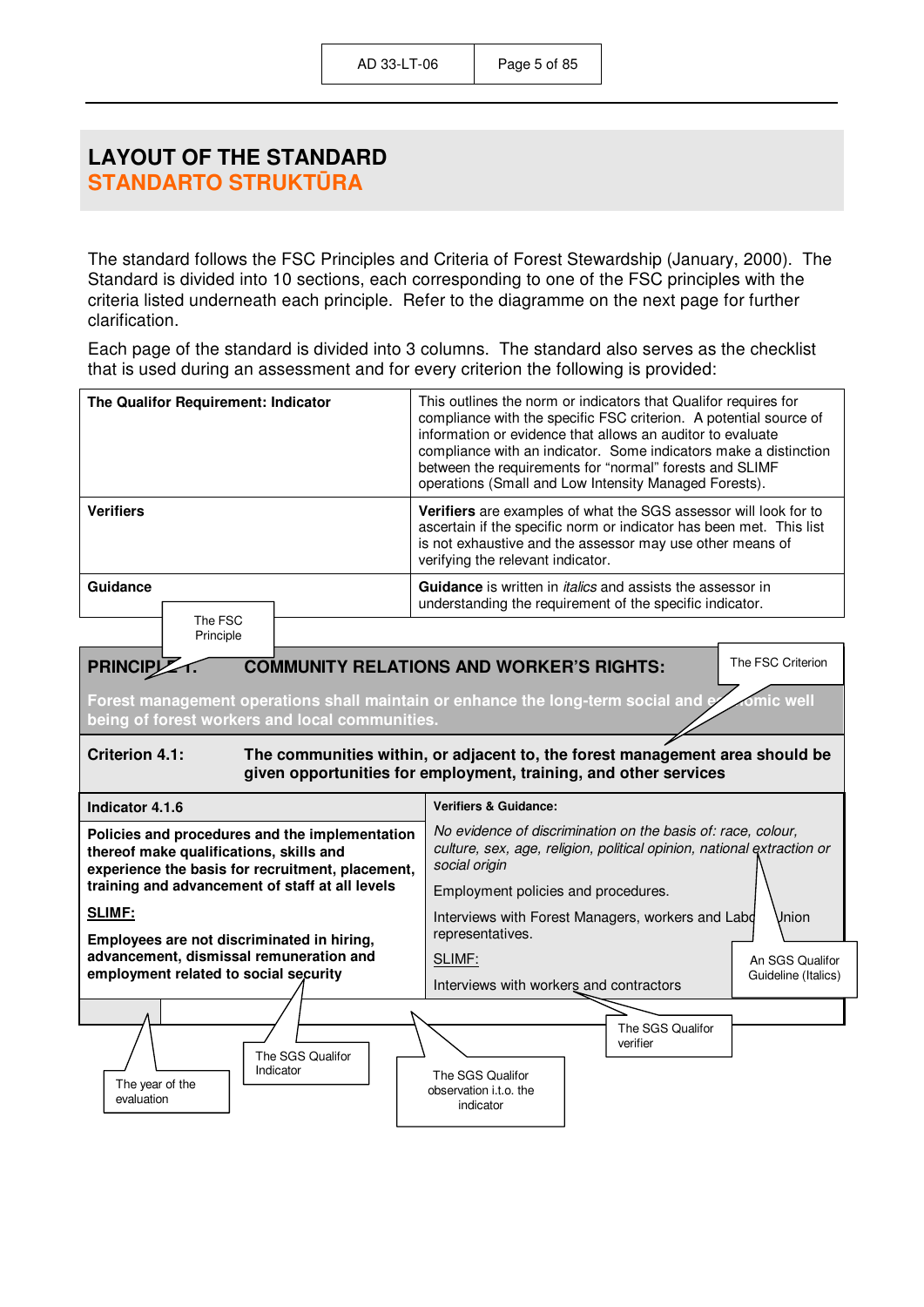Standartas parengtas pagal FSC miškų valdymo principus ir kriterijus (2000 m. sausio mėn.) Standartas susideda iš 10-ies skyrių, kiekvienas iš jų atitinka vieną iš FSC principų ir prie kiekvieno principo yra išvardijami kriterijai. Tolesni paaiškinimai pateikiami kitoje lapo pusėje esančioje diagramoje.

Kiekvienas standarto puslapis padalintas į 3 stulpelius. Standartas taip pat yra kontrolinis sąrašas, kuris yra naudojamas vertinimo metu. Kiekvienam kriterijui yra pateikiama tokia informacija:

| <b>Qualifor reikalavimas: rodikliaj</b> | Čia glaustai išdėstoma norma arba rodikliai, kurie pagal "Qualifor"<br>reikalavimus turi atitikti konkretų FSC kriterijų. Potencialus<br>informacijos šaltinis, arba įrodymai, kurie auditoriui leidžia<br>jvertinti, ar rodiklio yra laikomasi. Kai kurie rodikliai numato<br>skirtingus reikalavimus: Vienus "normaliems" miškams, kitus<br>mažiems ir mažu intensyvumu tvarkomiems miškams (MMITM,<br>angl. Small and Low Intensity Managed Forests, SLIMF). |
|-----------------------------------------|-----------------------------------------------------------------------------------------------------------------------------------------------------------------------------------------------------------------------------------------------------------------------------------------------------------------------------------------------------------------------------------------------------------------------------------------------------------------|
| <b>Irodymai</b>                         | <b>Įrodymai</b> yra pavyzdžiai, kurie parodo, į ką SGS vertintojas<br>atkreips dėmesį norėdamas nustatyti, ar yra laikomasi konkrečios<br>normos ar rodiklio. Šis sarašas nėra pilnas ir vertintojas gali<br>taikyti kitas atitinkamo rodiklio laikymosi kontrolės priemones.                                                                                                                                                                                   |
| Rekomendacijos                          | Patarimai yra pateikiami kursyvu ir vertintojui padeda perprasti<br>konkretaus rodiklio reikalavimus.                                                                                                                                                                                                                                                                                                                                                           |

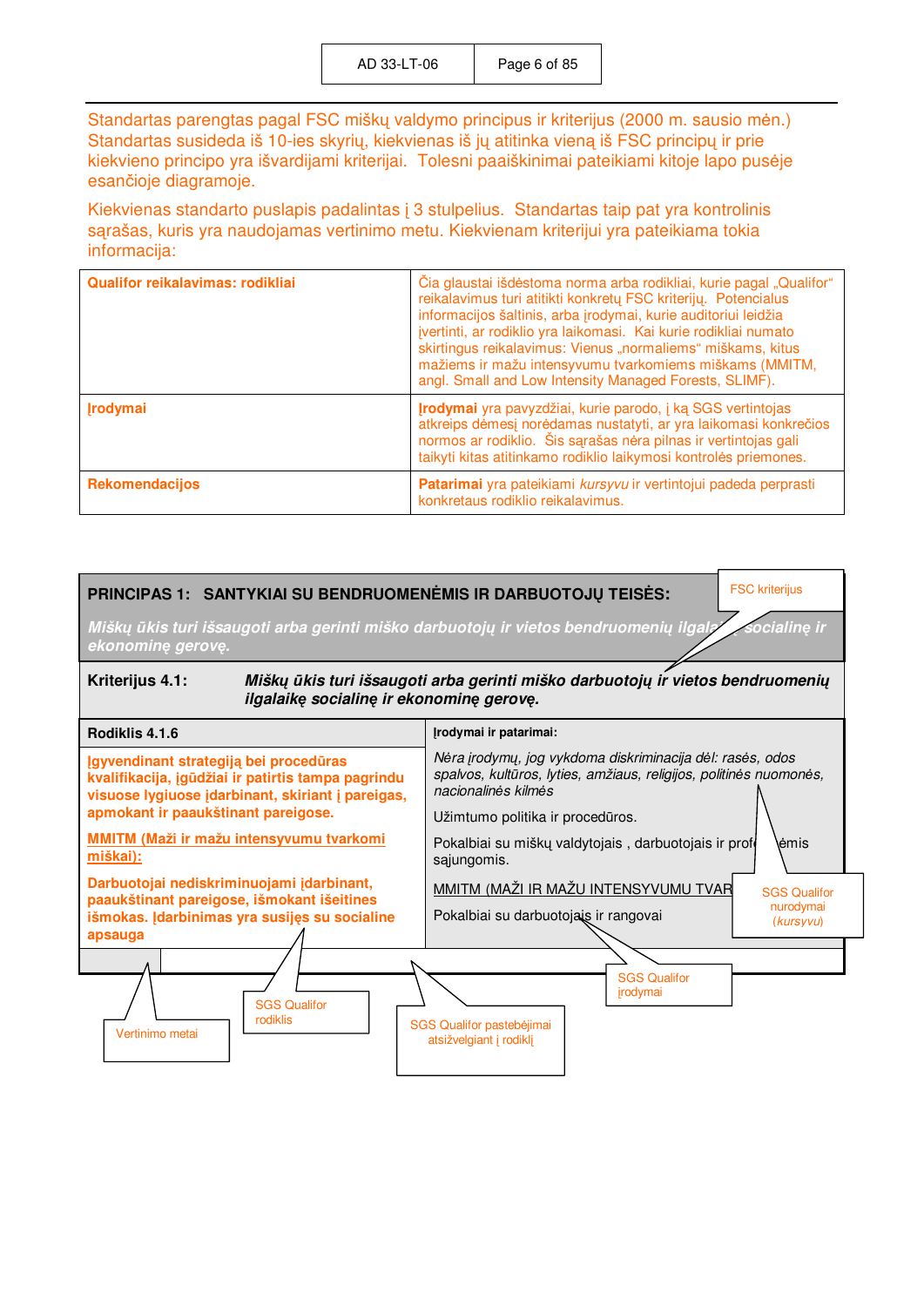## **THE STANDARD STANDARTAS**

#### **PRINCIPLE 1.COMPLIANCE WITH LAWS AND FSC PRINCIPLES: Forest management shall respect all applicable laws of the country in which they occur and international treaties and agreements to which the country is a signatory, and comply with all FSC Principles and Criteria PRINCIPAS 1: ĮSTATYMŲ BEI FSC PRINCIPŲ LAIKYMASIS: Miškų ūkio veikla turi būti vykdoma vadovaujantis visais šalies įstatymais, tarptautiniais susitarimais bei sutartimis, kurias ta šalis pasirašiusi, bei turi atitikti visus FSC principus ir kriterijus. Criterion 1.1 Forest management shall respect all national and local laws and administrative requirements Kriterijus 1.1** Miškų ūkis turi gerbti visus nacionalinius ir vietinio lygmens teisės aktus bei **valstybin÷s administracin÷s sistemos reikalavimus Indicator/Rodiklis 1.1.1 Verifiers & Guidance:**  Interviews with and information supplied by regulatory authorities, other stakeholders and Forest Managers. Control of required legal documentation. policies, operational procedures and standards demonstrate compliance with requirements. **Įrodymai ir patarimai:**  Pokalbiai su reguliavimo įstaigomis, valdžios atstovais, kitomis suinteresuotomis šalims ir miškų valdytojais ir jų pateikta informacija, Reikiamo teisinio dokumento kontrolė. Strategija, darbo tvarka ir standartai parodo, ar yra laikomasi reikalavimų. **There is no evidence of significant noncompliance with all national and local laws and administrative requirements N÷ra įrodymų d÷l žymių neatitikimų bet kokiems nacionaliniams teis÷s aktams bei administraciniams reikalavimams Indicator/Rodiklis 1.1.2 Verifiers & Guidance:**  Interviews with Forest Managers and field observations. List of applicable laws, regulations and national guidelines. **Įrodymai ir patarimai:**  Pokalbiai su miškų valdytojais ir Stebėjimas darbo vietose. Taikytinų įstatymų, reglamentų ir nacionalinių gairių sąrašas. **Forest managers shall demonstrate awareness and compliance with relevant codes of practice, operational guidelines and other accepted norms or agreements. Miškų valdytojai turi būti susipažinę ir taikyti atitinkamus praktikos kodeksus, veiklos gaires ir kitas priimtas normas ar sutartis.**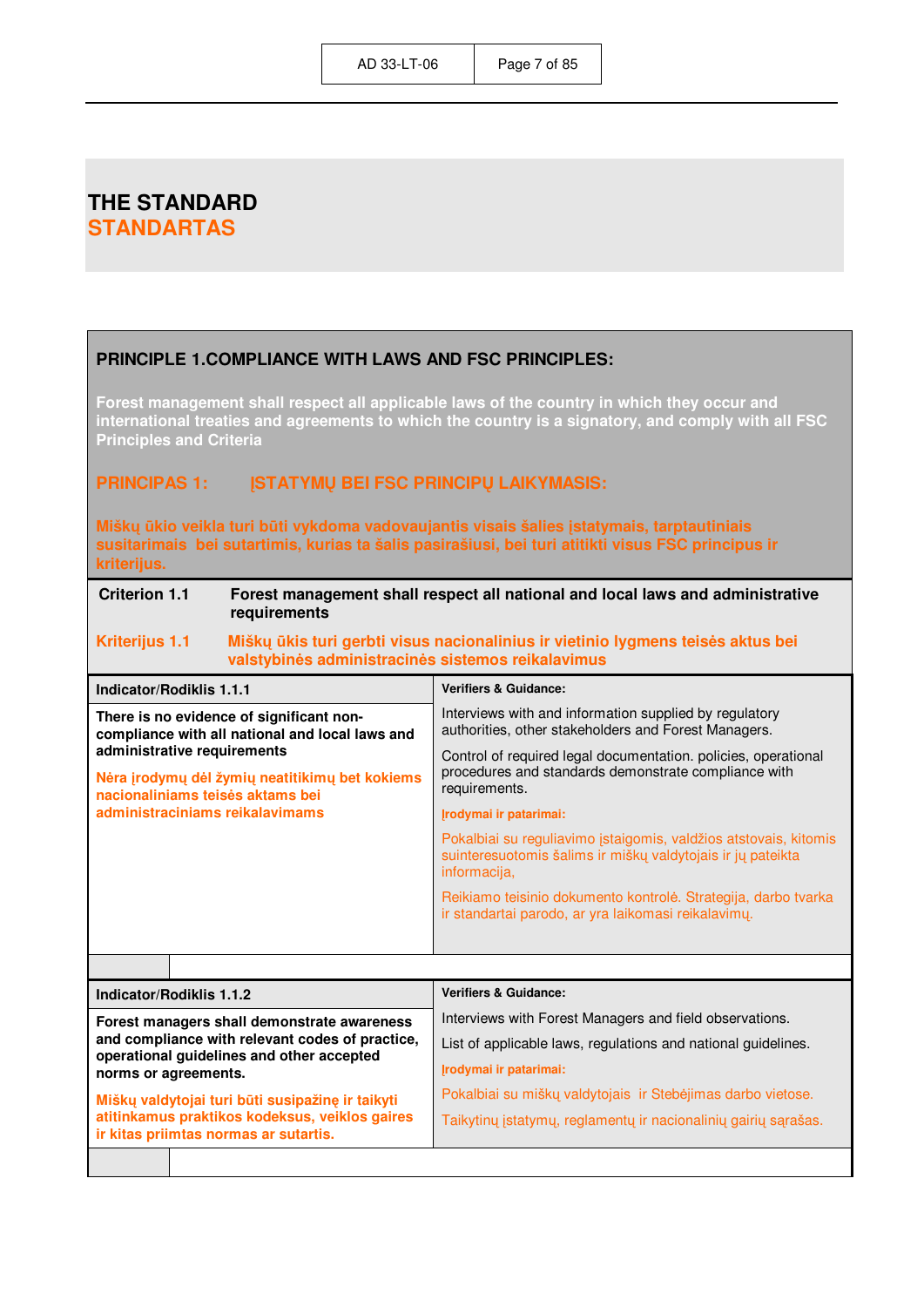| <b>Kriterijus 1.2</b><br>Turi būti mokami visi privalomi mokesčiai<br><b>Verifiers &amp; Guidance:</b><br><b>Indicator/Rodiklis 1.2.1</b><br>Invoices, tax returns, receipts.<br>There is evidence that required payments have<br>been made<br>Interviews with and information supplied by regulatory<br>authorities and other stakeholders.<br>Įrodyta, kad atlikti reikalingi mokėjimai<br>No evidence of non-payment<br>Įrodymai ir patarimai:<br>Sąskaitos, mokesčių deklaracijos, kvitai.<br>Pokalbiai su reguliavimo įstaigomis bei kitomis<br>suinteresuotomis šalimis bei jų pateikta informacija.<br>Nėra įrodymų apie nemokėjimą.<br><b>Verifiers &amp; Guidance:</b><br><b>Indicator/Rodiklis 1.2.2</b><br>Specific provisions in financial planning and long-term budgets.<br>Provision has been made to meet the costs of<br>future fees<br>Įrodymai ir patarimai:<br>Numatytos lėšos būsimiems mokesčiams<br>Konkrečios finansinio planavimo ir ilgalaikio biudžeto nuostatos.<br><b>Criterion 1.3</b><br>In signatory countries, the provisions of all the binding international agreements<br>such as CITES, ILO conventions, ITTA, and Convention on Biological Diversity,<br>shall be respected.<br><b>Kriterijus 1.3</b><br>Tarptautinius susitarimus, pavyzdžiui, CITES (Convention on International Trade<br>in Endangered Species - Nykstančių laukinės faunos ir floros rūšių tarptautinė<br>prekybos konvencija), ILO (International Labour Organization - Tarptautine darbo<br>organizacija) konvencijas, ITTA (International Tropical Timber Agreement -<br>Tarptautinis tropinės medienos susitarimas) ir Biologinės įvairovės konvencijas,<br>pasirašiusios šalys turi gerbti visų šių tarptautinių susitarimų reikalavimus.<br><b>Verifiers &amp; Guidance:</b><br><b>Indicator/Rodiklis 1.3.1</b><br>Interviews with Forest Managers<br>There is awareness and implementation of the<br>requirements of the Convention of International<br>Operational documentation<br>Trade in Endangered Species (CITES) and<br>Required licenses are in place<br>controls in place to ensure continuing<br>compliance with such<br>Įrodymai ir patarimai:<br>Yra žinomi ir įgyvendinami Nykstančių laukinių<br>Pokalbiai su miškų valdytojais<br>faunos ir floros rūšių tarptautinės prekybos<br>Gamybiniai dokumentai<br>konvencijos (CITES) reikalavimai bei<br>kontroliuojama, kad visą laiką jų būtų laikomasi<br>Yra gautos reikiamos licencijos<br><b>Verifiers &amp; Guidance:</b><br><b>Indicator/Rodiklis 1.3.2</b><br>Interviews with Forest Managers, workers, contractors, labour<br>Forest Managers are aware of the requirements<br>unions and regulatory authorities.<br>and have implemented controls to ensure<br>continuing compliance with the International<br>Review of policies, procedures and personnel records.<br>Labour Organisation (ILO) conventions that<br>Įrodymai ir patarimai:<br>apply to their operations. ILO 87 and 98 are | <b>Criterion 1.2</b> | All applicable and legally prescribed fees, royalties, taxes and other charges shall<br>be paid |                                                          |
|------------------------------------------------------------------------------------------------------------------------------------------------------------------------------------------------------------------------------------------------------------------------------------------------------------------------------------------------------------------------------------------------------------------------------------------------------------------------------------------------------------------------------------------------------------------------------------------------------------------------------------------------------------------------------------------------------------------------------------------------------------------------------------------------------------------------------------------------------------------------------------------------------------------------------------------------------------------------------------------------------------------------------------------------------------------------------------------------------------------------------------------------------------------------------------------------------------------------------------------------------------------------------------------------------------------------------------------------------------------------------------------------------------------------------------------------------------------------------------------------------------------------------------------------------------------------------------------------------------------------------------------------------------------------------------------------------------------------------------------------------------------------------------------------------------------------------------------------------------------------------------------------------------------------------------------------------------------------------------------------------------------------------------------------------------------------------------------------------------------------------------------------------------------------------------------------------------------------------------------------------------------------------------------------------------------------------------------------------------------------------------------------------------------------------------------------------------------------------------------------------------------------------------------------------------------------------------------------------------------------------------------------------------------------------------------------------------------------------------------------------------------------------------------------------------------------------------------------------------------------------------------------------------------------------------------------------------------------------------|----------------------|-------------------------------------------------------------------------------------------------|----------------------------------------------------------|
|                                                                                                                                                                                                                                                                                                                                                                                                                                                                                                                                                                                                                                                                                                                                                                                                                                                                                                                                                                                                                                                                                                                                                                                                                                                                                                                                                                                                                                                                                                                                                                                                                                                                                                                                                                                                                                                                                                                                                                                                                                                                                                                                                                                                                                                                                                                                                                                                                                                                                                                                                                                                                                                                                                                                                                                                                                                                                                                                                                                    |                      |                                                                                                 |                                                          |
|                                                                                                                                                                                                                                                                                                                                                                                                                                                                                                                                                                                                                                                                                                                                                                                                                                                                                                                                                                                                                                                                                                                                                                                                                                                                                                                                                                                                                                                                                                                                                                                                                                                                                                                                                                                                                                                                                                                                                                                                                                                                                                                                                                                                                                                                                                                                                                                                                                                                                                                                                                                                                                                                                                                                                                                                                                                                                                                                                                                    |                      |                                                                                                 |                                                          |
|                                                                                                                                                                                                                                                                                                                                                                                                                                                                                                                                                                                                                                                                                                                                                                                                                                                                                                                                                                                                                                                                                                                                                                                                                                                                                                                                                                                                                                                                                                                                                                                                                                                                                                                                                                                                                                                                                                                                                                                                                                                                                                                                                                                                                                                                                                                                                                                                                                                                                                                                                                                                                                                                                                                                                                                                                                                                                                                                                                                    |                      |                                                                                                 |                                                          |
|                                                                                                                                                                                                                                                                                                                                                                                                                                                                                                                                                                                                                                                                                                                                                                                                                                                                                                                                                                                                                                                                                                                                                                                                                                                                                                                                                                                                                                                                                                                                                                                                                                                                                                                                                                                                                                                                                                                                                                                                                                                                                                                                                                                                                                                                                                                                                                                                                                                                                                                                                                                                                                                                                                                                                                                                                                                                                                                                                                                    |                      |                                                                                                 |                                                          |
|                                                                                                                                                                                                                                                                                                                                                                                                                                                                                                                                                                                                                                                                                                                                                                                                                                                                                                                                                                                                                                                                                                                                                                                                                                                                                                                                                                                                                                                                                                                                                                                                                                                                                                                                                                                                                                                                                                                                                                                                                                                                                                                                                                                                                                                                                                                                                                                                                                                                                                                                                                                                                                                                                                                                                                                                                                                                                                                                                                                    |                      |                                                                                                 |                                                          |
|                                                                                                                                                                                                                                                                                                                                                                                                                                                                                                                                                                                                                                                                                                                                                                                                                                                                                                                                                                                                                                                                                                                                                                                                                                                                                                                                                                                                                                                                                                                                                                                                                                                                                                                                                                                                                                                                                                                                                                                                                                                                                                                                                                                                                                                                                                                                                                                                                                                                                                                                                                                                                                                                                                                                                                                                                                                                                                                                                                                    |                      |                                                                                                 |                                                          |
|                                                                                                                                                                                                                                                                                                                                                                                                                                                                                                                                                                                                                                                                                                                                                                                                                                                                                                                                                                                                                                                                                                                                                                                                                                                                                                                                                                                                                                                                                                                                                                                                                                                                                                                                                                                                                                                                                                                                                                                                                                                                                                                                                                                                                                                                                                                                                                                                                                                                                                                                                                                                                                                                                                                                                                                                                                                                                                                                                                                    |                      |                                                                                                 |                                                          |
|                                                                                                                                                                                                                                                                                                                                                                                                                                                                                                                                                                                                                                                                                                                                                                                                                                                                                                                                                                                                                                                                                                                                                                                                                                                                                                                                                                                                                                                                                                                                                                                                                                                                                                                                                                                                                                                                                                                                                                                                                                                                                                                                                                                                                                                                                                                                                                                                                                                                                                                                                                                                                                                                                                                                                                                                                                                                                                                                                                                    |                      |                                                                                                 |                                                          |
|                                                                                                                                                                                                                                                                                                                                                                                                                                                                                                                                                                                                                                                                                                                                                                                                                                                                                                                                                                                                                                                                                                                                                                                                                                                                                                                                                                                                                                                                                                                                                                                                                                                                                                                                                                                                                                                                                                                                                                                                                                                                                                                                                                                                                                                                                                                                                                                                                                                                                                                                                                                                                                                                                                                                                                                                                                                                                                                                                                                    |                      |                                                                                                 |                                                          |
|                                                                                                                                                                                                                                                                                                                                                                                                                                                                                                                                                                                                                                                                                                                                                                                                                                                                                                                                                                                                                                                                                                                                                                                                                                                                                                                                                                                                                                                                                                                                                                                                                                                                                                                                                                                                                                                                                                                                                                                                                                                                                                                                                                                                                                                                                                                                                                                                                                                                                                                                                                                                                                                                                                                                                                                                                                                                                                                                                                                    |                      |                                                                                                 |                                                          |
|                                                                                                                                                                                                                                                                                                                                                                                                                                                                                                                                                                                                                                                                                                                                                                                                                                                                                                                                                                                                                                                                                                                                                                                                                                                                                                                                                                                                                                                                                                                                                                                                                                                                                                                                                                                                                                                                                                                                                                                                                                                                                                                                                                                                                                                                                                                                                                                                                                                                                                                                                                                                                                                                                                                                                                                                                                                                                                                                                                                    |                      |                                                                                                 |                                                          |
|                                                                                                                                                                                                                                                                                                                                                                                                                                                                                                                                                                                                                                                                                                                                                                                                                                                                                                                                                                                                                                                                                                                                                                                                                                                                                                                                                                                                                                                                                                                                                                                                                                                                                                                                                                                                                                                                                                                                                                                                                                                                                                                                                                                                                                                                                                                                                                                                                                                                                                                                                                                                                                                                                                                                                                                                                                                                                                                                                                                    |                      |                                                                                                 |                                                          |
|                                                                                                                                                                                                                                                                                                                                                                                                                                                                                                                                                                                                                                                                                                                                                                                                                                                                                                                                                                                                                                                                                                                                                                                                                                                                                                                                                                                                                                                                                                                                                                                                                                                                                                                                                                                                                                                                                                                                                                                                                                                                                                                                                                                                                                                                                                                                                                                                                                                                                                                                                                                                                                                                                                                                                                                                                                                                                                                                                                                    |                      |                                                                                                 |                                                          |
|                                                                                                                                                                                                                                                                                                                                                                                                                                                                                                                                                                                                                                                                                                                                                                                                                                                                                                                                                                                                                                                                                                                                                                                                                                                                                                                                                                                                                                                                                                                                                                                                                                                                                                                                                                                                                                                                                                                                                                                                                                                                                                                                                                                                                                                                                                                                                                                                                                                                                                                                                                                                                                                                                                                                                                                                                                                                                                                                                                                    |                      |                                                                                                 |                                                          |
|                                                                                                                                                                                                                                                                                                                                                                                                                                                                                                                                                                                                                                                                                                                                                                                                                                                                                                                                                                                                                                                                                                                                                                                                                                                                                                                                                                                                                                                                                                                                                                                                                                                                                                                                                                                                                                                                                                                                                                                                                                                                                                                                                                                                                                                                                                                                                                                                                                                                                                                                                                                                                                                                                                                                                                                                                                                                                                                                                                                    |                      |                                                                                                 |                                                          |
|                                                                                                                                                                                                                                                                                                                                                                                                                                                                                                                                                                                                                                                                                                                                                                                                                                                                                                                                                                                                                                                                                                                                                                                                                                                                                                                                                                                                                                                                                                                                                                                                                                                                                                                                                                                                                                                                                                                                                                                                                                                                                                                                                                                                                                                                                                                                                                                                                                                                                                                                                                                                                                                                                                                                                                                                                                                                                                                                                                                    |                      |                                                                                                 |                                                          |
|                                                                                                                                                                                                                                                                                                                                                                                                                                                                                                                                                                                                                                                                                                                                                                                                                                                                                                                                                                                                                                                                                                                                                                                                                                                                                                                                                                                                                                                                                                                                                                                                                                                                                                                                                                                                                                                                                                                                                                                                                                                                                                                                                                                                                                                                                                                                                                                                                                                                                                                                                                                                                                                                                                                                                                                                                                                                                                                                                                                    |                      |                                                                                                 |                                                          |
|                                                                                                                                                                                                                                                                                                                                                                                                                                                                                                                                                                                                                                                                                                                                                                                                                                                                                                                                                                                                                                                                                                                                                                                                                                                                                                                                                                                                                                                                                                                                                                                                                                                                                                                                                                                                                                                                                                                                                                                                                                                                                                                                                                                                                                                                                                                                                                                                                                                                                                                                                                                                                                                                                                                                                                                                                                                                                                                                                                                    |                      |                                                                                                 |                                                          |
|                                                                                                                                                                                                                                                                                                                                                                                                                                                                                                                                                                                                                                                                                                                                                                                                                                                                                                                                                                                                                                                                                                                                                                                                                                                                                                                                                                                                                                                                                                                                                                                                                                                                                                                                                                                                                                                                                                                                                                                                                                                                                                                                                                                                                                                                                                                                                                                                                                                                                                                                                                                                                                                                                                                                                                                                                                                                                                                                                                                    |                      |                                                                                                 |                                                          |
|                                                                                                                                                                                                                                                                                                                                                                                                                                                                                                                                                                                                                                                                                                                                                                                                                                                                                                                                                                                                                                                                                                                                                                                                                                                                                                                                                                                                                                                                                                                                                                                                                                                                                                                                                                                                                                                                                                                                                                                                                                                                                                                                                                                                                                                                                                                                                                                                                                                                                                                                                                                                                                                                                                                                                                                                                                                                                                                                                                                    |                      |                                                                                                 |                                                          |
|                                                                                                                                                                                                                                                                                                                                                                                                                                                                                                                                                                                                                                                                                                                                                                                                                                                                                                                                                                                                                                                                                                                                                                                                                                                                                                                                                                                                                                                                                                                                                                                                                                                                                                                                                                                                                                                                                                                                                                                                                                                                                                                                                                                                                                                                                                                                                                                                                                                                                                                                                                                                                                                                                                                                                                                                                                                                                                                                                                                    |                      |                                                                                                 |                                                          |
|                                                                                                                                                                                                                                                                                                                                                                                                                                                                                                                                                                                                                                                                                                                                                                                                                                                                                                                                                                                                                                                                                                                                                                                                                                                                                                                                                                                                                                                                                                                                                                                                                                                                                                                                                                                                                                                                                                                                                                                                                                                                                                                                                                                                                                                                                                                                                                                                                                                                                                                                                                                                                                                                                                                                                                                                                                                                                                                                                                                    |                      |                                                                                                 |                                                          |
|                                                                                                                                                                                                                                                                                                                                                                                                                                                                                                                                                                                                                                                                                                                                                                                                                                                                                                                                                                                                                                                                                                                                                                                                                                                                                                                                                                                                                                                                                                                                                                                                                                                                                                                                                                                                                                                                                                                                                                                                                                                                                                                                                                                                                                                                                                                                                                                                                                                                                                                                                                                                                                                                                                                                                                                                                                                                                                                                                                                    |                      |                                                                                                 |                                                          |
|                                                                                                                                                                                                                                                                                                                                                                                                                                                                                                                                                                                                                                                                                                                                                                                                                                                                                                                                                                                                                                                                                                                                                                                                                                                                                                                                                                                                                                                                                                                                                                                                                                                                                                                                                                                                                                                                                                                                                                                                                                                                                                                                                                                                                                                                                                                                                                                                                                                                                                                                                                                                                                                                                                                                                                                                                                                                                                                                                                                    |                      |                                                                                                 |                                                          |
|                                                                                                                                                                                                                                                                                                                                                                                                                                                                                                                                                                                                                                                                                                                                                                                                                                                                                                                                                                                                                                                                                                                                                                                                                                                                                                                                                                                                                                                                                                                                                                                                                                                                                                                                                                                                                                                                                                                                                                                                                                                                                                                                                                                                                                                                                                                                                                                                                                                                                                                                                                                                                                                                                                                                                                                                                                                                                                                                                                                    |                      |                                                                                                 |                                                          |
|                                                                                                                                                                                                                                                                                                                                                                                                                                                                                                                                                                                                                                                                                                                                                                                                                                                                                                                                                                                                                                                                                                                                                                                                                                                                                                                                                                                                                                                                                                                                                                                                                                                                                                                                                                                                                                                                                                                                                                                                                                                                                                                                                                                                                                                                                                                                                                                                                                                                                                                                                                                                                                                                                                                                                                                                                                                                                                                                                                                    |                      | minimum requirements for certification.                                                         | Pokalbiai su miškų valdytojais, darbuotojais, rangovais, |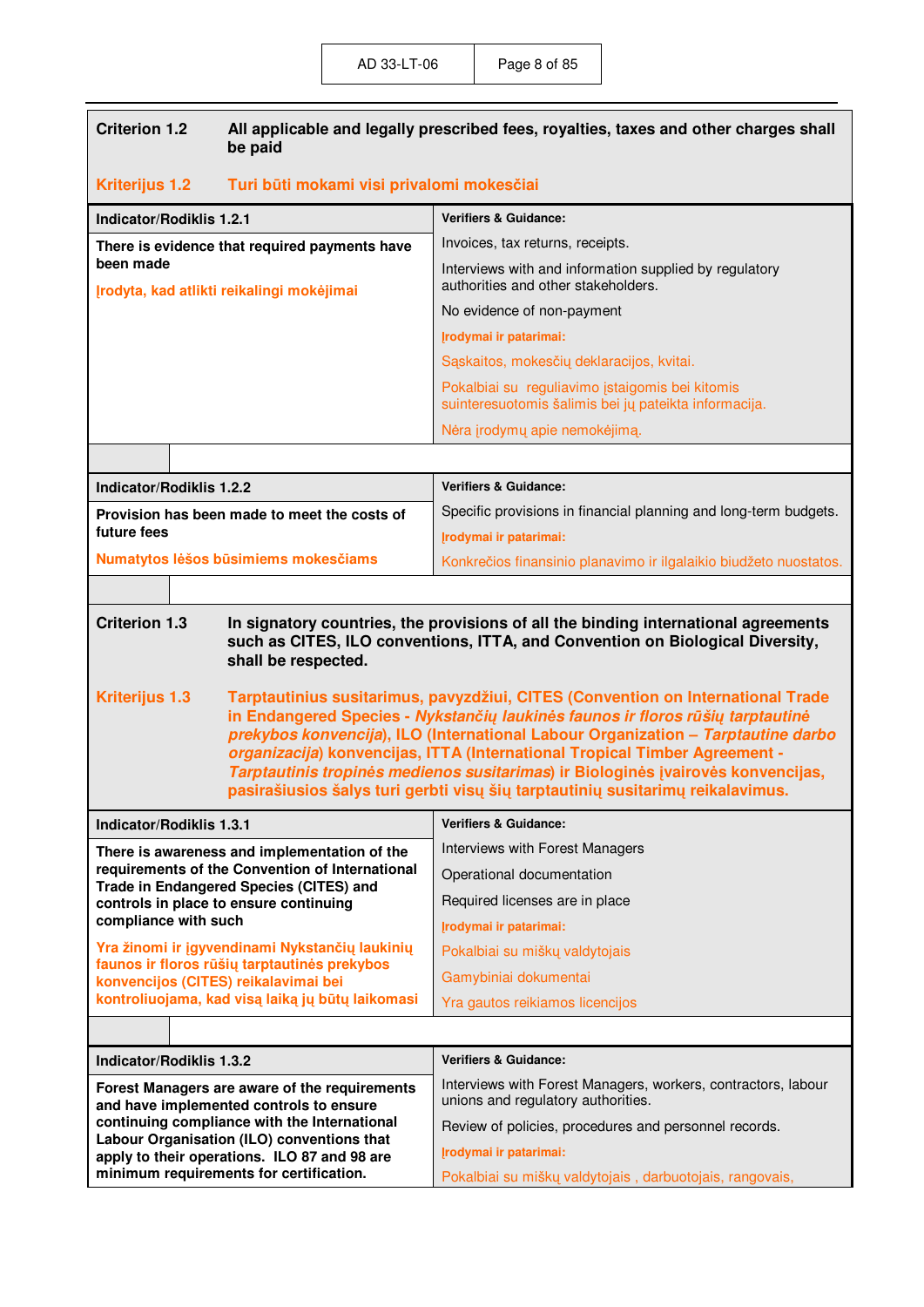AD 33-LT-06 Page 9 of 85

|                                                                                                     | profesinėmis sąjungomis ir kontrolės valdžios atstovais.                                                                                                                       |
|-----------------------------------------------------------------------------------------------------|--------------------------------------------------------------------------------------------------------------------------------------------------------------------------------|
| Miškų valdytojai žino reikalavimus ir įgyvendina<br>kontrolę, kad būtų laikomasi Tarptautinės darbo | Strategijų ir procedūrų apžvalga ir darbuotojais protokolai.                                                                                                                   |
| organizacijos (ILO) konvencijų, kurios taikomos                                                     |                                                                                                                                                                                |
| jų veiklai. ILO 87 ir 98 - tai minimalūs<br>reikalavimai sertifikavimui.                            |                                                                                                                                                                                |
|                                                                                                     |                                                                                                                                                                                |
| Indicator/Rodiklis 1.3.3                                                                            | <b>Verifiers &amp; Guidance:</b>                                                                                                                                               |
| Forest Managers are aware of the requirements                                                       | Interviews with Forest Managers, regulatory authorities and                                                                                                                    |
| and have implemented controls to ensure                                                             | other stakeholders.                                                                                                                                                            |
| continuing compliance with ITTA.                                                                    | Review of policies, procedures and records                                                                                                                                     |
| Miškų valdytojai yra susipažinę ir kontroliuoja,<br>kad visą laiką būtų laikomasi ITTA.             | Įrodymai ir patarimai:                                                                                                                                                         |
|                                                                                                     | Pokalbiai su miškų valdytojais, kontrolės valdžios atstovais ir<br>suinteresuotomis šalims.                                                                                    |
|                                                                                                     | Strategijos bei procedūrų apžvalga ir protokolai                                                                                                                               |
|                                                                                                     |                                                                                                                                                                                |
| <b>Indicator/Rodiklis 1.3.4</b>                                                                     | <b>Verifiers &amp; Guidance:</b>                                                                                                                                               |
| Forest Managers are aware of the requirements<br>and have implemented controls to ensure            | Interviews with Forest Managers, regulatory authorities and<br>other stakeholders.                                                                                             |
| continuing compliance with the International<br><b>Biodiversity Convention.</b>                     | Review of policies, procedures and records.                                                                                                                                    |
| Miškų valdytojai žino ir kontroliuoja                                                               | Įrodymai ir patarimai:                                                                                                                                                         |
| Tarptautinės biojvairovės konvencijos<br>reikalavimų taikymą                                        | Pokalbiai su miškų valdytojais, kontrolės valdžios atstovais ir<br>suinteresuotomis šalims.                                                                                    |
|                                                                                                     | Strategija, procedūros ir protokolai.                                                                                                                                          |
|                                                                                                     |                                                                                                                                                                                |
|                                                                                                     |                                                                                                                                                                                |
| <b>Criterion 1.4</b><br>certifiers and the involved or affected parties                             | Conflicts between laws, regulations and the FSC Principles and Criteria shall be<br>evaluated for the purposes of certification, on a case-by-case basis, by the               |
| <b>Kriterijus 1.4</b>                                                                               | Sertifikuojant atsirandantys neatitikimai tarp įstatymų ir kitų teisės aktų bei FSC<br>principų ir kriterijų kiekvienu atskiru atveju turi būti nagrinėjami sertifikuotojų bei |
| suinteresuotų subjektų.                                                                             |                                                                                                                                                                                |
| <b>Indicator/Rodiklis 1.4.1</b><br>Any identified conflicts are brought to the                      | <b>Verifiers &amp; Guidance:</b><br>SGS will assess the conflict and advise on resolution thereof,<br>where such were possible.                                                |
| attention of SGS and involved or affected<br>parties                                                |                                                                                                                                                                                |
| Apie bet kokius nustatytus konfliktus                                                               | Interviews with Forest Managers and other stakeholders.<br>Įrodymai ir patarimai:                                                                                              |
| pranešama SGS ir dalyvaujančioms ar<br>paveiktoms šalims                                            | SGS įvertins konfliktą ir teiks patarimus dėl jo išsprendimo, kai tai<br>yra <i>imanoma</i> .                                                                                  |
|                                                                                                     | Pokalbiai su miškų valdytojais ir suinteresuotomis šalims                                                                                                                      |
|                                                                                                     |                                                                                                                                                                                |
| <b>Criterion 1.5</b>                                                                                | Forest management areas should be protected from illegal harvesting, settlement                                                                                                |
| and other unauthorised activities                                                                   |                                                                                                                                                                                |
| <b>Kriterijus 1.5</b><br>kirtimų, statybų ir kitos nelegalios veiklos.                              | Miškų plotai, kuriuose vykdoma ūkinė veikla, turi būti apsaugoti nuo nelegalių                                                                                                 |
| <b>Indicator/Rodiklis 1.5.1</b>                                                                     | <b>Verifiers &amp; Guidance:</b>                                                                                                                                               |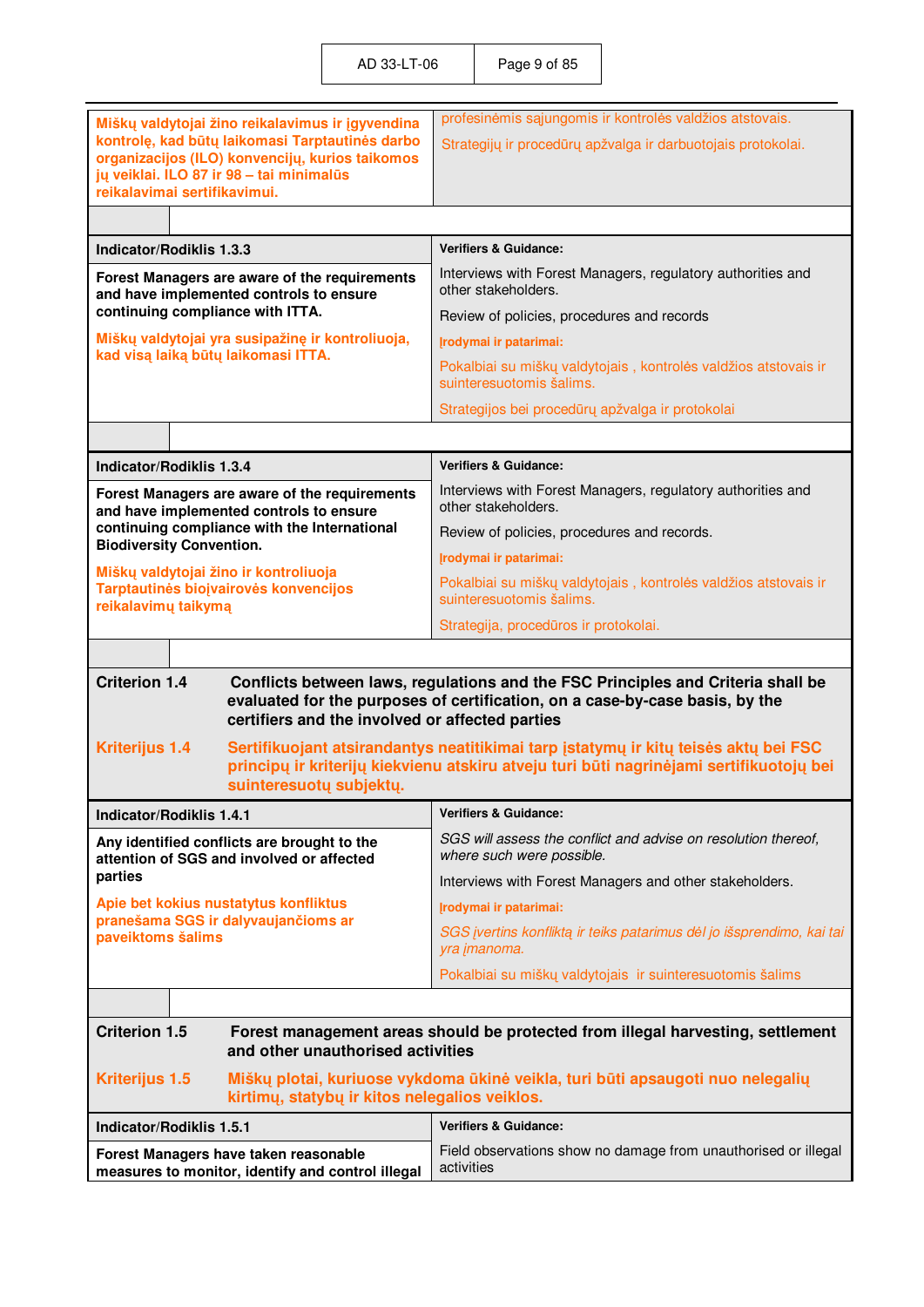| harvesting, settlement and other unauthorised<br>activities.                                                             | Manager's explanation of protection/ prevention activities e.g.<br>signs, gates, patrols, etc             |
|--------------------------------------------------------------------------------------------------------------------------|-----------------------------------------------------------------------------------------------------------|
| Miško valdytojai yra ėmęsi tinkamų priemonių                                                                             | Copies of reports made to the authorities of problem activities                                           |
| nelegalaus kirtimo, statybų ir kitos neleistinos<br>veiklos stebėsenai, išaiškinimui ir kontrolei.                       | Boundaries are known to the manager and local communities<br>and are easily identified in the field.      |
|                                                                                                                          | Boundaries are marked in areas where there is a high risk of<br>encroachment.                             |
|                                                                                                                          | Irodymai ir patarimai:                                                                                    |
|                                                                                                                          | Patikrinus natūroje nebuvo rasta jokių be leidimo atliekamos ar<br>neteisėtos veiklos įrodymų.            |
|                                                                                                                          | Vadovo paaiškinimai apie apsaugos/prevencinę veiklą, pvz. apie<br>ženklus, užkardas, patruliavimą ir t.t. |
|                                                                                                                          | Valdžios institucijoms pateiktų ataskaitų apie probleminę veiklą<br>kopijos                               |
|                                                                                                                          | Miško valdytojas ir vietinės bendruomenės žino ribas, jos yra<br>aiškiai pažymėtos vietoje.               |
|                                                                                                                          | Ribos yra pažymėtos tose vietose, kur yra didelis pažeidimo<br>pavojus.                                   |
|                                                                                                                          |                                                                                                           |
| <b>Indicator/Rodiklis 1.5.2</b>                                                                                          | <b>Verifiers &amp; Guidance:</b>                                                                          |
| There are adequate personnel and surveillance<br>resources to control such activities                                    | Field observations provide no evidence of ongoing illegal<br>activities                                   |
| Tokiai veiklai kontroliuoti yra paskirtas                                                                                | Irodymai ir patarimai:                                                                                    |
| atitinkamas personalas ir ištekliai priežiūrai                                                                           | Vietoje atliktų patikrinimų metu nebuvo nustatyta jokių šiuo<br>metu vykdomos neteisėtos veiklos įrodymų. |
|                                                                                                                          |                                                                                                           |
| <b>Criterion 1.6</b><br><b>Principles and Criteria</b>                                                                   | Forest managers shall demonstrate a long-term commitment to adhere to the FSC                             |
| <b>Kriterijus 1.6</b><br>ir kriterijų.                                                                                   | Miškų valdytojai turi pateikti ilgalaikius pasižadėjimus tvirtai laikytis FSC principų                    |
| Indicator/Rodiklis 1.6.1                                                                                                 | Verifiers & Guidance:                                                                                     |
| There is a publicly available policy endorsed by                                                                         | Written policy with appropriate statement is available                                                    |
| the owner/most senior management explicitly                                                                              | Irodymai ir patarimai:                                                                                    |
| stating long term commitment to forest<br>management practices consistent with the FSC<br><b>Principles and Criteria</b> | Galima gauti raštišką politikos dokumentą su atitinkamu<br>pareiškimu.                                    |
| Yra viešai prieinama savininko/vyriausiojo                                                                               |                                                                                                           |
| valdytojo pasirašyta strategija, kurioje aiškiai                                                                         |                                                                                                           |
| nurodomas ilgalaikis įsipareigojimas laikytis<br>miškų tvarkymo praktikos, atitinkančios Miškų                           |                                                                                                           |
| valdymo tarybos (FSC) principus ir kriterijus                                                                            |                                                                                                           |
|                                                                                                                          |                                                                                                           |
|                                                                                                                          |                                                                                                           |
| Indicator/Rodiklis 1.6.2                                                                                                 | <b>Verifiers &amp; Guidance:</b>                                                                          |
| The policy is communicated throughout the<br>organisation (including to contractors) and to                              | Interviews with Forest Managers, workers and stakeholders.                                                |
|                                                                                                                          |                                                                                                           |
| external stakeholders                                                                                                    | Evidence of distribution of policy to stakeholders.                                                       |
| Strategija žinoma visoje organizacijoje                                                                                  | Įrodymai ir patarimai:<br>Pokalbiai su miškų valdytojais, darbuotojais ir suinteresuotomis                |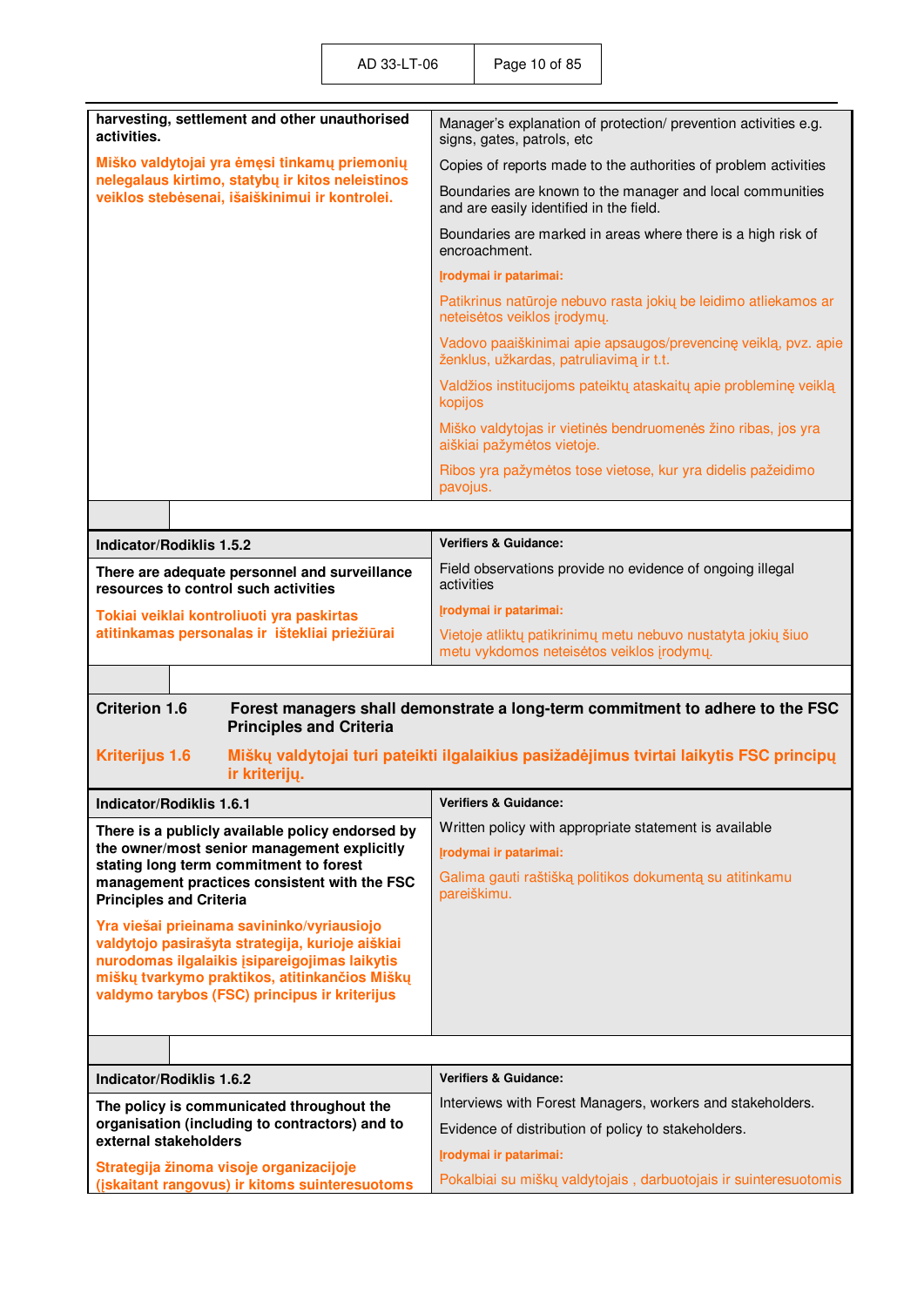| šalims                                                                                                                                                                                                                                                                                                                                                                                                                           | šalims.                                                                                                                                                                                                                                                                                                                                                                                                                                                                                                                                                                                                                                                                                                                                                                                                                       |
|----------------------------------------------------------------------------------------------------------------------------------------------------------------------------------------------------------------------------------------------------------------------------------------------------------------------------------------------------------------------------------------------------------------------------------|-------------------------------------------------------------------------------------------------------------------------------------------------------------------------------------------------------------------------------------------------------------------------------------------------------------------------------------------------------------------------------------------------------------------------------------------------------------------------------------------------------------------------------------------------------------------------------------------------------------------------------------------------------------------------------------------------------------------------------------------------------------------------------------------------------------------------------|
|                                                                                                                                                                                                                                                                                                                                                                                                                                  | Yra įrodymų, jog politikos nuostatos buvo išplatintos<br>suinteresuotoms šalims                                                                                                                                                                                                                                                                                                                                                                                                                                                                                                                                                                                                                                                                                                                                               |
|                                                                                                                                                                                                                                                                                                                                                                                                                                  |                                                                                                                                                                                                                                                                                                                                                                                                                                                                                                                                                                                                                                                                                                                                                                                                                               |
| Indicator/Rodiklis 1.6.3                                                                                                                                                                                                                                                                                                                                                                                                         | <b>Verifiers &amp; Guidance:</b>                                                                                                                                                                                                                                                                                                                                                                                                                                                                                                                                                                                                                                                                                                                                                                                              |
| Where the owner/manager has some<br>responsibility for forest lands not covered by<br>the certificate, then there is a clear long term<br>commitment to managing all forests in the<br>spirit of the FSC P&C<br>Ten kur savininkas/valdytojas yra atsakingas už<br>miško žemę, kurios neapima sertifikatas,<br>tuomet turi būti aiškus ilgalaikis pasiryžimas<br>valdyti visus miškus pagal FSC principų ir<br>kriterijų dvasią. | The applicant for certification must make a full disclosure of all<br>forest areas over which the applicant has some responsibility,<br>whether as owner (including share or partial ownership),<br>manager, consultant or other responsibility. The disclosure shall<br>be documented in the main assessment report. You must<br>record full details of ownership, forest name, type, area and<br>location for each such forest. This information must be made<br>available to stakeholders as part of the consultation process.                                                                                                                                                                                                                                                                                             |
|                                                                                                                                                                                                                                                                                                                                                                                                                                  | When the evaluation does not include all the forest areas in<br>which the applicant is involved, the applicant must explain the<br>reasons for this, and the reasons must be documented in the<br>main assessment report.                                                                                                                                                                                                                                                                                                                                                                                                                                                                                                                                                                                                     |
|                                                                                                                                                                                                                                                                                                                                                                                                                                  | Evidence of such other forest lands.                                                                                                                                                                                                                                                                                                                                                                                                                                                                                                                                                                                                                                                                                                                                                                                          |
|                                                                                                                                                                                                                                                                                                                                                                                                                                  | Policies                                                                                                                                                                                                                                                                                                                                                                                                                                                                                                                                                                                                                                                                                                                                                                                                                      |
|                                                                                                                                                                                                                                                                                                                                                                                                                                  | Interviews with Forest Managers.                                                                                                                                                                                                                                                                                                                                                                                                                                                                                                                                                                                                                                                                                                                                                                                              |
|                                                                                                                                                                                                                                                                                                                                                                                                                                  | Field inspection                                                                                                                                                                                                                                                                                                                                                                                                                                                                                                                                                                                                                                                                                                                                                                                                              |
|                                                                                                                                                                                                                                                                                                                                                                                                                                  | Įrodymai ir patarimai:                                                                                                                                                                                                                                                                                                                                                                                                                                                                                                                                                                                                                                                                                                                                                                                                        |
|                                                                                                                                                                                                                                                                                                                                                                                                                                  | Paraišką sertifikavimui pateikęs asmuo turi pilnai nurodyti visus<br>miško plotus už kuriuos pareiškėjas yra nors kiek atsakingas<br>kaip savininkas (įskaitant dalinę nuosavybę), miško valdytojas,<br>konsultantas, arba kaip nors kitaip. Informacijos atskleidimas turi<br>būti dokumentais pavirtinas pagrindinėje vertinimo ataskaitoje.<br>Jūs privalote įregistruoti smulkią informaciją apie nuosavybę,<br>miško pavadinimą, tipą, plotą ir kiekvieno tokio miško vietą. Ši<br>informacija turi būti prieinama suinteresuotosioms šalims<br>konsultacijų proceso metu. Kai vertinimas neapima visų su<br>pareiškėju susijusių miško teritorijų, pareiškėjas turi paaiškinti<br>tokio neįtraukimo priežastis ir pagrindinėje vertinimo ataskaitoje<br>turi būti nurodyti tokias priežastis pagrindžiantys dokumentai. |
|                                                                                                                                                                                                                                                                                                                                                                                                                                  | Kitų tokių miško plotų įrodymai.                                                                                                                                                                                                                                                                                                                                                                                                                                                                                                                                                                                                                                                                                                                                                                                              |
|                                                                                                                                                                                                                                                                                                                                                                                                                                  | <b>Strategijos</b>                                                                                                                                                                                                                                                                                                                                                                                                                                                                                                                                                                                                                                                                                                                                                                                                            |
|                                                                                                                                                                                                                                                                                                                                                                                                                                  | Pokalbiai su miškų valdytojais.                                                                                                                                                                                                                                                                                                                                                                                                                                                                                                                                                                                                                                                                                                                                                                                               |
|                                                                                                                                                                                                                                                                                                                                                                                                                                  | Patikrinimai natūroje.                                                                                                                                                                                                                                                                                                                                                                                                                                                                                                                                                                                                                                                                                                                                                                                                        |
|                                                                                                                                                                                                                                                                                                                                                                                                                                  |                                                                                                                                                                                                                                                                                                                                                                                                                                                                                                                                                                                                                                                                                                                                                                                                                               |
| <b>Indicator/Rodiklis 1.6.4</b>                                                                                                                                                                                                                                                                                                                                                                                                  | <b>Verifiers &amp; Guidance:</b>                                                                                                                                                                                                                                                                                                                                                                                                                                                                                                                                                                                                                                                                                                                                                                                              |
| Management of forest areas identified under<br>1.6.4 complies with the latest FSC Partial<br><b>Certification Policy</b>                                                                                                                                                                                                                                                                                                         | Interviews with Forest Managers, policies, procedures and field<br>observations.                                                                                                                                                                                                                                                                                                                                                                                                                                                                                                                                                                                                                                                                                                                                              |
| 1.6.4 punkte nurodytų miško vietovių valdymas<br>atitinka naujausią dalinio FSC sertifikavimo                                                                                                                                                                                                                                                                                                                                    | Įrodymai ir patarimai:<br>Pokalbiai su miškų valdytojais, strategijos, procedūros ir<br>stebėjimai darbo vietose.                                                                                                                                                                                                                                                                                                                                                                                                                                                                                                                                                                                                                                                                                                             |
| politiką                                                                                                                                                                                                                                                                                                                                                                                                                         |                                                                                                                                                                                                                                                                                                                                                                                                                                                                                                                                                                                                                                                                                                                                                                                                                               |

 $\mathbb{R}^n$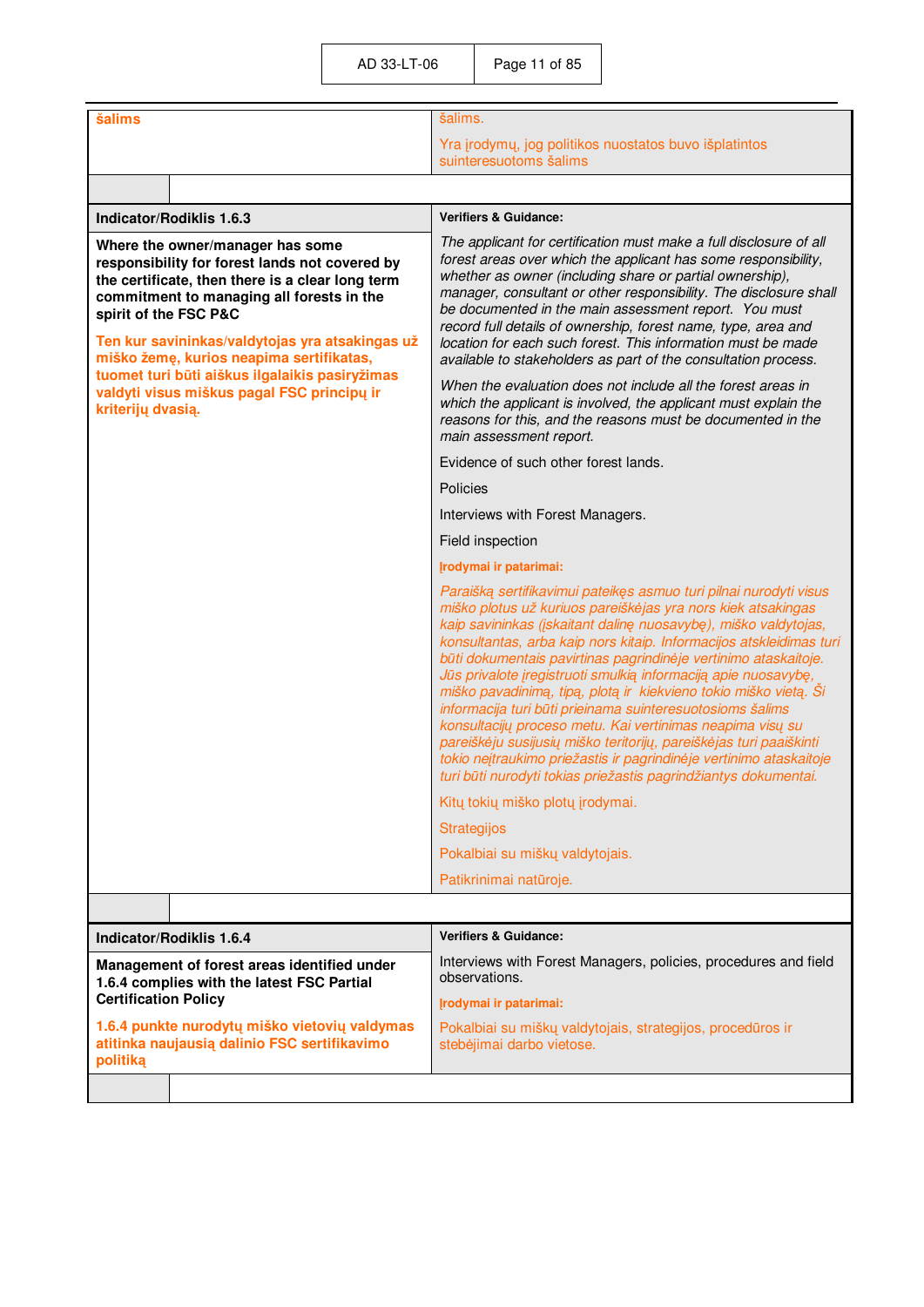| <b>PRINCIPLE 2.</b>                                                                                                               | <b>TENURE AND RIGHTS RESPONSIBILITIES:</b>                                                                                                 |                                                                                                                                              |  |
|-----------------------------------------------------------------------------------------------------------------------------------|--------------------------------------------------------------------------------------------------------------------------------------------|----------------------------------------------------------------------------------------------------------------------------------------------|--|
| Long-term tenure and use rights to the land and forest resources shall be clearly defined,<br>documented and legally established. |                                                                                                                                            |                                                                                                                                              |  |
| <b>PRINCIPAS 2:</b>                                                                                                               | NUOSAVYBĖS IR NAUDOJIMO TEISĖ BEI ATSAKOMYBĖ:                                                                                              |                                                                                                                                              |  |
|                                                                                                                                   | dokumentais ir juridiškai įteisinta.                                                                                                       | Ilgalaikė žemės ir miško išteklių nuosavybės ir naudojimo teisė turi būti griežtai apibrėžta, įforminta                                      |  |
| <b>Criterion 2.1</b>                                                                                                              | Clear, long-term tenure and forest use rights to the land (e.g. land title, customary<br>rights or lease agreements) shall be demonstrated |                                                                                                                                              |  |
| <b>Kriterijus 2.1</b>                                                                                                             |                                                                                                                                            | Turi būti aiškiai nustatyta ilgalaikio miško naudojimo teisė (pavyzdžiui, valdos<br>priklausomybė, teisė naudotis valda ar nuomos sutartis). |  |
| Indicator/Rodiklis 2.1.1                                                                                                          |                                                                                                                                            | <b>Verifiers &amp; Guidance:</b>                                                                                                             |  |
|                                                                                                                                   | Clear evidence of long-term forest use rights to                                                                                           | Documentation with appropriate legal status.                                                                                                 |  |
| the land shall be demonstrated                                                                                                    |                                                                                                                                            | Maps clearly indicating the boundaries of the FMU.                                                                                           |  |
| naudojimo teisių įrodymus                                                                                                         | Būtina pateikti aiškius ilgalaikio miško žemės                                                                                             | Irodymai ir patarimai:                                                                                                                       |  |
|                                                                                                                                   |                                                                                                                                            | Atitinkamą juridinį statusą turinčių dokumentų pateikimas                                                                                    |  |
|                                                                                                                                   |                                                                                                                                            | Žemėlapiai, kuriuose būtų aiškiai pažymėtos miško valdymo<br>vienetų ribos.                                                                  |  |
|                                                                                                                                   |                                                                                                                                            |                                                                                                                                              |  |
| Indicator/Rodiklis 2.1.2                                                                                                          |                                                                                                                                            | <b>Verifiers &amp; Guidance:</b>                                                                                                             |  |
| The FMU is committed to long-term forest<br>management of at least one rotation length or                                         |                                                                                                                                            | Policies and management plans make clear reference to<br>management objectives that support this indicator.                                  |  |
| harvest cycle.                                                                                                                    |                                                                                                                                            | Įrodymai ir patarimai:                                                                                                                       |  |
| kirtimo ciklą.                                                                                                                    | Miškų valdymo vienetas (MVV) užsiims<br>ilgalaikiu miško valdymu bent vieną rotacijos ar                                                   | Politika ir miško tvarkymo planai (miškotvarkos projektai) aiškiai<br>nurodo į šį rodiklį pagrindžiančius valdymo tikslus.                   |  |
|                                                                                                                                   |                                                                                                                                            |                                                                                                                                              |  |
| Indicator/Rodiklis 2.1.3                                                                                                          |                                                                                                                                            | <b>Verifiers &amp; Guidance:</b>                                                                                                             |  |
|                                                                                                                                   | Where the Forest Manager does not have legal                                                                                               | Provisions in agreement for tenure.                                                                                                          |  |
|                                                                                                                                   | title, the owner/government does not impose                                                                                                | FMU management plans.                                                                                                                        |  |
| constraints that prevent compliance with the<br>SGS Qualifor standard or the objectives of the<br>management plan.                |                                                                                                                                            | FMU long term strategies.                                                                                                                    |  |
|                                                                                                                                   |                                                                                                                                            | Irodymai ir patarimai:                                                                                                                       |  |
|                                                                                                                                   | Jei miško valdytojas neturi juridinių teisių,                                                                                              | Naudojimo susitarimo nuostatos.                                                                                                              |  |
|                                                                                                                                   | savininkas/vyriausybė netaiko apribojimų,<br>neleidžiančių atitikti SGS standartui ar tvarkymo                                             | MVV Miškotvarkos projektai.                                                                                                                  |  |
| plano uždaviniams.                                                                                                                |                                                                                                                                            | MVV ilgalaikė strategija.                                                                                                                    |  |
|                                                                                                                                   |                                                                                                                                            |                                                                                                                                              |  |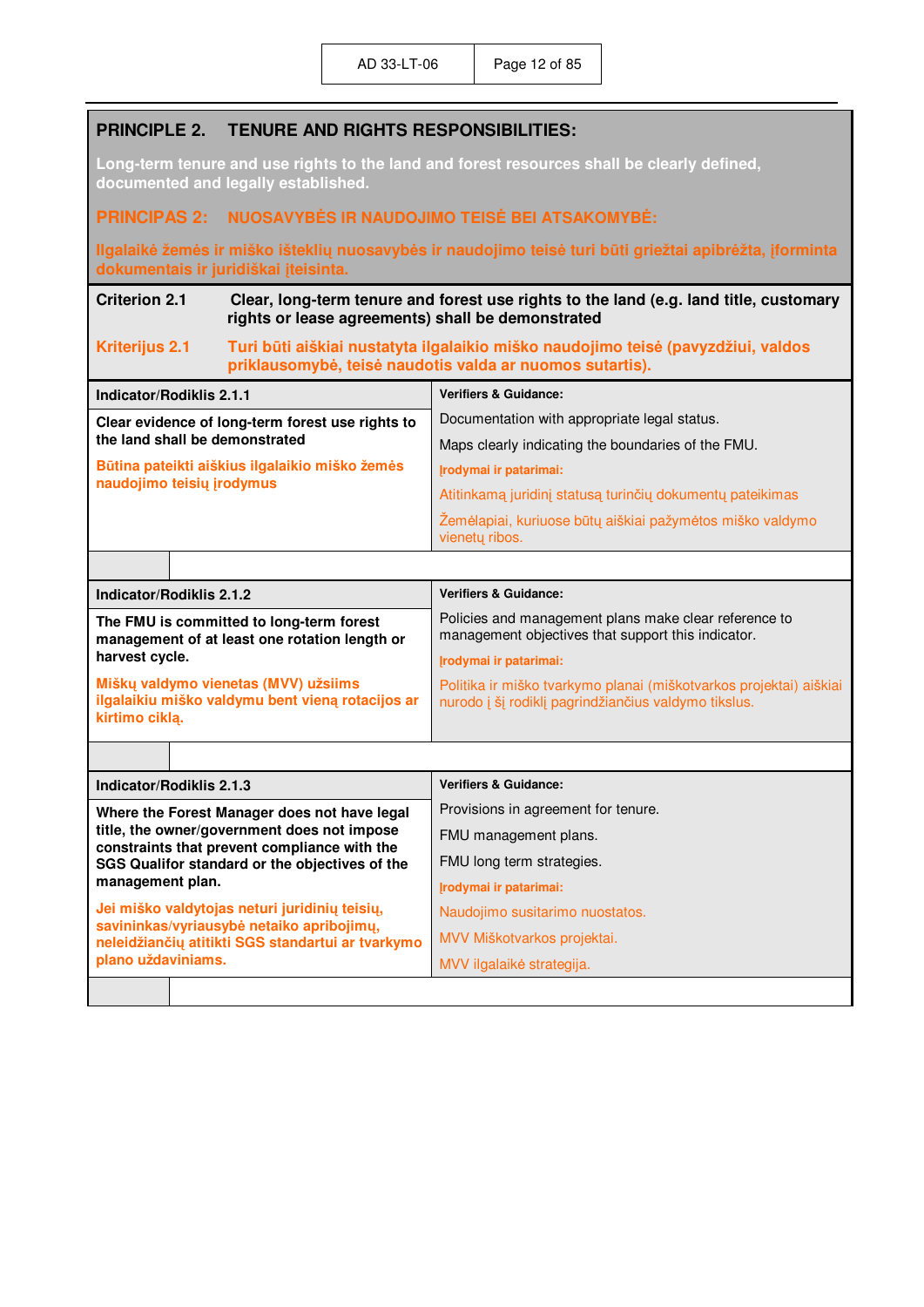| <b>Criterion 2.2</b><br>Local communities with legal or customary tenure or use rights shall maintain<br>control, to the extent necessary to protect their rights or resources, over forest<br>operations unless they delegate control with free and informed consent to other<br>agencies. |                                                                                                                                                                                                                                                                                                                                             |  |
|---------------------------------------------------------------------------------------------------------------------------------------------------------------------------------------------------------------------------------------------------------------------------------------------|---------------------------------------------------------------------------------------------------------------------------------------------------------------------------------------------------------------------------------------------------------------------------------------------------------------------------------------------|--|
| <b>Kriterijus 2.2</b>                                                                                                                                                                                                                                                                       | Vietinės bendruomenės, turinčios juridines ar paprotines valdymo bei naudojimo<br>teises, privalo kontroliuoti miško darbus tiek, kiek tai būtina, siekiant apsaugoti jų<br>teisę išlaikyti miško išteklių ar darbų kontrolę, išskyrus tuos atvejus, kai šios<br>bendruomenės laisva valia ir viešai kontrolę perduoda kitiems naudotojams. |  |
| <b>Indicator/Rodiklis 2.2.1</b>                                                                                                                                                                                                                                                             | <b>Verifiers &amp; Guidance:</b>                                                                                                                                                                                                                                                                                                            |  |
| All existing legal or customary tenure or use<br>rights that local communities have within the                                                                                                                                                                                              | Documentation showing acknowledgement by forest<br>management of such agreements and maps.                                                                                                                                                                                                                                                  |  |
| FMU shall be documented and mapped<br>Visos esamos juridinės ar paprotinės valdymo                                                                                                                                                                                                          | Interviews with Forest Managers and consultation with local<br>community representatives.                                                                                                                                                                                                                                                   |  |
| ar naudojimo teisės, kurias vietos                                                                                                                                                                                                                                                          | Įrodymai ir patarimai:                                                                                                                                                                                                                                                                                                                      |  |
| bendruomenės turi MVV, turi būti registruotos ir<br>joms sudaryti žemėlapiai                                                                                                                                                                                                                | Dokumentai, parodantys miškotvarkos vadovybės pritarimą<br>tokiems susitarimams ir žemėlapiai.                                                                                                                                                                                                                                              |  |
|                                                                                                                                                                                                                                                                                             | Pokalbiai su miškų valdytojais. Konsultacijos su vietinėmis<br>bendruomenėmis.                                                                                                                                                                                                                                                              |  |
|                                                                                                                                                                                                                                                                                             |                                                                                                                                                                                                                                                                                                                                             |  |
| <b>Indicator/Rodiklis 2.2.2</b>                                                                                                                                                                                                                                                             | <b>Verifiers &amp; Guidance:</b>                                                                                                                                                                                                                                                                                                            |  |
| Forest planning and operations will be subject                                                                                                                                                                                                                                              | Forest management plans                                                                                                                                                                                                                                                                                                                     |  |
| to these tenure or use rights unless such have                                                                                                                                                                                                                                              | Field observations                                                                                                                                                                                                                                                                                                                          |  |
| been delegated to other agencies.                                                                                                                                                                                                                                                           | Irodymai ir patarimai:                                                                                                                                                                                                                                                                                                                      |  |
| Miškų ūkinės veiklos planavime ir darbuose<br>taikomos tokios valdymo ar naudojimo teisės,                                                                                                                                                                                                  | Miškotvarkos projektas                                                                                                                                                                                                                                                                                                                      |  |
| nebent jos deleguotos kitoms organizacijoms.                                                                                                                                                                                                                                                | Stebėjimai natūroje                                                                                                                                                                                                                                                                                                                         |  |
|                                                                                                                                                                                                                                                                                             |                                                                                                                                                                                                                                                                                                                                             |  |
| Indicator/Rodiklis 2.2.3                                                                                                                                                                                                                                                                    | <b>Verifiers &amp; Guidance:</b>                                                                                                                                                                                                                                                                                                            |  |
| Where communities have delegated control of                                                                                                                                                                                                                                                 | Written agreements.                                                                                                                                                                                                                                                                                                                         |  |
| their legal or customary tenure or use rights, or<br>part thereof, this can be confirmed by                                                                                                                                                                                                 | Free and informed consent communicated by representatives of<br>local communities.                                                                                                                                                                                                                                                          |  |
| documented agreements and/or interviews with<br>representatives of the local communities                                                                                                                                                                                                    | Clear evidence of payment for tenure or use rights.                                                                                                                                                                                                                                                                                         |  |
| Kuomet bendruomenės yra perdavę savo                                                                                                                                                                                                                                                        | Įrodymai ir patarimai:                                                                                                                                                                                                                                                                                                                      |  |
| juridines ar paprotines valdymo ar naudojimo<br>teises ar jų dalinę kontrolę, tai gali būti įrodoma                                                                                                                                                                                         | Raštiški susitarimai.                                                                                                                                                                                                                                                                                                                       |  |
| rašytinėmis sutartimis ir (ar) pokalbiais su<br>vietos bendruomenių atstovais                                                                                                                                                                                                               | Vietinių bendruomenių atstovų pateiktas laisvas ir žinojimu<br>pagristas sutikimas.                                                                                                                                                                                                                                                         |  |
|                                                                                                                                                                                                                                                                                             | Aiškus įrodymas, kad už valdymo ar naudojimo teises buvo<br>sumokėta.                                                                                                                                                                                                                                                                       |  |
|                                                                                                                                                                                                                                                                                             |                                                                                                                                                                                                                                                                                                                                             |  |
| <b>Indicator/Rodiklis 2.2.4</b>                                                                                                                                                                                                                                                             | <b>Verifiers &amp; Guidance:</b>                                                                                                                                                                                                                                                                                                            |  |
| Allocation, by local communities, of duly                                                                                                                                                                                                                                                   | Interviews with local communities.                                                                                                                                                                                                                                                                                                          |  |
| recognized legal or customary tenure or use<br>rights to other parties is documented, with                                                                                                                                                                                                  | Written agreements.                                                                                                                                                                                                                                                                                                                         |  |
| evidence of free and informed consent                                                                                                                                                                                                                                                       | Free and informed consent communicated by representatives of<br>local communities.                                                                                                                                                                                                                                                          |  |
| Vietos bendruomenių tinkamai pripažintų<br>juridinių ar paprotinių valdymo ar naudojimo                                                                                                                                                                                                     | Irodymai ir patarimai:                                                                                                                                                                                                                                                                                                                      |  |
| teisių perdavimas kitoms šalims patvirtintas<br>dokumentais, kuriuose atsispindi laisvas ir                                                                                                                                                                                                 | Pokalbiai su vietinėmis bendruomenėmis.                                                                                                                                                                                                                                                                                                     |  |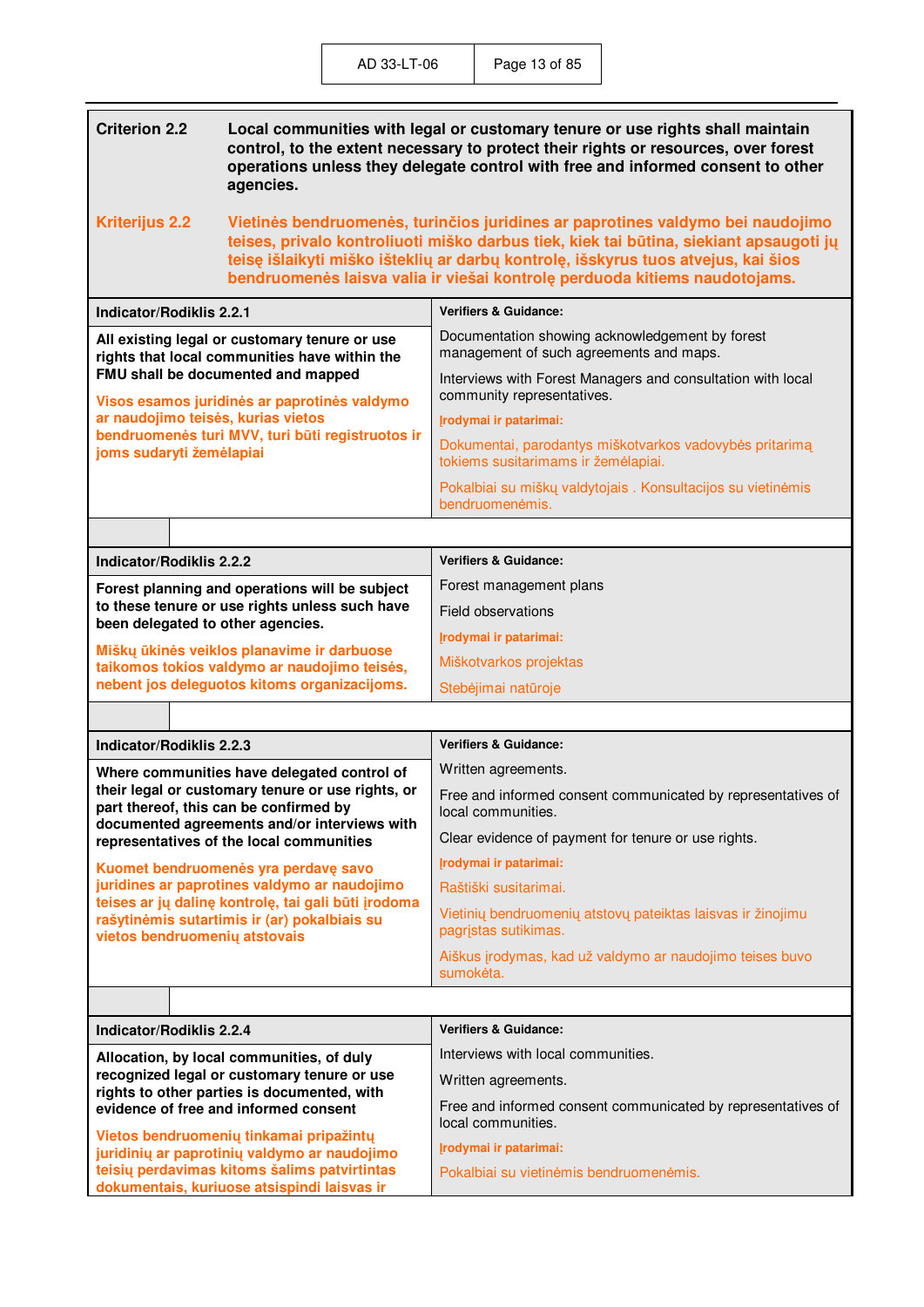| suvoktas sutikimas                                                                                                                                                                                                                                                                                                                                                                                                                                                                                                                                                                                                                                                                                                      | Rašytinės sutartys.                                                                                                                                                                                                                                                                                               |
|-------------------------------------------------------------------------------------------------------------------------------------------------------------------------------------------------------------------------------------------------------------------------------------------------------------------------------------------------------------------------------------------------------------------------------------------------------------------------------------------------------------------------------------------------------------------------------------------------------------------------------------------------------------------------------------------------------------------------|-------------------------------------------------------------------------------------------------------------------------------------------------------------------------------------------------------------------------------------------------------------------------------------------------------------------|
|                                                                                                                                                                                                                                                                                                                                                                                                                                                                                                                                                                                                                                                                                                                         | Vietinių bendruomenių atstovų pateiktas laisvas ir žinojimu                                                                                                                                                                                                                                                       |
|                                                                                                                                                                                                                                                                                                                                                                                                                                                                                                                                                                                                                                                                                                                         | pagrįstas sutikimas.                                                                                                                                                                                                                                                                                              |
|                                                                                                                                                                                                                                                                                                                                                                                                                                                                                                                                                                                                                                                                                                                         |                                                                                                                                                                                                                                                                                                                   |
| <b>Indicator/Rodiklis 2.2.5</b>                                                                                                                                                                                                                                                                                                                                                                                                                                                                                                                                                                                                                                                                                         | <b>Verifiers &amp; Guidance:</b>                                                                                                                                                                                                                                                                                  |
| The forest is accessible to local rights holders                                                                                                                                                                                                                                                                                                                                                                                                                                                                                                                                                                                                                                                                        | Interviews with local communities.                                                                                                                                                                                                                                                                                |
| to the extent that the forest's ecological<br>function is not jeopardised.                                                                                                                                                                                                                                                                                                                                                                                                                                                                                                                                                                                                                                              | Inspection of areas/resources where access and/or use has<br>taken place.                                                                                                                                                                                                                                         |
| Vietiniai teisių savininkai gali patekti į mišką                                                                                                                                                                                                                                                                                                                                                                                                                                                                                                                                                                                                                                                                        | Įrodymai ir patarimai:                                                                                                                                                                                                                                                                                            |
| tiek, kiek tai nekelia grėsmės miško<br>ekologinėms funkcijoms.                                                                                                                                                                                                                                                                                                                                                                                                                                                                                                                                                                                                                                                         | Pokalbiai su vietinėmis bendruomenėmis.                                                                                                                                                                                                                                                                           |
|                                                                                                                                                                                                                                                                                                                                                                                                                                                                                                                                                                                                                                                                                                                         | Plotų/išteklių, kurie yra naudojami ir (arba) į kuriuos yra<br>patenkama, patikrinimas.                                                                                                                                                                                                                           |
|                                                                                                                                                                                                                                                                                                                                                                                                                                                                                                                                                                                                                                                                                                                         |                                                                                                                                                                                                                                                                                                                   |
| Appropriate mechanisms shall be employed to resolve disputes over tenure<br>claims and use rights. The circumstances and status of any outstanding disputes<br>will be explicitly considered in the certification evaluation. Disputes of substantial<br>magnitude involving a significant number of interests will normally disqualify an<br>operation from being certified<br><b>Kriterijus 2.3</b><br>Turi būti sukurtos atitinkamos procedūros ginčams dėl nuosavybės ir naudojimo<br>teisių spręsti. Sertifikavimo metu kruopščiai atsižvelgiama į visas ginčų<br>aplinkybes ir svarbą. Dėl rimtų ginčų, į kuriuos įtraukta visa eilė suinteresuotų<br>subjektų, paprastai sertifikavimo procesas yra sustabdomas. |                                                                                                                                                                                                                                                                                                                   |
| <b>Indicator/Rodiklis 2.3.1</b>                                                                                                                                                                                                                                                                                                                                                                                                                                                                                                                                                                                                                                                                                         | <b>Verifiers &amp; Guidance:</b>                                                                                                                                                                                                                                                                                  |
| Appropriate documented procedures to resolve                                                                                                                                                                                                                                                                                                                                                                                                                                                                                                                                                                                                                                                                            | Documented procedures.                                                                                                                                                                                                                                                                                            |
| tenure claims and use right disputes are in<br>place where any potential for such conflicts<br>does exist                                                                                                                                                                                                                                                                                                                                                                                                                                                                                                                                                                                                               | Interviews with Forest Managers and consultation with<br>representatives of local communities.                                                                                                                                                                                                                    |
| Yra tinkamos, dokumentais nustatytos<br>procedūros valdymo ir naudojimo teisių<br>ginčams spręsti, jei yra tikimybė tokiems<br>konfliktams                                                                                                                                                                                                                                                                                                                                                                                                                                                                                                                                                                              | Documented procedures are available that allow for a process<br>that could generally be regarded as open and acceptable to all<br>parties with an objective of achieving agreement and consent<br>through fair consultation. Procedures should allow for impartial<br>facilitation and resolution.                |
|                                                                                                                                                                                                                                                                                                                                                                                                                                                                                                                                                                                                                                                                                                                         | Irodymai ir patarimai:                                                                                                                                                                                                                                                                                            |
|                                                                                                                                                                                                                                                                                                                                                                                                                                                                                                                                                                                                                                                                                                                         | Rašytinės procedūros.                                                                                                                                                                                                                                                                                             |
|                                                                                                                                                                                                                                                                                                                                                                                                                                                                                                                                                                                                                                                                                                                         | Pokalbiai su miškų valdytojais ir konsultacijos su<br>suinteresuotomis šalimis.                                                                                                                                                                                                                                   |
|                                                                                                                                                                                                                                                                                                                                                                                                                                                                                                                                                                                                                                                                                                                         | Yra dokumentuotos procedūros, kurios sudaro sąlygas vykti<br>procesui, kuris gali būti laikomas atviru ir priimtinu visoms šalims,<br>ir kurio tikslas yra sąžiningų konsultacijų keliu pasiekti susitarimą<br>bei pritarimą. Procedūros turi sudaryti sąlygas nešališkam<br>tarpininkavimui ir ginčų sprendimui. |
|                                                                                                                                                                                                                                                                                                                                                                                                                                                                                                                                                                                                                                                                                                                         |                                                                                                                                                                                                                                                                                                                   |
| <b>Indicator/Rodiklis 2.3.2</b>                                                                                                                                                                                                                                                                                                                                                                                                                                                                                                                                                                                                                                                                                         | <b>Verifiers &amp; Guidance:</b>                                                                                                                                                                                                                                                                                  |
| The Forest Manager shall maintain a record of                                                                                                                                                                                                                                                                                                                                                                                                                                                                                                                                                                                                                                                                           | Documented records of dispute                                                                                                                                                                                                                                                                                     |
| disputes and the status of their resolution,<br>including evidence related to the dispute and                                                                                                                                                                                                                                                                                                                                                                                                                                                                                                                                                                                                                           | Irodymai ir patarimai:                                                                                                                                                                                                                                                                                            |
| documentation of steps taken to resolve the                                                                                                                                                                                                                                                                                                                                                                                                                                                                                                                                                                                                                                                                             | Ginčų dokumentai.                                                                                                                                                                                                                                                                                                 |
| dispute.                                                                                                                                                                                                                                                                                                                                                                                                                                                                                                                                                                                                                                                                                                                |                                                                                                                                                                                                                                                                                                                   |
| Miško valdytojas turi registruoti ginčus ir jų                                                                                                                                                                                                                                                                                                                                                                                                                                                                                                                                                                                                                                                                          |                                                                                                                                                                                                                                                                                                                   |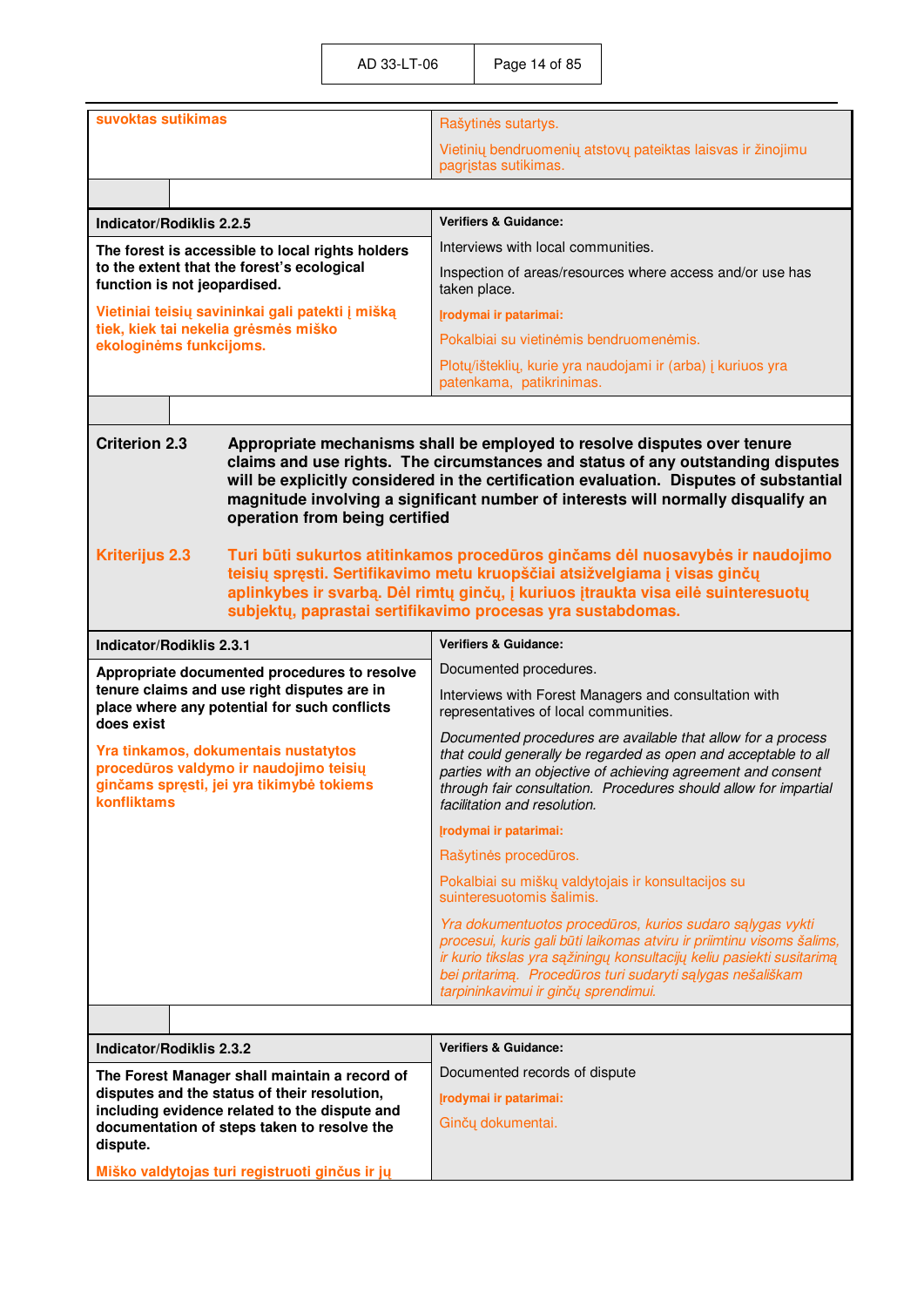| sprendimus, įskaitant su ginču susijusius<br>įrodymus ir dokumentus, patvirtinančius kokių<br>veiksmų imtasi ginčui spręsti.                                                                                                                                                                           |                                                                                                                                                                                                                                                                                                                                                                                            |
|--------------------------------------------------------------------------------------------------------------------------------------------------------------------------------------------------------------------------------------------------------------------------------------------------------|--------------------------------------------------------------------------------------------------------------------------------------------------------------------------------------------------------------------------------------------------------------------------------------------------------------------------------------------------------------------------------------------|
|                                                                                                                                                                                                                                                                                                        |                                                                                                                                                                                                                                                                                                                                                                                            |
| Indicator/Rodiklis 2.3.3                                                                                                                                                                                                                                                                               | <b>Verifiers &amp; Guidance:</b>                                                                                                                                                                                                                                                                                                                                                           |
| Unresolved tenure and/or use right disputes<br>that are of a substantial magnitude and<br>involving a significant number of interests<br>should disqualify an operation from being                                                                                                                     | Magnitude of a dispute may be assessed by considering the<br>scale at a landscape level associated with the opinion of a<br>majority of community representatives and/or the time period<br>over which the dispute has been in place                                                                                                                                                       |
| certified.<br>Esant pakankamai stambiems neišspręstiems<br>ginčams dėl valdymo ir (ar) naudojimo teisių,<br>kuriuose dalyvauja gana didelis skaičius<br>suinteresuotų šalių, miško valdytojui<br>sertifikatas nesuteikiamas.                                                                           | Dispute of substantial magnitude is a dispute that involves local<br>rights holders, local forest workers, or local residents; the legal<br>or customary rights of indigenous peoples; a range of issues<br>and/or interests; potential impacts to the disputant(s) that are<br>irreversible or cannot be mitigated; and are related to meeting<br>the FSC Standards                       |
|                                                                                                                                                                                                                                                                                                        | Interviews with Forest Managers and consultation with<br>representatives of local communities.                                                                                                                                                                                                                                                                                             |
|                                                                                                                                                                                                                                                                                                        | Complete record of a history of disputes.                                                                                                                                                                                                                                                                                                                                                  |
|                                                                                                                                                                                                                                                                                                        | Irodymai ir patarimai:                                                                                                                                                                                                                                                                                                                                                                     |
|                                                                                                                                                                                                                                                                                                        | Ginčo dydį galima įvertinti atsižvelgiant į mastą landšafto<br>lygmenyje, susijusį su daugumos bendruomenės atstovų<br>nuomone ir (arba) laikotarpiu, per kurį ginčas vyko.                                                                                                                                                                                                                |
|                                                                                                                                                                                                                                                                                                        | Pakankamai didelis yra toks ginčas, kuris apima vietinių teisių<br>savininkus, vietinius miško darbininkus, arba vietinius<br>gyventojus; vietinių gyventojų juridines ir paprotines teises; eilę<br>klausimų ir (arba) interesų; galimus poveikius ginčo dalyviui<br>(dalyviams), kurie yra negrįžtami ir kurių negalima sušvelninti; ir<br>kuris yra susijęs su FSC standarto laikymusi. |
|                                                                                                                                                                                                                                                                                                        | Pokalbiai su miškų valdytojais ir konsultacijos su vietinėmis<br>bendruomenėmis.                                                                                                                                                                                                                                                                                                           |
|                                                                                                                                                                                                                                                                                                        | Pilni įrašai apie praeityje vykusius ginčus.                                                                                                                                                                                                                                                                                                                                               |
|                                                                                                                                                                                                                                                                                                        |                                                                                                                                                                                                                                                                                                                                                                                            |
| Indicator/Rodiklis 2.3.4                                                                                                                                                                                                                                                                               | <b>Verifiers &amp; Guidance:</b>                                                                                                                                                                                                                                                                                                                                                           |
| Dispute resolution procedures shall make<br>provision for the requirement that where the                                                                                                                                                                                                               | Interviews with Forest Managers and consultation with<br>representatives of local communities.                                                                                                                                                                                                                                                                                             |
| future tenure or use rights of communities may<br>be compromised, forest operations that are, or                                                                                                                                                                                                       | Complete record of a history of disputes.                                                                                                                                                                                                                                                                                                                                                  |
| may be the direct cause of the dispute, will not                                                                                                                                                                                                                                                       | Irodymai ir patarimai:                                                                                                                                                                                                                                                                                                                                                                     |
| be initiated or will be suspended until the<br>dispute had been resolved.                                                                                                                                                                                                                              | Pokalbiai su miškų valdytojais ir konsultacijos su vietinėmis<br>bendruomenėmis.                                                                                                                                                                                                                                                                                                           |
| Ginčų sprendimo tvarkoje turi būti numatytas<br>reikalavimas, kad ten, kur būsimoms<br>bendruomenės valdymo ar naudojimo teisėms<br>gali kilti pavojus, miškininkystės veikla, kuri yra<br>ar gali būti tiesioginė ginčo priežastis, nebus<br>pradėta ar bus sustabdyta, kol bus išspręstas<br>ginčas. | Pilni įrašai apie praeityje vykusius ginčus.                                                                                                                                                                                                                                                                                                                                               |
|                                                                                                                                                                                                                                                                                                        |                                                                                                                                                                                                                                                                                                                                                                                            |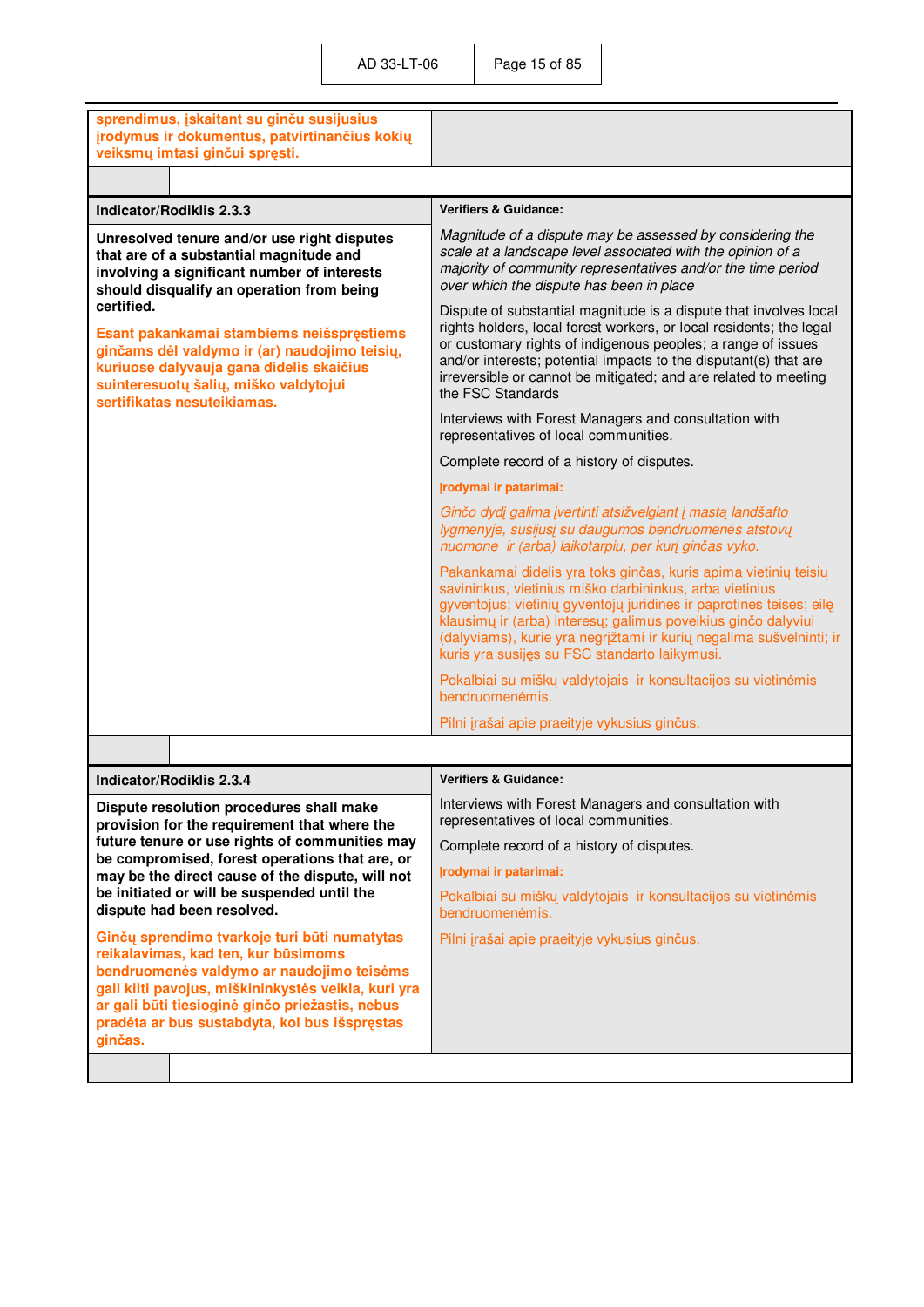### **PRINCIPLE 3. INDIGENOUS PEOPLES' RIGHTS:**

**The legal and customary rights of indigenous peoples to own, use and manage their lands, territories, and resources shall be recognised and respected**.

#### **PRINCIPAS 3: VIETOS ŽMONIŲ TEISöS:**

*Turi būti pripažinta ir gerbiama vietos žmonių teis÷ tur÷ti, naudoti ir valdyti savo žemę, teritoriją ir išteklius***.**

#### **Criterion 3.1 Indigenous peoples shall control forest management on their lands and territories unless they delegate control with free and informed consent to other agencies.**

#### **Kriterijus 3.1 Čiabuviai jų žem÷je ir teritorijoje turi kontroliuoti miškų ūkio darbus, išskyrus tuos atvejus, kai jie laisva valia ir viešai šią kontrolę perduoda kitiems naudotojams.**

| Indicator/Rodiklis 3.1.1                                              | <b>Verifiers &amp; Guidance:</b> |
|-----------------------------------------------------------------------|----------------------------------|
| LT:                                                                   |                                  |
| In Lithuania there are no groups identified as<br>"indigenous people" |                                  |
| Lietuvoje nėra grupių, kurios atitiktų "čiabuvių"<br>apibrėžima       |                                  |
|                                                                       |                                  |

#### **Criterion 3.2 Forest management shall not threaten or diminish, either directly or indirectly, the resources or tenure rights of indigenous peoples**

#### **Kriterijus 3.2 Miškų ūkis tiesiogiai ar netiesiogiai negali kelti pavojaus ar mažinti miško išteklių ar tenykčių žmonių teisių į šiuos išteklius.**

| Indicator/Rodiklis 3.2.1                                              | <b>Verifiers &amp; Guidance:</b> |
|-----------------------------------------------------------------------|----------------------------------|
| LT:                                                                   |                                  |
| In Lithuania there are no groups identified as<br>"indigenous people" |                                  |
| Lietuvoje nėra grupių, kurios atitiktų "čiabuvių"<br>apibrėžima       |                                  |

#### **Criterion 3.3 Sites of special cultural, ecological, economic or religious significance to indigenous peoples [and other sections of the community] shall be clearly identified in co-operation with such peoples, and recognised and protected by forest managers.**

#### **Kriterijus 3.3 Objektai, turintys ypatingą kultūrinę, ekologinę, ekonominę ar religinę vertę vietiniams žmon÷ms, turi būti aiškiai išskirti, bendradarbiaujant su tais žmon÷mis, bei pripažinti ir saugomi miškų valdytojų.**

| Indicator/Rodiklis 3.3.1                                                                     | <b>Verifiers &amp; Guidance:</b>                                       |
|----------------------------------------------------------------------------------------------|------------------------------------------------------------------------|
| Sites of special cultural, historical, ecological,<br>economic or religious significance are | Interviews with Forest Managers and consultation with<br>stakeholders. |
| identified, described; mapped and implemented<br>in co-operation with affected or interested | Records and maps.                                                      |
| stakeholders.                                                                                | Field inspection                                                       |
| Ypatingos kultūrinės, ekologinės, ekonominės                                                 | Refer also to Indicator 7.8.1                                          |
| ar religinės reikšmės vietos nustatomos,                                                     | Irodymai ir patarimai:                                                 |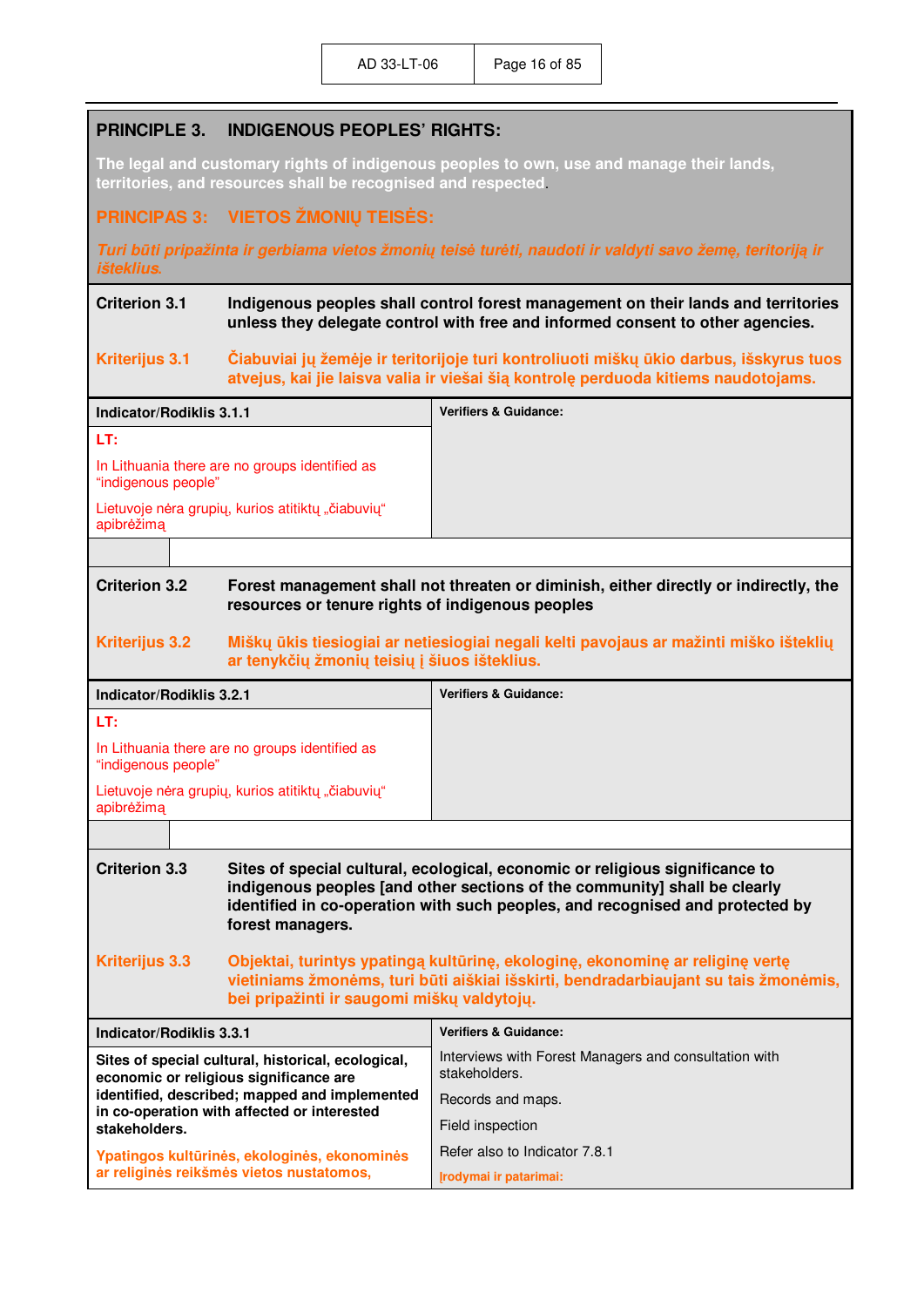| aprašomos, pažymimos ir įvykdomos<br>žemėlapiuose bendradarbiaujant su                                                                                             | Pokalbiai su miškų valdytojais ir konsultacijos su<br>suinteresuotomis šalimis. |
|--------------------------------------------------------------------------------------------------------------------------------------------------------------------|---------------------------------------------------------------------------------|
| paveikiamomis ar suinteresuotomis šalimis.                                                                                                                         | Protokolai ir žemėlapiai.                                                       |
|                                                                                                                                                                    | Patikrinimai natūroje.                                                          |
|                                                                                                                                                                    | Taip pat žiūr. 7.8.1. rodiklį.                                                  |
|                                                                                                                                                                    |                                                                                 |
| <b>Indicator/Rodiklis 3.3.2</b>                                                                                                                                    | <b>Verifiers &amp; Guidance:</b>                                                |
| Management objectives and prescriptions are                                                                                                                        | Management plans and documents.                                                 |
| developed (and documented) in co-operation<br>with affected or interested stakeholders                                                                             | Consultation with stakeholders                                                  |
|                                                                                                                                                                    | Interviews with the Forest Manager and field observations                       |
| Miškų tvarkymo uždaviniai ir nurodymai kuriami<br>(ir fiksuojami dokumentuose) bendradarbiaujant                                                                   | Įrodymai ir patarimai:                                                          |
| su suinteresuotomis šalimis.                                                                                                                                       | Miškotvarkos projektai ir dokumentai.                                           |
|                                                                                                                                                                    | Konsultacijos su suinteresuotais subjektais                                     |
|                                                                                                                                                                    |                                                                                 |
| Indicator/Rodiklis 3.3.3                                                                                                                                           | <b>Verifiers &amp; Guidance:</b>                                                |
| Such areas are identified in working plans and                                                                                                                     | Operational plans and maps and field observation                                |
| demarcated in the field where this is considered<br>appropriate                                                                                                    | Įrodymai ir patarimai:                                                          |
|                                                                                                                                                                    | Veiklos planai, žemėlapiai ir stebėjimas natūroje                               |
| Tokios vietos pažymėtos darbiniuose planuose<br>ir natūroje, ten kur tai manoma, kad tai yra<br>tinkama.                                                           |                                                                                 |
|                                                                                                                                                                    |                                                                                 |
| <b>Indicator/Rodiklis 3.3.4</b>                                                                                                                                    | <b>Verifiers &amp; Guidance:</b>                                                |
| All operators and contractors can identify such                                                                                                                    | Interviews with operators and field observations.                               |
| sites in the field and measures are in place to                                                                                                                    | Consultation with stakeholders                                                  |
| prevent any form of damage or disturbance,<br>other than such agreed with stakeholders.                                                                            | Irodymai ir patarimai:                                                          |
| Visi darbininkai ir rangovai gali nurodyti tokias                                                                                                                  | Pokalbiai su darbininkais ir stebėjimai natūroje.                               |
| vietas darbo vietoje ir imamasi priemonių, kad<br>nebūtų padaryta jokios žalos ar pažeidimų,<br>išskyrus tuos, dėl kurių susitarta su<br>suinteresuotomis šalimis. | Konsultacijos su suinteresuotomis šalimis                                       |
|                                                                                                                                                                    |                                                                                 |
| Indicator/Rodiklis 3.3.5                                                                                                                                           | <b>Verifiers &amp; Guidance:</b>                                                |
| Rights of access to these areas is permitted                                                                                                                       | Consultation with stakeholders                                                  |
| Suteikiamos patekimo į šias vietas teisės                                                                                                                          | Įrodymai ir patarimai:                                                          |
|                                                                                                                                                                    | Konsultacijos su suinteresuotomis šalimis                                       |
|                                                                                                                                                                    |                                                                                 |
|                                                                                                                                                                    |                                                                                 |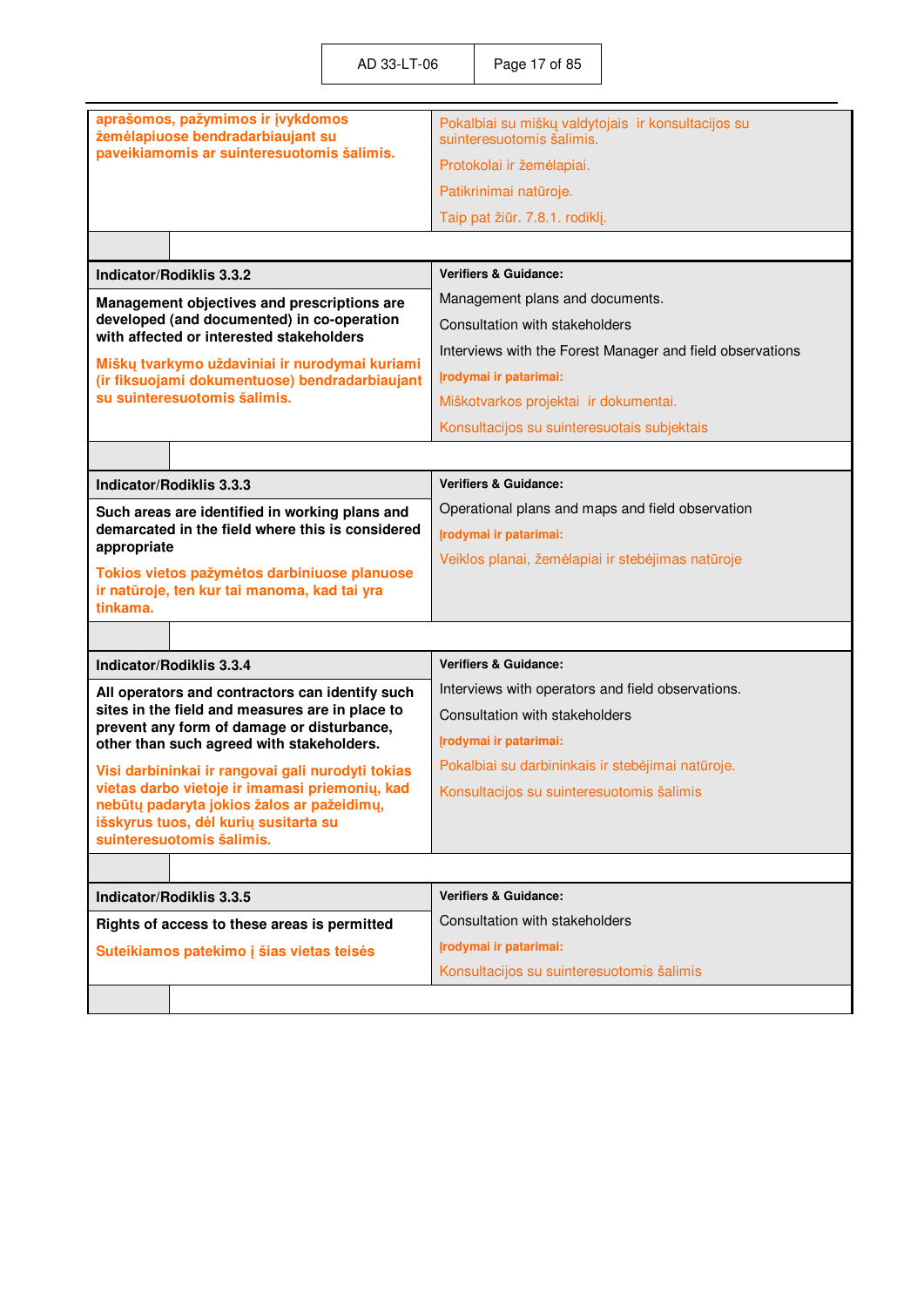| <b>Criterion 3.4</b>  | Indigenous peoples shall be compensated for the application of their traditional<br>knowledge regarding the use of forest species or management systems in forest<br>operations. This compensation shall be formally agreed upon with their free and<br>informed consent before forest operations commence. |
|-----------------------|-------------------------------------------------------------------------------------------------------------------------------------------------------------------------------------------------------------------------------------------------------------------------------------------------------------|
| <b>Kriterijus 3.4</b> | Čiabuviams turi būti atlyginama už jų tradicinių žinių taikymą naudojant tam tikras                                                                                                                                                                                                                         |

**miško išteklių rūšis ar taikant miškų ūkio darbams tradicines miškų ūkio sistemas. Šis atlyginimas turi būti laisva valia aptartas ir įformintas prieš miškų ūkio darbų pradžią.** 

| Indicator/Rodiklis 3.4.1                                              | <b>Verifiers &amp; Guidance:</b> |
|-----------------------------------------------------------------------|----------------------------------|
| LT:                                                                   |                                  |
| In Lithuania there are no groups identified as<br>"indigenous people" |                                  |
| Lietuvoje nėra grupių, kurios atitiktų "čiabuvių"<br>apibrėžima       |                                  |
|                                                                       |                                  |

#### **PRINCIPLE 4. COMMUNITY RELATIONS AND WORKER'S RIGHTS:**

**Forest management operations shall maintain or enhance the long-term social and economic well being of forest workers and local communities.** 

#### **PRINCIPAS 4: SANTYKIAI SU BENDRUOMENöMIS IR DARBUOTOJŲ TEISöS:**

*Miškų ūkis turi išsaugoti arba gerinti miško darbuotojų ir vietos bendruomenių ilgalaikę socialinę ir ekonominę gerovę***.** 

#### **Criterion 4.1 The communities within, or adjacent to, the forest management area should be given opportunities for employment, training, and other servines**

#### **Kriterijus 4.1 Miškų ūkis turi išsaugoti arba gerinti miško darbuotojų ir vietos bendruomenių ilgalaikę socialinę ir ekonominę gerovę.**

| Indicator/Rodiklis 4.1.1                                                                                                                        | <b>Verifiers &amp; Guidance:</b>                                             |
|-------------------------------------------------------------------------------------------------------------------------------------------------|------------------------------------------------------------------------------|
| People in local communities are given<br>opportunities in employment, training and<br>contracting                                               | Interviews with Forest Managers and workers.                                 |
|                                                                                                                                                 | Consultation with representatives of local communities and<br>labour unions. |
| Vietinių bendruomenių žmonėms suteikiama                                                                                                        | Training strategies.                                                         |
| galimybė įsidarbinti, būti apmokytiems ir<br>sudaryti rangos sutartis.                                                                          | Job advertisements in local publications                                     |
|                                                                                                                                                 | Irodymai ir patarimai:                                                       |
|                                                                                                                                                 | Pokalbiai su miškų valdytojais ir darbuotojais.                              |
|                                                                                                                                                 | Konsultacijos su vietinėmis bendruomenėmis ir profesinėmis<br>sąjungomis.    |
|                                                                                                                                                 | Ilgalaikis mokymo planas.                                                    |
|                                                                                                                                                 | Darbo skelbimai vietiniuose spaudos leidiniuose                              |
|                                                                                                                                                 |                                                                              |
| Indicator/Rodiklis 4.1.2                                                                                                                        | <b>Verifiers &amp; Guidance:</b>                                             |
| In large scale organisations, contracts are<br>awarded through a transparent process on the<br>basis of clear criteria; justification for final | Interviews with contractors.                                                 |
|                                                                                                                                                 | Policies and procedures of the assessed organisation.                        |
| selections is documented                                                                                                                        | Documentation on contracting of services.                                    |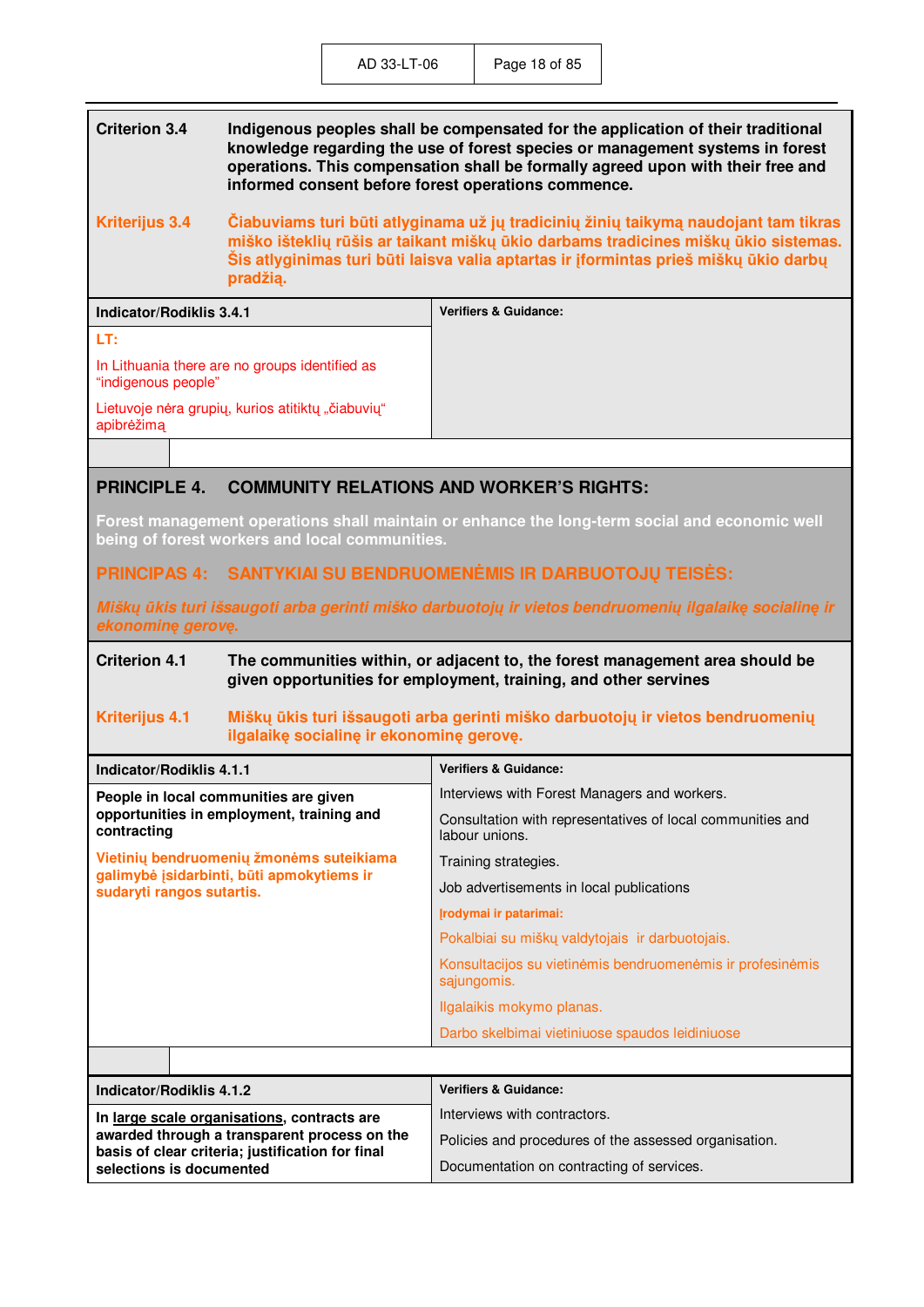|                                                                                                                                                                                                                | Įrodymai ir patarimai:                                                                                                                                                                                                                                                                                                                                         |
|----------------------------------------------------------------------------------------------------------------------------------------------------------------------------------------------------------------|----------------------------------------------------------------------------------------------------------------------------------------------------------------------------------------------------------------------------------------------------------------------------------------------------------------------------------------------------------------|
| Stambiose organizacijose sutartys pasirašomos<br>skaidraus proceso, paremto aiškiais kriterijais,<br>metu; galutinio pasirinkimo priežastys<br>atsispindi dokumentuose                                         | Pokalbiai su rangovai.                                                                                                                                                                                                                                                                                                                                         |
|                                                                                                                                                                                                                | Vertinamosios organizacijos strategijų nuostatos ir procedūros.                                                                                                                                                                                                                                                                                                |
|                                                                                                                                                                                                                |                                                                                                                                                                                                                                                                                                                                                                |
|                                                                                                                                                                                                                | Teikiamų paslaugų dokumentavimas.                                                                                                                                                                                                                                                                                                                              |
|                                                                                                                                                                                                                |                                                                                                                                                                                                                                                                                                                                                                |
| Indicator/Rodiklis 4.1.3                                                                                                                                                                                       | <b>Verifiers &amp; Guidance:</b>                                                                                                                                                                                                                                                                                                                               |
| In large scale organisations training and/or<br>other appropriate forms of assistance to local<br>people and workers to meet the organisation's                                                                | Workers include: employees, contractors, sub-contractors, and<br>any other persons carrying out forestry work on the forest<br>management unit.                                                                                                                                                                                                                |
| long-term staffing requirements are developed<br>and supported                                                                                                                                                 | Long-term training plans.                                                                                                                                                                                                                                                                                                                                      |
|                                                                                                                                                                                                                | Interviews with Forest Managers and workers.                                                                                                                                                                                                                                                                                                                   |
| Stambiose organizacijose, pagal organizacijos<br>ilgalaikio personalo formavimo reikalavimus                                                                                                                   | Įrodymai ir patarimai:                                                                                                                                                                                                                                                                                                                                         |
| vykdomi mokymai ir (ar) kuriamos bei<br>remiamos kitos tinkamos paramos vietiniams                                                                                                                             | Prie darbininkų yra priskiriami: darbuotojai, rangovai,<br>subrangovai ir visi kiti asmenys, kurie miško valdymo vienete<br>atlieka miškininkystės darbus.                                                                                                                                                                                                     |
|                                                                                                                                                                                                                | Ilgalaikis mokymo planas.                                                                                                                                                                                                                                                                                                                                      |
|                                                                                                                                                                                                                | Pokalbiai su miškų valdytojais ir darbuotojais.                                                                                                                                                                                                                                                                                                                |
|                                                                                                                                                                                                                |                                                                                                                                                                                                                                                                                                                                                                |
| Indicator/Rodiklis 4.1.4                                                                                                                                                                                       | <b>Verifiers &amp; Guidance:</b>                                                                                                                                                                                                                                                                                                                               |
| Support is provided for local infrastructure and<br>facilities at a level appropriate to the scale of<br>the forest resources<br>Vietinė infrastruktūra remiama lygiu, kuris<br>atitinka miško išteklių mastą. | Service provision and support for local infrastructure, facilities<br>should, as a minimum, be consistent with meeting management<br>plan objectives over the long term (e.g. provision of basic health,<br>education and training facilities where these do not exist) as well<br>as avoiding or mitigating any negative social impacts of the<br>operations. |
| LT:                                                                                                                                                                                                            | Consultation with representatives of local communities                                                                                                                                                                                                                                                                                                         |
| The indicator is not relevant for Lithuania.<br>Šis rodiklis Lietuvai netaikomas.                                                                                                                              | Provision of training; schooling; medical; facilities; housing;<br>accommodation                                                                                                                                                                                                                                                                               |
|                                                                                                                                                                                                                | Įrodymai ir patarimai:                                                                                                                                                                                                                                                                                                                                         |
|                                                                                                                                                                                                                | Paslaugų tiekimas ir vietinės infrastruktūros, patalpų bei įrangos<br>parama turi atitikti bent valdymo plano ilgalaikius tikslus (pvz.<br>pagrindinių sveikatos, švietimo ir mokymo patalpų ir priemonių<br>suteikimas ten, kur jų nėra) o taip pat turi padėti išvengti arba<br>sušvelninti negatyvias socialines veiklos pasekmes.                          |
|                                                                                                                                                                                                                | Konsultacijos su suinteresuotomis šalimis                                                                                                                                                                                                                                                                                                                      |
|                                                                                                                                                                                                                | Mokymo, mokyklų, medicinos patalpų ir priemonių suteikimas;<br>būstų ir apgyvendinimo suteikimas                                                                                                                                                                                                                                                               |
|                                                                                                                                                                                                                |                                                                                                                                                                                                                                                                                                                                                                |
| Indicator/Rodiklis 4.1.5                                                                                                                                                                                       | <b>Verifiers &amp; Guidance:</b>                                                                                                                                                                                                                                                                                                                               |
| Where practicable, communities are given                                                                                                                                                                       | Interviews with Forest Managers and local communities.                                                                                                                                                                                                                                                                                                         |
| controlled access to forest and non-forest                                                                                                                                                                     | Evidence of controlled harvesting activities                                                                                                                                                                                                                                                                                                                   |
| products on the FMU                                                                                                                                                                                            | Įrodymai ir patarimai:                                                                                                                                                                                                                                                                                                                                         |
| Kur taikoma, bendruomenėms suteikiama<br>kontroliuojama prieiga prie miško ir ne miško                                                                                                                         | Pokalbiai su miškų valdytojais ir vietinėmis bendruomenėmis.                                                                                                                                                                                                                                                                                                   |
| produktų.                                                                                                                                                                                                      | Įrodymai, jog vyksta kontroliuojama miško ruošos veikla                                                                                                                                                                                                                                                                                                        |
| LT:                                                                                                                                                                                                            |                                                                                                                                                                                                                                                                                                                                                                |
| The indicator is not relevant for Lithuania. Laws<br>ensure free access to state and private forests.                                                                                                          |                                                                                                                                                                                                                                                                                                                                                                |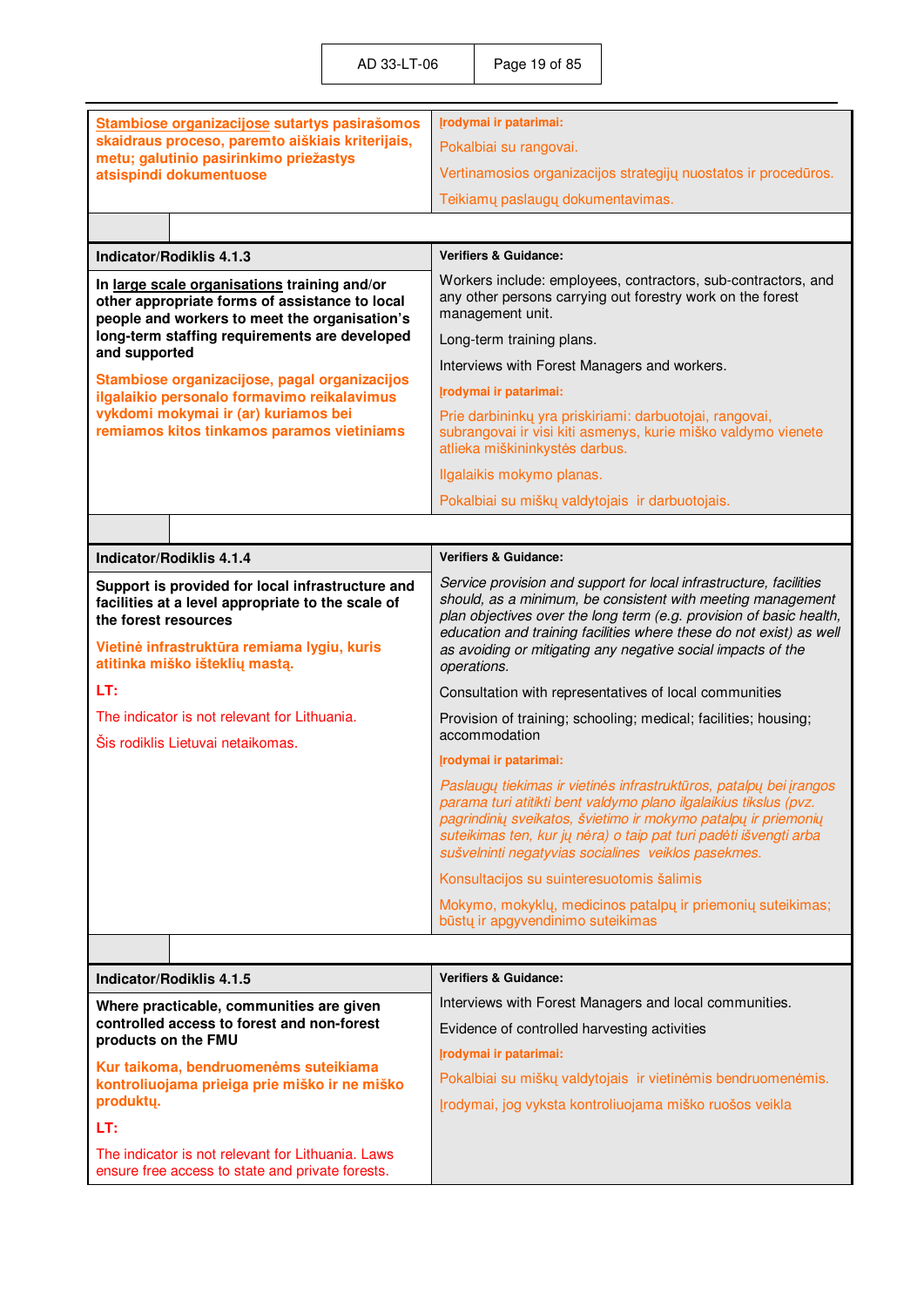| Šis rodiklis Lietuvai netaikomas. Įstatymai užtikrina<br>teisę laisvai lankytis valstybiniuose ir privačiuose<br>miškuose.                                                                                          |                                                                                                                                                         |
|---------------------------------------------------------------------------------------------------------------------------------------------------------------------------------------------------------------------|---------------------------------------------------------------------------------------------------------------------------------------------------------|
|                                                                                                                                                                                                                     |                                                                                                                                                         |
| Indicator/Rodiklis 4.1.6                                                                                                                                                                                            | <b>Verifiers &amp; Guidance:</b>                                                                                                                        |
| Policies and procedures and the<br>implementation thereof make qualifications,<br>skills and experience the basis for recruitment,                                                                                  | No evidence of discrimination on the basis of: race, colour,<br>culture, sex, age, religion, political opinion, national extraction or<br>social origin |
| placement, training and advancement of staff at                                                                                                                                                                     | Employment policies and procedures.                                                                                                                     |
| all levels<br>Igyvendinant strategiją bei procedūras                                                                                                                                                                | Interviews with Forest Managers, workers and Labour Union<br>representatives.                                                                           |
| kvalifikacija, įgūdžiai ir patirtis tampa pagrindu<br>visuose lygiuose įdarbinant, skiriant į pareigas,                                                                                                             | Įrodymai ir patarimai:                                                                                                                                  |
| apmokant ir paaukštinant pareigose.                                                                                                                                                                                 | Nėra įrodymų, jog vykdoma diskriminacija dėl: rasės, odos<br>spalvos, kultūros, lyties, amžiaus, religijos, politinės nuomonės,<br>nacionalinės kilmės  |
|                                                                                                                                                                                                                     | Užimtumo politika ir procedūros.                                                                                                                        |
|                                                                                                                                                                                                                     | Pokalbiai su miškų valdytojais, darbuotojais ir profesinės                                                                                              |
|                                                                                                                                                                                                                     | sąjungos atstovais.                                                                                                                                     |
|                                                                                                                                                                                                                     |                                                                                                                                                         |
| Indicator/Rodiklis 4.1.7                                                                                                                                                                                            | <b>Verifiers &amp; Guidance:</b>                                                                                                                        |
| All employees, contractors and sub-contractors<br>must be paid a fair wage and other benefits,<br>which meet or exceed all legal requirements<br>and those provided in comparable occupations<br>in the same region | Benefits may include social security payments, pension,<br>accommodation, food, etc.                                                                    |
|                                                                                                                                                                                                                     | Records of payment                                                                                                                                      |
|                                                                                                                                                                                                                     | Interviews with Forest Managers, workers and Labour Union<br>representatives.                                                                           |
| Visiems darbininkams, rangovams ir<br>subrangovams turi būti mokamas tinkamas                                                                                                                                       | Irodymai ir patarimai:                                                                                                                                  |
| atlyginimas ir kitos priemokos, atitinkančios ar<br>viršijančios visus teisinius reikalavimus bei                                                                                                                   | Gali būti numatytos įvairios išmokos: socialinio draudimo<br>išmokos, pensijos, apgyvendinimas, maistas ir t.t.                                         |
| panašius darbus dirbantiems asmenims tame<br>regione mokamus atlyginimus.                                                                                                                                           | Mokėjimo protokolai                                                                                                                                     |
|                                                                                                                                                                                                                     | Pokalbiai su miškų valdytojais, darbuotojais ir profesinės<br>sąjungos atstovais.                                                                       |
|                                                                                                                                                                                                                     |                                                                                                                                                         |
| Indicator/Rodiklis 4.1.8                                                                                                                                                                                            | <b>Verifiers &amp; Guidance:</b>                                                                                                                        |
| No workers should be engaged in debt bondage<br>or other forms of forced labour                                                                                                                                     | Interviews with Forest Managers, workers and Labour Union<br>representatives                                                                            |
| Darbininkai neturi dirbti už skolas bei negali                                                                                                                                                                      | Įrodymai ir patarimai:                                                                                                                                  |
| būti jokių kitų priverstinio darbo formų                                                                                                                                                                            | Pokalbiai su miškų valdytojais, darbuotojais ir profesinės<br>sajungos atstovais.                                                                       |
|                                                                                                                                                                                                                     |                                                                                                                                                         |
| <b>Indicator/Rodiklis 4.1.9</b>                                                                                                                                                                                     | <b>Verifiers &amp; Guidance:</b>                                                                                                                        |
| Persons under 15 years are not employed in any<br>forestry work                                                                                                                                                     | National legislation may set higher minimum ages, but these<br>ages are defined in ILO Convention 138 Article 3.                                        |
| Jaunesni nei 15 metų asmenys negali būti<br>įdarbinami dirbti jokių miškininkystės darbų                                                                                                                            | Interviews with Forest Managers, workers and Labour Union<br>representatives                                                                            |
|                                                                                                                                                                                                                     | Observations in the work place.                                                                                                                         |
|                                                                                                                                                                                                                     | Įrodymai ir patarimai:                                                                                                                                  |
|                                                                                                                                                                                                                     | Nacionaliniuose įstatymuose gali būti numatytas aukštesnis                                                                                              |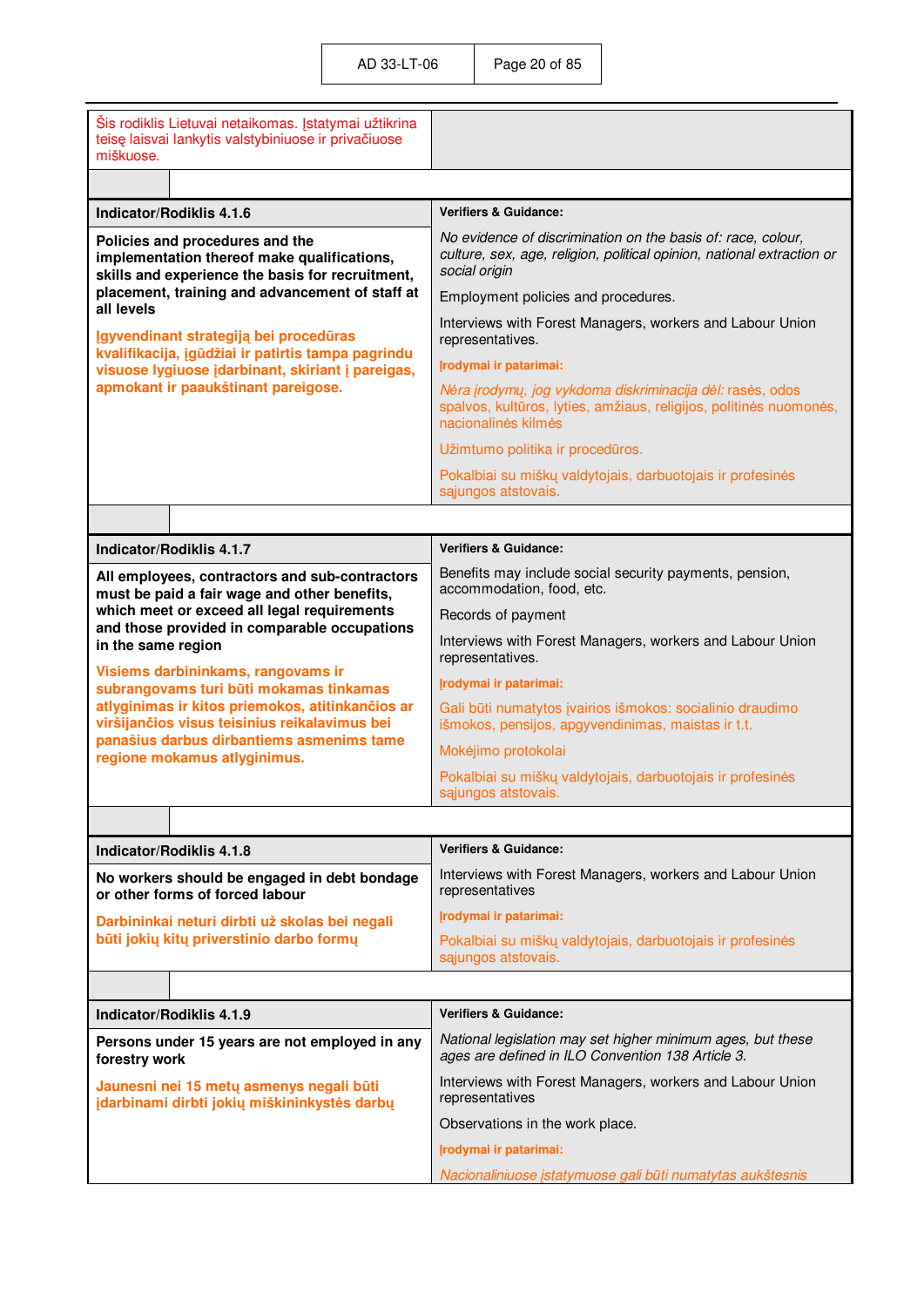| minimalus amžius, tačiau šis amžius yra nustatytas 138 ILO<br>(TDO - tarptautinės darbo organizacijos) konvencijos 3-ajame<br>straipsnyje. |
|--------------------------------------------------------------------------------------------------------------------------------------------|
| Pokalbiai su miškų valdytojais, darbuotojais ir profesinės<br>sąjungos atstovais.                                                          |
| Stebėjimai darbo vietoje.                                                                                                                  |
|                                                                                                                                            |

| Indicator/Rodiklis 4.1.10 | Verifiers & Guidance: |
|---------------------------|-----------------------|
|                           |                       |

| Persons under 18 years should not be employed<br>at night or to carry out heavy work or hazardous<br>operations, e.g. pesticide application,<br>harvesting, except for the purposes of training<br>Jaunesni nei 18 metu asmenys negali dirbti<br>naktimis ar atlikti sunkių ar pavojingų darbų,<br>pvz., naudoti pesticidus, kirsti medžius,<br>išskyrus mokymų tikslais. | Where children and young persons are to be removed from<br>employment in order to comply with this requirement, criterion<br>4.4 on social impact assessment and mitigation will apply.<br>Organisations are expected to carry out a social impact<br>assessment of the displacement of children from the workplace<br>and effectively mitigate that impact e.g. provide suitable<br>alternative sources of family income and ensure the children<br>have access to adequate education facilities.                                 |  |
|---------------------------------------------------------------------------------------------------------------------------------------------------------------------------------------------------------------------------------------------------------------------------------------------------------------------------------------------------------------------------|------------------------------------------------------------------------------------------------------------------------------------------------------------------------------------------------------------------------------------------------------------------------------------------------------------------------------------------------------------------------------------------------------------------------------------------------------------------------------------------------------------------------------------|--|
|                                                                                                                                                                                                                                                                                                                                                                           | Irodymai ir patarimai:<br>Tais atvejais, kai vaikai ir jauni asmenys turi būti atleidžiami iš<br>darbo tam, kad būtų įgyvendinamas šis reikalavimas, turi būti<br>taikomas 4.4 socialinio poveikio įvertinimo kriterijus. Tikimasi,<br>kad organizacijos atliks vaikų perkėlimo iš įdarbinimo vietų<br>socialinio poveikio įvertinimą ir efektyviai sušvelnins tokias<br>pasekmes, pvz. šeimoms suteikdamos tinkamus alternatyvius<br>pajamų šaltinius ir užtikrindamos, kad vaikams būtų sudarytos<br>reikiamos švietimo sąlygos. |  |

**Criterion 4.2 Forest management should meet or exceed all applicable laws and/or regulations covering health and safety of employees and their families** 

#### **Kriterijus 4.2 Miškų ūkis neturi pažeisti darbuotojų ir jų šeimų sveikatą ir saugumą reglamentuojančių teis÷s aktų.**

| <b>Indicator/Rodiklis 4.2.1</b>                                                                                                               | <b>Verifiers &amp; Guidance:</b>                                                                                                                                  |
|-----------------------------------------------------------------------------------------------------------------------------------------------|-------------------------------------------------------------------------------------------------------------------------------------------------------------------|
| Forest Managers are aware of laws and/or<br>regulations covering heath and safety of<br>employees and their families and comply with<br>such. | Forestry operations should follow the ILO Code of Practice on<br>Safety and Health in Forestry.                                                                   |
|                                                                                                                                               | Interviews with Forest Managers, workers and union<br>representatives.                                                                                            |
| For large scale organisations a written safety                                                                                                | Guidelines/regulations are readily available.                                                                                                                     |
| and health policy and management system are<br>in place                                                                                       | Labour directives and inspection reports.                                                                                                                         |
| LT:                                                                                                                                           | Company OHS records                                                                                                                                               |
| 4.2.1.1. Employees, including contractors, are                                                                                                | Field inspection                                                                                                                                                  |
| aware of and implement safe working                                                                                                           | Irodymai ir patarimai:                                                                                                                                            |
| practices.<br>4.2.1.2. Appropriate health and safety<br>equipment including helmet, high                                                      | Miškininkystės veikla turi būti vykdoma pagal Tarptautinės darbo<br>organizacijos miškininkystės saugumo ir sveikatos apsaugos<br>praktikos kodekso reikalavimus. |
| visibility vest/ jacket, safety boots,<br>safety trousers and first aid kit are<br>applied in the field by chain saw                          | Pokalbiai su miškų valdytojais, darbuotojais ir profesinės<br>sąjungos atstovais.                                                                                 |
| operators, harvesting companies and                                                                                                           | Gairės/reglamentai yra laisvai prieinami.                                                                                                                         |
| contractors.                                                                                                                                  | Darbo direktyvos ir patikrinimų ataskaitos.                                                                                                                       |
| 4.2.1.3. Any person entering an ongoing<br>logging site wears a helmet and is                                                                 | Darbų saugos protokolai                                                                                                                                           |
| clearly visible.                                                                                                                              | Patikrinimai natūroje.                                                                                                                                            |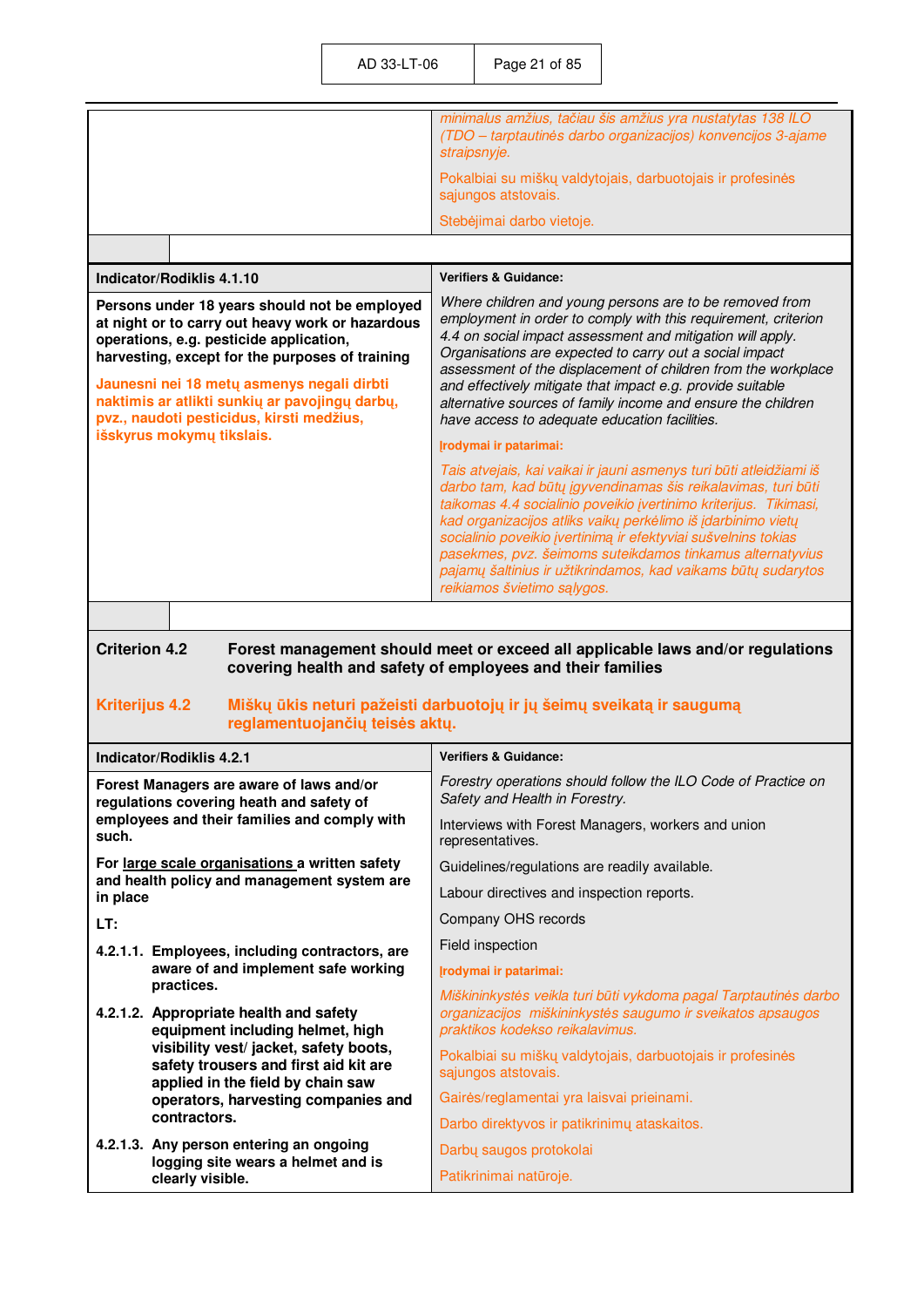| 4.2.1.4. Procedures are in place to ensure<br>regular control of safety equipment for<br>tree climbing. The indicator is not<br>relevant for private forests.                                                                                                                                                             |
|---------------------------------------------------------------------------------------------------------------------------------------------------------------------------------------------------------------------------------------------------------------------------------------------------------------------------|
| 4.2.1.5. Workers involved in dangerous work<br>such as logging of large trees are never<br>working alone.                                                                                                                                                                                                                 |
| 4.2.1.6. Forest workers know how to act in<br>emergency situations.                                                                                                                                                                                                                                                       |
| 4.2.1.7. Forest machinery is equipped with<br>crash bars.                                                                                                                                                                                                                                                                 |
| 4.2.1.8. Forest operation regularly checks that<br>all safety procedures are observed in<br>the forest.                                                                                                                                                                                                                   |
| 4.2.1.9. Warning signs are posted at access<br>roads to sites with ongoing logging<br>operation.                                                                                                                                                                                                                          |
| 4.2.1.10. Large operations have a safety and<br>health policy and a management<br>system are in place, which<br>systematically identify hazards and<br>preventive measures and ensure these<br>are taken in the operations.<br>Miško valdytojai yra susipažinę su įstatymais ir<br>(ar) taisyklėmis, reglamentuojančiomis |
| darbuotojų ir jų šeimų darbų saugą, ir jų laikosi.                                                                                                                                                                                                                                                                        |
| Stambiose organizacijose turi būti raštiška<br>darbų saugos strategija ir jos valdymo sistema                                                                                                                                                                                                                             |
| 4.2.1.1. Darbuotojai, įskaitant rangovus, yra<br>susipažinę su darbo sauga ir jos laikosi<br>darbo metu.                                                                                                                                                                                                                  |
| 4.2.1.2. Darbo vietose yra reikalingos darbų<br>saugos priemonės, įskaitant šalmus,<br>aiškiai matomas liemenes/švarkus,<br>apsauginius batus ir kelnes, pirmos                                                                                                                                                           |
| medicininės pagalbos rinkinį. Jai naudojasi<br>visi dirbantys miške.                                                                                                                                                                                                                                                      |
| 4.2.1.3. Kiekvienas žmogus besilankantis<br>kirtavietėje privalo dėvėti šalmą ir turi būti<br>aiškiai matomas                                                                                                                                                                                                             |
| 4.2.1.4. Atliekamas reguliarius saugumo<br>priemonių, naudojamų lipimui į medžius,<br>patikrinimas. Rodiklis neaktualus<br>privatiems miškams.                                                                                                                                                                            |
| 4.2.1.5. Darbuotojai dirbantys pavojingus darbus,<br>tokius kaip stambių medžių kirtimas,<br>niekada nedirba po vieną.                                                                                                                                                                                                    |
| 4.2.1.6. Miško darbuotojai žino, kaip elgtis<br>avarinėse situacijose.                                                                                                                                                                                                                                                    |
| 4.2.1.7. Žemės ūkio technika, dirbanti miškuose,<br>pritaikyta kad užtikrintų operatorių<br>saugumą.                                                                                                                                                                                                                      |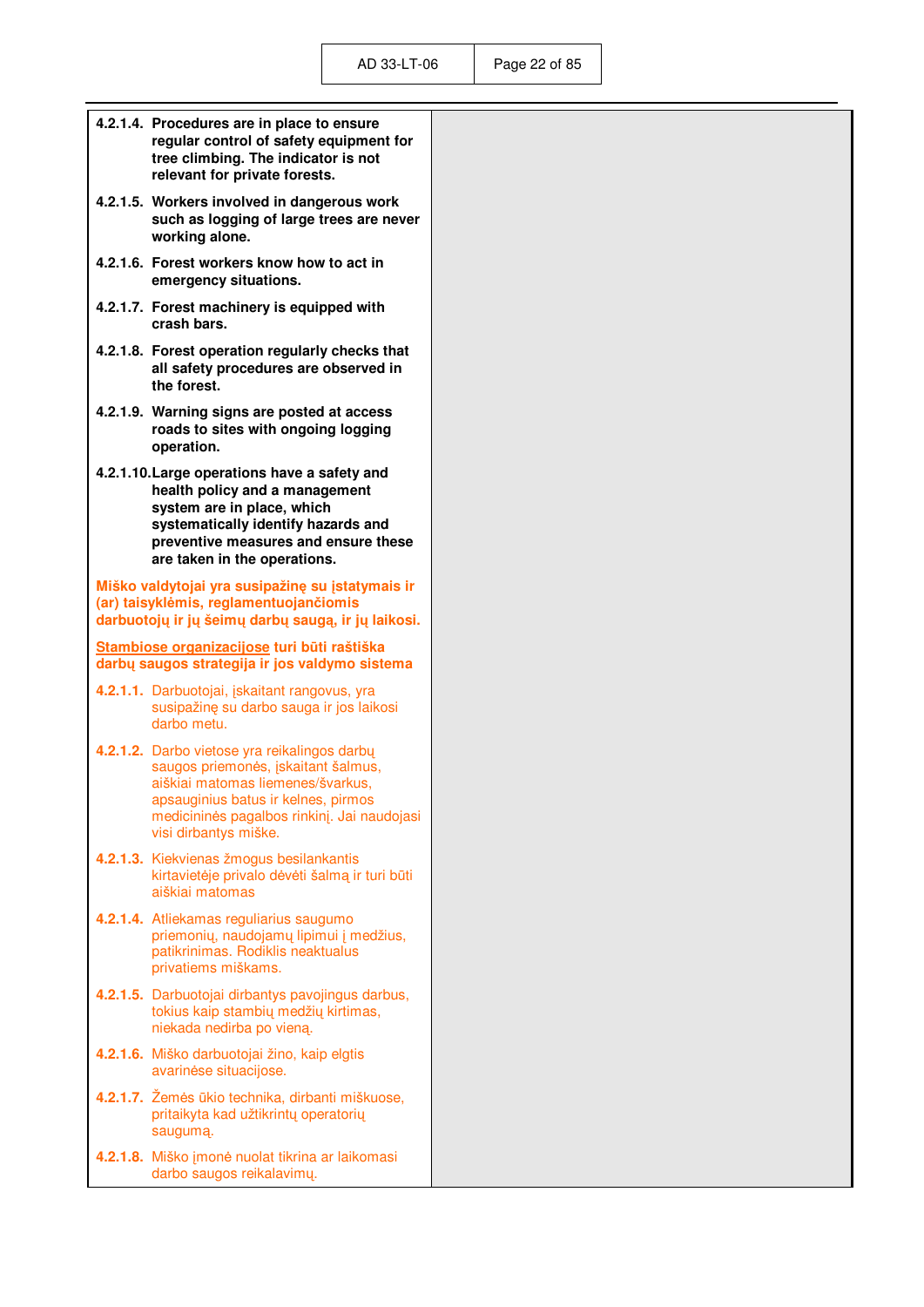| 4.2.1.9. Keliuose aplink teritoriją, kur vyksta miško<br>ruoša, yra pastatyti įspėjamieji ženklai.                                                                                                                                                 |                                                                                   |
|----------------------------------------------------------------------------------------------------------------------------------------------------------------------------------------------------------------------------------------------------|-----------------------------------------------------------------------------------|
| 4.2.1.10. Didelėse miškų ūkio įmonėse yra<br>apibrėžta darbų saugos politika bei<br>taikoma tokia valdymo sistema, kuri<br>sistemingai identifikuoja galimus pavojus,<br>numato prevencines priemones ir<br>garantuoja šių priemonių įgyvendinamą. |                                                                                   |
|                                                                                                                                                                                                                                                    |                                                                                   |
| Indicator/Rodiklis 4.2.2                                                                                                                                                                                                                           | <b>Verifiers &amp; Guidance:</b>                                                  |
| Forest Managers have systematically assessed<br>the risk associated with all tasks and equipment                                                                                                                                                   | Interviews with Forest Managers, workers and union<br>representatives.            |
| and prescribed appropriate safe procedures, the                                                                                                                                                                                                    | Documented risk assessments.                                                      |
| use of personal protective equipment (PPE),<br>emergency procedures and key responsibilities.                                                                                                                                                      | Įrodymai ir patarimai:                                                            |
| In large scale organisations, compliance with<br>this requirement shall be supported by                                                                                                                                                            | Pokalbiai su miškų valdytojais, darbuotojais ir profesinės<br>sąjungos atstovais. |
| documentation                                                                                                                                                                                                                                      | Dokumentuotas rizikos vertinimas.                                                 |
| Miško valdytojai sistemingai vertina riziką,<br>susijusią su visomis užduotimis ir įranga,<br>nustato tinkamas saugos procedūras,<br>asmeninės apsaugos priemonių (AAP)<br>naudojimą, procedūras nenumatytų atvejų metu                            |                                                                                   |
| ir pagrindines atsakomybės sritis.                                                                                                                                                                                                                 |                                                                                   |
| Stambiose organizacijose atitikimas šiam<br>reikalavimui turi būti paremtas dokumentais.                                                                                                                                                           |                                                                                   |
|                                                                                                                                                                                                                                                    |                                                                                   |
|                                                                                                                                                                                                                                                    |                                                                                   |
| Indicator/Rodiklis 4.2.3                                                                                                                                                                                                                           | <b>Verifiers &amp; Guidance:</b>                                                  |
| All workers have had relevant training in safe                                                                                                                                                                                                     | Interviews with Forest Managers and workers.                                      |
| working practice and where required, hold the                                                                                                                                                                                                      | Training schedules and records                                                    |
| necessary skills certificates.                                                                                                                                                                                                                     | Copies of skills certificates.                                                    |
| Visi darbininkai tinkamai išmokyti saugaus<br>darbo ir, kur reikia, turi atitinkamų įgūdžių                                                                                                                                                        | Įrodymai ir patarimai:                                                            |
| pažymėjimus.                                                                                                                                                                                                                                       | Pokalbiai su miškų valdytojais ir darbuotojais.                                   |
|                                                                                                                                                                                                                                                    | Tvarkaraščiai ir duomenys apie mokymus                                            |
|                                                                                                                                                                                                                                                    | Atitinkamų įgūdžių pažymėjimai.                                                   |
|                                                                                                                                                                                                                                                    |                                                                                   |
| <b>Indicator/Rodiklis 4.2.4</b>                                                                                                                                                                                                                    | <b>Verifiers &amp; Guidance:</b>                                                  |
| Forestry operations comply as a minimum, with                                                                                                                                                                                                      | Interviews with Forest Managers and workers                                       |
| the ILO Code of Practice on Safety and Health in<br><b>Forestry</b>                                                                                                                                                                                | Įrodymai ir patarimai:                                                            |
| Miškininkystės veikla turi atitikti bent ILO (TDO-<br>Tarptautinės darbo organizacijos)<br>Miškininkystės darbų saugos kodeksą                                                                                                                     | Pokalbiai su miškų valdytojais ir darbuotojais                                    |
|                                                                                                                                                                                                                                                    |                                                                                   |
| Indicator/Rodiklis 4.2.5                                                                                                                                                                                                                           | <b>Verifiers &amp; Guidance:</b>                                                  |
| All necessary tools, machines, substances and                                                                                                                                                                                                      | Interviews with Forest Managers and workers.                                      |
| equipment, including appropriate PPE, are<br>available at the worksite and are in safe and                                                                                                                                                         | Field observations.<br>Įrodymai ir patarimai:                                     |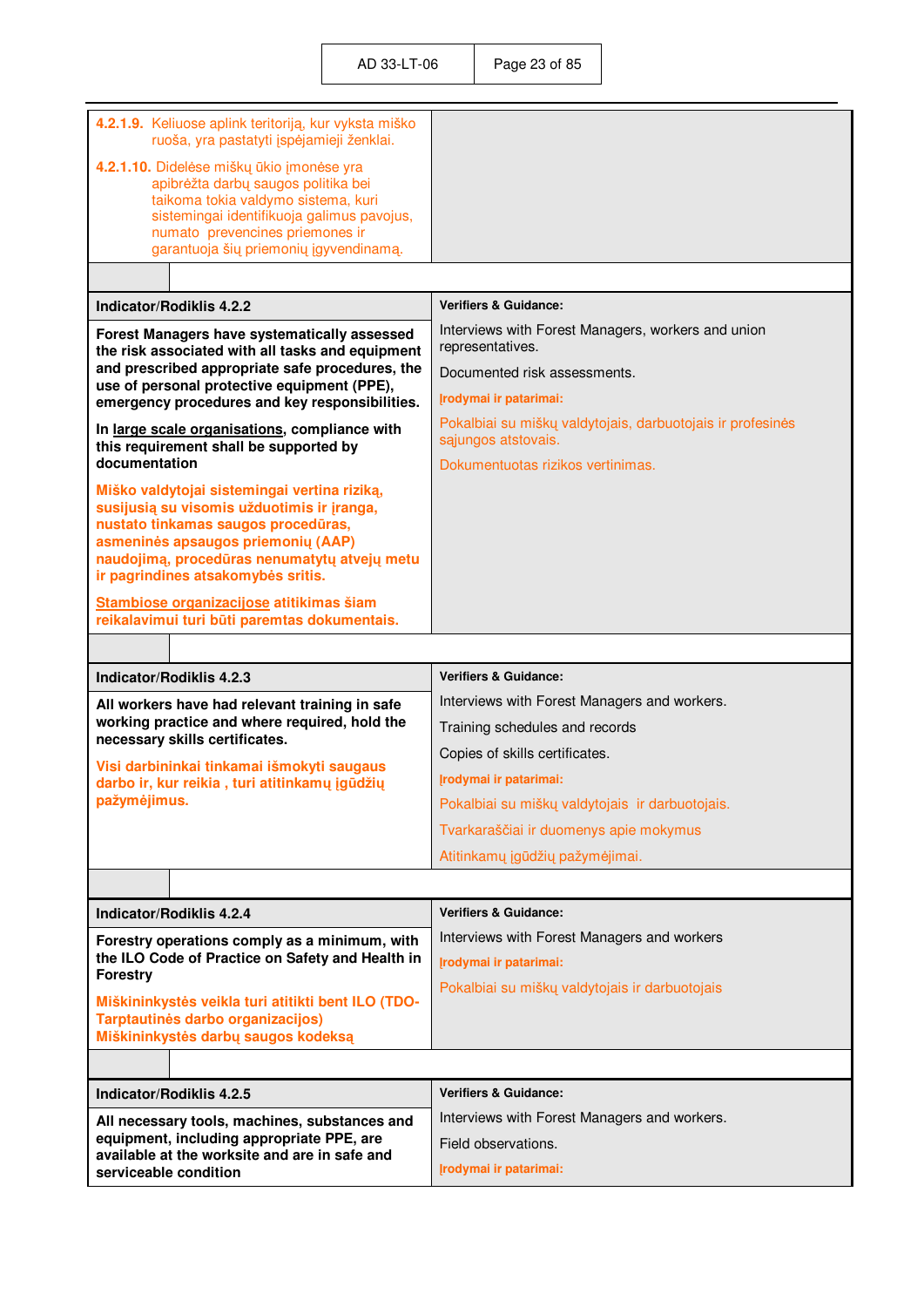| Darbo vietoje yra visi reikiami įrankiai, technika,                                                                               | Pokalbiai su miškų valdytojais ir darbuotojais.                                                                |
|-----------------------------------------------------------------------------------------------------------------------------------|----------------------------------------------------------------------------------------------------------------|
| medžiagos ir įranga, įskaitant tinkamas AAP, ir<br>jie yra tinkami saugiai naudoti                                                | Stebėjimai natūroje.                                                                                           |
|                                                                                                                                   |                                                                                                                |
| Indicator/Rodiklis 4.2.6                                                                                                          | <b>Verifiers &amp; Guidance:</b>                                                                               |
| Managers take measures to ensure that workers                                                                                     | Interviews with Forest Managers and workers.                                                                   |
| use the PPE that is provided                                                                                                      | Field observations                                                                                             |
| Valdytojai imasi priemonių, kurios užtikrintų,                                                                                    | Irodymai ir patarimai:                                                                                         |
| kad darbuotojai naudojasi suteiktomis AAP                                                                                         | Pokalbiai su miškų valdytojais ir darbuotojais.                                                                |
|                                                                                                                                   | Stebėjimai natūroje.                                                                                           |
|                                                                                                                                   |                                                                                                                |
| Indicator/Rodiklis 4.2.7                                                                                                          | <b>Verifiers &amp; Guidance:</b>                                                                               |
| Health and safety records (including risk<br>evaluations, accident records) are maintained                                        | Records of accidents, incidents, instructions to supervisors and<br>workers                                    |
| and up-to-date                                                                                                                    | Įrodymai ir patarimai:                                                                                         |
| Registruojami ir atnaujinami sveikatos ir<br>saugos įrašai (įskaitant rizikos vertinimą, įrašus<br>apie nelaimingus atsitikimus). | Avarijų, nelaimingų atsitikimų registravimo dokumentai, darbų<br>vadovams ir darbuotojams skirtos instrukcijos |
|                                                                                                                                   |                                                                                                                |
| Indicator/Rodiklis 4.2.8                                                                                                          | <b>Verifiers &amp; Guidance:</b>                                                                               |
| All employees and contractors and their                                                                                           | Interviews with Forest Managers and workers                                                                    |
| families have access to adequate local medical<br>facilities while working on the FMU.                                            | Irodymai ir patarimai:                                                                                         |
| Visi darbininkai ir rangovai, dirbantys miško                                                                                     | Pokalbiai su miškų valdytojais ir darbuotojais                                                                 |
| įmonėje, bei jų šeimos, gali naudotis<br>tinkamomis vietinėmis medicinos paslaugomis.                                             |                                                                                                                |
| LT:                                                                                                                               |                                                                                                                |
| The indicator is not relevant for Lithuania.                                                                                      |                                                                                                                |
| Šis rodiklis Lietuvai netaikomas.                                                                                                 |                                                                                                                |
|                                                                                                                                   |                                                                                                                |
| Indicator/Rodiklis 4.2.9                                                                                                          | <b>Verifiers &amp; Guidance:</b>                                                                               |
| Where located and provided on the FMU worker                                                                                      | Interviews with Managers and workers                                                                           |
| accommodation and nutrition comply, as a                                                                                          | Inspection of facilities                                                                                       |
| minimum, with the ILO Code of Practice on<br>Safety and Health in Forestry.                                                       | Irodymai ir patarimai:                                                                                         |
| Ten, kur MVV (miškų valdymo vienete)                                                                                              | Pokalbiai su miškų valdytojais ir darbuotojais                                                                 |
| suteikiamos gyvenamosios vietos ir maitinimas                                                                                     | Patalpy patikra                                                                                                |
| darbininkams, tai turi atitikti bent ILO<br>Miškininkystės darbų saugos kodeksą.                                                  |                                                                                                                |
|                                                                                                                                   |                                                                                                                |
| Indicator/Rodiklis 4.2.10                                                                                                         | <b>Verifiers &amp; Guidance:</b>                                                                               |
| There is evidence of a programme on the FMU                                                                                       | Interviews with Forest Managers and workers.                                                                   |
|                                                                                                                                   |                                                                                                                |
| that raises awareness of illnesses and diseases                                                                                   | Interviews with social NGOs.                                                                                   |
| endemic to the area that affect forest workers or<br>their families.                                                              | Records of support.                                                                                            |
| For large scale organisations there is                                                                                            | Health statistics for the region.                                                                              |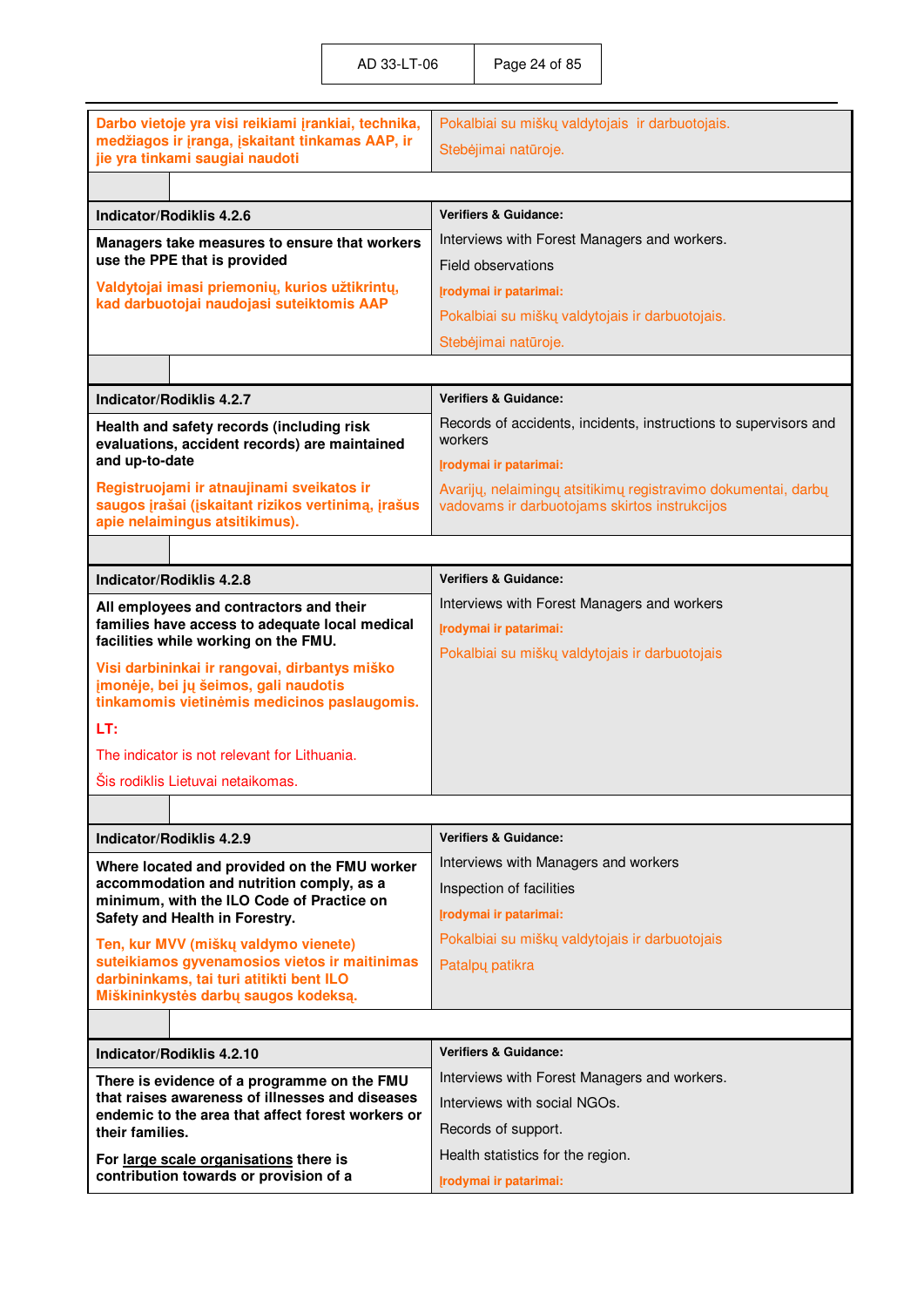|                                         | prevention and control programme for any<br>illnesses and diseases endemic to the area that    | Pokalbiai su miškų valdytojais ir darbuotojais.                                   |
|-----------------------------------------|------------------------------------------------------------------------------------------------|-----------------------------------------------------------------------------------|
| affect forest workers or their families |                                                                                                | Pokalbiai su socialinių NVO.                                                      |
|                                         | MVV (miškų valdymo vienete) yra programa,                                                      | Paramos protokolai.                                                               |
|                                         | supažindinanti su būdingomis tai vietovei<br>ligomis ir ligų sukėlėjais, kurie gali paveikti   | Statistiniai regiono sveikatos duomenys.                                          |
| miško darbininkus ar jų šeimas.         |                                                                                                |                                                                                   |
|                                         | Stambios organizacijos prisideda prie/ar vykdo                                                 |                                                                                   |
|                                         | vietovei būdingų ligų ar ligų sukėlėjų, kurie gali<br>paveikti miško darbininkus ar jų šeimas, |                                                                                   |
| prevencijos ir kontrolės programą       |                                                                                                |                                                                                   |
|                                         |                                                                                                |                                                                                   |
| <b>Criterion 4.3</b>                    |                                                                                                | The rights of the workers to organise and voluntarily negotiate with their        |
|                                         | International Labour Organisation (ILO).                                                       | employers shall be guaranteed as outlined in Conventions 87 and 98 of the         |
| <b>Kriterijus 4.3</b>                   |                                                                                                | Kaip nustatyta Tarptautinės darbo organizacijos (ILO) 87 ir 98 konvencijose,      |
|                                         | savo darbdaviais.                                                                              | darbuotojams turi būti garantuota teisė organizuotis ir laisvanoriškai tartis su  |
|                                         |                                                                                                |                                                                                   |
| <b>Indicator/Rodiklis 4.3.1</b>         |                                                                                                | <b>Verifiers &amp; Guidance:</b>                                                  |
| union of their choice without fear of   | Workers are free to organise and or join a trade                                               | Interviews with Forest Managers, workers and labour union<br>representatives.     |
|                                         | intimidation or reprisal. This will at a minimum<br>comply with the requirements of the ILO    | Įrodymai ir patarimai:                                                            |
|                                         | <b>Convention No. 87: Convention concerning</b>                                                | Pokalbiai su miškų valdytojais, darbuotojais ir profesinės<br>sąjungos atstovais. |
| <b>Right to Organise</b>                | Freedom of Association and Protection of the                                                   |                                                                                   |
| LT:                                     |                                                                                                |                                                                                   |
|                                         | 4.3.1.1. For larger operations, in case the staff                                              |                                                                                   |
|                                         | is not organized in trade unions a trust                                                       |                                                                                   |
| person is elected.                      | 4.3.1.2. Organizations of interested parties are                                               |                                                                                   |
|                                         | accepted as participants in decision-                                                          |                                                                                   |
| making.                                 | Darbininkai gali jungtis į organizacijas ir (ar)                                               |                                                                                   |
|                                         | įstoti į pasirinktas profesines sąjungas,                                                      |                                                                                   |
|                                         | nebijodami gąsdinimų ar atsakomųjų veiksmų.<br>Tai minimaliai atitiks ILO konvencijos Nr. 87:  |                                                                                   |
|                                         | Konvencijos dėl asociacijų laisvės ir teisės                                                   |                                                                                   |
|                                         | jungtis į organizacijas gynimo, reikalavimus                                                   |                                                                                   |
| LT:                                     |                                                                                                |                                                                                   |
|                                         | 4.3.1.1. Didelėse įmonėse, jeigu nėra profesinės<br>sąjungos, yra išrenkamas darbuotojų        |                                                                                   |
| atstovas.                               |                                                                                                |                                                                                   |
|                                         | 4.3.1.2. Suinteresuotas šalis atstovaujančios                                                  |                                                                                   |
| sprendimus.                             | organizacijos dalyvauja priimant                                                               |                                                                                   |
|                                         |                                                                                                |                                                                                   |
|                                         |                                                                                                |                                                                                   |
| <b>Indicator/Rodiklis 4.3.2</b>         |                                                                                                | <b>Verifiers &amp; Guidance:</b>                                                  |
|                                         | Workers are free to organise and bargain                                                       | Interviews with Forest Managers, workers and labour union                         |
|                                         | collectively. This will at a minimum comply                                                    | representatives                                                                   |
|                                         | with the requirements of International Labour<br>Organisation convention 98, Convention        | Įrodymai ir patarimai:                                                            |
|                                         | concerning the Application of the Principles of                                                | Pokalbiai su miškų valdytojais, darbuotojais ir profesinių                        |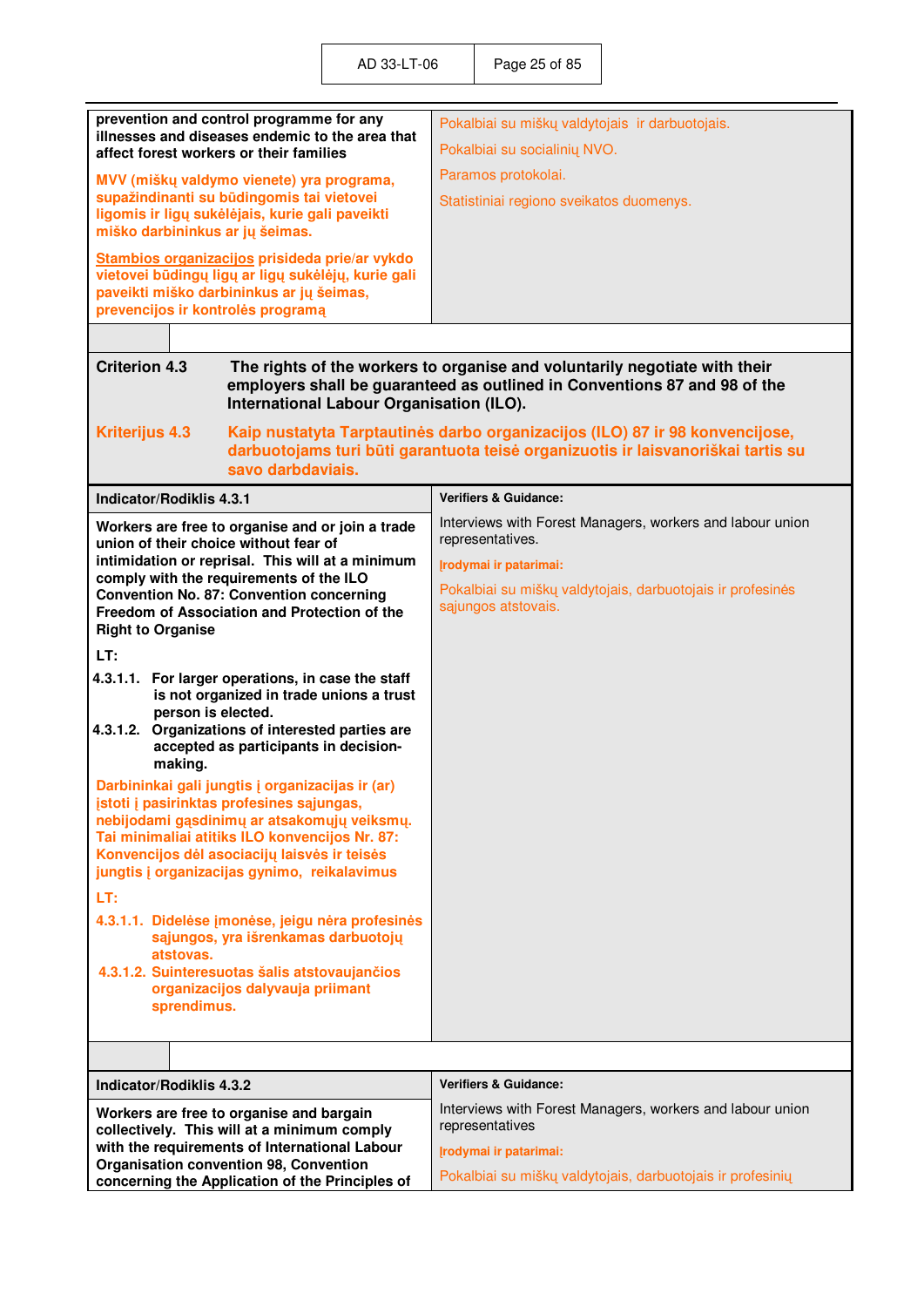| the Right to Organise and to Bargain<br><b>Collectively</b>                                                                                                                                                                                                                                                                                                                                     | sąjungų atstovais.                                                                                                                                                                                                                                                                                                                                                                                                                                                                                                                                                                                                                                                                                 |
|-------------------------------------------------------------------------------------------------------------------------------------------------------------------------------------------------------------------------------------------------------------------------------------------------------------------------------------------------------------------------------------------------|----------------------------------------------------------------------------------------------------------------------------------------------------------------------------------------------------------------------------------------------------------------------------------------------------------------------------------------------------------------------------------------------------------------------------------------------------------------------------------------------------------------------------------------------------------------------------------------------------------------------------------------------------------------------------------------------------|
| Darbininkai gali laisvai jungtis į organizacijas ir<br>vesti kolektyvines derybas. Tai minimaliai<br>atitiks Tarptautinės darbo organizacijos<br>konvencijos Nr. 98: Konvencijos dėl teisės<br>jungtis į organizacijas ir vesti kolektyvines<br>derybas principų taikymo, reikalavimus.                                                                                                         |                                                                                                                                                                                                                                                                                                                                                                                                                                                                                                                                                                                                                                                                                                    |
|                                                                                                                                                                                                                                                                                                                                                                                                 |                                                                                                                                                                                                                                                                                                                                                                                                                                                                                                                                                                                                                                                                                                    |
| Indicator/Rodiklis 4.3.3                                                                                                                                                                                                                                                                                                                                                                        | <b>Verifiers &amp; Guidance:</b>                                                                                                                                                                                                                                                                                                                                                                                                                                                                                                                                                                                                                                                                   |
| There is an effective mechanism in place to<br>provide information to, and enable the<br>participation of workers in decision-making<br>where this directly affects their working terms<br>and conditions<br>Taikomas efektyvus mechanizmas, kaip suteikti<br>informaciją ir sudaryti sąlygas darbininkams<br>dalyvauti priimant sprendimus, kai tai turi<br>tiesioginę įtaką jų darbo sąlygoms | Interviews with Forest Managers, workers and labour union<br>representatives<br>Įrodymai ir patarimai:<br>Pokalbiai su miškų valdytojais, darbuotojais ir profesinių<br>sąjungų atstovais.                                                                                                                                                                                                                                                                                                                                                                                                                                                                                                         |
|                                                                                                                                                                                                                                                                                                                                                                                                 |                                                                                                                                                                                                                                                                                                                                                                                                                                                                                                                                                                                                                                                                                                    |
| <b>Criterion 4.4</b><br>directly affected by management operations.                                                                                                                                                                                                                                                                                                                             | Management planning and operations shall incorporate the results of evaluations<br>of social impact. Consultations shall be maintained with people and groups                                                                                                                                                                                                                                                                                                                                                                                                                                                                                                                                      |
| <b>Kriterijus 4.4</b><br>kuriuos tiesiogiai veikia miškų ūkio darbai.                                                                                                                                                                                                                                                                                                                           | Planuojant ir vykdant miško ūkinę veiklą, turi būti įtraukiami ir socialinio poveikio<br>analizės rezultatai. Reikalinga nuolatinė konsultacija su žmonėmis ir grupėmis,                                                                                                                                                                                                                                                                                                                                                                                                                                                                                                                           |
|                                                                                                                                                                                                                                                                                                                                                                                                 |                                                                                                                                                                                                                                                                                                                                                                                                                                                                                                                                                                                                                                                                                                    |
| <b>Indicator/Rodiklis 4.4.1</b>                                                                                                                                                                                                                                                                                                                                                                 | <b>Verifiers &amp; Guidance:</b>                                                                                                                                                                                                                                                                                                                                                                                                                                                                                                                                                                                                                                                                   |
| In conjunction with the local stakeholders<br>affected and in accordance with the scale and<br>intensity of management, the social, socio-<br>economic, spiritual and cultural impacts of<br>forest operations are evaluated.<br>For large scale organisations, these impacts<br>shall be documented                                                                                            | New operations will normally be subjected to formal impact<br>assessments and these assessments must include the social<br>environment. For ongoing operations it will be necessary to<br>maintain communication with stakeholders and thus ensure the<br>Forest Manager is aware of any current and/or potential<br>impacts. Management plans must provide mitigatory measures<br>to address such impacts, e.g. problems with dust or noise<br>caused by operations are known and planning is adjusted to                                                                                                                                                                                         |
| Kartu su paveikiamomis vietinėmis                                                                                                                                                                                                                                                                                                                                                               | reduce or negate such                                                                                                                                                                                                                                                                                                                                                                                                                                                                                                                                                                                                                                                                              |
| suinteresuotomis šalimis, atitinkamai pagal                                                                                                                                                                                                                                                                                                                                                     | Interviews with Forest Managers and local communities.                                                                                                                                                                                                                                                                                                                                                                                                                                                                                                                                                                                                                                             |
| valdymo mastą ir intensyvumą, atliekamas<br>socialinio, socioekonominio, dvasinio ir<br>kultūrinio poveikio vertinimas.<br>Stambiose organizacijose toks poveikis turi būti<br>fiksuojamas dokumentuose.                                                                                                                                                                                        | Irodymai ir patarimai:<br>Naujai veiklai paprastai bus atliekamas oficialus poveikio<br>vertinimas ir toks vertinimas taip pat apims socialinę aplinką.<br>Bus reikalaujama, kad šiuo metu vykdomos veiklos atžvilgiu būtų<br>palaikomas ryšys su suinteresuotomis šalimis ir tokiu būdu būtų<br>užtikrinama, jog Miško valdytojas žinotų apie visus esamus ir<br>(arba) galimus poveikius. Valdymo planuose turi būti nurodytos<br>tokių poveikių švelninimo priemonės, pvz. turi būti žinoma apie<br>dėl veiklos kylančias dulkių arba triukšmo problemas ir planuojant<br>turi būti stengiamasi jas sumažinti arba jų išvengti.<br>Pokalbiai su miškų valdytojais ir vietinėmis bendruomenėmis. |
|                                                                                                                                                                                                                                                                                                                                                                                                 |                                                                                                                                                                                                                                                                                                                                                                                                                                                                                                                                                                                                                                                                                                    |
| <b>Indicator/Rodiklis 4.4.2</b>                                                                                                                                                                                                                                                                                                                                                                 | <b>Verifiers &amp; Guidance:</b>                                                                                                                                                                                                                                                                                                                                                                                                                                                                                                                                                                                                                                                                   |
| Adverse impacts, opportunities for positive<br>impact and areas of potential conflict identified                                                                                                                                                                                                                                                                                                | Interviews with Forest Managers and local communities.                                                                                                                                                                                                                                                                                                                                                                                                                                                                                                                                                                                                                                             |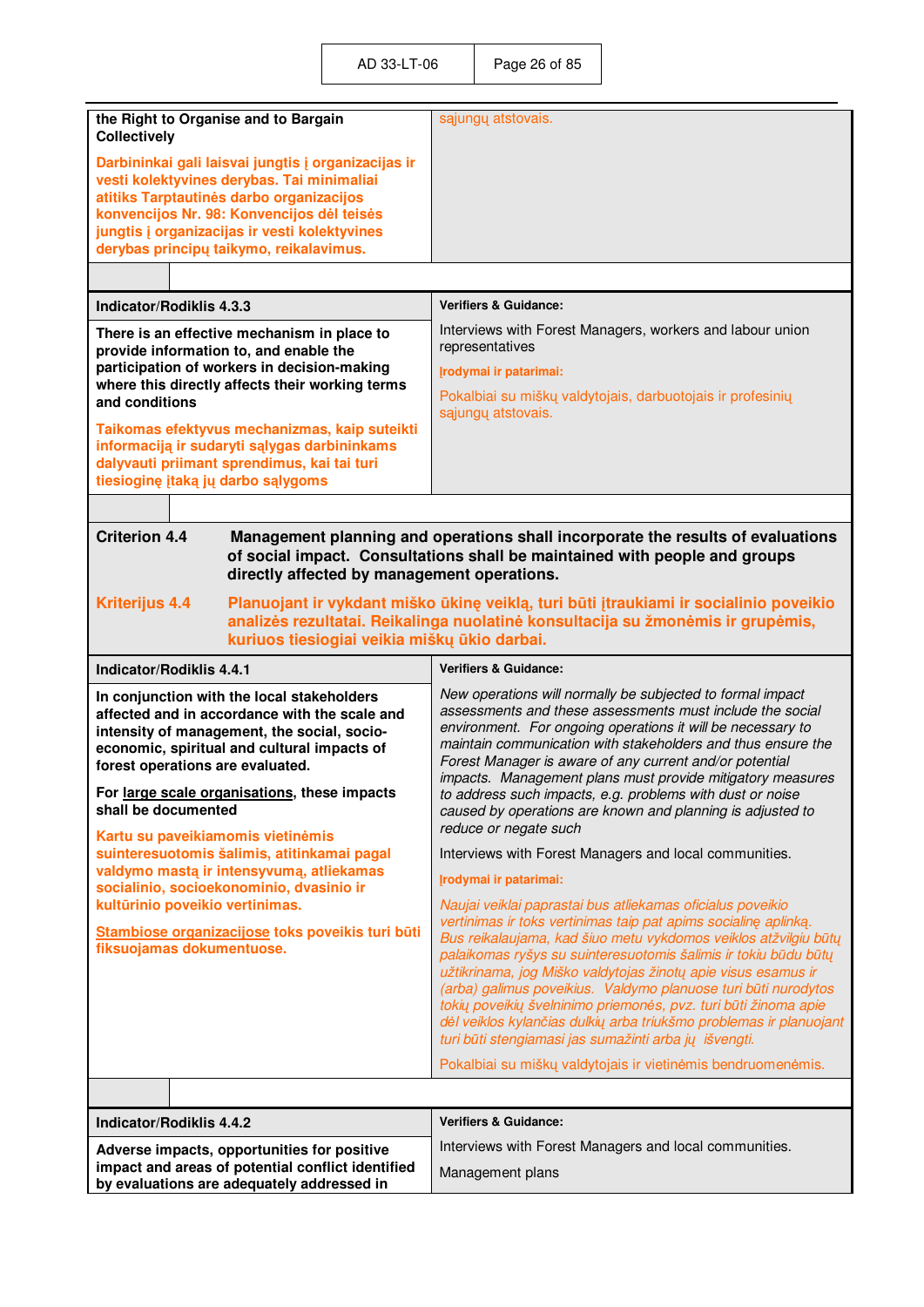| plans                                                                                           | Irodymai ir patarimai:                                                         |
|-------------------------------------------------------------------------------------------------|--------------------------------------------------------------------------------|
| Planuose tinkamai atsižvelgiama į vertinimų                                                     | Pokalbiai su miškų valdytojais ir vietinėmis bendruomenėmis.                   |
| metu nustatytą neigiamą poveikį, galimybes<br>teigiamam poveikiui ir potencialių konfliktų      | Miškotvarkos projektai                                                         |
| <b>sritis</b>                                                                                   |                                                                                |
|                                                                                                 |                                                                                |
| Indicator/Rodiklis 4.4.3                                                                        | <b>Verifiers &amp; Guidance:</b>                                               |
| An up-to-date list of stakeholders is maintained                                                | Records                                                                        |
| Yra suinteresuotų šalių sąrašas ir jis                                                          | Consultation with stakeholders                                                 |
| atnaujinamas                                                                                    | Irodymai ir patarimai:                                                         |
|                                                                                                 | Protokolai                                                                     |
|                                                                                                 | Konsultacijos su suinteresuotomis šalimis                                      |
|                                                                                                 |                                                                                |
| Indicator/Rodiklis 4.4.4                                                                        | <b>Verifiers &amp; Guidance:</b>                                               |
| There is adequate and ongoing consultation                                                      | Records                                                                        |
| with stakeholders (local people, workers and<br>relevant organisations); in particular,         | Consultation with stakeholders and interviews with Forest<br>Managers          |
| stakeholders are aware that forest management<br>plans and monitoring results are available for | Irodymai ir patarimai:                                                         |
| inspection, if high impact operations are                                                       | Protokolai                                                                     |
| planned, and that the FMU is being<br>evaluated/monitored for certification                     | Konsultacijos su suinteresuotomis šalimis ir pokalbiai su miškų<br>valdytojais |
| Nuolatos vyksta atitinkamos konsultacijos su<br>suinteresuotomis šalimis (vietiniais žmonėmis,  |                                                                                |
| darbininkais ir susijusiomis organizacijomis);                                                  |                                                                                |
| jei planuojama didelio poveikio veikla, ir kad<br>MVV vertinama/stebima sertifikavimo tikslais  |                                                                                |
| suinteresuotos šalys žino, kad gali peržiūrėti                                                  |                                                                                |
| miško valdymo planus ir stebėsenos<br>(monitoringo) rezultatus,                                 |                                                                                |
|                                                                                                 |                                                                                |
|                                                                                                 | <b>Verifiers &amp; Guidance:</b>                                               |
| Indicator/Rodiklis 4.4.5                                                                        | Records                                                                        |
| Issues raised by stakeholders are treated<br>constructively and objectively                     | Consultation with stakeholders and interviews with Forest                      |
| Suinteresuotų šalių iškelti klausimai vertinami                                                 | Managers                                                                       |
| konstruktyviai ir objektyviai                                                                   | Irodymai ir patarimai:                                                         |
|                                                                                                 | Protokolai                                                                     |
|                                                                                                 | Konsultacijos su suinteresuotomis šalimis ir pokalbiai su miškų<br>valdytojais |
|                                                                                                 |                                                                                |
| Indicator/Rodiklis 4.4.6                                                                        | <b>Verifiers &amp; Guidance:</b>                                               |
| In large scale operations, communications with                                                  | Documentation of communication                                                 |
| stakeholders on issues that require action and                                                  | Irodymai ir patarimai:                                                         |
| follow-up should be documented                                                                  | Bendravimo dokumentacija                                                       |
| Vykdant didelės apimties darbus, bendravimas<br>su suinteresuotomis šalimis apie klausimus, dėl |                                                                                |
| kurių reikia imtis veiksmų ir tolesnių priemonių,                                               |                                                                                |
|                                                                                                 |                                                                                |
| turi būti fiksuojamas dokumentuose                                                              |                                                                                |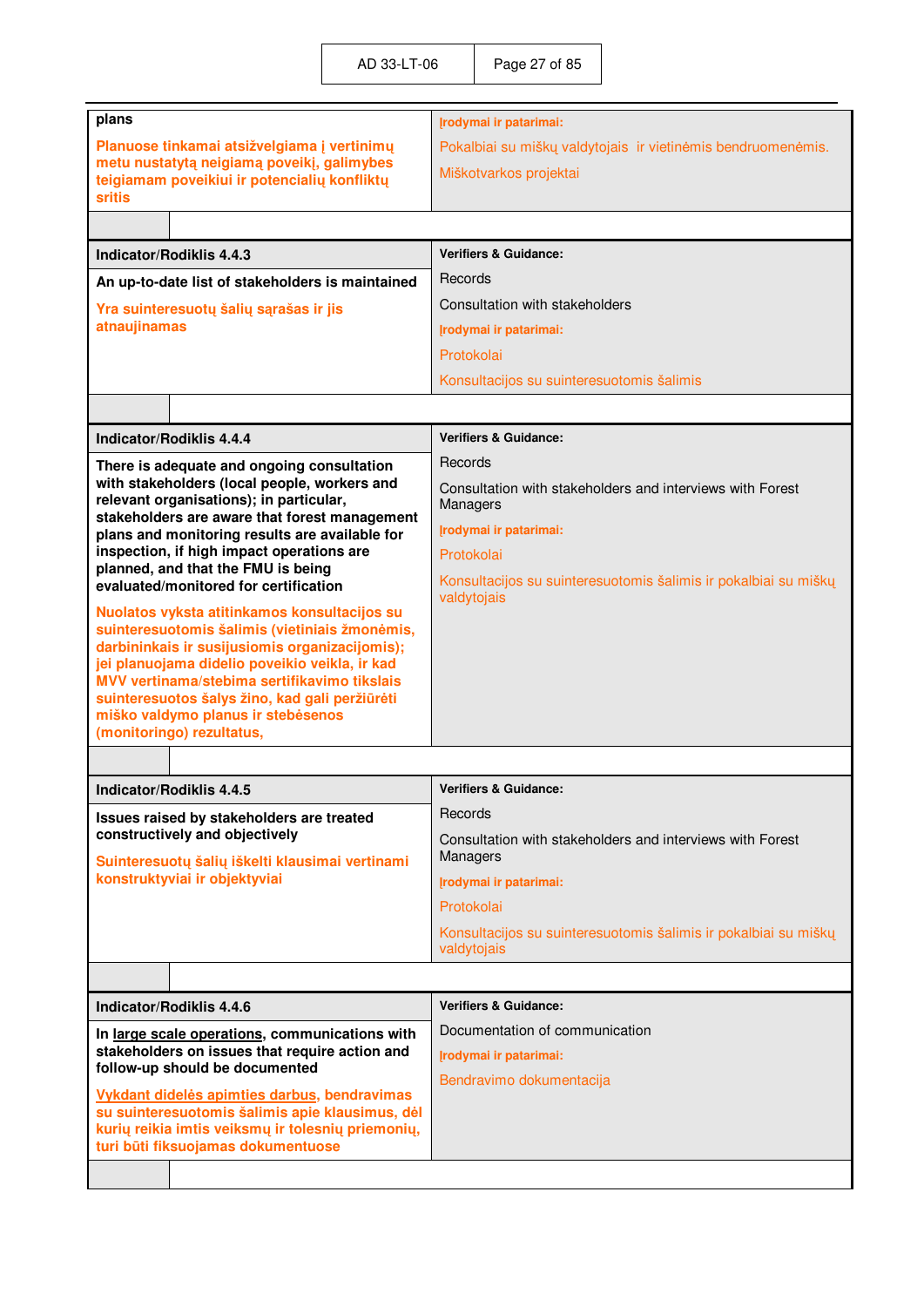| <b>Criterion 4.5</b><br>Appropriate mechanisms shall be employed for resolving grievances and for<br>providing fair compensation in the case of loss or damage affecting the legal or<br>customary rights, property, resources or livelihoods of local peoples. Measures<br>shall be taken to avoid such loss or Damaze |                                                                                                                                                                                                                                                                                               |                                                                                |
|-------------------------------------------------------------------------------------------------------------------------------------------------------------------------------------------------------------------------------------------------------------------------------------------------------------------------|-----------------------------------------------------------------------------------------------------------------------------------------------------------------------------------------------------------------------------------------------------------------------------------------------|--------------------------------------------------------------------------------|
| <b>Kriterijus 4.5</b>                                                                                                                                                                                                                                                                                                   | Turi būti sukurtos atitinkamos procedūros skundų analizavimui ir numatomos<br>kompensacijos už juridinėms ar naudotojų teisėms, nuosavybei, ištekliams ar<br>vietinių žmonių gyvenvietėms padarytą žalą išmokėjimui. Reikia imtis atitinkamų<br>priemonių, kad tokių nuostolių būtų išvengta. |                                                                                |
| <b>Indicator/Rodiklis 4.5.1</b>                                                                                                                                                                                                                                                                                         |                                                                                                                                                                                                                                                                                               | <b>Verifiers &amp; Guidance:</b>                                               |
| Every effort is made to resolve disputes through                                                                                                                                                                                                                                                                        |                                                                                                                                                                                                                                                                                               | Records                                                                        |
| and consent                                                                                                                                                                                                                                                                                                             | fair consultation aimed at achieving agreement                                                                                                                                                                                                                                                | Consultation with stakeholders and interviews with Forest<br>Managers          |
| Bandoma spręsti ginčus sąžiningų konsultacijų,                                                                                                                                                                                                                                                                          |                                                                                                                                                                                                                                                                                               | Irodymai ir patarimai:                                                         |
|                                                                                                                                                                                                                                                                                                                         | kuriomis siekiama susitarimo, metu.                                                                                                                                                                                                                                                           | Protokolai                                                                     |
|                                                                                                                                                                                                                                                                                                                         |                                                                                                                                                                                                                                                                                               | Konsultacijos su suinteresuotomis šalimis ir pokalbiai su miškų<br>valdytojais |
|                                                                                                                                                                                                                                                                                                                         |                                                                                                                                                                                                                                                                                               |                                                                                |
| <b>Indicator/Rodiklis 4.5.2</b>                                                                                                                                                                                                                                                                                         |                                                                                                                                                                                                                                                                                               | <b>Verifiers &amp; Guidance:</b>                                               |
|                                                                                                                                                                                                                                                                                                                         | Dispute resolution is clearly defined. System                                                                                                                                                                                                                                                 | Records                                                                        |
| operations.                                                                                                                                                                                                                                                                                                             | for resolving disputes includes legal<br>requirements and is documented for large scale                                                                                                                                                                                                       | Consultation with stakeholders and interviews with Forest<br>Managers          |
|                                                                                                                                                                                                                                                                                                                         |                                                                                                                                                                                                                                                                                               | Irodymai ir patarimai:                                                         |
|                                                                                                                                                                                                                                                                                                                         | Aiškiai apibrėžtas ginčų sprendimas. Vykdant<br>didelės apimties darbus, ginčų sprendimo                                                                                                                                                                                                      | Protokolai                                                                     |
| fiksuojama dokumentuose.                                                                                                                                                                                                                                                                                                | sistema apima teisinius reikalavimus ir                                                                                                                                                                                                                                                       | Konsultacijos su suinteresuotomis šalimis ir pokalbiai su miškų<br>valdytojais |

## **PRINCIPLE 5. BENEFITS FROM THE FOREST:**

**Forest management operations shall encourage the efficient use of the forest's multiple products and services to ensure economic viability and a wide range of environmental and social benefits.** 

## **PRINCIPAS 5: NAUDA IŠ MIŠKO:**

**necessary to maintain ecological functions and** 

**productivity of the forest.** 

*Miškų ūkio veikla turi skatinti efektyvų daugiatikslį miško naudojimą, siekiant užtikrinti ekonominį gyvybingumą ir platų aplinkosauginių bei socialinių funkcijų spektrą.*

| <b>Criterion 5.1</b>                                                                                  | Forest management should strive towards economic viability, while taking into<br>account the full environmental, social, and operational costs of production, and<br>ensuring the investments necessary to maintain the ecological productivity of the<br>forest |                                                              |
|-------------------------------------------------------------------------------------------------------|------------------------------------------------------------------------------------------------------------------------------------------------------------------------------------------------------------------------------------------------------------------|--------------------------------------------------------------|
| <b>Kriterijus 5.1</b>                                                                                 | Miškų ūkis turi siekti ekonominio gyvybingumo, visiškai apimdamas<br>aplinkosaugines, socialines ir gamybines produkcijos sąnaudas bei užtikrindamas<br>reikalingas investicijas ekologiniam miško produktyvumui palaikyti.                                      |                                                              |
| Indicator/Rodiklis 5.1.1                                                                              |                                                                                                                                                                                                                                                                  | <b>Verifiers &amp; Guidance:</b>                             |
| Forest management should strive toward                                                                |                                                                                                                                                                                                                                                                  | Annual plan of operations, budgets and financial statements. |
| economic viability, while taking into account full<br>environmental, social, and operational costs of | Yield estimates                                                                                                                                                                                                                                                  |                                                              |
|                                                                                                       | production, and ensuring the investments                                                                                                                                                                                                                         | Irodymai ir patarimai:                                       |

Našumo prognozės

Metinis veiklos planas, biudžetas ir finansinė ataskaita.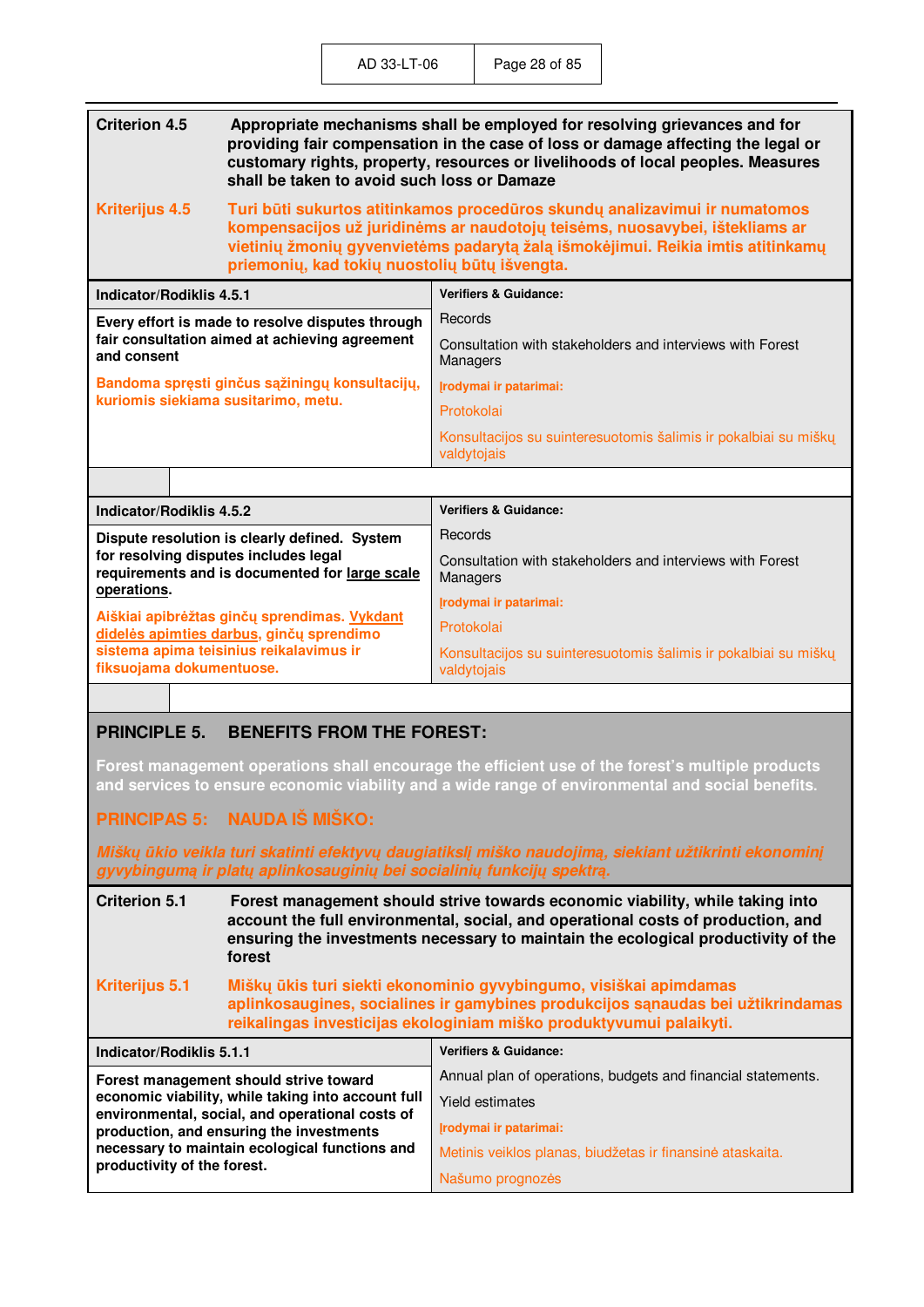| Miško valdytojai turi stengtis pasiekti<br>ekonominį gyvybingumą ir atsižvelgti į visas<br>gamybos išlaidas aplinkosauginėms,<br>socialinėms ir eksploatacinėms reikmėms bei<br>užtikrinti miško ekologinių funkcijų bei<br>produktyvumo palaikymui būtinas investicijas. |                                                                                                                                                                                                                                                 |
|---------------------------------------------------------------------------------------------------------------------------------------------------------------------------------------------------------------------------------------------------------------------------|-------------------------------------------------------------------------------------------------------------------------------------------------------------------------------------------------------------------------------------------------|
|                                                                                                                                                                                                                                                                           |                                                                                                                                                                                                                                                 |
| Indicator/Rodiklis 5.1.2                                                                                                                                                                                                                                                  | <b>Verifiers &amp; Guidance:</b>                                                                                                                                                                                                                |
| Current and future budgets include specific<br>provision for environmental and social, as well<br>as all operational costs                                                                                                                                                | Income may be interpreted broadly as direct income from sales<br>of forest products and indirect income from leisure/tourism,<br>charitable fundraising, payments for environmental services<br>rendered and subsidies.                         |
| Į esamą ir būsimą biudžetą įtraukiamos<br>specifinės aplinkos apsaugos ir socialinės bei                                                                                                                                                                                  | Financial planning records and statements.                                                                                                                                                                                                      |
| eksploatacinės išlaidos.                                                                                                                                                                                                                                                  | Interviews with Forest Managers                                                                                                                                                                                                                 |
|                                                                                                                                                                                                                                                                           | Įrodymai ir patarimai:                                                                                                                                                                                                                          |
|                                                                                                                                                                                                                                                                           | Pajamos gali būti suprantamos plačiąja prasme kaip iš miško<br>produktų pardavimo gaunamos tiesioginės pajamos ir<br>netiesioginės pajamos iš poilsio/turizmo, labdaros fondų,<br>mokėjimų už suteiktas aplinkosaugines paslaugas ir subsidijų. |
|                                                                                                                                                                                                                                                                           | Finansinių planų sudarymo dokumentai.                                                                                                                                                                                                           |
|                                                                                                                                                                                                                                                                           | Pokalbiai su miškų valdytojais                                                                                                                                                                                                                  |
|                                                                                                                                                                                                                                                                           |                                                                                                                                                                                                                                                 |
|                                                                                                                                                                                                                                                                           |                                                                                                                                                                                                                                                 |
| Indicator/Rodiklis 5.1.3                                                                                                                                                                                                                                                  | <b>Verifiers &amp; Guidance:</b>                                                                                                                                                                                                                |
| Where necessary, investments are made to<br>maintain the ecological productivity of the                                                                                                                                                                                   | Interviews with Forest Managers and environmental NGOs.                                                                                                                                                                                         |
| forest                                                                                                                                                                                                                                                                    | Plans and maps.                                                                                                                                                                                                                                 |
| Kur reikia, investuojama į miško ekologinio                                                                                                                                                                                                                               | Observation of ecosystems.                                                                                                                                                                                                                      |
| produktyvumo išlaikymą                                                                                                                                                                                                                                                    | Įrodymai ir patarimai:                                                                                                                                                                                                                          |
|                                                                                                                                                                                                                                                                           | Pokalbiai su miškų valdytojais ir pokalbiai su<br>aplinkosauginėmis nevyriausybinėmis organizacijomis.                                                                                                                                          |
|                                                                                                                                                                                                                                                                           | Planas ir žemėlapiai.                                                                                                                                                                                                                           |
|                                                                                                                                                                                                                                                                           | Ekosistemų stebėjimas.                                                                                                                                                                                                                          |
|                                                                                                                                                                                                                                                                           |                                                                                                                                                                                                                                                 |
| <b>Criterion 5.2</b><br>Forest management and marketing operations should encourage the optimal use<br>and local processing of the forest's diversity of products.                                                                                                        |                                                                                                                                                                                                                                                 |
| <b>Kriterijus 5.2</b><br>Miškų ūkio veikla ir rinkodara turi skatinti įvairių miško produktų optimalų<br>naudojimą ir vietinį perdirbimą.                                                                                                                                 |                                                                                                                                                                                                                                                 |
| Indicator/Rodiklis 5.2.1                                                                                                                                                                                                                                                  | <b>Verifiers &amp; Guidance:</b>                                                                                                                                                                                                                |
| The owner/manager should promote the<br>development of markets for and sustainable                                                                                                                                                                                        | Interviews with Forest Managers and consultation with local<br>communities.                                                                                                                                                                     |
| harvesting of common, lesser known<br>plantation-grown or natural forest species and                                                                                                                                                                                      | Įrodymai ir patarimai:                                                                                                                                                                                                                          |
| non-timber forest products                                                                                                                                                                                                                                                | Pokalbiai su miškų valdytojais ir konsultacijos su<br>suinteresuotomis šalimis.                                                                                                                                                                 |
| Savininkas/valdytojas turi skatina rinkų kūrimą                                                                                                                                                                                                                           |                                                                                                                                                                                                                                                 |
| ir tvarų naudojimą įprastiems, mažiau<br>žinomiems natūralaus miško ar plantaciniams                                                                                                                                                                                      |                                                                                                                                                                                                                                                 |
| produktams, nemedieniniams miško                                                                                                                                                                                                                                          |                                                                                                                                                                                                                                                 |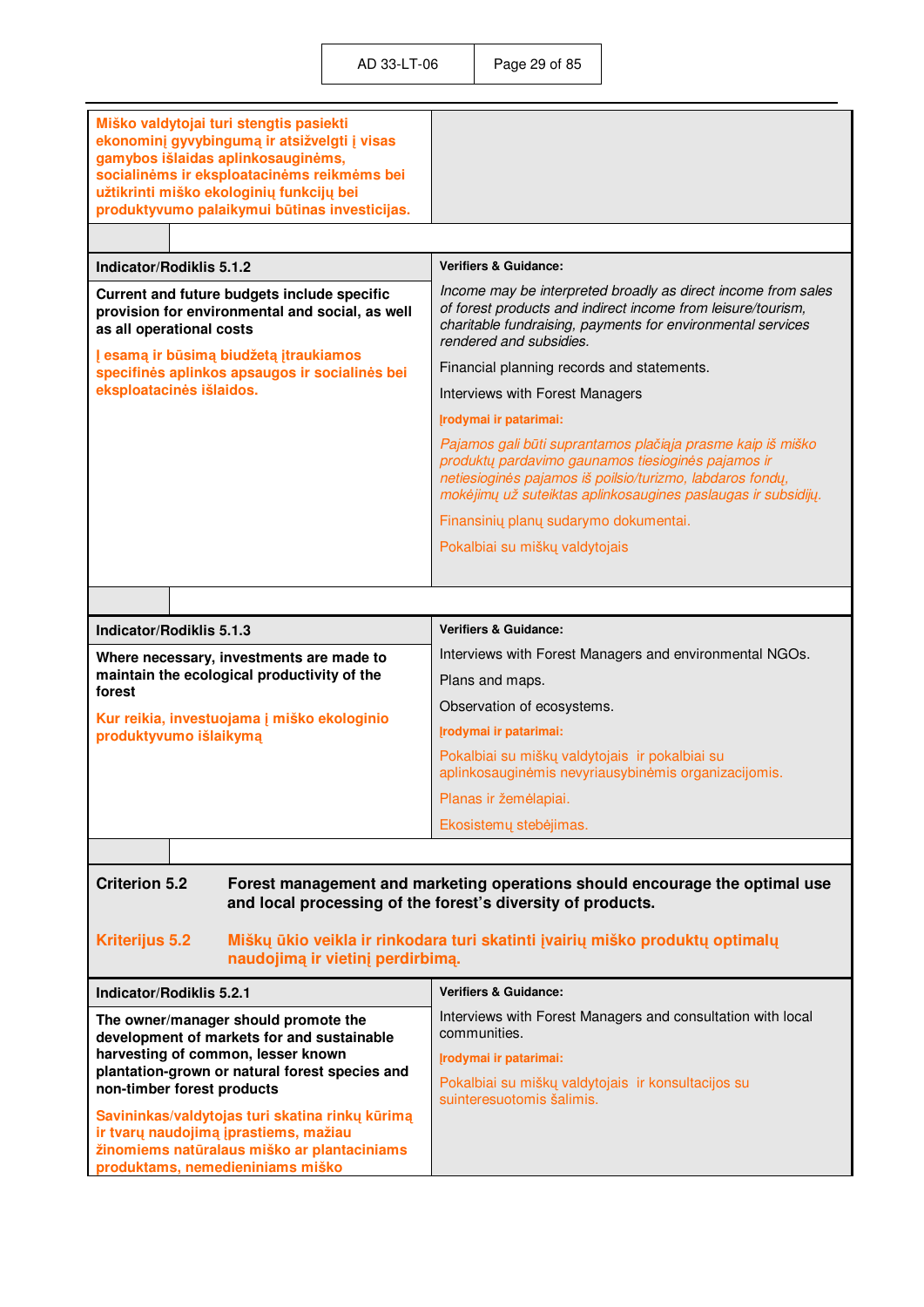| produktams.                                                                                                                                                                                                                                                                                                                                                                                                        |                                                                                       |
|--------------------------------------------------------------------------------------------------------------------------------------------------------------------------------------------------------------------------------------------------------------------------------------------------------------------------------------------------------------------------------------------------------------------|---------------------------------------------------------------------------------------|
|                                                                                                                                                                                                                                                                                                                                                                                                                    |                                                                                       |
| Indicator/Rodiklis 5.2.2                                                                                                                                                                                                                                                                                                                                                                                           | <b>Verifiers &amp; Guidance:</b>                                                      |
| Local processing and markets are provided<br>access to forest products available from the                                                                                                                                                                                                                                                                                                                          | Interviews with Forest Managers and consultation with local<br>communities.           |
| FMU, unless there is a justifiable reason for not<br>doing so                                                                                                                                                                                                                                                                                                                                                      | Evidence of opportunities to support local processing and<br>markets.                 |
| Vietiniams perdirbėjams ir rinkoms suteikiama                                                                                                                                                                                                                                                                                                                                                                      | Įrodymai ir patarimai:                                                                |
| prieiga prie iš MVV gaunamų miško produktų,<br>nebent yra pagrįsta priežastis taip nesielgti.                                                                                                                                                                                                                                                                                                                      | Pokalbiai su miškų valdytojais ir konsultacijos su<br>suinteresuotomis šalimis.       |
|                                                                                                                                                                                                                                                                                                                                                                                                                    | Įrodymai, jog buvo sudarytos galimybės remti vietines<br>perdirbimo įmones ir rinkas. |
|                                                                                                                                                                                                                                                                                                                                                                                                                    |                                                                                       |
| <b>Criterion 5.3</b><br>Forest management should minimise waste associated with harvesting and on-<br>site processing operations and avoid damage to other forest resources.<br><b>Kriterijus 5.3</b><br>Miškų ūkis turi iki minimumo sumažinti su miško kirtimu ir pirminiu medienos<br>apdorojimu susijusią taršą bei išvengti neigiamo poveikio kitiems miško<br>ištekliams.                                    |                                                                                       |
| Indicator/Rodiklis 5.3.1                                                                                                                                                                                                                                                                                                                                                                                           | <b>Verifiers &amp; Guidance:</b>                                                      |
| Strategic and tactical/operational harvest                                                                                                                                                                                                                                                                                                                                                                         | Harvest plans                                                                         |
| planning and harvest operations should be<br>carried out in accordance with national best                                                                                                                                                                                                                                                                                                                          | Forest Managers' knowledge of local BOPs                                              |
| practice guidelines (where these do not exist or                                                                                                                                                                                                                                                                                                                                                                   | Irodymai ir patarimai:                                                                |
| are inadequate, for tropical high forest the FAO<br>Model Code of Forest Harvesting Practice will                                                                                                                                                                                                                                                                                                                  | Kirtimų planai                                                                        |
| apply)                                                                                                                                                                                                                                                                                                                                                                                                             | Miško valdytojų žinios apie vietines "geriausias praktikas"<br>vykdant darbus         |
| LT:                                                                                                                                                                                                                                                                                                                                                                                                                |                                                                                       |
| 5.3.1.1. The layout of existing and planned<br>forest roads, bridges, and harvesting<br>tracks is appropriate to the scale and<br>intensity of management operations.<br>5.3.1.2. Harvesting techniques are designed to<br>avoid losses of merchantable volumes<br>and damage to remaining trees.<br>5.3.1.3. Waste generated through harvesting<br>operations, on-site processing and<br>extraction is minimized. |                                                                                       |
| Strateginis ir taktinis/operacinis naudojimo<br>planavimas ir kirtimo veikla turi būti vykdoma<br>pagal nacionalines geros praktikos gaires (kur<br>tokių nėra ar jos neatitinka reikalavimų,<br>tropiniams miškams taikomas FAO pavyzdinis<br>miško kirtimo praktikos kodeksas).                                                                                                                                  |                                                                                       |
| LT:<br>5.3.1.1. Esamų ir projektuojamų miško kelių,<br>tiltų, medienos ištraukimo valksmų<br>išdėstymas atitinka vykdomos miškų<br>ūkio veiklos apimtis ir intensyvumą.<br>5.3.1.2. Miško kirtimo technologijos<br>garantuoja, kad nepadaroma žala nei<br>iškirstai ir pardavimui skirtai medienai,<br>nei paliekamiems medžiams.<br>5.3.1.3. Atliekų kiekis miško kirtimo,                                        |                                                                                       |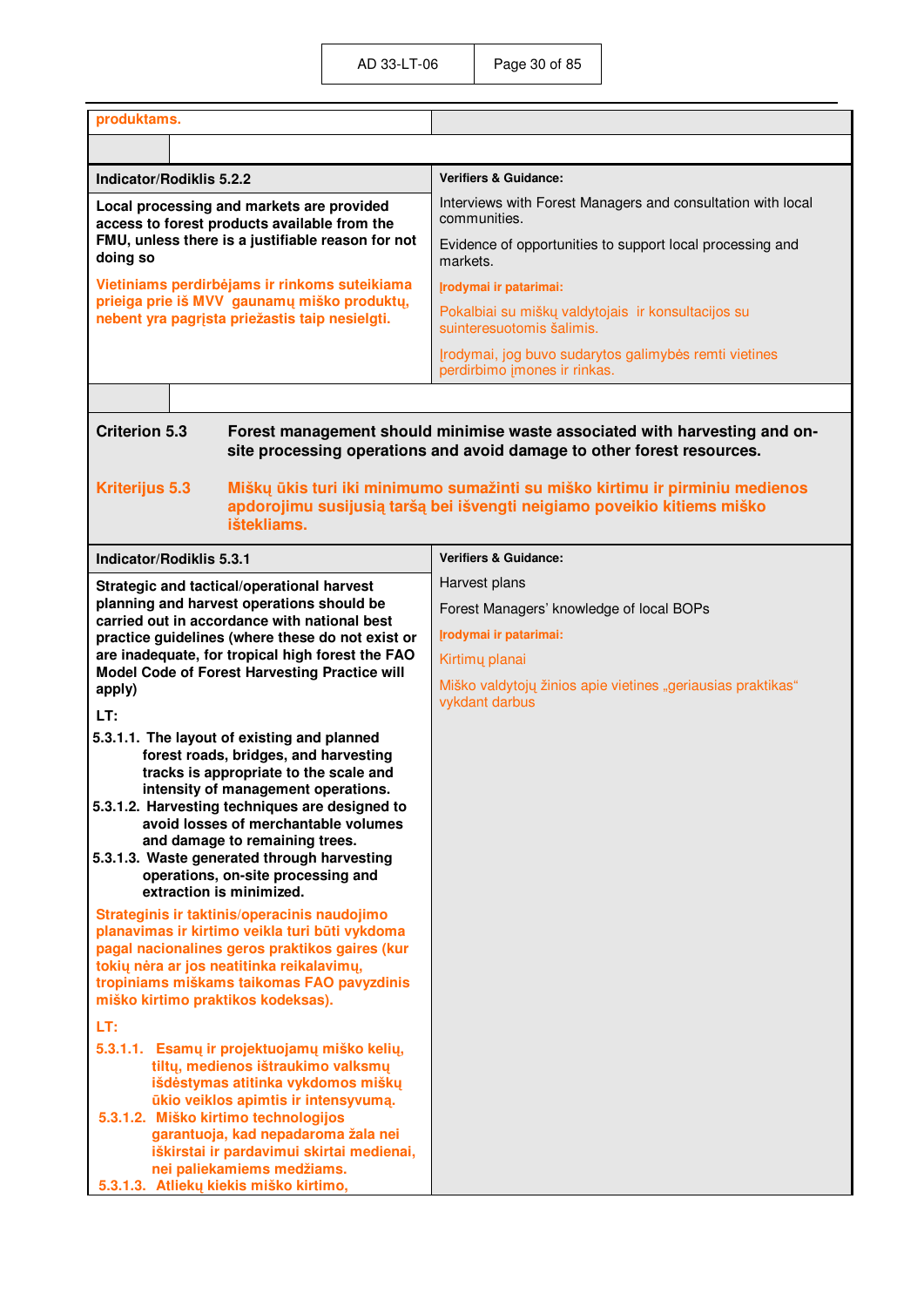| perdirbimo ir ištraukimo metu yra kiek<br>jmanoma minimalus.                                                                                                                                                                               |                                                                                                                                                                                                                    |
|--------------------------------------------------------------------------------------------------------------------------------------------------------------------------------------------------------------------------------------------|--------------------------------------------------------------------------------------------------------------------------------------------------------------------------------------------------------------------|
|                                                                                                                                                                                                                                            |                                                                                                                                                                                                                    |
|                                                                                                                                                                                                                                            |                                                                                                                                                                                                                    |
| Indicator/Rodiklis 5.3.2                                                                                                                                                                                                                   | <b>Verifiers &amp; Guidance:</b>                                                                                                                                                                                   |
| Harvesting techniques are designed to avoid log<br>breakage, timber degrade and damage to the<br>forest stand and damage to the adjacent forest<br>stands, retention trees and their groups and<br>dead wood left in the harvesting sites. | Interviews with Forest Managers, supervisors and workers.<br>Observation of harvesting operations<br>Field inspections of completed harvesting sites<br>Įrodymai ir patarimai:                                     |
| Kirtimo būdai turi būti kuriami taip, kad būtų<br>išvengta rąstų lūžimo, sortimentų degradacijos,<br>žalos miškui ir šalia esantiems medynams,<br>kirtavietėje paliekamiems medžiams ir jų<br>grupėms, paliekamai negyvai medienai         | Pokalbiai su miškų valdytojais, prižiūrėtojais ir darbuotojais.<br>Miško ruošos veiklos stebėjimas.<br>Kirtaviečių, kuriose baigti darbai, apžiūra vietoje.                                                        |
|                                                                                                                                                                                                                                            |                                                                                                                                                                                                                    |
| Indicator/Rodiklis 5.3.3                                                                                                                                                                                                                   | <b>Verifiers &amp; Guidance:</b>                                                                                                                                                                                   |
| Waste generated through harvesting operations,<br>is minimised whilst leaving adequate organic<br>material on the forest floor for soil conservation                                                                                       | When timber products are removed from the stand sufficient<br>material in the form of tops, branches and solid wood should<br>remain behind to assist the natural nutrient cycle.                                  |
| Miško ruošos darbų metu susidarančios                                                                                                                                                                                                      | Observation of harvesting and on-site processing operations.                                                                                                                                                       |
| atliekos yra sumažinamos iki minimumo,<br>paliekant pakankamą organinių medžiagų kiekį                                                                                                                                                     | Field inspections of completed harvesting sites                                                                                                                                                                    |
| ant miško paklotės dirvožemio išsaugojimui.                                                                                                                                                                                                | Įrodymai ir patarimai:                                                                                                                                                                                             |
|                                                                                                                                                                                                                                            | Kai medienos gaminiai yra išgabenami iš medynų, turi būti<br>paliekamas pakankamas medžiagos (viršūnių, šakų ir kitos<br>medienos) kiekis tam, kad geriau vyktų natūralus maistingųjų<br>medžiagų apytakos ciklas. |
|                                                                                                                                                                                                                                            | Miško ruošos ir vietoje vykdomų perdirbimo darbų stebėjimas.                                                                                                                                                       |
|                                                                                                                                                                                                                                            | Kirtaviečių, kuriose baigti darbai, apžiūra vietoje.                                                                                                                                                               |
|                                                                                                                                                                                                                                            |                                                                                                                                                                                                                    |
| Indicator/Rodiklis 5.3.4                                                                                                                                                                                                                   | <b>Verifiers &amp; Guidance:</b>                                                                                                                                                                                   |
| Harvested and processed wood and/or products                                                                                                                                                                                               | Observation of harvesting operations.                                                                                                                                                                              |
| processed on-site are transported from the<br>forest before any deterioration occurs                                                                                                                                                       | Records of timber deliveries                                                                                                                                                                                       |
| Nupjauti ir apdirbti medžiai ir (ar) darbo vietoje                                                                                                                                                                                         | Įrodymai ir patarimai:                                                                                                                                                                                             |
| apdirbti produktai išvežami iš miško prieš                                                                                                                                                                                                 | Miško ruošos veiklos stebėjimas.                                                                                                                                                                                   |
| prasidedant gedimui.                                                                                                                                                                                                                       | Medienos pristatymo dokumentai                                                                                                                                                                                     |
|                                                                                                                                                                                                                                            |                                                                                                                                                                                                                    |
| <b>Criterion 5.4</b><br>avoiding dependence on a single forest product.                                                                                                                                                                    | Forest management should strive to strengthen and diversify the local economy,                                                                                                                                     |
| <b>Kriterijus 5.4</b><br>priklausomybės nuo vieno miškų produkto.                                                                                                                                                                          | Miškų ūkis turi siekti stiprinti ir plėtoti vietinę ekonomiką, išvengiant                                                                                                                                          |
| Indicator/Rodiklis 5.4.1                                                                                                                                                                                                                   | <b>Verifiers &amp; Guidance:</b>                                                                                                                                                                                   |
| The forest should be managed for more than                                                                                                                                                                                                 | Interviews with Forest Managers.                                                                                                                                                                                   |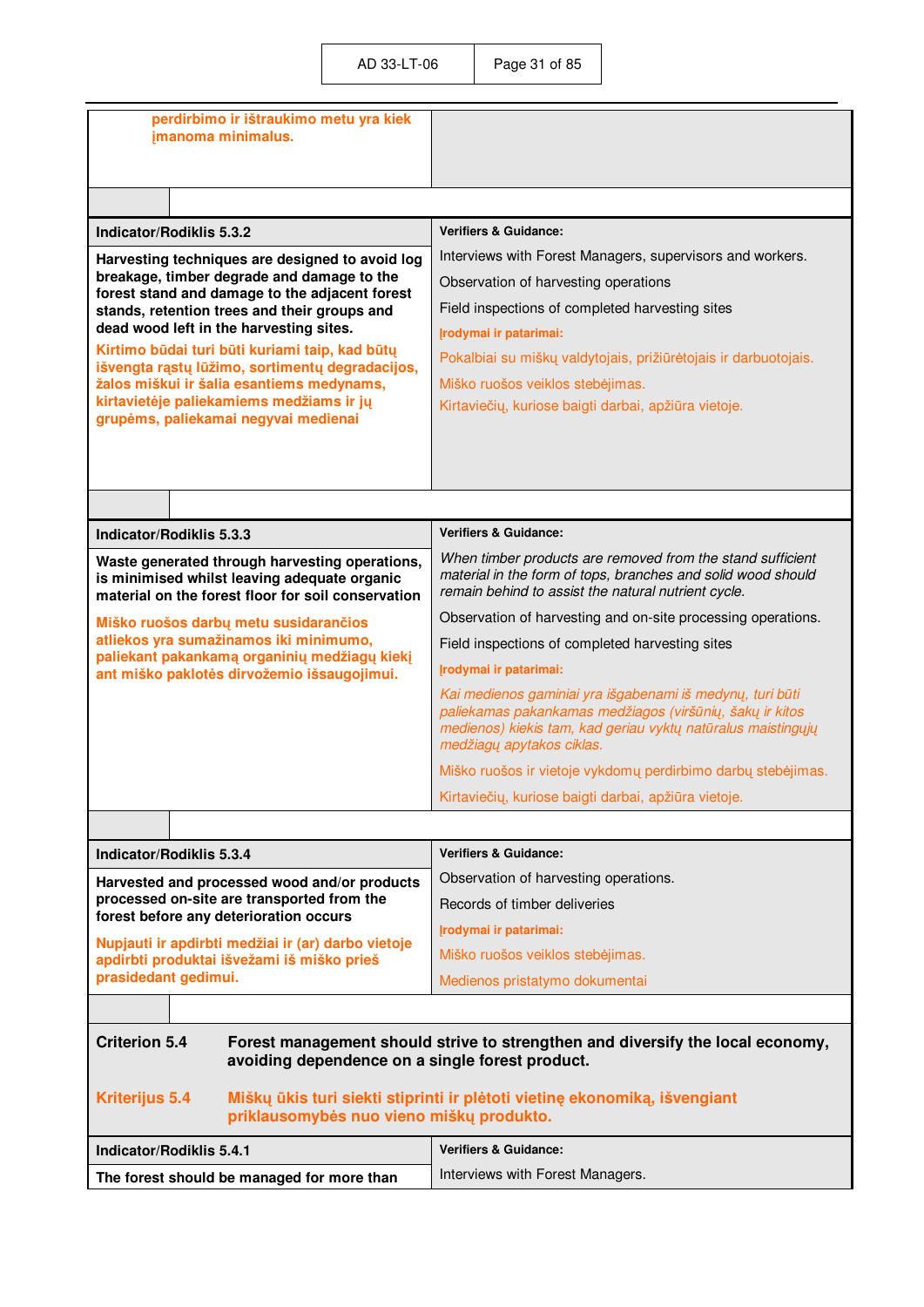| one product, considering both timber and non-<br>timber forest products. Local initiatives    | Forest management planning                                                                                                                                            |  |
|-----------------------------------------------------------------------------------------------|-----------------------------------------------------------------------------------------------------------------------------------------------------------------------|--|
| involving the use, processing and/or marketing                                                | Įrodymai ir patarimai:                                                                                                                                                |  |
| of forest products are encouraged.                                                            | Pokalbiai su miškų valdytojais.                                                                                                                                       |  |
| Miškas tvarkomas siekiant gauti daugiau nei                                                   | Miškotvarkos projektai                                                                                                                                                |  |
| vieną produktą, atsižvelgiant tiek į medienos,<br>tiek ir į nemedieninius miško produktus.    |                                                                                                                                                                       |  |
| Skatinamos vietinės iniciatyvos, susijusios su                                                |                                                                                                                                                                       |  |
| miško produktų naudojimu, apdorojimu ir (ar)                                                  |                                                                                                                                                                       |  |
| prekyba.                                                                                      |                                                                                                                                                                       |  |
|                                                                                               |                                                                                                                                                                       |  |
| Indicator/Rodiklis 5.4.2                                                                      | <b>Verifiers &amp; Guidance:</b>                                                                                                                                      |  |
| The utilisation of non-timber forest products by<br>local community enterprises is encouraged | Interviews with Forest Managers and consultation with local<br>communities.                                                                                           |  |
| Vietos bendruomenės įmonės skatinamos                                                         | Evidence of NTFP sales or licenses or permits issued.                                                                                                                 |  |
| naudoti ne medienos miško produktus                                                           | Irodymai ir patarimai:                                                                                                                                                |  |
|                                                                                               | Pokalbiai su miškų valdytojais ir konsultuojantis su vietinėmis<br>bendruomenėmis.                                                                                    |  |
|                                                                                               | Nemedieninių miško produktų pardavimų arba išduotų licencijų<br>ar leidimų įrodymai.                                                                                  |  |
|                                                                                               |                                                                                                                                                                       |  |
| <b>Criterion 5.5</b>                                                                          | Forest management operations shall recognise, maintain and, where appropriate,                                                                                        |  |
|                                                                                               | enhance the value of forest services and resources such as watersheds and                                                                                             |  |
| fisheries.                                                                                    |                                                                                                                                                                       |  |
|                                                                                               |                                                                                                                                                                       |  |
|                                                                                               |                                                                                                                                                                       |  |
| <b>Kriterijus 5.5</b>                                                                         | Miškų ūkio veikla turi atsižvelgti, palaikyti ir, kur įmanoma, gerinti miško funkcijų<br>ir išteklių, pavyzdžiui, vandenų apsaugos ir žuvininkystės, būklę ir kokybę. |  |
|                                                                                               |                                                                                                                                                                       |  |
| Indicator/Rodiklis 5.5.1                                                                      | <b>Verifiers &amp; Guidance:</b>                                                                                                                                      |  |
| Forest managers are aware of the range of                                                     | Interviews with Forest Managers                                                                                                                                       |  |
| forest services and resources                                                                 | Įrodymai ir patarimai:                                                                                                                                                |  |
| Miško valdytojai žino miško paslaugų ir išteklių<br>masta                                     | Pokalbiai su miškų valdytojais                                                                                                                                        |  |
|                                                                                               |                                                                                                                                                                       |  |
| Indicator/Rodiklis 5.5.2                                                                      | <b>Verifiers &amp; Guidance:</b>                                                                                                                                      |  |
| Forest management practices minimise                                                          | Interviews with Forest Managers                                                                                                                                       |  |
| negative impacts on services and other forest                                                 | Įrodymai ir patarimai:                                                                                                                                                |  |
| resources                                                                                     | Pokalbiai su miškų valdytojais                                                                                                                                        |  |
| Miško valdymo praktika siekiama sumažinti                                                     |                                                                                                                                                                       |  |
| neigiamą poveikį paslaugoms ir kitiems miško<br><b>ištekliams</b>                             |                                                                                                                                                                       |  |
|                                                                                               |                                                                                                                                                                       |  |
| Indicator/Rodiklis 5.5.3                                                                      | <b>Verifiers &amp; Guidance:</b>                                                                                                                                      |  |
|                                                                                               | Interviews with Forest Managers                                                                                                                                       |  |
| Forest management practices maintain and<br>where appropriate, enhance the value of forest    | Įrodymai ir patarimai:                                                                                                                                                |  |
| services and resources:                                                                       | Pokalbiai su miškų valdytojais                                                                                                                                        |  |
| Monitoring evidence that services and<br>٠<br>resources are maintained                        |                                                                                                                                                                       |  |
| Practices to enhance services and<br>٠                                                        |                                                                                                                                                                       |  |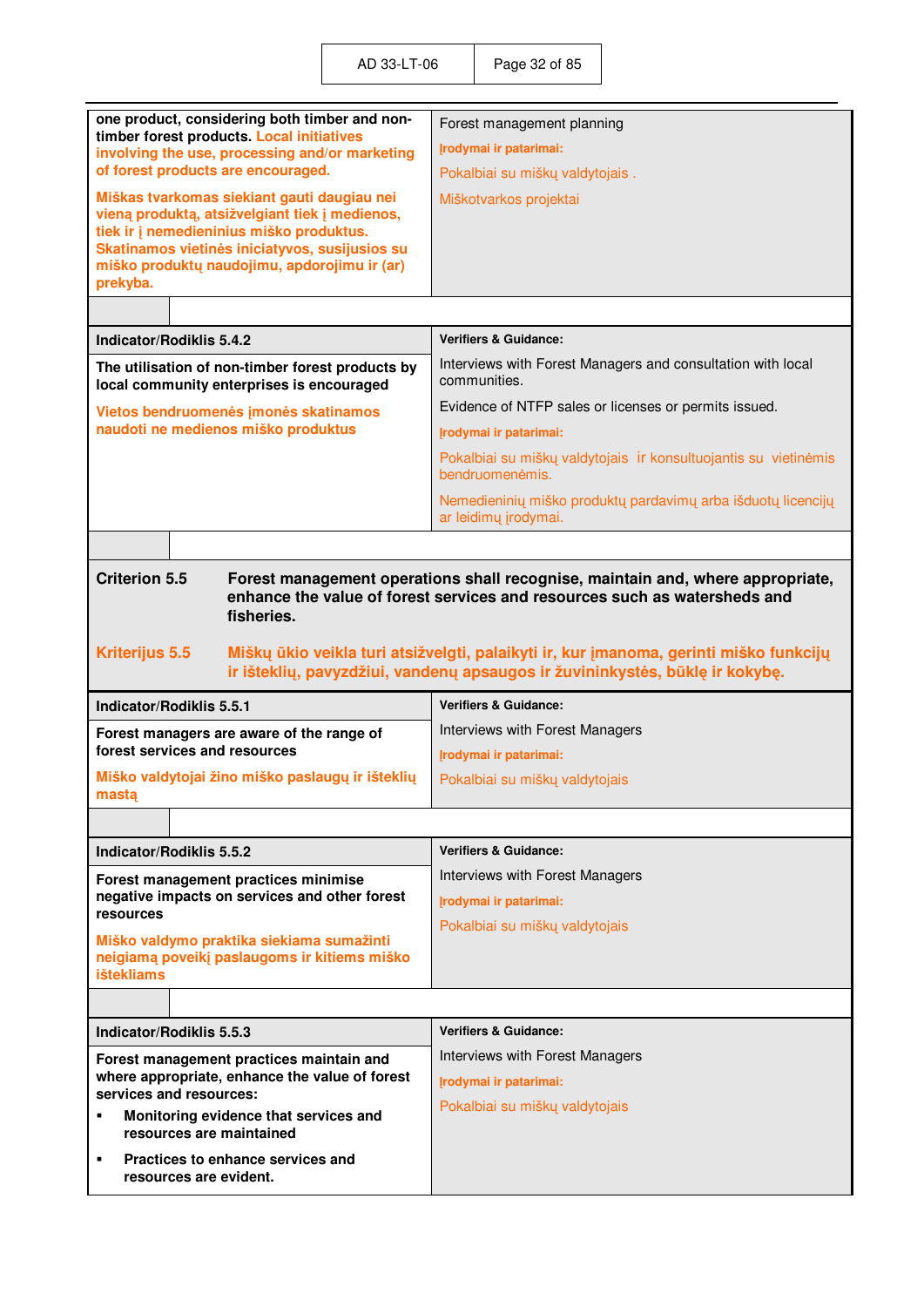| Miškų valdymo praktika išlaiko ir, kur įmanoma,<br>didina miško paslaugų ir išteklių vertę.<br>Stebėsena (monitoringas) parodo, kad<br>×<br>paslaugos ir ištekliai yra palaikomi<br>×<br>Akivaizdžiai matoma, kad vykdoma veikla<br>gerina paslaugas ir išteklius<br><b>Criterion 5.6</b><br>permanently sustained. | The rate of harvest of forest products shall not exceed levels, which can be                                                                                                 |  |
|---------------------------------------------------------------------------------------------------------------------------------------------------------------------------------------------------------------------------------------------------------------------------------------------------------------------|------------------------------------------------------------------------------------------------------------------------------------------------------------------------------|--|
| <b>Kriterijus 5.6</b><br>Miško kirtimų apimtys negali viršyti dydžių, kurie galėtų būti išlaikomi ir ateityje.                                                                                                                                                                                                      |                                                                                                                                                                              |  |
| Indicator/Rodiklis 5.6.1                                                                                                                                                                                                                                                                                            | <b>Verifiers &amp; Guidance:</b>                                                                                                                                             |  |
| Data on forest growth, regeneration and<br>volumes harvested and thinned are reported<br>regularly and analysed in comparison with<br>predicted volumes and growth data (data<br>accuracy is appropriate to scale and intensity of<br>management)                                                                   | Evidence of enumerations, yield calculations and harvesting<br>planning<br>Irodymai ir patarimai:<br>Perskaičiavimų, našumo įvertinimų ir miško ruošos planavimo<br>jrodymai |  |
| LT:                                                                                                                                                                                                                                                                                                                 |                                                                                                                                                                              |  |
| 5.6.1.1. Annual allowable cut (AAC), by area or<br>volume, has been set based on<br>conservative and well documented<br>estimates of growth and yield, and<br>ensuring that the rate of harvest does not<br>exceed sustainable levels.                                                                              |                                                                                                                                                                              |  |
| 5.6.1.2. Annual harvest is strictly documented.<br>This includes site, species, quantities,<br>assortments, date and terms, customer<br>and monitoring documentations.                                                                                                                                              |                                                                                                                                                                              |  |
| 5.6.1.3. Operations harvest of NTFP such as<br>seeds, Christmas trees, greenery and<br>game is documented and does not<br>exceed a sustainable level.                                                                                                                                                               |                                                                                                                                                                              |  |
| 5.6.1.4. Boundaries of harvesting units are<br>clearly marked on-site and respected.                                                                                                                                                                                                                                |                                                                                                                                                                              |  |
| Duomenys apie miško augimą, atkūrimą,<br>išretėjimą ir naudojimo kiekį pateikiami<br>reguliariai ir analizuojami lyginant su<br>numatytais kiekio ir augimo duomenimis<br>(duomenų tikslumas atitinka valdymo mastą ir<br>intensyvumą)<br>LT:<br>5.6.1.1.<br>Metinė kirtimų norma (MKN) tiek                        |                                                                                                                                                                              |  |
| ploto tiek tūrio prasme yra nustatyta<br>remiantis dokumentais patvirtintomis<br>prognozėmis apie planuojamą medienos<br>prieaugį ir užtikrina, kad kirtimai neviršija<br>normų, užtikrinančių tvarų ir subalansuotą<br>miškų naudojimą.<br>5.6.1.2.<br>Metiniai kirtimai yra griežtai                              |                                                                                                                                                                              |  |
| apskaitomi dokumentuose, kuriuose turi<br>būti informacija apie vietovę, medžių rūšis,                                                                                                                                                                                                                              |                                                                                                                                                                              |  |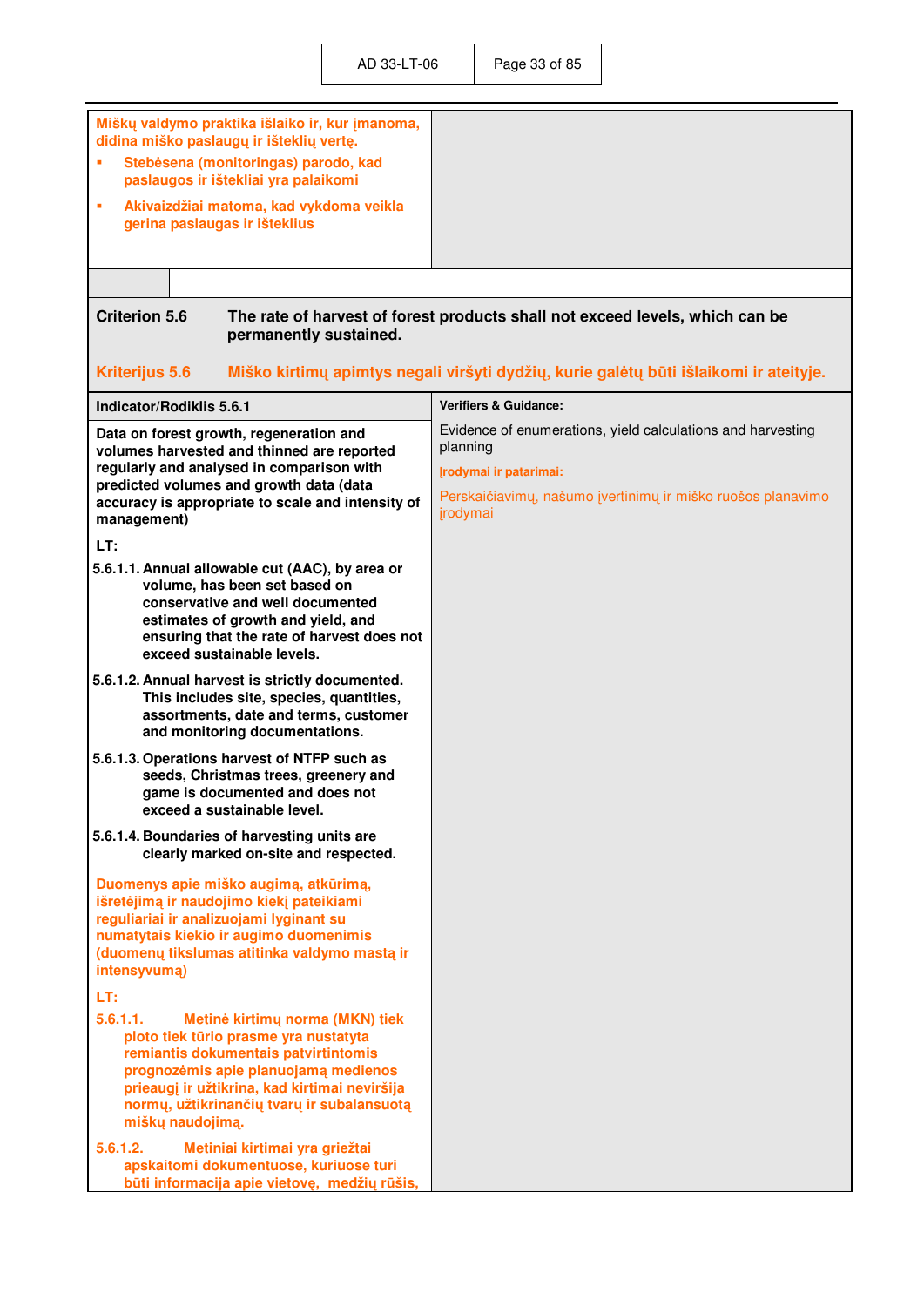| kiekius, sortimentus, datą ir terminus,<br>pirkėją, taip pat kaupiama su monitoringu<br>susijusi informacija.<br>5.6.1.3.<br>Nemedieninių miško produktų<br>tokių kaip sėklos, kalėdinės eglutės, žaliava<br>puokštėms, miško žvėrys ir jų<br>sumedžiojimas yra registruojami<br>dokumentuose ir neviršija subalansuotą<br>naudojimą garantuojančių normų.<br>5.6.1.4.<br>Kertamų biržių ribos yra aiškiai<br>pažymimos natūroje ir jų griežtai laikomasi. |                                                                                    |
|------------------------------------------------------------------------------------------------------------------------------------------------------------------------------------------------------------------------------------------------------------------------------------------------------------------------------------------------------------------------------------------------------------------------------------------------------------|------------------------------------------------------------------------------------|
|                                                                                                                                                                                                                                                                                                                                                                                                                                                            |                                                                                    |
| Indicator/Rodiklis 5.6.2                                                                                                                                                                                                                                                                                                                                                                                                                                   | <b>Verifiers &amp; Guidance:</b>                                                   |
| Sustainable harvest and thinning intensities and<br>frequencies have been calculated for the FMU<br>based on the most up-to-date available<br>information and do not exceed calculated<br>replenishment rates over the long term.<br>Tolygus pagrindinių ir ugdymo kirtimų<br>intensyvumas bei dažnumas apskaičiuojamas<br>MVV remiantis naujausia informacija ir neviršija<br>numatyto ilgalaikio prieaugio masto.                                        | Timber resource planning<br>Irodymai ir patarimai:<br>Medienos išteklių planavimas |
|                                                                                                                                                                                                                                                                                                                                                                                                                                                            |                                                                                    |
| Indicator/Rodiklis 5.6.3                                                                                                                                                                                                                                                                                                                                                                                                                                   | <b>Verifiers &amp; Guidance:</b>                                                   |
| Authorised harvesting of non-timber forest<br>products does not exceed calculated<br>replenishment rates over the long term<br>Teisėtas nemedieninių miško produktų<br>naudojimas neviršija numatyto ilgalaikio<br>atsinaujinimo masto.                                                                                                                                                                                                                    | Management plans<br>Irodymai ir patarimai:<br>Miškotvarkos projektai               |
|                                                                                                                                                                                                                                                                                                                                                                                                                                                            |                                                                                    |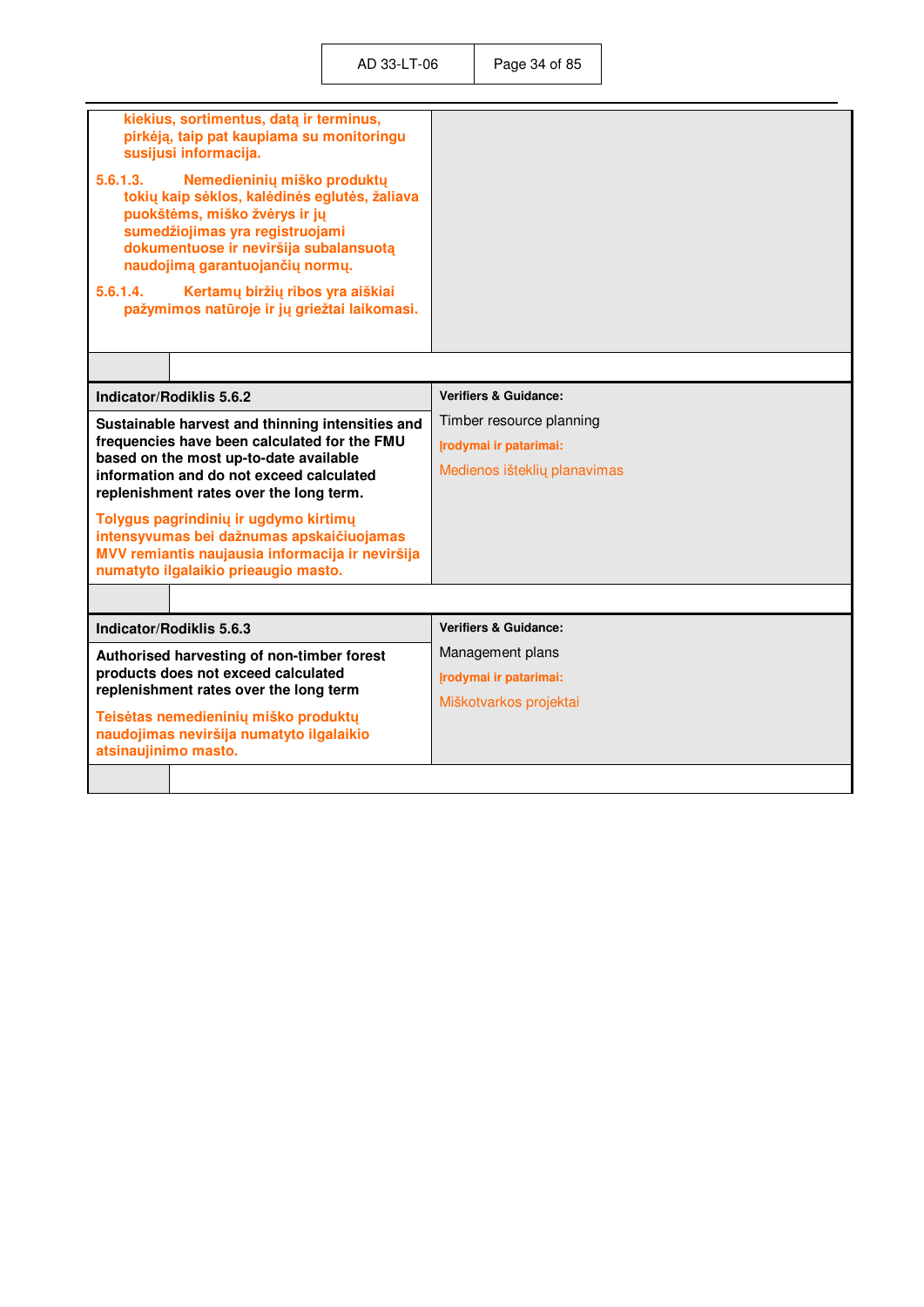#### **PRINCIPLE 6.ENVIRONMENTAL IMPACT:**

**Forest management shall conserve biological diversity and its associated values, water resources, soils, and unique and fragile ecosystems and landscapes, and, by so doing, maintain the ecological functions and the integrity of the forest.** 

#### **PRINCIPAS 6: POVEIKIS APLINKAI:**

*Miškų ūkis turi išsaugoti biologinę įvairovę ir su ja susijusias vertybes, vandens išteklius, dirvožemį, unikalias ir lengvai pažeidžiamas ekosistemas bei kraštovaizdį, išlaikyti miško ekologines funkcijas bei miškų vientisumą.*

- **Criterion 6.1 Assessment of environmental impacts shall be completed appropriate to the scale, intensity of forest management operations and the uniqueness of the affected resources - and adequately integrated into management systems. Assessments shall include landscape level considerations as well as the impacts of on-site processing facilities. Environmental impacts shall be assessed prior to commencement of site disturbing operations.**
- **Kriterijus 6.1 Poveikis aplinkai turi būti įvertintas atsižvelgiant į miškų ūkio darbų apimtis, intensyvumą ir išteklių unikalumą bei atitinkamai integruotas į miškų ūkio sistemas. Įvertinimas turi apimti tiek kraštovaizdžio problemas, tiek miško kirtimo bei pirminio medienos apdorojimo vietoje, poveikį. Poveikis aplinkai turi būti įvertintas prieš neigiamą poveikį sukeliančių darbų pradžią.**

| Indicator/Rodiklis 6.1.1                                                                                                                                                                                                                                                                                                                                                                                                                                                        | <b>Verifiers &amp; Guidance:</b>                                                                                                                                                                                                                                                                                                                                                                                                                                                                                                                                                                                                                                                                                                                                                                                                                              |
|---------------------------------------------------------------------------------------------------------------------------------------------------------------------------------------------------------------------------------------------------------------------------------------------------------------------------------------------------------------------------------------------------------------------------------------------------------------------------------|---------------------------------------------------------------------------------------------------------------------------------------------------------------------------------------------------------------------------------------------------------------------------------------------------------------------------------------------------------------------------------------------------------------------------------------------------------------------------------------------------------------------------------------------------------------------------------------------------------------------------------------------------------------------------------------------------------------------------------------------------------------------------------------------------------------------------------------------------------------|
| The owner/manager has systematically<br>identified and assessed the potential<br>environmental impacts of all activities<br>(including on-site processing facilities) carried<br>out in the forest; the impacts of forest plans<br>have been considered at the landscape level,<br>taking account of the interaction with adjoining<br>land and other nearby habitats. For large scale<br>organisations, the results of these impact<br>assessments shall be documented.<br>LT: | For all operations or activities carried out on the FMU, there<br>should be an evaluation of the possibility of the following<br>potentially negative impacts being caused: soil erosion and<br>compaction; changes to soil productivity; changes to invasive<br>exotic, native or naturalised flora or fauna species abundance,<br>diversity or distribution. Habitat fragmentation, pesticide,<br>lubricant, nutrient or fertiliser pollution (by runoff, spray drift or<br>spillage) and sedimentation of watercourses or water bodies;<br>changes to water flow and drainage regimes of watercourses,<br>water bodies, visual changes to prominent landscapes. Working<br>Instruction 01 regarding on-site processing plants must be used<br>as reference.                                                                                                |
| 6.1.1.1. Environmental assessments have<br>occurred during management planning<br>and mitigation measures are integrated<br>into forest management plan. Measures<br>to minimise negative environmental<br>impact are followed in the field, e.g. wet<br>soil types are handled with precaution to<br>avoid soil damages, sensitive bird<br>habitats are not intervened in birds<br>nesting period.                                                                             | Interviews with Forest Managers, environmental NGOs and<br>government conservation agencies.<br>Irodymai ir patarimai:<br>Visiems miško valdymo vienete atliekamiems darbams arba<br>veiklai turi būti įvertinami sukeliami galimi žemiau nurodyti<br>neigiami poveikiai: dirvos erozija ir sutankinimas; dirvos našumo<br>pokyčiai; egzotinių, vietinių ir aklimatizuotų floros ar faunos rūšių<br>gausos, įvairovės arba paplitimo pokyčiai. Arealų fragmentacija,<br>užterštumas pesticidais, tepalais, maistingosiomis medžiagomis<br>ar trąšomis (dėl nutekėjimo, aerozolio pasklidimo arba išsiliejimo)<br>bei vandentakių ar vandens telkinių sedimentacija; vandentakių<br>ar vandens telkinių tėkmės ir drenažo režimų pokyčiai, vizualiniai<br>žinomo landšafto pokyčiai. Turi būti remiamasi vietos perdirbimo<br>jmonių darbine instrukcija Nr. 1 |
| Savininkas/valdytojas sistemiškai nustatė ir<br>įvertino potencialų aplinkosauginį visos miške<br>vykdomos veiklos (įskaitant apdorojimą vietoje)<br>poveikį; miško planų poveikis apsvarstytas<br>landšafto lygiu, atsižvelgiant į sąveiką su šalia                                                                                                                                                                                                                            |                                                                                                                                                                                                                                                                                                                                                                                                                                                                                                                                                                                                                                                                                                                                                                                                                                                               |
| esančia žeme ir kitais netoliese esančiais<br>arealais. Stambiose organizacijose poveikio<br>vertinimo rezultatai turi būti užfiksuoti<br>dokumentuose.                                                                                                                                                                                                                                                                                                                         | Pokalbiai su miškų valdytojais, Pokalbiai su aplinkosauginėmis<br>nevyriausybinėmis organizacijomis ir vyriausybės gamtos<br>apsaugos institucijomis.                                                                                                                                                                                                                                                                                                                                                                                                                                                                                                                                                                                                                                                                                                         |
| LT:                                                                                                                                                                                                                                                                                                                                                                                                                                                                             |                                                                                                                                                                                                                                                                                                                                                                                                                                                                                                                                                                                                                                                                                                                                                                                                                                                               |
| 6.1.1.1.<br>Planuojant miškų ūkio veiklą                                                                                                                                                                                                                                                                                                                                                                                                                                        |                                                                                                                                                                                                                                                                                                                                                                                                                                                                                                                                                                                                                                                                                                                                                                                                                                                               |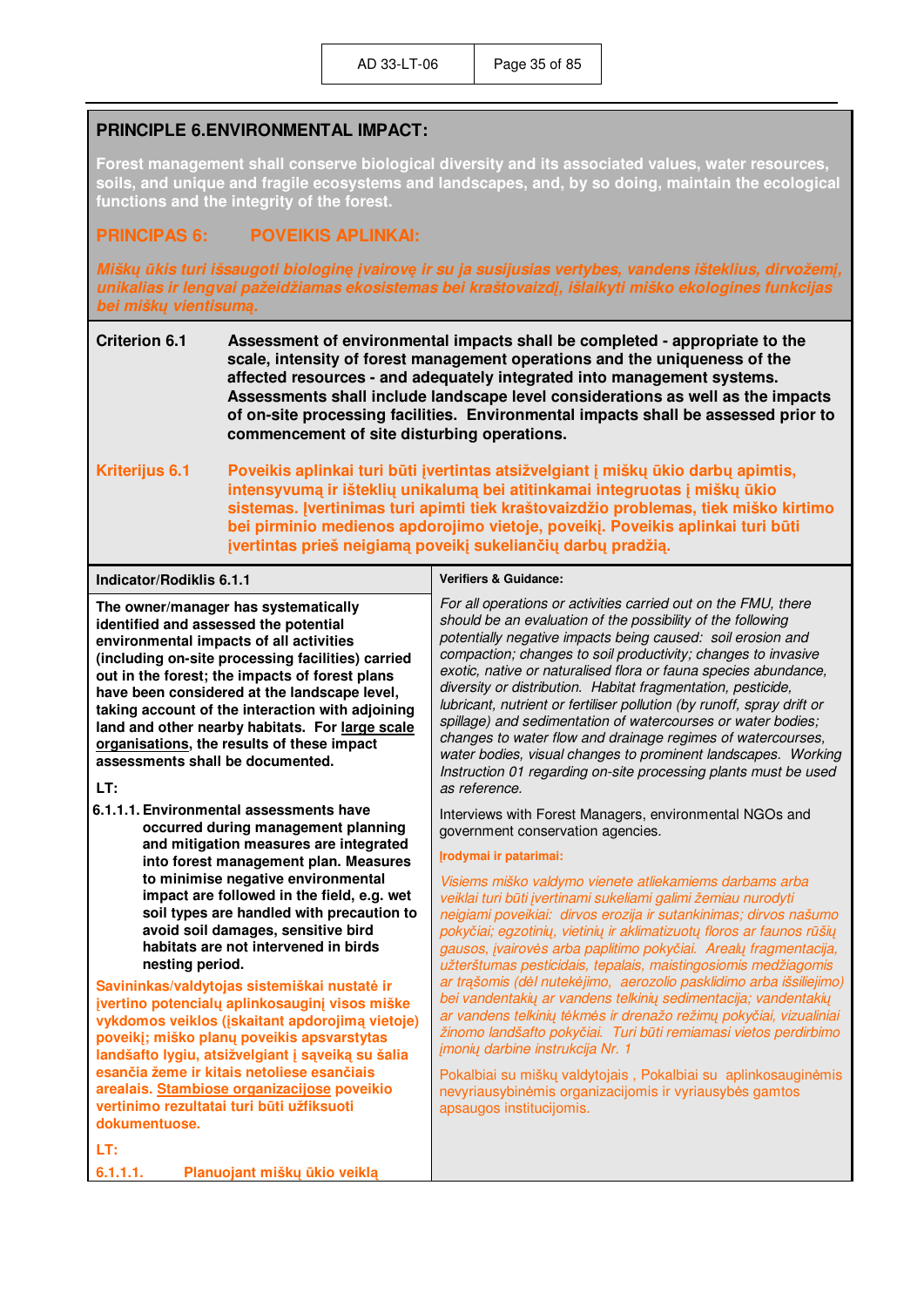|        | atliktas poveikio aplinkai įvertinimas, o<br>priemonės sušvelninančios tą poveikį yra<br>integruojamos į miškotvarkos projektą. Tų<br>priemonių laikomasi dirbant miške -<br>drėgnose vietovėse yra dirbama atsargiai<br>kad nepakenkti dirvožemiui, vietose kur yra<br>paukščių buveinės nevykdoma veikla jų<br>perėjimo laikotarpiu.                                                        |                                                                                                                                                                                                                                                                                                                                                                       |
|--------|-----------------------------------------------------------------------------------------------------------------------------------------------------------------------------------------------------------------------------------------------------------------------------------------------------------------------------------------------------------------------------------------------|-----------------------------------------------------------------------------------------------------------------------------------------------------------------------------------------------------------------------------------------------------------------------------------------------------------------------------------------------------------------------|
|        | Indicator/Rodiklis 6.1.2                                                                                                                                                                                                                                                                                                                                                                      | <b>Verifiers &amp; Guidance:</b>                                                                                                                                                                                                                                                                                                                                      |
|        | Site-specific assessments of the potential<br>environmental impacts of all forest operations<br>are carried out prior to commencement of site<br>disturbing operations, in a manner appropriate<br>to the scale of the operations and the sensitivity<br>of the site. Where such activities are<br>considered "significant", these site-specific<br>assessments are documented. "Significant" | A "significant activity is an activity that has the potential to cause<br>environmental impacts that are:<br>• Permanent or long term; or<br>• Affects a wide environment<br>An EIA is the formal procedure that is followed to collect,<br>organise, analyse, interpret and communicate data that are<br>relevant to making a decision. The procedure can however be |
| ٠      | activities shall include, but not be restricted to:<br>The building of new roads or substantial rerouting                                                                                                                                                                                                                                                                                     | followed as an informal assessment for a project such as the<br>planning of a harvesting operation. The purpose of an EIA is to                                                                                                                                                                                                                                       |
|        | of existing roads;                                                                                                                                                                                                                                                                                                                                                                            | minimise negative impacts, ensure the conservation of important                                                                                                                                                                                                                                                                                                       |
| ٠<br>٠ | Any form of flow restriction in streams and rivers;<br>Aforestation:                                                                                                                                                                                                                                                                                                                          | features and to enhance positive aspects of the project.<br>Principles that a formal EIA should comply with are:                                                                                                                                                                                                                                                      |
| ٠      | Change in genus in the reforestation of more than                                                                                                                                                                                                                                                                                                                                             | Informed Decision Making: Decision-making should be based                                                                                                                                                                                                                                                                                                             |
|        | 100 ha during the same planting season within an<br>operational/management unit, where an FMU                                                                                                                                                                                                                                                                                                 | on reliable information.                                                                                                                                                                                                                                                                                                                                              |
|        | comprises more than one;                                                                                                                                                                                                                                                                                                                                                                      | Accountability: Responsibilities must be clearly defined.                                                                                                                                                                                                                                                                                                             |
| ٠<br>п | Recreational activities and associated<br>infrastructure<br><b>Communication masts and associated</b>                                                                                                                                                                                                                                                                                         | <b>Environment in the Broadest Sense:</b> The environment<br>includes all aspects (i.e. physical, social, political, economic,<br>visual).                                                                                                                                                                                                                            |
| ٠      | infrastructure<br><b>Power lines</b>                                                                                                                                                                                                                                                                                                                                                          | Open Consultation: Consultation with all interested and<br>affected parties must be done in a transparent manner.                                                                                                                                                                                                                                                     |
| ٠      | <b>Water lines</b>                                                                                                                                                                                                                                                                                                                                                                            | Specialist Input: Specialists in the particular field must support                                                                                                                                                                                                                                                                                                    |
| п      | Change of natural vegetation to commercial or any<br>other use.                                                                                                                                                                                                                                                                                                                               | impact assessments.                                                                                                                                                                                                                                                                                                                                                   |
| ٠      | <b>Erection of new fences</b>                                                                                                                                                                                                                                                                                                                                                                 | Alternatives: Consider all possible alternatives in terms of<br>location and activities.                                                                                                                                                                                                                                                                              |
| ٠      | Use of natural areas and products for commercial<br>gain or any other purpose                                                                                                                                                                                                                                                                                                                 | <b>Mitigatory Measures: Assess mitigatory measures that will</b><br>reduce or negate negative impacts and enhance the positive                                                                                                                                                                                                                                        |
| ٠<br>٠ | New waste disposal sites;                                                                                                                                                                                                                                                                                                                                                                     | impacts of the planned activities.                                                                                                                                                                                                                                                                                                                                    |
|        | Implementation of new/modified activities/products<br>that may have significant impacts on the<br>environment.                                                                                                                                                                                                                                                                                | <b>Consider all Stages:</b> The assessment should consider all<br>stages of the development, from the planning phase through to<br>closure.                                                                                                                                                                                                                           |
|        | Specifinis darbų vietai visų miško darbų<br>poveikio aplinkai vertinimas atliktas prieš<br>pradedant darbo vietų rengimą, atsižvelgiant į                                                                                                                                                                                                                                                     | Interviews with Forest Managers also testing their basic<br>knowledge of EIAs.                                                                                                                                                                                                                                                                                        |
|        | darbų mastą ir darbų vietos jautrumą. Kur tokia                                                                                                                                                                                                                                                                                                                                               | Records of assessments and decisions.                                                                                                                                                                                                                                                                                                                                 |
|        | veikla laikoma "žymia", toks darbų vietos<br>specifinis vertinimas fiksuojamas                                                                                                                                                                                                                                                                                                                | Environmental management plans.                                                                                                                                                                                                                                                                                                                                       |
|        | dokumentuose. "Žymi" veikla apima, bet<br>neapsiriboja:                                                                                                                                                                                                                                                                                                                                       | Įrodymai ir patarimai:                                                                                                                                                                                                                                                                                                                                                |
| ٠      | Naujų kelių tiesimą ar žymų esamų kelių                                                                                                                                                                                                                                                                                                                                                       | Žymi veikla yra tokia veikla, dėl kurios aplinkai gali būti daromas<br>poveikis, kuris yra:                                                                                                                                                                                                                                                                           |
|        | maršruto keitimą;                                                                                                                                                                                                                                                                                                                                                                             | Nuolatinis arba ilgalaikis; arba                                                                                                                                                                                                                                                                                                                                      |
| n,     | bet kokią upelių ir upių tėkmės ribojimo<br>formą;                                                                                                                                                                                                                                                                                                                                            | • Veikia didelę aplinkos dalį                                                                                                                                                                                                                                                                                                                                         |
|        |                                                                                                                                                                                                                                                                                                                                                                                               | Poveikio aplinkai vertinimas yra oficiali procedūra, kuri yra                                                                                                                                                                                                                                                                                                         |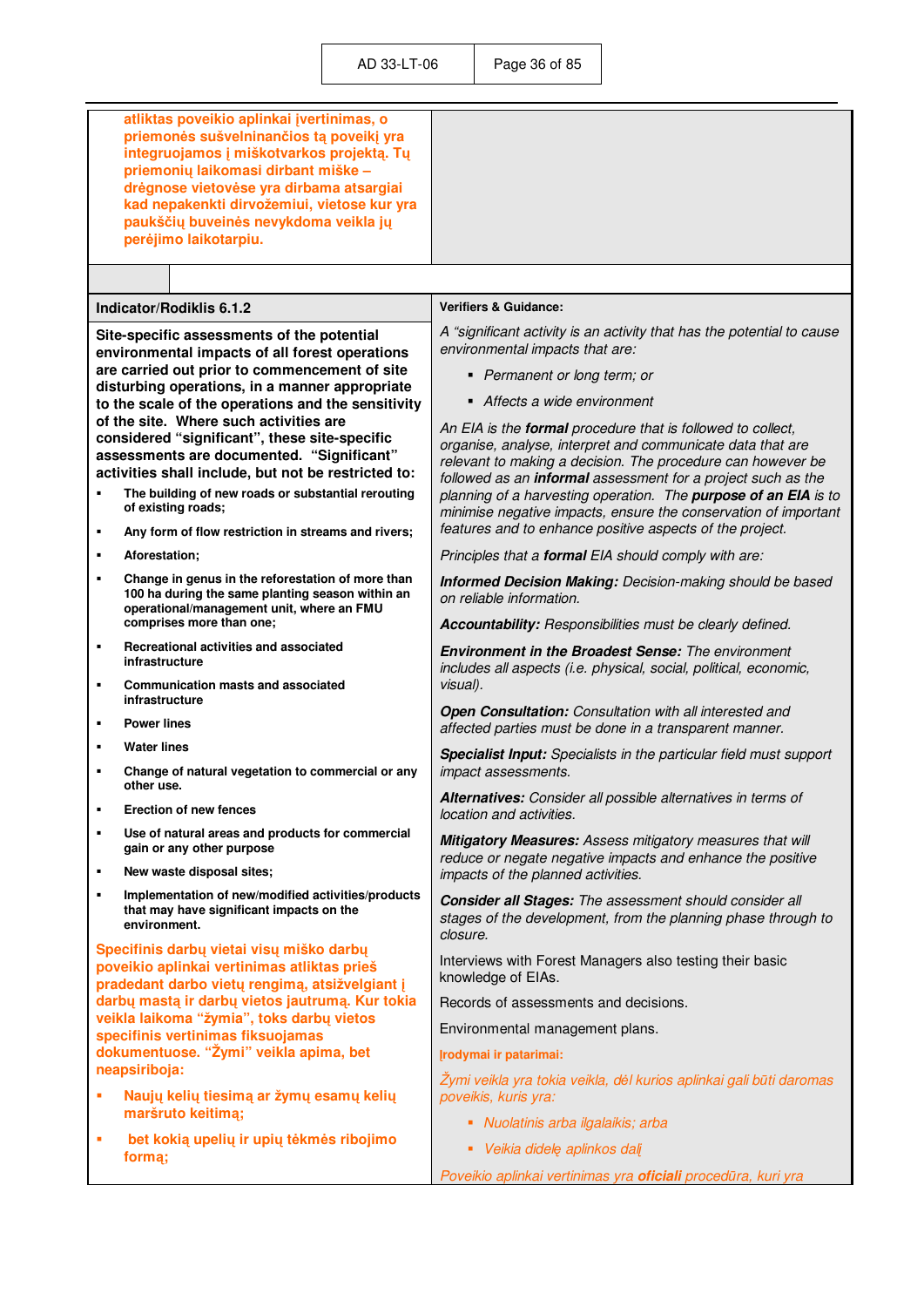| Î,<br>à,<br>×<br>Ì,<br>×<br>×<br>×<br>×<br>Ì,<br>×<br>×                                                                                                                                                                    | miško įveisimą;<br>didesnio nei 100 ha ploto miško atkūrimo<br>genų pasikeitimą per tą patį sodinimo<br>laikotarpį darbų/valdymo vienete, jei MVV<br>sudaro daugiau nei vienas vienetas;<br>rekreacinę veiklą ir susijusią infrastruktūrą;<br>komunikacijų stiebus ir susijusią<br>infrastruktūrą;<br>elektros linijas;<br>vandentiekio linijas;<br>natūralios augalijos pakeitimu komerciniam<br>ar kitokiam naudojimui;<br>naujų tvorų statymą;<br>natūralių vietų ir produktų naudojimą<br>komerciniais ar kitais tikslais;<br>naujas atliekų aikšteles;<br>naujos/modifikuotos veiklos/produktų, kurie<br>gali turėti žymų poveikį aplinkai,<br>jgyvendinimą. | taikoma norint surinkti, organizuoti, analizuoti, interpretuoti ir<br>perduoti duomenis, kurie yra susiję su sprendimo priėmimu.<br>Tačiau ši procedūra gali būti taikoma kaip projektui skirtas<br>neoficialus vertinimas, pavyzdžiui, atliekant miško ruošimo<br>veiklos planavimą. Poveikio aplinkai vertinimo tikslas yra kuo<br>labiau sumažinti neigiamus poveikius, užtikrinti svarbių savybių<br>išsaugojimą ir sustiprinti teigiamus projekto aspektus.<br>Oficialus poveikio aplinkai vertinimas turi atitikti šiuos principus:<br><b>Žinojimu pagrįstas sprendimų priėmimas:</b> Sprendimų<br>priėmimas turi būti pagrįstas patikima informacija.<br>Atskaitomybė: Turi būti aiškiai apibrėžta atsakomybė.<br>Aplinka plačiausia prasme: žodis "aplinka" turi apimti visus<br>aspektus (t.y. fizinius, socialinius, politinius, ekonominius ir<br>vizualinius).<br>Viešosios konsultacijos: konsultavimasis su visomis<br>suinteresuotosiomis ir susijusiomis šalimis turi vykti skaidriai.<br>Specialistų indėlis: konkrečios srities specialistai turi prisidėti<br>prie poveikio aplinkai vertinimo.<br>Alternatyvos: apsvarstykite visas galimas alternatyvas vietos<br>nustatymo ir veiklos prasme.<br>Svelninančios priemonės: įvertinkite švelninančias priemones,<br>kurios sumažins ar padės išvengti neigiamo poveikio ir sustiprins<br>teigiamą planuojamos veiklos poveikį. |  |
|----------------------------------------------------------------------------------------------------------------------------------------------------------------------------------------------------------------------------|-------------------------------------------------------------------------------------------------------------------------------------------------------------------------------------------------------------------------------------------------------------------------------------------------------------------------------------------------------------------------------------------------------------------------------------------------------------------------------------------------------------------------------------------------------------------------------------------------------------------------------------------------------------------|----------------------------------------------------------------------------------------------------------------------------------------------------------------------------------------------------------------------------------------------------------------------------------------------------------------------------------------------------------------------------------------------------------------------------------------------------------------------------------------------------------------------------------------------------------------------------------------------------------------------------------------------------------------------------------------------------------------------------------------------------------------------------------------------------------------------------------------------------------------------------------------------------------------------------------------------------------------------------------------------------------------------------------------------------------------------------------------------------------------------------------------------------------------------------------------------------------------------------------------------------------------------------------------------------------------------------------------------------------------------------------------------------|--|
|                                                                                                                                                                                                                            |                                                                                                                                                                                                                                                                                                                                                                                                                                                                                                                                                                                                                                                                   |                                                                                                                                                                                                                                                                                                                                                                                                                                                                                                                                                                                                                                                                                                                                                                                                                                                                                                                                                                                                                                                                                                                                                                                                                                                                                                                                                                                                    |  |
|                                                                                                                                                                                                                            |                                                                                                                                                                                                                                                                                                                                                                                                                                                                                                                                                                                                                                                                   | Apsvarstykite visus etapus: vertinime turi būti aptarti visi<br>vystymosi etapai nuo planavimo etapo iki užbaigimo.                                                                                                                                                                                                                                                                                                                                                                                                                                                                                                                                                                                                                                                                                                                                                                                                                                                                                                                                                                                                                                                                                                                                                                                                                                                                                |  |
|                                                                                                                                                                                                                            |                                                                                                                                                                                                                                                                                                                                                                                                                                                                                                                                                                                                                                                                   | Pokalbiai su miškų valdytojais, taip pat turi būti patikrintos jų<br>pagrindinės poveikio aplinkai vertinimo žinios.                                                                                                                                                                                                                                                                                                                                                                                                                                                                                                                                                                                                                                                                                                                                                                                                                                                                                                                                                                                                                                                                                                                                                                                                                                                                               |  |
|                                                                                                                                                                                                                            |                                                                                                                                                                                                                                                                                                                                                                                                                                                                                                                                                                                                                                                                   | Vertinimų ir sprendimų dokumentai.                                                                                                                                                                                                                                                                                                                                                                                                                                                                                                                                                                                                                                                                                                                                                                                                                                                                                                                                                                                                                                                                                                                                                                                                                                                                                                                                                                 |  |
|                                                                                                                                                                                                                            |                                                                                                                                                                                                                                                                                                                                                                                                                                                                                                                                                                                                                                                                   | Aplinkos valdymo planas.                                                                                                                                                                                                                                                                                                                                                                                                                                                                                                                                                                                                                                                                                                                                                                                                                                                                                                                                                                                                                                                                                                                                                                                                                                                                                                                                                                           |  |
|                                                                                                                                                                                                                            |                                                                                                                                                                                                                                                                                                                                                                                                                                                                                                                                                                                                                                                                   |                                                                                                                                                                                                                                                                                                                                                                                                                                                                                                                                                                                                                                                                                                                                                                                                                                                                                                                                                                                                                                                                                                                                                                                                                                                                                                                                                                                                    |  |
|                                                                                                                                                                                                                            |                                                                                                                                                                                                                                                                                                                                                                                                                                                                                                                                                                                                                                                                   |                                                                                                                                                                                                                                                                                                                                                                                                                                                                                                                                                                                                                                                                                                                                                                                                                                                                                                                                                                                                                                                                                                                                                                                                                                                                                                                                                                                                    |  |
|                                                                                                                                                                                                                            | Indicator/Rodiklis 6.1.3                                                                                                                                                                                                                                                                                                                                                                                                                                                                                                                                                                                                                                          | Verifiers & Guidance:                                                                                                                                                                                                                                                                                                                                                                                                                                                                                                                                                                                                                                                                                                                                                                                                                                                                                                                                                                                                                                                                                                                                                                                                                                                                                                                                                                              |  |
|                                                                                                                                                                                                                            | All potential environmental impacts identified                                                                                                                                                                                                                                                                                                                                                                                                                                                                                                                                                                                                                    | See also requirements 6.5.1 and 6.5.2.                                                                                                                                                                                                                                                                                                                                                                                                                                                                                                                                                                                                                                                                                                                                                                                                                                                                                                                                                                                                                                                                                                                                                                                                                                                                                                                                                             |  |
|                                                                                                                                                                                                                            | during assessments are considered during<br>operations and planning and ensure that                                                                                                                                                                                                                                                                                                                                                                                                                                                                                                                                                                               | Interviews with Forest Managers, supervisors and workers also<br>testing their knowledge of minimum requirements.                                                                                                                                                                                                                                                                                                                                                                                                                                                                                                                                                                                                                                                                                                                                                                                                                                                                                                                                                                                                                                                                                                                                                                                                                                                                                  |  |
| adverse impacts are avoided or mitigated<br>Darbų ir planavimo metu atsižvelgiama į visą<br>vertinimų metu nustatytą potencialų poveikį<br>gamtai ir užtikrinama, kad išvengiama neigiamo<br>poveikio ar jis sušvelninamas |                                                                                                                                                                                                                                                                                                                                                                                                                                                                                                                                                                                                                                                                   | Field observations and operational plans. For large scale<br>operations, these provisions and controls will be documented in<br>plans.                                                                                                                                                                                                                                                                                                                                                                                                                                                                                                                                                                                                                                                                                                                                                                                                                                                                                                                                                                                                                                                                                                                                                                                                                                                             |  |
|                                                                                                                                                                                                                            |                                                                                                                                                                                                                                                                                                                                                                                                                                                                                                                                                                                                                                                                   | Įrodymai ir patarimai:                                                                                                                                                                                                                                                                                                                                                                                                                                                                                                                                                                                                                                                                                                                                                                                                                                                                                                                                                                                                                                                                                                                                                                                                                                                                                                                                                                             |  |
|                                                                                                                                                                                                                            |                                                                                                                                                                                                                                                                                                                                                                                                                                                                                                                                                                                                                                                                   | Taip pat žiūrėkite 6.5.1 ir 6.5.2.                                                                                                                                                                                                                                                                                                                                                                                                                                                                                                                                                                                                                                                                                                                                                                                                                                                                                                                                                                                                                                                                                                                                                                                                                                                                                                                                                                 |  |
|                                                                                                                                                                                                                            |                                                                                                                                                                                                                                                                                                                                                                                                                                                                                                                                                                                                                                                                   | Pokalbiai su miškų valdytojais, prižiūrėtojais ir darbuotojais<br>taip pat jų žinių apie minimalius reikalavimus patikrinimas.                                                                                                                                                                                                                                                                                                                                                                                                                                                                                                                                                                                                                                                                                                                                                                                                                                                                                                                                                                                                                                                                                                                                                                                                                                                                     |  |
|                                                                                                                                                                                                                            |                                                                                                                                                                                                                                                                                                                                                                                                                                                                                                                                                                                                                                                                   | Stebėjimai natūroje ir veiklos planai. Didelės apimties veiklai<br>šios nuostatos ir kontrolės priemonės turi būti<br>dokumentuojamos planuose.                                                                                                                                                                                                                                                                                                                                                                                                                                                                                                                                                                                                                                                                                                                                                                                                                                                                                                                                                                                                                                                                                                                                                                                                                                                    |  |
|                                                                                                                                                                                                                            |                                                                                                                                                                                                                                                                                                                                                                                                                                                                                                                                                                                                                                                                   |                                                                                                                                                                                                                                                                                                                                                                                                                                                                                                                                                                                                                                                                                                                                                                                                                                                                                                                                                                                                                                                                                                                                                                                                                                                                                                                                                                                                    |  |
|                                                                                                                                                                                                                            | Indicator/Rodiklis 6.1.4                                                                                                                                                                                                                                                                                                                                                                                                                                                                                                                                                                                                                                          | <b>Verifiers &amp; Guidance:</b>                                                                                                                                                                                                                                                                                                                                                                                                                                                                                                                                                                                                                                                                                                                                                                                                                                                                                                                                                                                                                                                                                                                                                                                                                                                                                                                                                                   |  |

| Indicator/Rodiklis 6.1.4                       | <b>Verifiers &amp; Guidance:</b>                             |
|------------------------------------------------|--------------------------------------------------------------|
| Timely corrective actions are considered and   | Corrective Actions:                                          |
| implemented to address both past and potential | The first objective is, whenever there is a non-conformance: |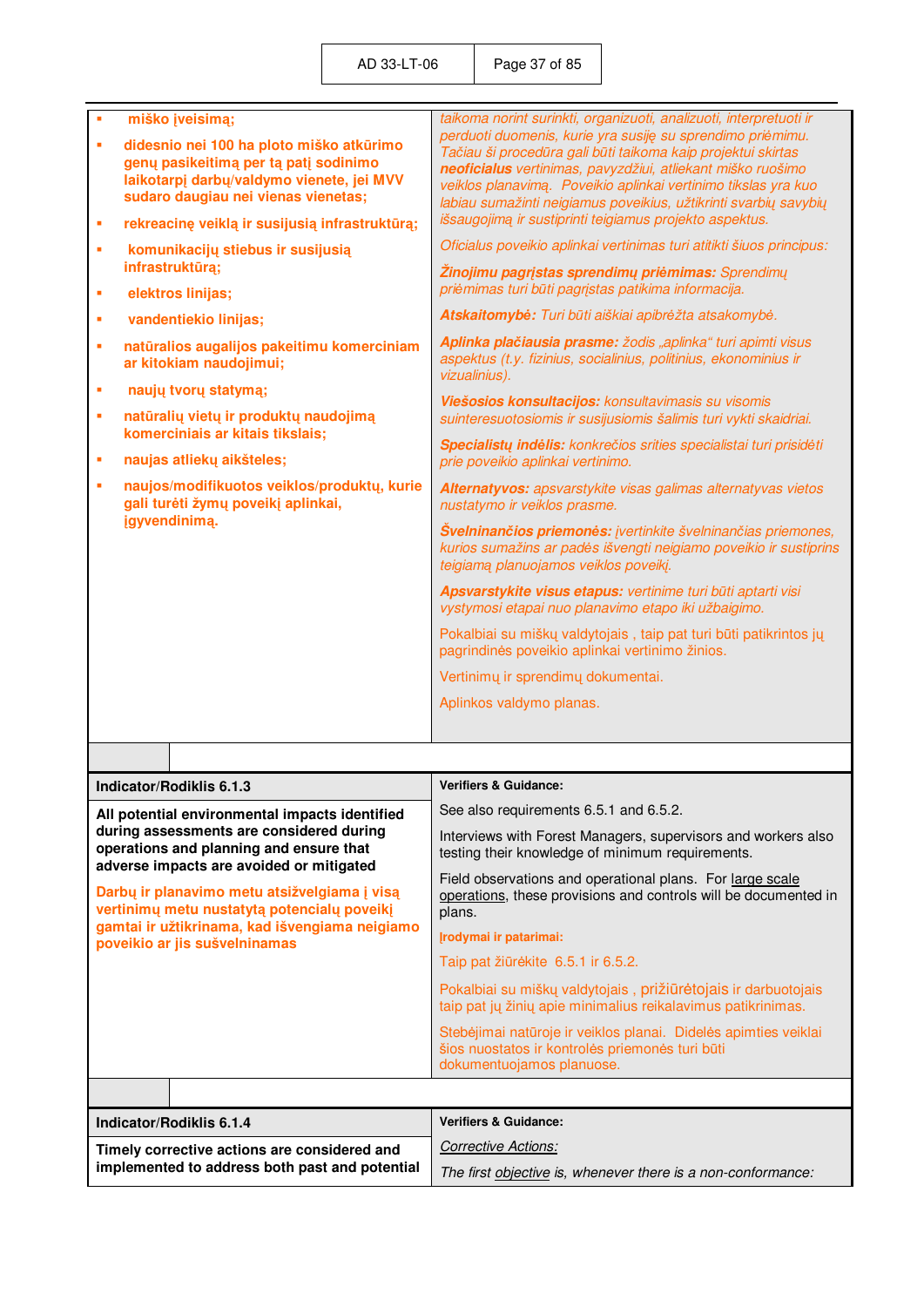| non-conformances.<br>Svarstomos ir laiku įgyvendinamos korekcinės                                | action is taken to correct any damage to the environment<br>п<br>that may have occurred (corrective action); and                                                                                                                                                                              |
|--------------------------------------------------------------------------------------------------|-----------------------------------------------------------------------------------------------------------------------------------------------------------------------------------------------------------------------------------------------------------------------------------------------|
| priemonės, skirtos tiek buvusiems, tiek galimai<br>iškilsiantiems neatitikimams ateityje.        | measures are instituted to prevent the non-conformance<br>from recurring (preventive action).                                                                                                                                                                                                 |
|                                                                                                  | The second objective is to ensure that preventative action is<br>taken where there is obvious potential for an activity to develop<br>into a non-conformance with subsequent environmental<br>$impact(s)$ .                                                                                   |
|                                                                                                  | The third objective is to ensure that CARs are reviewed<br>periodically to identify persistent problem areas and to ensure<br>that such problem areas are appropriately addressed, in either a<br>corrective or a preventative manner.                                                        |
|                                                                                                  | Interviews with managers.                                                                                                                                                                                                                                                                     |
|                                                                                                  | Comparison of quality of ongoing operations and associated<br>record of past CARs.                                                                                                                                                                                                            |
|                                                                                                  | Irodymai ir patarimai:                                                                                                                                                                                                                                                                        |
|                                                                                                  | Korekcinių veiksmų:                                                                                                                                                                                                                                                                           |
|                                                                                                  | Pirmasis tikslas yra, visais atvejais, kai nesilaikoma reikalavimų:                                                                                                                                                                                                                           |
|                                                                                                  | • turi būti imamasi veiksmų, siekiant ištaisyti aplinkai<br>padarytą žalą, jei tokia įvyko (koregavimo veiksmai); ir                                                                                                                                                                          |
|                                                                                                  | ٠<br>priemonės, kurių imamasi norint išvengti pakartotinio<br>reikalavimų nesilaikymo (prevenciniai veiksmai).                                                                                                                                                                                |
|                                                                                                  | Antrasis tikslas yra užtikrinti, kad prevencinių veiksmų būtų<br>imamasi tais atvejais, kai yra aiški galimybė, jog veikla peraugs į<br>reikalavimų nesilaikymą ir dėl to bus daromas poveikis aplinkai.                                                                                      |
|                                                                                                  | Trečiasis tikslas yra užtikrinti, kad koregavimo veiksmai būtų<br>peržiūrimi periodiškai tam, kad būtų nustatomos tos sritys,<br>kuriose problemos kartojasi nuolat ir būtų galima užtikinti, jog dėl<br>tokių probleminių sričių bus imamasi tinkamų korekcinių arba<br>prevencinių veiksmų. |
|                                                                                                  | Pokalbiai su specialistai.                                                                                                                                                                                                                                                                    |
|                                                                                                  | Šiuo metu vykdomos veiklos kokybės ir su ja susijusios<br>praeityje atliktų koregavimo veiksmų aprašymų palyginimas.                                                                                                                                                                          |
|                                                                                                  |                                                                                                                                                                                                                                                                                               |
| Indicator/Rodiklis 6.1.5                                                                         | <b>Verifiers &amp; Guidance:</b>                                                                                                                                                                                                                                                              |
| Corrective action requests (CARs) are recorded                                                   | Records of CARs                                                                                                                                                                                                                                                                               |
| and closed out appropriately                                                                     | Įrodymai ir patarimai:                                                                                                                                                                                                                                                                        |
| Veiksmai, reikalaujantys pataisos (VRP)<br>registruojami ir tinkamai svarstomi.                  | VRP (veiksmų, reikalaujančių pataisos) protokolai                                                                                                                                                                                                                                             |
|                                                                                                  |                                                                                                                                                                                                                                                                                               |
|                                                                                                  | <b>Verifiers &amp; Guidance:</b>                                                                                                                                                                                                                                                              |
| Indicator/Rodiklis 6.1.6                                                                         | Interviews with Forest Managers, environmental NGOs and                                                                                                                                                                                                                                       |
| Non-native plant (non-tree) and animal species<br>are introduced and/or native species re-       | government agencies.                                                                                                                                                                                                                                                                          |
| introduced only if consultation with<br>acknowledged experts and regulatory                      | Research briefs.                                                                                                                                                                                                                                                                              |
| authorities establishes that they are non-                                                       | Licences and permits.                                                                                                                                                                                                                                                                         |
| invasive and will bring environmental benefits;<br>local stakeholders are consulted prior to any | Irodymai ir patarimai:                                                                                                                                                                                                                                                                        |
| introduction; all introductions are closely                                                      | Pokalbiai su miškų valdytojais, aplinkosauginėmis<br>nevyriausybinėmis organizacijomis ir vyriausybės institucijomis.                                                                                                                                                                         |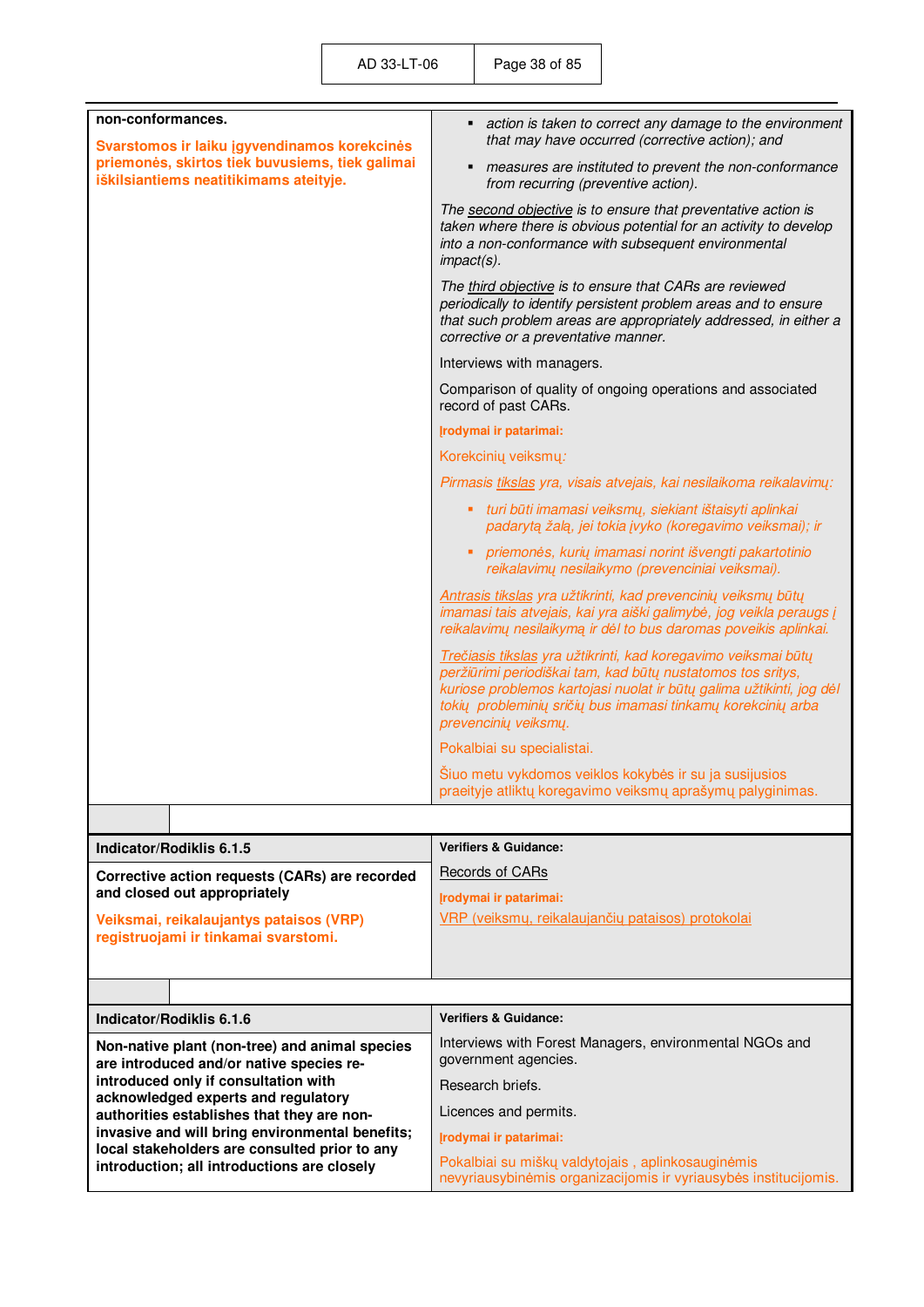| monitored                                                                                                                                                                                                                                                                                                                                                                                                             |                                                                                                    | Tyrimų santraukos.                                                                                                                                                                                                                                                                                                                        |
|-----------------------------------------------------------------------------------------------------------------------------------------------------------------------------------------------------------------------------------------------------------------------------------------------------------------------------------------------------------------------------------------------------------------------|----------------------------------------------------------------------------------------------------|-------------------------------------------------------------------------------------------------------------------------------------------------------------------------------------------------------------------------------------------------------------------------------------------------------------------------------------------|
| LT:                                                                                                                                                                                                                                                                                                                                                                                                                   |                                                                                                    | Licencijos ir leidimai.                                                                                                                                                                                                                                                                                                                   |
| Exotic species shall not be introduced or<br>reintroduced.                                                                                                                                                                                                                                                                                                                                                            |                                                                                                    |                                                                                                                                                                                                                                                                                                                                           |
| Ne vietinės augalų (ne medžių) ir gyvūnų rūšys<br>introdukuojamos bei (ar) vietinės rūšys<br>reintrodukuojamos pakartotinai tik, jei pasitarus<br>su pripažintais ekspertais ir kontrolės<br>institucijomis nustatoma, kad jos yra<br>neinvazinės ir bus naudingos aplinkai; prieš<br>kokia nors introdukciją pasitariama su<br>vietinėmis suinteresuotomis šalimis; visos<br>introdukcijos atidžiai stebimos.<br>LT: |                                                                                                    |                                                                                                                                                                                                                                                                                                                                           |
| Egzotinės (invazinės svetimžemės) rūšys miške<br>neturi būti introdukuojamos ar<br>reintrodukuojamos.                                                                                                                                                                                                                                                                                                                 |                                                                                                    |                                                                                                                                                                                                                                                                                                                                           |
|                                                                                                                                                                                                                                                                                                                                                                                                                       |                                                                                                    |                                                                                                                                                                                                                                                                                                                                           |
| <b>Criterion 6.2</b><br>fishing, trapping and collecting shall be controlled.                                                                                                                                                                                                                                                                                                                                         |                                                                                                    | Safeguards shall exist which protect rare, threatened and endangered species and<br>their habitats (e.g. nesting and feeding areas). Conservation zones and protection<br>areas shall be established, appropriate to the scale and intensity of forest<br>management and the uniqueness of the affected resources. Inappropriate hunting, |
| <b>Kriterijus 6.2</b><br>produktų naudojimas turi būti kontroliuojami.                                                                                                                                                                                                                                                                                                                                                |                                                                                                    | Turi būti siekiama išsaugoti retas, nykstančias ir kitas saugomas rūšis bei jų<br>paplitimo arealus (pvz., lizdavietes bei maitinimosi plotus). Atsižvelgiant į miškų<br>ūkio darbų apimtis ir intensyvumą bei išteklių unikalumą, turi būti įsteigtos<br>apsauginės zonos ir saugomos teritorijos. Medžioklė, žvejyba ir įvairių miško   |
| Indicator/Rodiklis 6.2.1                                                                                                                                                                                                                                                                                                                                                                                              |                                                                                                    | <b>Verifiers &amp; Guidance:</b>                                                                                                                                                                                                                                                                                                          |
|                                                                                                                                                                                                                                                                                                                                                                                                                       | Rare, threatened and endangered species and<br>their habitats present (or likely to be present) on | Where survey data are incomplete, it should be assumed that<br>relevant species ARE present.                                                                                                                                                                                                                                              |
| the FMU have been identified and documented<br>MVV (miškų valdymo vienete) nustatytos ir                                                                                                                                                                                                                                                                                                                              |                                                                                                    | Interviews with Forest Managers, local experts and government<br>agencies.                                                                                                                                                                                                                                                                |
|                                                                                                                                                                                                                                                                                                                                                                                                                       | užfiksuotos dokumentuose retos, nykstančios                                                        | Refer also to 7.1.7                                                                                                                                                                                                                                                                                                                       |
|                                                                                                                                                                                                                                                                                                                                                                                                                       | rūšys ir jų esamos (ar galimos) buveinės                                                           | Įrodymai ir patarimai:                                                                                                                                                                                                                                                                                                                    |
|                                                                                                                                                                                                                                                                                                                                                                                                                       |                                                                                                    | Tais atvejais, kai tyrimų duomenys yra nepilni, reikia daryti<br>prielaidą, jog toje vietovėje gyvena atitinkamos gyvūnų rūšys.                                                                                                                                                                                                           |
|                                                                                                                                                                                                                                                                                                                                                                                                                       |                                                                                                    | Pokalbiai su miškų valdytojais, vietiniais ekspertais ir<br>valstybinėmis institucijomis.                                                                                                                                                                                                                                                 |
|                                                                                                                                                                                                                                                                                                                                                                                                                       |                                                                                                    | Taip pat žiūr. 7.1.7                                                                                                                                                                                                                                                                                                                      |
|                                                                                                                                                                                                                                                                                                                                                                                                                       |                                                                                                    |                                                                                                                                                                                                                                                                                                                                           |
|                                                                                                                                                                                                                                                                                                                                                                                                                       |                                                                                                    |                                                                                                                                                                                                                                                                                                                                           |
| Indicator/Rodiklis 6.2.2                                                                                                                                                                                                                                                                                                                                                                                              |                                                                                                    | <b>Verifiers &amp; Guidance:</b>                                                                                                                                                                                                                                                                                                          |
| acknowledged experts, conservation                                                                                                                                                                                                                                                                                                                                                                                    | Where appropriate, there is co-operation with                                                      | Records and maps.                                                                                                                                                                                                                                                                                                                         |
|                                                                                                                                                                                                                                                                                                                                                                                                                       | organisations and regulatory authorities in                                                        | Interviews with Forest Managers, local experts and government<br>agencies.                                                                                                                                                                                                                                                                |
| identifying conservation zones and protection<br>areas for rare, threatened and endangered<br>species present; these habitats are demarcated<br>on maps, and, where necessary, on the ground                                                                                                                                                                                                                          |                                                                                                    | Įrodymai ir patarimai:                                                                                                                                                                                                                                                                                                                    |
|                                                                                                                                                                                                                                                                                                                                                                                                                       |                                                                                                    | Protokolai ir Žemėlapiai.                                                                                                                                                                                                                                                                                                                 |
|                                                                                                                                                                                                                                                                                                                                                                                                                       |                                                                                                    | Pokalbiai su miškų valdytojais, vietiniais ekspertais ir                                                                                                                                                                                                                                                                                  |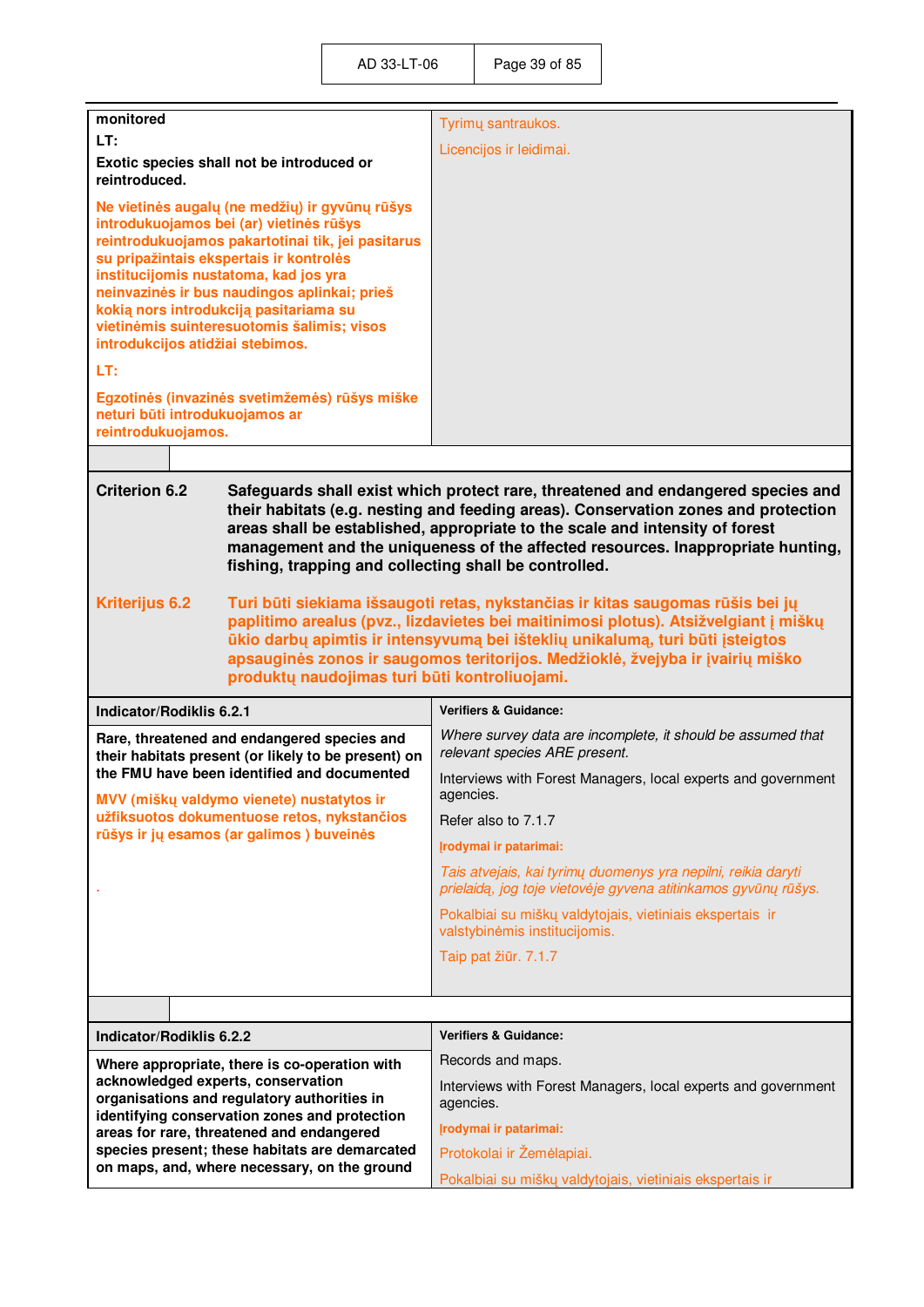| Kur įmanoma, bendradarbiaujama su<br>pripažintais ekspertais, aplinkosaugos<br>organizacijomis ir kontrolės institucijomis<br>nustatant saugomas zonas esamoms retoms ir<br>nykstančioms rūšims; šie plotai pažymimi<br>žemėlapiuose, ir, kur reikia, natūroje. | vyriausybės institucijomis.                                                                                                                                                                                                                                                                                |  |  |
|-----------------------------------------------------------------------------------------------------------------------------------------------------------------------------------------------------------------------------------------------------------------|------------------------------------------------------------------------------------------------------------------------------------------------------------------------------------------------------------------------------------------------------------------------------------------------------------|--|--|
|                                                                                                                                                                                                                                                                 |                                                                                                                                                                                                                                                                                                            |  |  |
| Indicator/Rodiklis 6.2.3                                                                                                                                                                                                                                        | <b>Verifiers &amp; Guidance:</b>                                                                                                                                                                                                                                                                           |  |  |
| Rare, threatened and endangered species are                                                                                                                                                                                                                     | Operational plans.                                                                                                                                                                                                                                                                                         |  |  |
| protected during operations<br>Darbų metu saugomos retos ir nykstančios                                                                                                                                                                                         | Interviews with Forest Managers, local experts and government<br>agencies.                                                                                                                                                                                                                                 |  |  |
| rūšys                                                                                                                                                                                                                                                           | Įrodymai ir patarimai:                                                                                                                                                                                                                                                                                     |  |  |
|                                                                                                                                                                                                                                                                 | Darbų planai (pvz. biržės kirtimo kortelės).                                                                                                                                                                                                                                                               |  |  |
|                                                                                                                                                                                                                                                                 | Pokalbiai su miškų valdytojais, vietiniais ekspertais ir<br>vyriausybės institucijomis.                                                                                                                                                                                                                    |  |  |
|                                                                                                                                                                                                                                                                 |                                                                                                                                                                                                                                                                                                            |  |  |
| Indicator/Rodiklis 6.2.4                                                                                                                                                                                                                                        | <b>Verifiers &amp; Guidance:</b>                                                                                                                                                                                                                                                                           |  |  |
| Conservation zones and protection areas,<br>representative of existing ecosystems, are<br>being protected in their natural state, based on<br>the identification of key biological areas and the                                                                | Where less than 10% of the total area of large FMUs has been<br>set aside for conservation zones and protection areas,<br>justification must be provided for this in the form of consultation<br>with local experts and/or government agencies.                                                            |  |  |
| requirement for natural corridors (with special<br>reference to plantations) and/or consultation                                                                                                                                                                | LT:                                                                                                                                                                                                                                                                                                        |  |  |
| with local experts and government agencies<br>Landscape scale conservation considerations<br>are evident in field activities, staff/contractor<br>actions and/or in coordination with adjoining<br>landowners, conservation organizations or                    | No less than 5% of the FMU area shall be excluded. This area<br>that is set aside shall to exclude from forestry activities at least<br>5% of FMU area. It contain a priority forest types which shall<br>avoid focus on least productive areas allow for forest land that<br>has biodiversity importance. |  |  |
| government conservation agencies.                                                                                                                                                                                                                               | For smaller FMUs the conservation zones and protection areas<br>should exist within the FMU or in nearby landscapes.                                                                                                                                                                                       |  |  |
| Gamtosauginės zonos ir teritorijos,<br>atspindinčios esamas ekosistemas, saugomos                                                                                                                                                                               | Plans and maps and records of completed work.                                                                                                                                                                                                                                                              |  |  |
| jų natūralioje būsenoje, remiantis kertinių<br>biologinių vietų nustatymu ir gamtinių koridorių                                                                                                                                                                 | Interviews with Forest Managers, local experts and government<br>agencies.                                                                                                                                                                                                                                 |  |  |
| reikalavimu (specialūs reikalavimai<br>plantacijoms) ir (ar) konsultacijomis su                                                                                                                                                                                 | Irodymai ir patarimai:                                                                                                                                                                                                                                                                                     |  |  |
| vietiniais ekspertais ir vyriausybės<br>institucijomis.<br>Atliekant lauko darbus, personalo/rangovų<br>veiksmuose ir (ar) santykiuose su šalia                                                                                                                 | Kai mažiau nei 10% didelių miško valdymo vienetų ploto buvo<br>priskirta apsaugos zonoms ir saugomoms teritorijoms, tai turi būti<br>pagrista konsultacijomis su vietiniais ekspertais ir (arba)<br>vyriausybės institucijomis.                                                                            |  |  |
| esančios žemės savininkais, aplinkosaugos                                                                                                                                                                                                                       | LT:                                                                                                                                                                                                                                                                                                        |  |  |
| organizacijomis ar valstybinėmis aplinkosaugos<br>institucijomis akivaizdus dėmesys<br>kraštovaizdžio išsaugojimui.                                                                                                                                             | Išskiriama ne mažiau kaip 5 proc. mišky valdymo vieneto (MVV)<br>ploto. Šiame atskirtame plote turi būti prioritetinių miško tipų;<br>tokiu būdu didesnio dėmesio neskiriama mažiau našiems<br>plotams, jį skiriant svarbia biologine įvairove pasižyminčioms<br>miško žemėms.                             |  |  |
|                                                                                                                                                                                                                                                                 | Mažesnių miško valdymo vienetų atveju, apsaugos zonos ir<br>saugomos teritorijos turi būti nustatytos pačiuose miško valdymo<br>vienetuose arba netoli esančiose teritorijose.                                                                                                                             |  |  |
|                                                                                                                                                                                                                                                                 | Planai ir žemėlapiai ir užbaigtų darbų protokolai.                                                                                                                                                                                                                                                         |  |  |
|                                                                                                                                                                                                                                                                 | Pokalbiai su miškų valdytojais, vietiniais ekspertais ir<br>vyriausybės institucijomis.                                                                                                                                                                                                                    |  |  |
|                                                                                                                                                                                                                                                                 |                                                                                                                                                                                                                                                                                                            |  |  |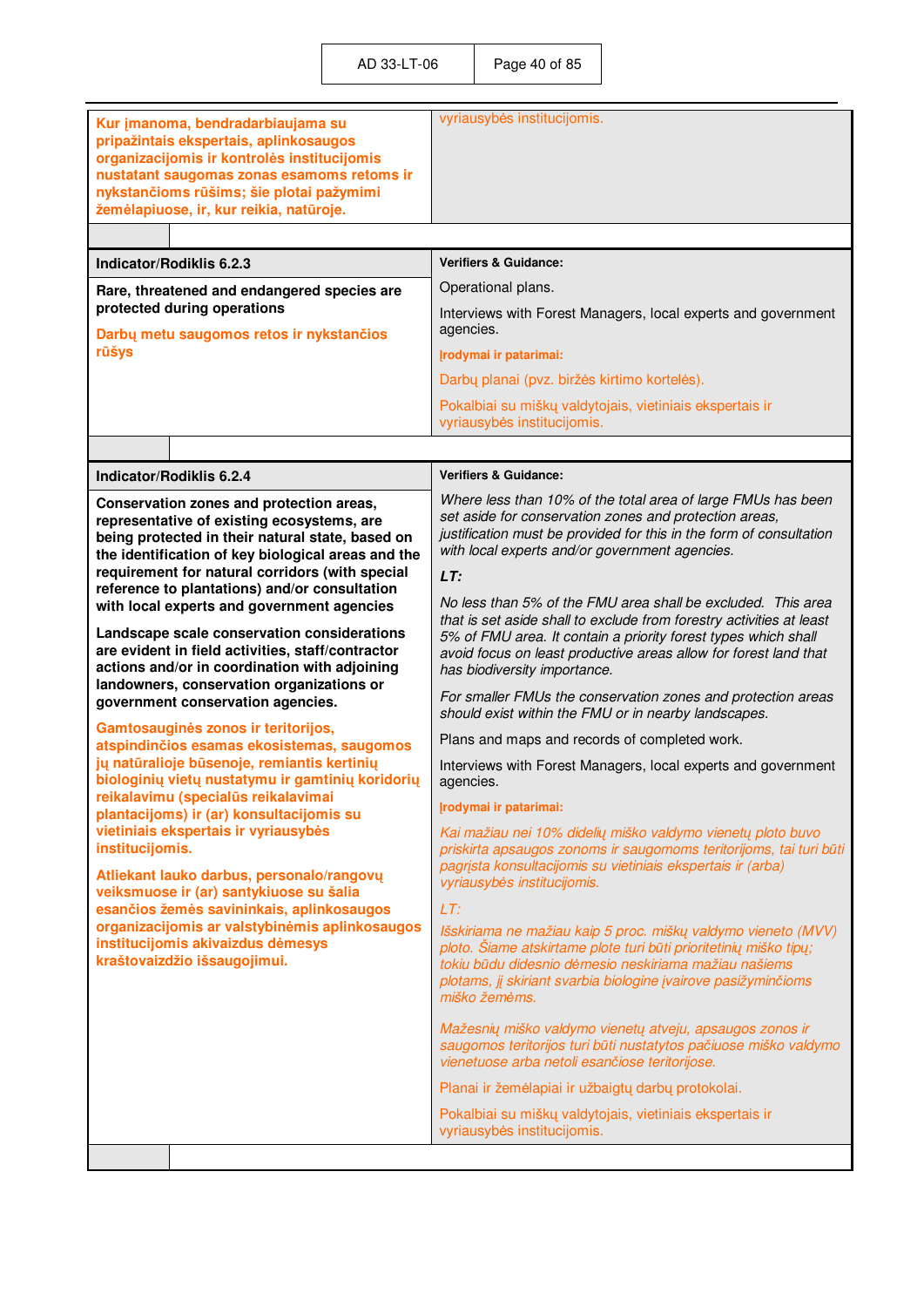| Indicator/Rodiklis 6.2.5                                                                                                           | <b>Verifiers &amp; Guidance:</b>                                                                                                                        |  |  |
|------------------------------------------------------------------------------------------------------------------------------------|---------------------------------------------------------------------------------------------------------------------------------------------------------|--|--|
| <b>Conservation management and protection</b>                                                                                      | Plans and maps, including annual plan of operations.                                                                                                    |  |  |
| activities are demarcated on maps,<br>implemented and their impact monitored.                                                      | Field observations                                                                                                                                      |  |  |
| For large scale organisations these will be also                                                                                   | Irodymai ir patarimai:                                                                                                                                  |  |  |
| be documented in plans.                                                                                                            | Planai ir žemėlapiai, įskaitant metinį veiklos planą.                                                                                                   |  |  |
| Aplinkos apsaugos valdymas ir veikla pažymėti<br>žemėlapiuose, įgyvendinami ir stebimas jų<br>poveikis.                            | Veiklos miškuose stebėjimai                                                                                                                             |  |  |
| Stambiose organizacijose jie taip pat turi būti<br>įtraukiami į planus.                                                            |                                                                                                                                                         |  |  |
|                                                                                                                                    |                                                                                                                                                         |  |  |
| Indicator/Rodiklis 6.2.6                                                                                                           | <b>Verifiers &amp; Guidance:</b>                                                                                                                        |  |  |
| Authorised hunting, fishing, grazing and                                                                                           | Policies and procedures.                                                                                                                                |  |  |
| collecting activities are managed to ensure they<br>do not exceed sustainable levels and<br>inappropriate activities are prevented | Interviews with Forest Managers, local experts and government<br>agencies.                                                                              |  |  |
| Vykdoma teisėta medžioklės, žuvininkystės,                                                                                         | Field observations and records of collection.                                                                                                           |  |  |
| ganymo ir gėrybių rinkimo veikla, taip siekiant                                                                                    | Irodymai ir patarimai:                                                                                                                                  |  |  |
| užtikrinti, kad ji išlaikytų ekologinę pusiausvyrą,<br>o netinkama veikla draudžiama                                               | Strategija ir procedūros.                                                                                                                               |  |  |
|                                                                                                                                    | Pokalbiai su miškų valdytojais, vietiniais ekspertais ir<br>vyriausybės institucijomis.                                                                 |  |  |
|                                                                                                                                    | Veiklos miškuose stebėjimas ir surenkamų miško gėrybių                                                                                                  |  |  |
|                                                                                                                                    | duomenys.                                                                                                                                               |  |  |
|                                                                                                                                    |                                                                                                                                                         |  |  |
| <b>Criterion 6.3</b><br>including:                                                                                                 | Ecological functions and values shall be maintained intact, enhanced, or restored,                                                                      |  |  |
| Forest regeneration and succession.                                                                                                |                                                                                                                                                         |  |  |
| Genetic species and ecosystem diversity.                                                                                           |                                                                                                                                                         |  |  |
|                                                                                                                                    | Natural cycles that affect the productivity of the forest ecosystem.                                                                                    |  |  |
| <b>Kriterijus 6.3</b><br>jskaitant:                                                                                                | Ekologinės funkcijos ir vertybės turi būti išsaugotos, sustiprintos ar atkurtos,                                                                        |  |  |
| miškų atkūrimą ir sukcesiją;<br>ä,                                                                                                 |                                                                                                                                                         |  |  |
| genetinę, rūšinę ir ekosistemų įvairovę;<br>٠                                                                                      |                                                                                                                                                         |  |  |
| п                                                                                                                                  | gamtos ciklus, kurie veikia miško ekosistemų produktyvumą.                                                                                              |  |  |
| Indicator/Rodiklis 6.3.1                                                                                                           | <b>Verifiers &amp; Guidance:</b>                                                                                                                        |  |  |
| The status of the FMU with regard to:<br>regeneration and succession<br>٠                                                          | This requirement applies to natural forest and plantation<br>management organisations. Compliance might involve an initial                              |  |  |
| genetic, species and ecosystem diversity<br>٠                                                                                      | assessment and monitoring of the following:                                                                                                             |  |  |
| natural cycles<br>٠                                                                                                                | Regeneration of natural forest areas harvested, degraded<br>areas, fragmented areas, areas damaged by fire,<br>conservation zones and protection areas; |  |  |
| is known or estimated.<br><b>MVV požiūris j:</b>                                                                                   | Impacts of past management e.g. logging, collection of<br>٠<br>NTFPs, soil erosion                                                                      |  |  |
| atkūrimą ir sukcesiją;<br>٠                                                                                                        | Distribution and status of plant communities;<br>$\blacksquare$                                                                                         |  |  |
| genetiką, rūšių ir ekosistemų įvairovę;                                                                                            | $\blacksquare$                                                                                                                                          |  |  |
| natūralius ciklus                                                                                                                  | Conservation status of native floral and faunal assemblages,<br>species and their habitats;                                                             |  |  |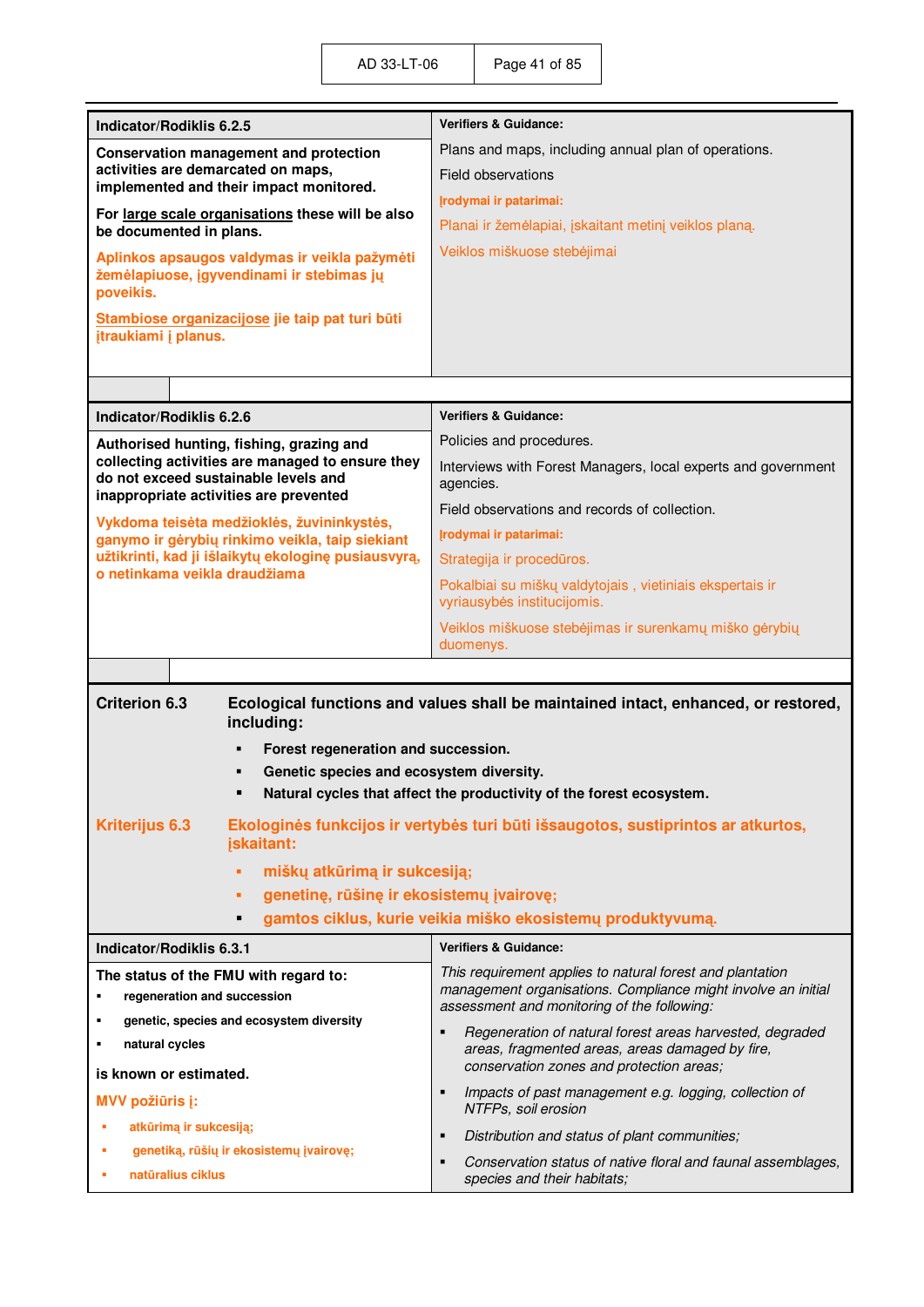| - yra žinomas ar įvertintas.                                                                                                                                                                              | $\blacksquare$<br>Spread of invasive species                                                                                                                                                                  |
|-----------------------------------------------------------------------------------------------------------------------------------------------------------------------------------------------------------|---------------------------------------------------------------------------------------------------------------------------------------------------------------------------------------------------------------|
|                                                                                                                                                                                                           | Ongoing soil erosion<br>п                                                                                                                                                                                     |
|                                                                                                                                                                                                           | <b>Water quality</b><br>п                                                                                                                                                                                     |
|                                                                                                                                                                                                           | Records and maps                                                                                                                                                                                              |
|                                                                                                                                                                                                           | Interviews with Forest Managers and local experts.                                                                                                                                                            |
|                                                                                                                                                                                                           | Irodymai ir patarimai:                                                                                                                                                                                        |
|                                                                                                                                                                                                           | Šis reikalavimas taikomas natūralių miškų ir plantacijų tvarkymo<br>organizacijoms. Tam, kad būtų laikomasi reikalavimo, gali tekti<br>atlikti pirminį įvertinimą ir žemiau nurodytų faktorių stebėjimą:      |
|                                                                                                                                                                                                           | Natūralių miško plotų, iškirstų plotų, derlingumą praradusių<br>plotų, fragmentuotų plotų, gaisro paveiktų plotų, apsauginių<br>zonų ir saugomų teritorijų regeneracija;                                      |
|                                                                                                                                                                                                           | Praeityje taikyto valdymo įtaka, t.y. miško ruoša,<br>٠<br>nemedienos gaminių rinkimas, dirvos erozija.                                                                                                       |
|                                                                                                                                                                                                           | Augalų bendrijų pasiskirstymas ir statusas;<br>٠                                                                                                                                                              |
|                                                                                                                                                                                                           | Vietinių floros ir faunos kompleksų, rūšių ir jų arealų<br>٠<br>apsaugos statusas;                                                                                                                            |
|                                                                                                                                                                                                           | Invazinių rūšių paplitimas<br>٠                                                                                                                                                                               |
|                                                                                                                                                                                                           | Tebevykstanti dirvos erozija<br>٠                                                                                                                                                                             |
|                                                                                                                                                                                                           | Vandens kokybė<br>٠                                                                                                                                                                                           |
|                                                                                                                                                                                                           | Protokolai ir žemėlapiai                                                                                                                                                                                      |
|                                                                                                                                                                                                           | Pokalbiai su miškų valdytojais ir vietiniais ekspertais.                                                                                                                                                      |
|                                                                                                                                                                                                           |                                                                                                                                                                                                               |
|                                                                                                                                                                                                           |                                                                                                                                                                                                               |
| Indicator/Rodiklis 6.3.2                                                                                                                                                                                  | <b>Verifiers &amp; Guidance:</b>                                                                                                                                                                              |
| Silvicultural and/or other management systems                                                                                                                                                             | Interviews with Forest Managers and local experts                                                                                                                                                             |
| are appropriate for the ecology of the forest and<br>resources available                                                                                                                                  | Įrodymai ir patarimai:                                                                                                                                                                                        |
| Miškininkystės ir (ar) kitos valdymo sistemos<br>yra tinkamos miško ekologijai ir esamiems<br>ištekliams.                                                                                                 | Pokalbiai su miškų valdytojais ir vietiniais ekspertais                                                                                                                                                       |
|                                                                                                                                                                                                           |                                                                                                                                                                                                               |
| Indicator/Rodiklis 6.3.3                                                                                                                                                                                  | <b>Verifiers &amp; Guidance:</b>                                                                                                                                                                              |
| Ecological functions (regeneration, succession,<br>diversity, natural cycles) are maintained and<br>where appropriate, there is a programme for<br>restoration of degraded sites                          | Enhancement, maintenance and restoration activities should be<br>prepared to provide for the restoration of degraded natural<br>areas, weed infestation, erosion, borrow pits, waste sites,<br>quarries, etc. |
| LT:                                                                                                                                                                                                       | Interviews with Forest Managers, local experts.                                                                                                                                                               |
| 6.3.3.1. New drainage systems or extensions of<br>old schemes are not established /                                                                                                                       | Plans and maps and field observations.                                                                                                                                                                        |
| maintained.<br>6.3.3.2. Old and hollow trees and large<br>dimension (>25 cm) standing and lying<br>on the ground dead wood are<br>preserved in the forest, with<br>consideration of national requirements |                                                                                                                                                                                                               |
| on work safety.<br>6.3.3.3. At least 10 retention trees of various<br>age classes (5 in case of noble<br>hardwoods) are left in final felling.<br>6.3.3.4. Retention trees and left dead wood will        |                                                                                                                                                                                                               |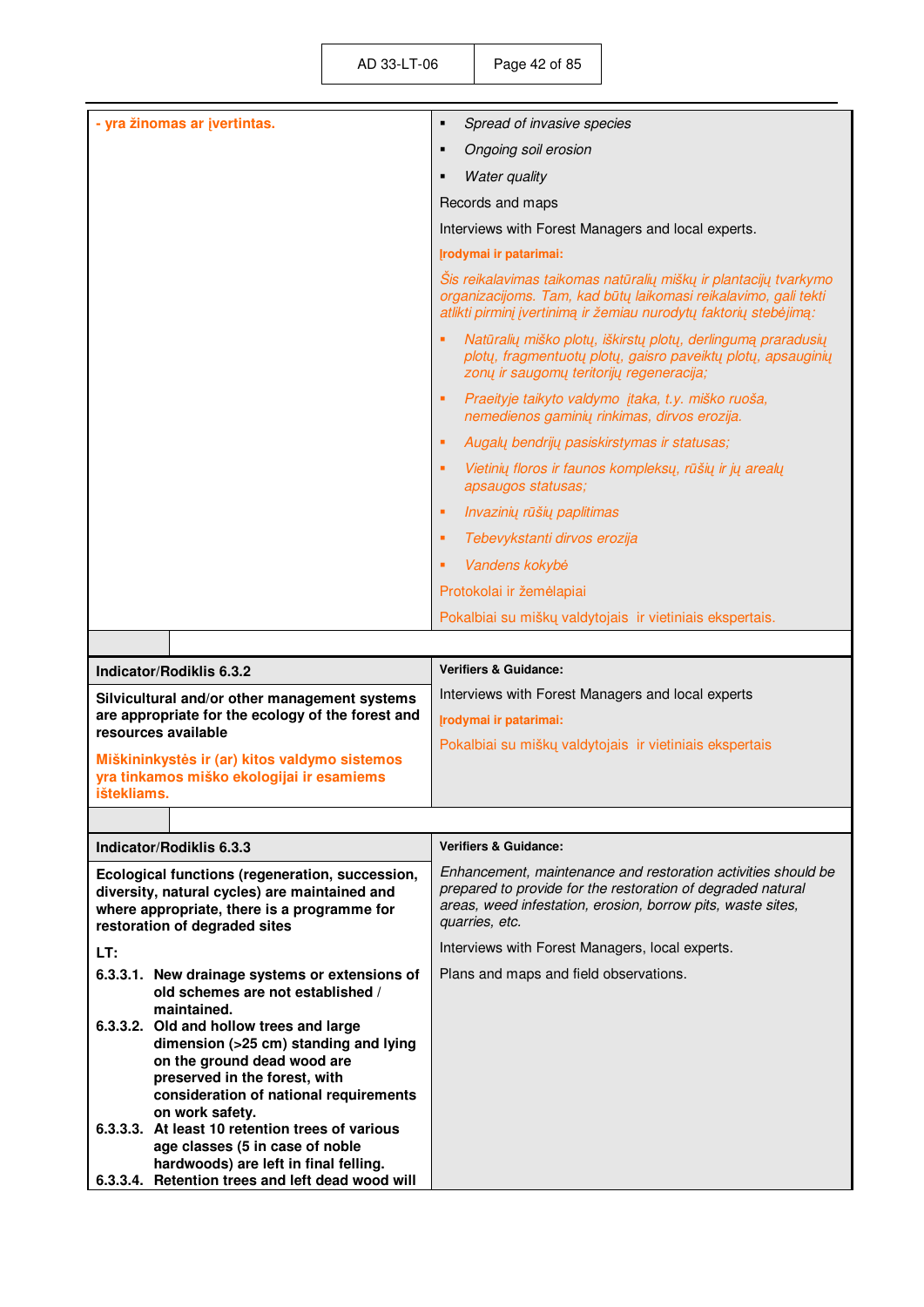|                                                                                                                                                                                                            | be left for total natural decomposition                                                                                                       |                                                                                                                                                                                                                                                |
|------------------------------------------------------------------------------------------------------------------------------------------------------------------------------------------------------------|-----------------------------------------------------------------------------------------------------------------------------------------------|------------------------------------------------------------------------------------------------------------------------------------------------------------------------------------------------------------------------------------------------|
|                                                                                                                                                                                                            | Saugomos ekologinės funkcijos (atsikūrimas,                                                                                                   |                                                                                                                                                                                                                                                |
| sukcesija, įvairovė, natūralūs ciklai) ir kur<br>įmanoma, yra degradavusių teritorijų atkūrimo                                                                                                             |                                                                                                                                               |                                                                                                                                                                                                                                                |
| programos.                                                                                                                                                                                                 |                                                                                                                                               |                                                                                                                                                                                                                                                |
| LT:                                                                                                                                                                                                        |                                                                                                                                               |                                                                                                                                                                                                                                                |
| 6.3.3.1. Naujos drenažo sistemos arba senų<br>sistemų išplėtimas nėra vykdomas.                                                                                                                            |                                                                                                                                               |                                                                                                                                                                                                                                                |
| 6.3.3.2. Seni ir drevėti medžiai ir didelių<br>išmatavimų (>25 cm) stovintys ir ant žemės<br>gulintys sausuoliai yra išsaugomi miške,<br>atsižvelgiant į šalyje galiojančius darbo saugos<br>reikalavimus. |                                                                                                                                               |                                                                                                                                                                                                                                                |
|                                                                                                                                                                                                            | 6.3.3.3. Pagrindinio naudojimo kirtimuose turi<br>būti paliekama ne mažiau kaip 10 (vertingų<br>Iapuočių atveju - 5) įvairaus amžiaus medžių. |                                                                                                                                                                                                                                                |
| 6.3.3.4. Paliekami medžiai ir negyva mediena<br>turi būti paliekami pilnam natūraliam<br>suirimui.                                                                                                         |                                                                                                                                               |                                                                                                                                                                                                                                                |
|                                                                                                                                                                                                            |                                                                                                                                               |                                                                                                                                                                                                                                                |
| Indicator/Rodiklis 6.3.4                                                                                                                                                                                   |                                                                                                                                               | <b>Verifiers &amp; Guidance:</b>                                                                                                                                                                                                               |
|                                                                                                                                                                                                            | In natural and semi-natural forest, natural                                                                                                   | Plans and maps                                                                                                                                                                                                                                 |
|                                                                                                                                                                                                            | regeneration is preferred where adequate for                                                                                                  | Interviews with Forest Managers, local experts                                                                                                                                                                                                 |
|                                                                                                                                                                                                            | the meeting of management objectives; where<br>artificial regeneration is planned, environmental                                              | Įrodymai ir patarimai:                                                                                                                                                                                                                         |
|                                                                                                                                                                                                            | impact has been assessed (refer Criterion 6.1)                                                                                                | Planai ir žemėlapiai                                                                                                                                                                                                                           |
|                                                                                                                                                                                                            | Natūraliuose ir pusiau natūraliuose miškuose                                                                                                  | Pokalbiai su miškų valdytojais, vietiniais ekspertais                                                                                                                                                                                          |
|                                                                                                                                                                                                            | pirmenybė teikiama natūraliam žėlimui, jei tai                                                                                                |                                                                                                                                                                                                                                                |
|                                                                                                                                                                                                            | atitinka valdymo uždavinius; jei planuojamas                                                                                                  |                                                                                                                                                                                                                                                |
| aplinkai (žiūr. kriterijų 6.1).                                                                                                                                                                            | dirbtinis želdinimas, turi būti įvertintas poveikis                                                                                           |                                                                                                                                                                                                                                                |
|                                                                                                                                                                                                            |                                                                                                                                               |                                                                                                                                                                                                                                                |
|                                                                                                                                                                                                            |                                                                                                                                               |                                                                                                                                                                                                                                                |
| <b>Criterion 6.4</b><br>operations and the uniqueness of the resource.                                                                                                                                     |                                                                                                                                               | Representative samples of existing ecosystems within landscapes shall be<br>protected in their natural state and recorded on maps, appropriate to the scale of                                                                                 |
| <b>Kriterijus 6.4</b>                                                                                                                                                                                      |                                                                                                                                               | Pavyzdiniai (tipiniai) kraštovaizdyje egzistuojančių ekosistemų plotai, atsižvelgiant<br>j miškų ūkio darbų apimtis ir intensyvumą bei veikiamų išteklių unikalumą, turi<br>būti užfiksuoti žemėlapiuose ir išsaugoti savo natūraliame būvyje. |
| Indicator/Rodiklis 6.4.1                                                                                                                                                                                   |                                                                                                                                               | <b>Verifiers &amp; Guidance:</b>                                                                                                                                                                                                               |
| For the protection and recording of<br>representative samples of existing ecosystems<br>in the landscape, refer to Criterion 6.2.                                                                          |                                                                                                                                               |                                                                                                                                                                                                                                                |
| Kraštovaizdyje esančių ekosistemų pavyzdžių<br>saugojimas ir registravimas, žiūr. kriterijų 6.2.                                                                                                           |                                                                                                                                               |                                                                                                                                                                                                                                                |
|                                                                                                                                                                                                            |                                                                                                                                               |                                                                                                                                                                                                                                                |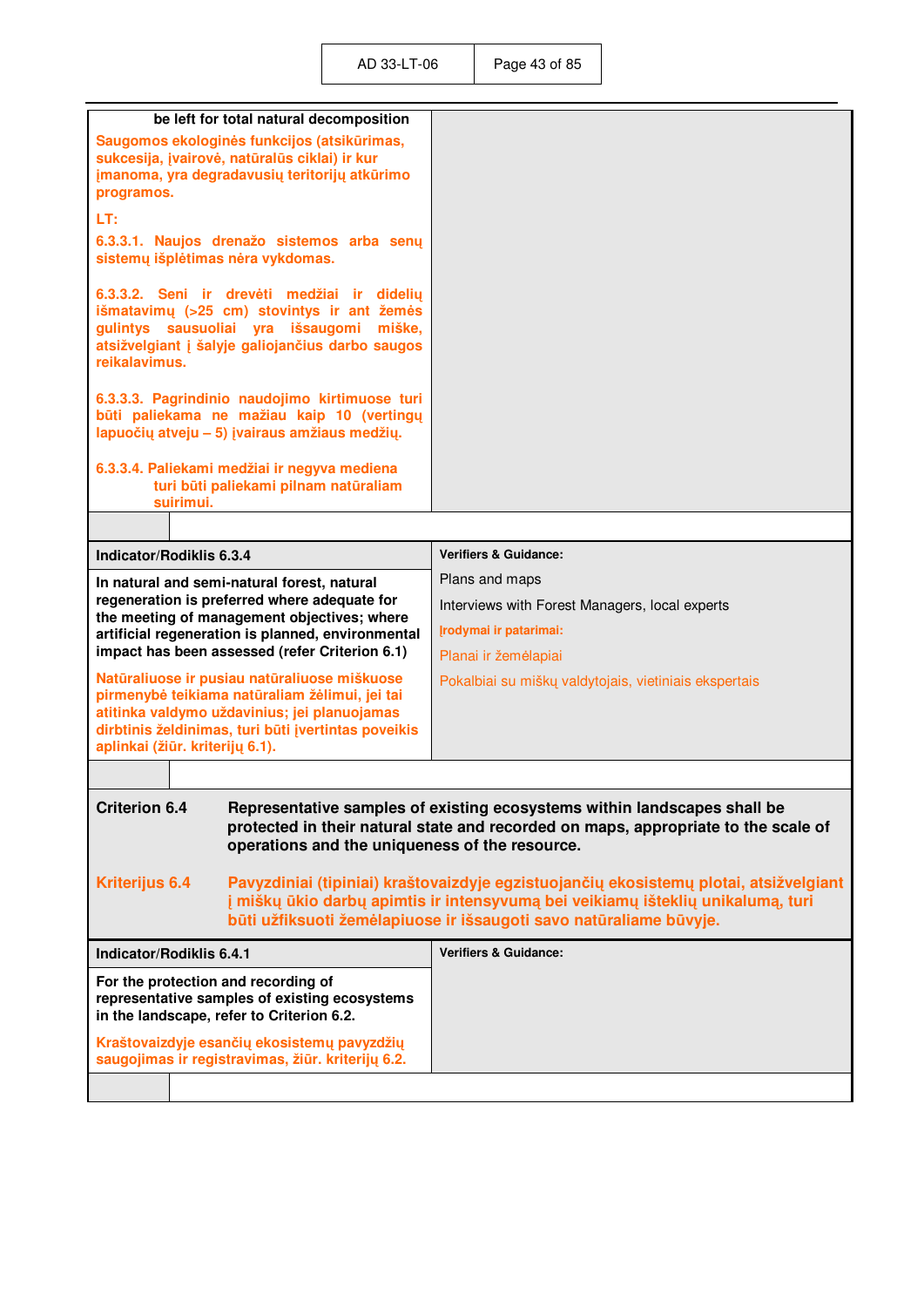| <b>Criterion 6.5</b>                                                                                                                                                                                                                                                                                              |                          | Written guidelines shall be prepared and implemented to: control erosion;<br>minimise forest damage during harvesting, road construction, and all other<br>mechanical disturbances; and protect water resources.                                                        |                                                                                                                                                                                                                                                                                                        |
|-------------------------------------------------------------------------------------------------------------------------------------------------------------------------------------------------------------------------------------------------------------------------------------------------------------------|--------------------------|-------------------------------------------------------------------------------------------------------------------------------------------------------------------------------------------------------------------------------------------------------------------------|--------------------------------------------------------------------------------------------------------------------------------------------------------------------------------------------------------------------------------------------------------------------------------------------------------|
| Kriterijus 6.5<br>būti įteisinti ir įgyvendinami.                                                                                                                                                                                                                                                                 |                          |                                                                                                                                                                                                                                                                         | Nurodymai, kaip kovoti prieš eroziją, sumažinti miškui daromą žalą kirtimų metu,<br>tiesiant kelius ir atliekant kitus darbus, o taip pat apsaugoti vandens išteklius turi                                                                                                                             |
|                                                                                                                                                                                                                                                                                                                   | Indicator/Rodiklis 6.5.1 |                                                                                                                                                                                                                                                                         | <b>Verifiers &amp; Guidance:</b>                                                                                                                                                                                                                                                                       |
| All environmentally sensitive forest operations<br>are identified (see 6.1) and written guidelines<br>defining acceptable practice are available to<br>forest managers and supervisors; operational<br>guidelines must meet or exceed national or                                                                 |                          |                                                                                                                                                                                                                                                                         | Forest operations include: site preparation, fire belt<br>management, planting, weed control, stand management,<br>harvesting and extraction, road surfacing material extraction and<br>excavation site closure, road network design, road design,<br>construction, maintenance and closure.           |
|                                                                                                                                                                                                                                                                                                                   |                          | regional best practice requirements                                                                                                                                                                                                                                     | Records, plans and maps.                                                                                                                                                                                                                                                                               |
| LT:                                                                                                                                                                                                                                                                                                               |                          |                                                                                                                                                                                                                                                                         | Interviews with Forest Managers and field observations.                                                                                                                                                                                                                                                |
|                                                                                                                                                                                                                                                                                                                   |                          | 6.5.1.1. Maps specify areas suitable for all-<br>weather harvesting, winter harvesting                                                                                                                                                                                  | Įrodymai ir patarimai:                                                                                                                                                                                                                                                                                 |
| or dry-weather only.<br>6.5.1.2. Guidance to field staff covers<br>silvicultural operations, biological<br>conservation, technical specifications<br>for skid trail (location, width and                                                                                                                          |                          |                                                                                                                                                                                                                                                                         | Miško veikla apima: vietos parengimą, gaisro juostos valdymą,<br>sodinimą, piktžolių kontrolę, medynų valdymą, miško ruošą ir<br>išvežimą, kelio dangų klojimą, medžiagų išvežimo ir iškasimo<br>aikštelių uždarymą, kelių tinklo projektavimą, kelių projektavimą,<br>statybą, priežiūrą ir uždarymą. |
|                                                                                                                                                                                                                                                                                                                   |                          | density), log landing, road design and<br>conservation structures, handling of                                                                                                                                                                                          | Protokolai, planai ir žemėlapiai.                                                                                                                                                                                                                                                                      |
|                                                                                                                                                                                                                                                                                                                   | chemicals, etc.          |                                                                                                                                                                                                                                                                         | Pokalbiai su miškų valdytojais ir stebėjimai darbų vietose.                                                                                                                                                                                                                                            |
|                                                                                                                                                                                                                                                                                                                   | operations.              | 6.5.1.3. Measures are taken to minimize soil<br>damage and erosion during harvesting                                                                                                                                                                                    |                                                                                                                                                                                                                                                                                                        |
|                                                                                                                                                                                                                                                                                                                   |                          | 6.5.1.4. No road fill or waste material (e.g.<br>rocks, brush) from site preparation or<br>other activities are in stream courses.<br>6.5.1.5. Buffer zones are left along water bodies                                                                                 |                                                                                                                                                                                                                                                                                                        |
| and open landscape.<br>Nustatyta visa jautri aplinkosaugos požiūriu<br>miško veikla (žiūr. 6.1), miško valdytojams ir<br>prižiūrėtojams prieinamos raštiškos gairės,<br>apibrėžiančios tinkamą praktiką; veiklos gairės<br>turi atitikti ar viršyti nacionalinius ar regioninius<br>geros praktikos reikalavimus. |                          |                                                                                                                                                                                                                                                                         |                                                                                                                                                                                                                                                                                                        |
| LT:                                                                                                                                                                                                                                                                                                               |                          |                                                                                                                                                                                                                                                                         |                                                                                                                                                                                                                                                                                                        |
| 6.5.1.1.                                                                                                                                                                                                                                                                                                          |                          | Žemėlapiuose pažymėtos vietovės,<br>kuriose galimi kirtimai bet kokiomis<br>oro sąlygomis, žiemos sąlygomis bei<br>esant tik sausam orui.                                                                                                                               |                                                                                                                                                                                                                                                                                                        |
| 6.5.1.2.                                                                                                                                                                                                                                                                                                          |                          | Miško darbuotojams suteikiama<br>informacija ir mokymai apie<br>miškininkystę, gamtos apsaugą,<br>valksmų techninės specifikacijas<br>(vieta, jų plotis ir tankumas miške),<br>kelių išdėstymą ir taikomas gamtos<br>apsaugos priemones, chemikalų<br>naudojimą ir pan. |                                                                                                                                                                                                                                                                                                        |
| 6.5.1.3.                                                                                                                                                                                                                                                                                                          |                          | Miško kirtimo metu imamasi<br>priemonių, kurių pagalba būtų<br>sumažinta erozija ir neigiamas<br>poveikis dirvožemiui.                                                                                                                                                  |                                                                                                                                                                                                                                                                                                        |
| 6.5.1.4.                                                                                                                                                                                                                                                                                                          |                          | Kelių, kirtaviečių paruošimo bei kitų<br>darbų atliekos (akmenys, gruntas,                                                                                                                                                                                              |                                                                                                                                                                                                                                                                                                        |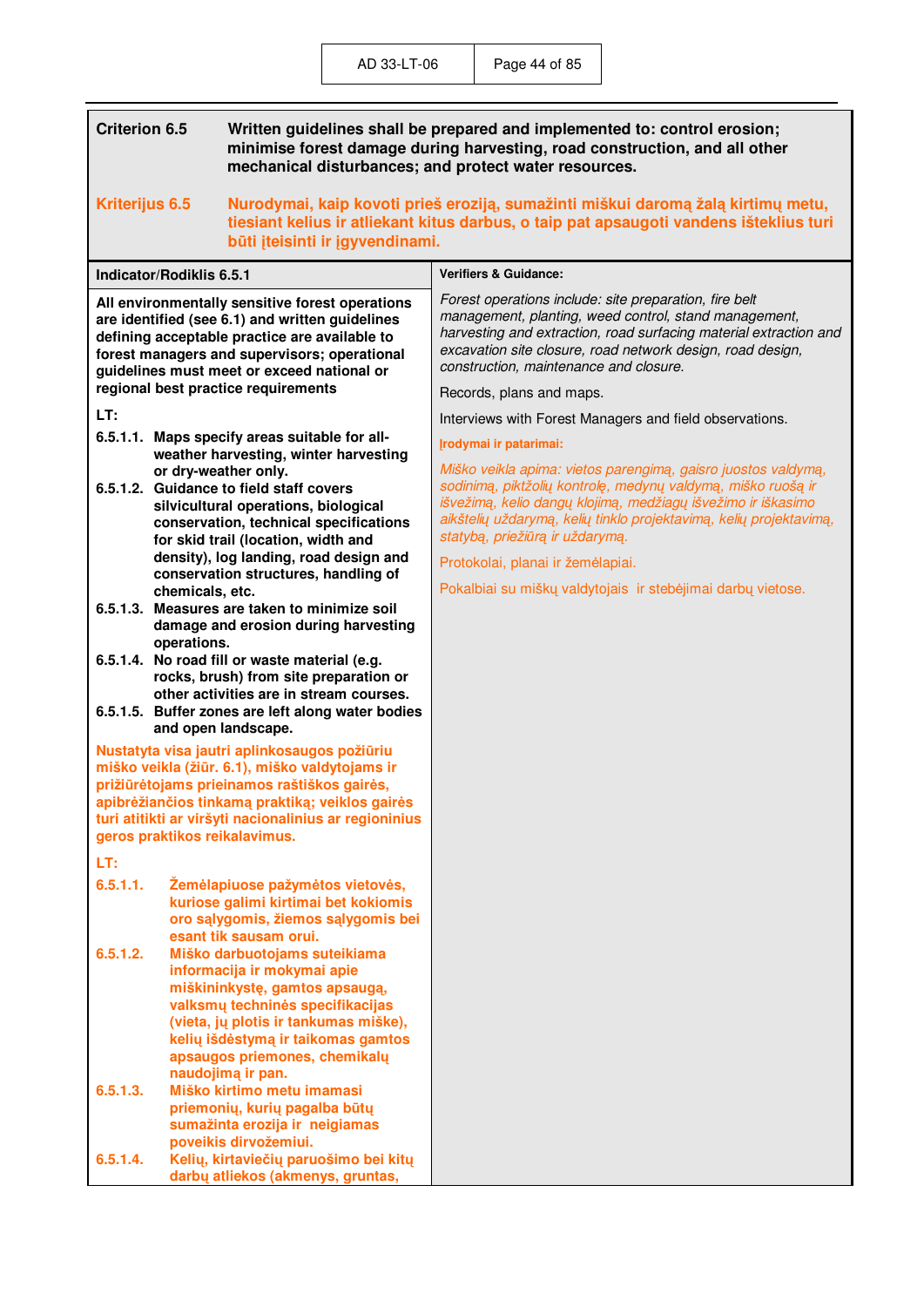| žabai ir kt.) nepatenka į<br>vandentakius.                                                                                                 |                                                                                                                                                    |
|--------------------------------------------------------------------------------------------------------------------------------------------|----------------------------------------------------------------------------------------------------------------------------------------------------|
| 6.5.1.5.<br>Aplink vandens telkinius ir atvirus<br>kraštovaizdžius yra paliekamos<br>apsauginės zonos.                                     |                                                                                                                                                    |
|                                                                                                                                            |                                                                                                                                                    |
| Indicator/Rodiklis 6.5.2                                                                                                                   | <b>Verifiers &amp; Guidance:</b>                                                                                                                   |
| Guidelines developed in terms of indicator 6.5.1<br>are implemented during operations and<br>planning                                      | The main assessment report should make explicit reference to<br>the national or regional best practice guidelines used as a<br>reference.          |
| Remiantis rodikliu 6.5.1 sukurtos gairės                                                                                                   | Operational plans, interviews with staff and field observations.                                                                                   |
| igyvendinamos darbų ir planavimo metu.                                                                                                     | Įrodymai ir patarimai:                                                                                                                             |
|                                                                                                                                            | Pagrindinėje vertinimo ataskaitoje turi būti aiškiai nurodytos<br>nacionalinės arba regioninės geros praktikos gairės, kuriomis<br>buvo remiamasi. |
|                                                                                                                                            | Veiklos planai, pokalbiai su darbuotojai ir stebėjimai darbų<br>vietose.                                                                           |
|                                                                                                                                            |                                                                                                                                                    |
| Indicator/Rodiklis 6.5.3                                                                                                                   | <b>Verifiers &amp; Guidance:</b>                                                                                                                   |
| Buffer zones are maintained along watercourses<br>and around water bodies. These buffer zones                                              | The main assessment report shall make explicit reference to the<br>national or regional best practice guidelines used as a reference.              |
| are demarcated on maps and comply with<br>specifications made in national and regional                                                     | Operational plans, interviews with staff and field observations.                                                                                   |
| best practice guidelines                                                                                                                   | Įrodymai ir patarimai:                                                                                                                             |
| Prie vandentakių ir aplink vandens telkinius yra<br>buferinės apsaugos zonos. Tokios buferinės<br>apsaugos zonos pažymėtos žemėlapiuose ir | Pagrindinėje vertinimo ataskaitoje turi būti aiškiai nurodytos<br>nacionalinės arba regioninės geros praktikos gairės, kuriomis<br>buvo remiamasi. |
| atitinka nacionalinių ir regioninių geros<br>praktikos gairių specifikacijas.                                                              | Veiklos planai, pokalbiai su darbuotojai ir stebėjimai darbų<br>vietose.                                                                           |
|                                                                                                                                            |                                                                                                                                                    |
| <b>Verifiers &amp; Guidance:</b><br>Indicator/Rodiklis 6.5.4                                                                               |                                                                                                                                                    |
| Operators are aware of and able to implement                                                                                               | Operational plans, interviews with staff and field observations.                                                                                   |
| adequate emergency procedures for clean up<br>following accidental oil and chemical spillages                                              | No evidence of significant spillages.                                                                                                              |
| Darbininkai susipažinę ir gali imtis atitinkamų                                                                                            | Įrodymai ir patarimai:                                                                                                                             |
| veiksmų valant atsitiktinius tepalų ir chemikalų<br>nuotėkius avarijų atvejų                                                               | Veiklos planai, pokalbiai su darbuotojai ir stebėjimai darbų<br>vietose.                                                                           |
|                                                                                                                                            | Nėra jokių didelio išsiliejimo įrodymų.                                                                                                            |
|                                                                                                                                            |                                                                                                                                                    |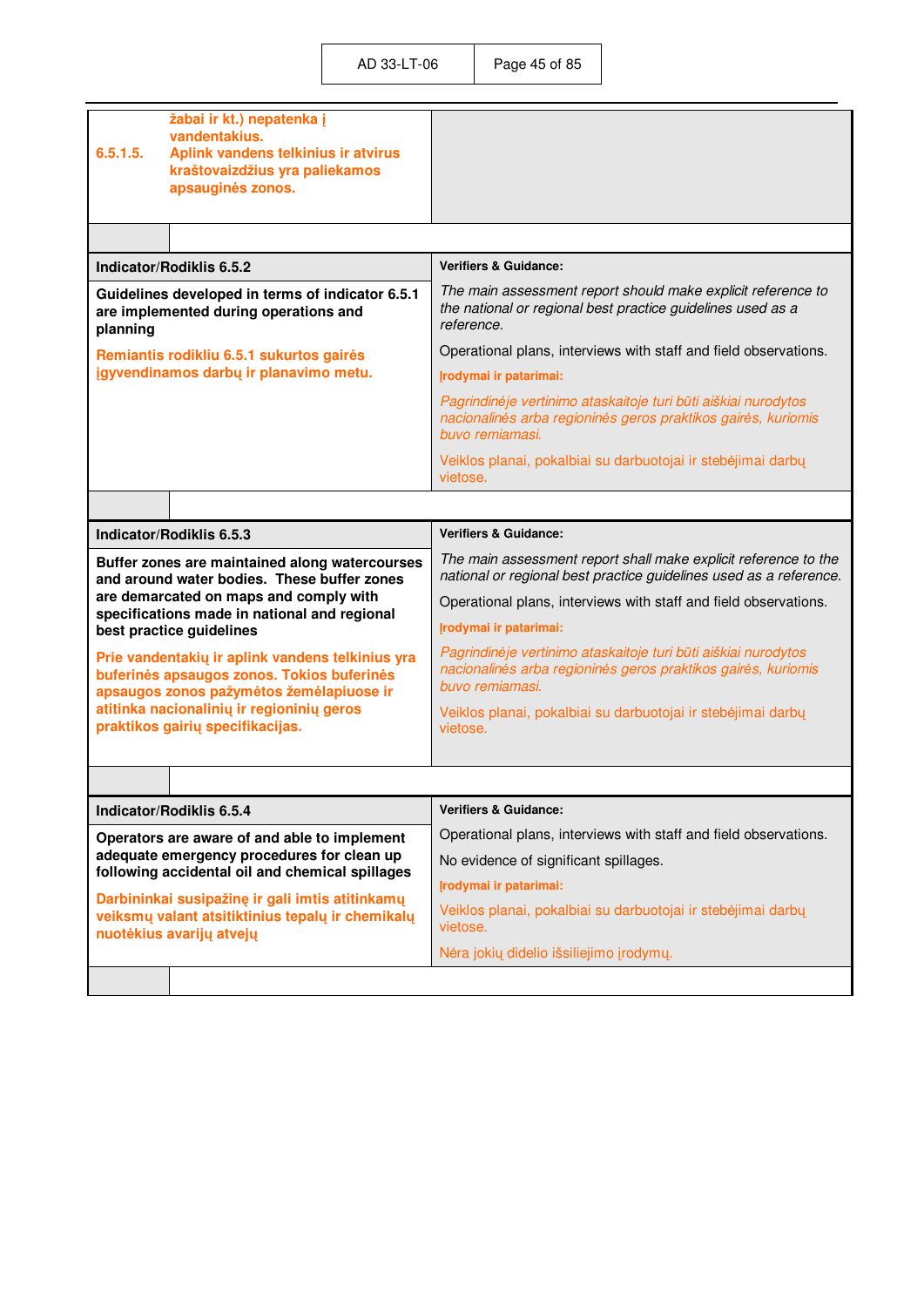**Criterion 6.6 Management systems shall promote the development and adoption of environmentally friendly non-chemical methods of pest management and strive to avoid the use of chemical pesticides. World Health Organisation Type 1A and 1B chlorinated hydrocarbon pesticides; pesticides that are persistent, toxic or whose derivatives remain biologically active and accumulate in the food chain beyond their intended use; as well as any pesticides banned by international agreement, shall be prohibited. If chemicals are used, proper equipment and training shall be provided to minimise health and environmental risks. Kriterijus 6.6 Miškų ūkio subjektai turi skatinti aplinkai palankių necheminių kovos su kenk÷jais priemonių sukūrimą ir taikymą bei siekti, kad būtų vengiama cheminių pesticidų naudojimo. Turi būti uždrausti Pasaulio sveikatos organizacijos 1A ir 1B tipo bei chloruoti hidrokarbonatų pesticidai; pesticidai, kurie yra nuodingi ir išlieka biologiškai aktyvūs bei kaupiasi maisto grandin÷je; taip pat kiti pesticidai, kurie yra uždrausti tarptautinių organizacijų. Jeigu chemikalai yra vartojami, siekiant sumažinti pavojų sveikatai ir aplinkai, turi būti naudojamos atitinkamos apsaugos priemon÷s bei apmokomi darbuotojai. Indicator/Rodiklis 6.6.1 Verifiers & Guidance:**  *Chemical pesticides include herbicides, insecticides, fungicides, and rodenticides in the formulation applied in the field (including any surfactants, dispersants or solvents used).*  Records of chemicals in use. Receipts and invoices. Procedures for the safe and appropriate use of chemicals **Įrodymai ir patarimai:**  *Prie cheminių pesticidų yra priskiriami lauke naudojamos formos herbicidai, insekticidai, fungicidai ir rodenticidai (įskaitant naudojamas aktyviąsias paviršiaus medžiagas, skiediklius ar tirpiklius).*  Naudojamų cheminių medžiagų protokolai Kvitai ir sąskaitos. Saugaus ir tinkamo cheminių medžiagų naudojimo procedūros. **There is an up-to-date list of all pesticides used in the organisation that documents trade name, and active ingredient. Where not provided by the product label, authorised applications, application methods and rates will also be documented. LT: 6.6.1.1. All uses of chemical substances in the forest are recorded and should at least include information on the name of the chemical, the site, the date and the amount. 6.6.1.2. Chemical storage, mixing and application practices are safe and meet applicable regulation and codes of best practice. 6.6.1.3. Responsible employees are aware of and able to implement emergency procedures for clean-up following spillages and other accidents with chemicals. Yra atnaujintas visų organizacijos naudojamų pesticidų sąrašas, kuriame pateiktas pavadinimas ir aktyviosios medžiagos. Jei nenurodyta produkto etiket÷je, taip pat sąraše turi būti pateiktas tinkamas naudojimas, naudojimo būdai ir normos. LT: 6.6.1.1. Kaupiama informacija apie naudojamus cheminius preparatus – chemikalo pavadinimas, jo panaudojimo vieta, data ir kiekis.. 6.6.1.2. Chemikalai laikomi, maišomi ir naudojami laikantis saugumo priemonių ir nustatytų taisyklių. 6.6.1.3. Atsakingi už chemikalų naudojimą darbuotojai žino kaip elgtis nelaimingų atsitikimų, naudojant chemikalus, atvejais (išpylus juos ar kitais atvejais).**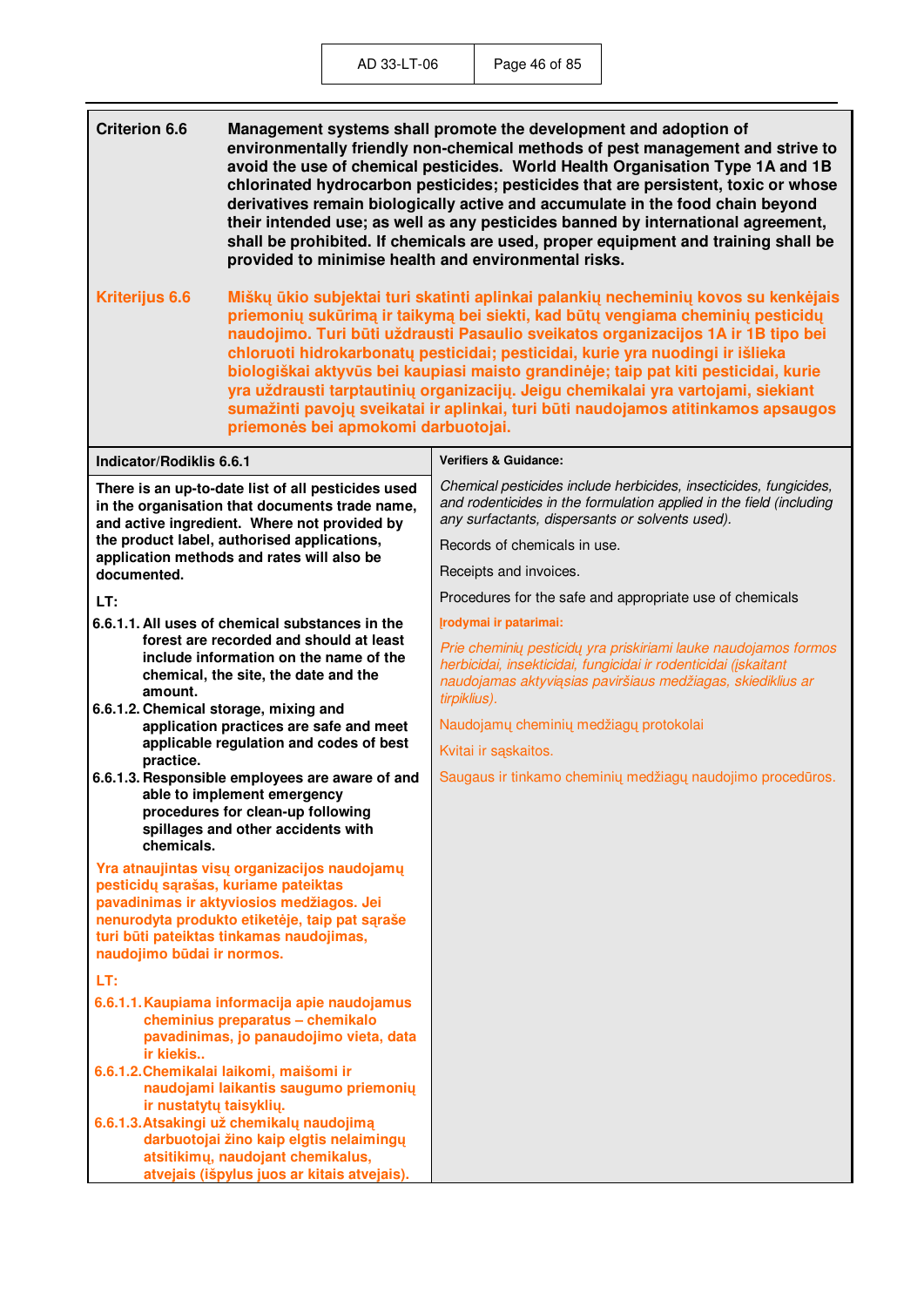| Indicator/Rodiklis 6.6.2                                                                                                                                                       | <b>Verifiers &amp; Guidance:</b>                                                                                                                                                      |
|--------------------------------------------------------------------------------------------------------------------------------------------------------------------------------|---------------------------------------------------------------------------------------------------------------------------------------------------------------------------------------|
| Prohibited pesticides are not used except<br>where:                                                                                                                            | Refer SGS Qualifor Work Instruction 16 for:                                                                                                                                           |
| a derogation of policy has been obtained from the                                                                                                                              | α<br>Current list of prohibited pesticides;<br>Derogations;<br>α                                                                                                                      |
| <b>FSC Secretariat: or</b>                                                                                                                                                     | Temporary derogations; and<br>α                                                                                                                                                       |
| ٠<br>a temporary exemption has been authorised in<br>terms of FSC-POL-30-001 and its associated                                                                                | α<br>Use of prohibited chemicals for emergency situations.                                                                                                                            |
| documents                                                                                                                                                                      | Chemical records                                                                                                                                                                      |
| Nenaudojami draudžiami pesticidai, išskyrus                                                                                                                                    | Remtis SGS Qualifor Darbo instrukcija (WI-16) dėl:                                                                                                                                    |
| jei:<br>à,                                                                                                                                                                     | Galiojančio uždraustų pesticidų sąrašo;<br>α,                                                                                                                                         |
| gautas FSC sekretoriato leidimas nukrypti nuo<br>strategijos;                                                                                                                  | Nuokrypių;<br>$\Box$                                                                                                                                                                  |
| ٠<br>ar, remiantis FSC-POL-30-001 salygomis, gautas                                                                                                                            | Laikinų nuokrypių; ir<br>о                                                                                                                                                            |
| laikinas leidimas                                                                                                                                                              | Uždraustų chemikalų naudojimo kritinėse situacijose.<br>о                                                                                                                             |
|                                                                                                                                                                                | Chemikalų naudojimo įrašai                                                                                                                                                            |
|                                                                                                                                                                                |                                                                                                                                                                                       |
| Indicator/Rodiklis 6.6.3                                                                                                                                                       | <b>Verifiers &amp; Guidance:</b>                                                                                                                                                      |
| Where chemicals are used on an ongoing basis<br>the owner/manager must prepare and<br>implement a strategy that will have at least the                                         | Usage, and reduction targets should be expressed on a per<br>hectare basis and sub-divided according to operations and<br>catchment/drainage basin; targets should be quantitative    |
| following components:                                                                                                                                                          | Some organisations may be allowed to increase use of certain                                                                                                                          |
| reduction of use is a stated as a long-term objective;<br>a range of methods for pesticide control providing<br>$\blacksquare$<br>justification for chemical-use as an option; | chemical pesticides in the short or medium term, where the use<br>of these pesticides is justified on social or environmental<br>grounds, see 6.6.                                    |
| procedures that promote the optimal use of<br>$\blacksquare$<br>chemicals (timing, follow-up, equipment, etc)                                                                  | This requirement applies to nurseries located on the certified<br>FMU.                                                                                                                |
| clear measurable targets for long term chemical<br>٠<br>use; with reduction as the objective;                                                                                  | Chemical use records.<br>Įrodymai ir patarimai:                                                                                                                                       |
| Usage is expressed per product, on a per                                                                                                                                       | Naudojimas ir sumažinami kiekiai turi būti nurodyti vienam                                                                                                                            |
| hectare basis and sub-divided according to<br>catchment or drainage basin.                                                                                                     | hektarui ir padalijami atsižvelgiant į veiklą ir vandens telkinio<br>baseino plotą; planiniai rodikliai turi būti kiekybiniai.                                                        |
| Kur chemikalai naudojami nuolatos,<br>savininkas/valdytojas turi parengti ir įgyvendinti<br>strategiją, kurioje bus bent šie komponentai:                                      | Kai kurioms organizacijoms trumpam arba vidutinės trukmės<br>laikotarpiui gali būti leidžiama padidinti kai kurių cheminių<br>pesticidų naudojimą, jei tokių pesticidų naudojimas yra |
| naudojimo mažinimas nurodomas kaip ilgalaikis<br>×<br>uždavinys;                                                                                                               | pateisinamas dėl socialinių ar aplinkosauginių priežasčių, taip pat<br>žiūrėkite 6.6.                                                                                                 |
| įvairūs būdai pesticidų kontrolei, pateisinantys<br>à,<br>chemikalų naudojimą;                                                                                                 | Šis reikalavimas taikytinas sertifikuotuose miško valdymo<br>vienetuose esantiems medelynams.                                                                                         |
| optimalų chemikalų naudojimą skatinančios<br>×<br>procedūros (laiko nustatymas, tolesnės priemonės,<br>jranga ir t.t.);                                                        | Chemikalų naudojimo įrašai                                                                                                                                                            |
| aiškūs išmatuojami tikslais ilgalaikiam chemikalų<br>×<br>naudojimui; mažinimas kaip uždavinys;                                                                                |                                                                                                                                                                                       |
| Naudojimas išreiškiamas kiekvienam produktui,<br>pagal hektarus ir paskirstomas atsižvelgiant į<br>upės ar drenažo baseiną.                                                    |                                                                                                                                                                                       |
|                                                                                                                                                                                |                                                                                                                                                                                       |
|                                                                                                                                                                                |                                                                                                                                                                                       |

**Indicator/Rodiklis 6.6.4** *Verifiers & Guidance:* **Verifiers & Guidance:**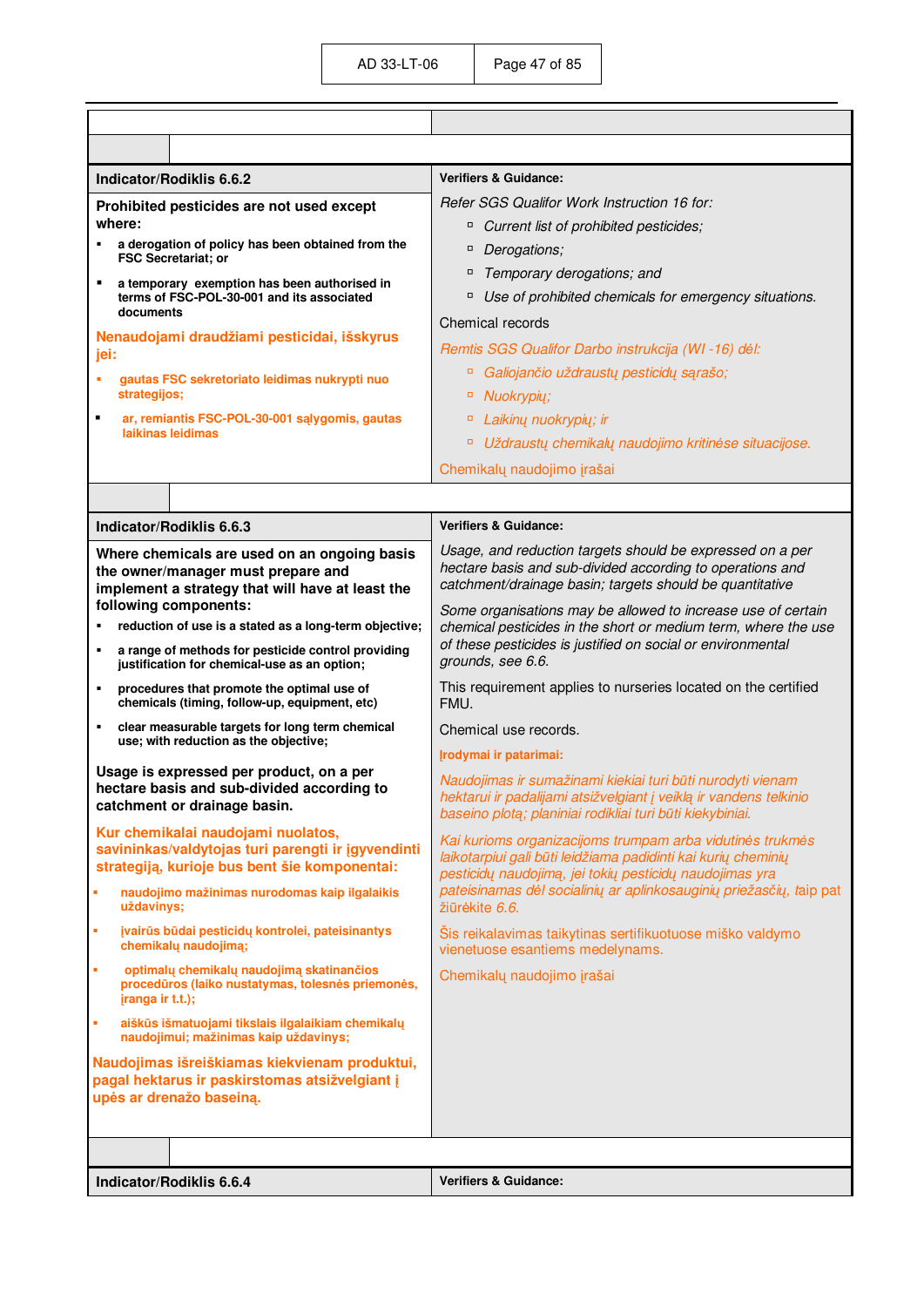| Where pesticides are the preferred method of<br>control for environmental or social reasons, the<br>consideration of alternatives and justification                                                                                                                                                                                                                                      | Pesticides may be preferred in some instances, for example, to<br>eliminate invasive weeds, control vectors of serious human<br>diseases.                                                               |  |  |  |
|------------------------------------------------------------------------------------------------------------------------------------------------------------------------------------------------------------------------------------------------------------------------------------------------------------------------------------------------------------------------------------------|---------------------------------------------------------------------------------------------------------------------------------------------------------------------------------------------------------|--|--|--|
| for their use has been determined and<br>documented in cooperation with acknowledged                                                                                                                                                                                                                                                                                                     | Interviews with Forest Managers and local experts.                                                                                                                                                      |  |  |  |
| experts                                                                                                                                                                                                                                                                                                                                                                                  | Documented justification.                                                                                                                                                                               |  |  |  |
| Kur pesticidai yra pasirinktas kontrolės būdas                                                                                                                                                                                                                                                                                                                                           | Irodymai ir patarimai:                                                                                                                                                                                  |  |  |  |
| dėl aplinkosauginių ar socialinių priežasčių,<br>alternatyvų svarstymas ir jų naudojimo<br>pateisinimas nustatytas ir užfiksuotas<br>dokumentuose bendradarbiaujant su<br>pripažintais ekspertais.                                                                                                                                                                                       | Kai kuriais atvejais pirmenybė gali būti teikiama pesticidams,<br>pavyzdžiui, kai norima išnaikinti invazines piktžoles arba<br>kontroliuoti rimtus žmonių susirgimus lemiančius užkrato<br>pernešėjus. |  |  |  |
|                                                                                                                                                                                                                                                                                                                                                                                          | Pokalbiai su miškų valdytojais ir vietiniais ekspertais.                                                                                                                                                |  |  |  |
|                                                                                                                                                                                                                                                                                                                                                                                          | Dokumentai.                                                                                                                                                                                             |  |  |  |
|                                                                                                                                                                                                                                                                                                                                                                                          |                                                                                                                                                                                                         |  |  |  |
| Indicator/Rodiklis 6.6.5                                                                                                                                                                                                                                                                                                                                                                 | <b>Verifiers &amp; Guidance:</b>                                                                                                                                                                        |  |  |  |
| All transport, storage, handling, application and                                                                                                                                                                                                                                                                                                                                        | Procedures and records.                                                                                                                                                                                 |  |  |  |
| emergency procedures for clean up following                                                                                                                                                                                                                                                                                                                                              | Interviews with staff                                                                                                                                                                                   |  |  |  |
| accidental spillages of chemical pesticides<br>comply, as a minimum, with the ILO                                                                                                                                                                                                                                                                                                        | Įrodymai ir patarimai:                                                                                                                                                                                  |  |  |  |
| publications 'Safety & Health in the Use of                                                                                                                                                                                                                                                                                                                                              | Procedūros ir protokolai.                                                                                                                                                                               |  |  |  |
| Agrochemicals: A Guide', and 'Safety in the<br>Use of Chemicals at Work'                                                                                                                                                                                                                                                                                                                 | Pokalbiai su darbuotojais                                                                                                                                                                               |  |  |  |
| Visos pervežimo, laikymo, taikymo ir avarinės<br>procedūros valant atsitiktinius chemikalų ar<br>pesticidų nuotėkius atitinka bent jau ILO<br>leidinius "Sauga ir sveikata naudojant<br>agrochemikalus: vadovas" ir "Sauga naudojant<br>chemikalus darbe".                                                                                                                               |                                                                                                                                                                                                         |  |  |  |
|                                                                                                                                                                                                                                                                                                                                                                                          |                                                                                                                                                                                                         |  |  |  |
| <b>Criterion 6.7</b><br>Chemicals, containers, liquid and solid non-organic wastes including fuel and oil<br>shall be disposed in an environmentally appropriate manner at off-site locations.<br><b>Kriterijus 6.7</b><br>Chemikalai, tara, skystos ir kietos neorganinės atliekos, įskaitant kurą ir tepalus,<br>turi būti pašalinamos aplinkai nekenksmingu būdu ir ne darbo vietoje. |                                                                                                                                                                                                         |  |  |  |
| Indicator/Rodiklis 6.7.1                                                                                                                                                                                                                                                                                                                                                                 | <b>Verifiers &amp; Guidance:</b>                                                                                                                                                                        |  |  |  |
| The owner/manager should ensure that non-                                                                                                                                                                                                                                                                                                                                                | Field observations and interviews with staff                                                                                                                                                            |  |  |  |
| organic wastes (e.g. oil, tyres, containers, etc.),                                                                                                                                                                                                                                                                                                                                      | Irodymai ir patarimai:                                                                                                                                                                                  |  |  |  |
| including those generated by contractors<br>working on the FMU are recycled where<br>recycling is possible                                                                                                                                                                                                                                                                               | Stebėjimai lauko darbų vietose ir pokalbiai su darbuotojais                                                                                                                                             |  |  |  |
| LT:                                                                                                                                                                                                                                                                                                                                                                                      |                                                                                                                                                                                                         |  |  |  |
| 6.7.1.1. Chemical, container, liquid and solid<br>waste is disposed of in an<br>environmentally sound and legal manner,<br>whether from forest operations or<br>processing facilities.<br>6.7.1.2. Efforts are taken to control and minimize<br>disposal of all types of waste in the                                                                                                    |                                                                                                                                                                                                         |  |  |  |
| forest including garbage left from<br>visitors.                                                                                                                                                                                                                                                                                                                                          |                                                                                                                                                                                                         |  |  |  |

**6.7.1.3. Appropriate oil absorbent kit is available in forest machinery and for chain saws operations.** 

**6.7.1.4. Forest machinery is without any oil/fuel**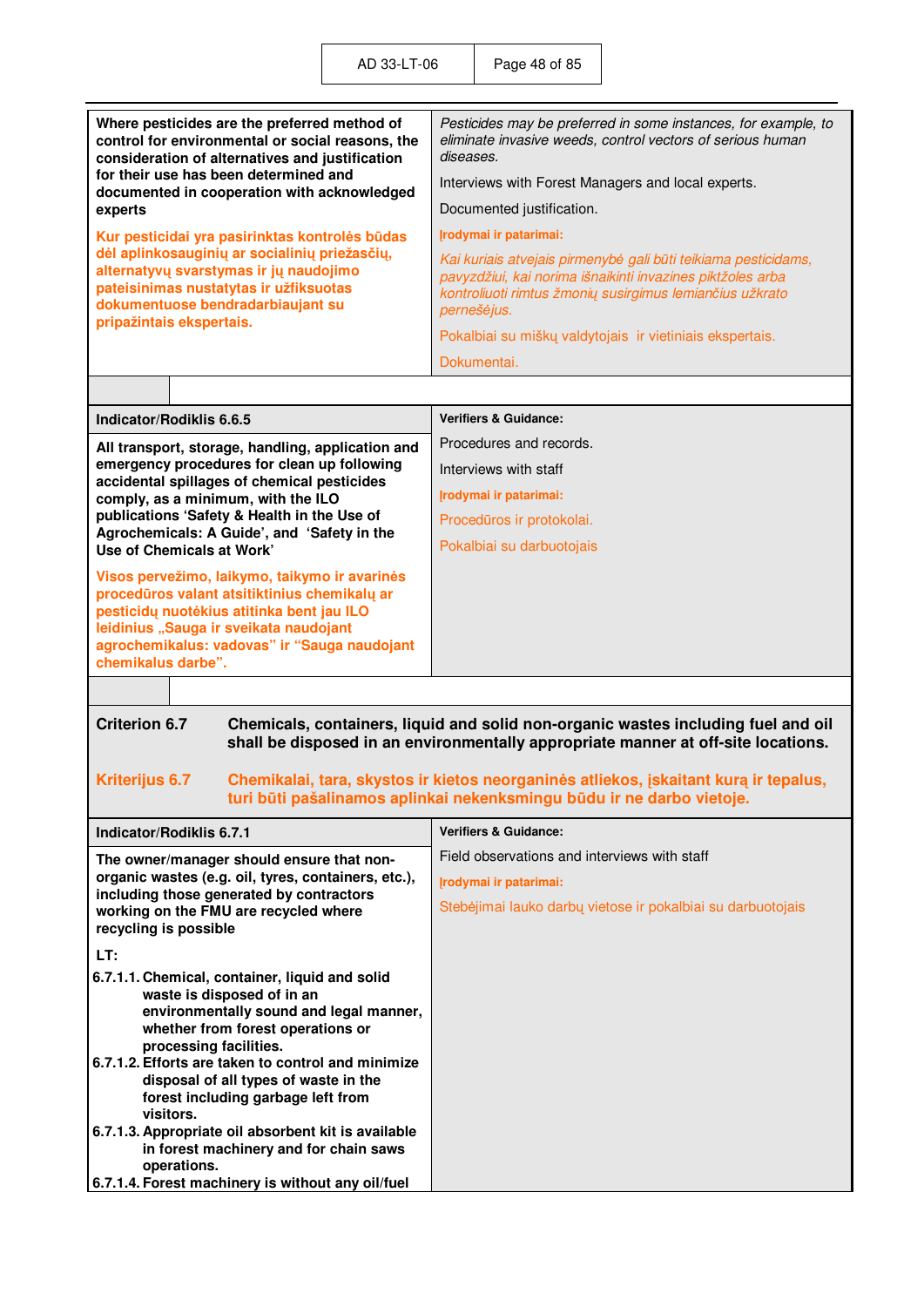| leakage.<br>6.7.1.5. Biodegradable oil is used as far as<br>possible for chainsaws and hydraulic oil<br>in forest machinery.                                                                                                                                                                                                                                                                                                                                                                                                                                                                                                                                                                                                                            |                                                                       |
|---------------------------------------------------------------------------------------------------------------------------------------------------------------------------------------------------------------------------------------------------------------------------------------------------------------------------------------------------------------------------------------------------------------------------------------------------------------------------------------------------------------------------------------------------------------------------------------------------------------------------------------------------------------------------------------------------------------------------------------------------------|-----------------------------------------------------------------------|
| Savininkas/valdytojas turi užtikrinti, kad<br>neorganinės atliekos (pvz., tepalai, padangos,<br>talpos ir t.t.), įskaitant MVV dirbančių rangovų<br>paliktas atliekas, būtų, jei įmanoma,<br>perdirbamos                                                                                                                                                                                                                                                                                                                                                                                                                                                                                                                                                |                                                                       |
| LT:                                                                                                                                                                                                                                                                                                                                                                                                                                                                                                                                                                                                                                                                                                                                                     |                                                                       |
| 6.7.1.1. Chemikalai, įvairi tara, skystos ir kietos<br>atliekos, nepriklausomai nuo to ar jos<br>atsiranda miškų ūkio veikloje ar<br>medienos perdirbimo metu yra<br>utilizuojamos aplinkosauginiu požiūriu<br>priimtinais ir teisiškai įteisintais<br>metodais.<br>6.7.1.2. Dedamos visos pastangos kad<br>kontroliuoti ir sumažinti bet kokių<br>atliekų sunaikinimą miške, įskaitant<br>miško lankytojų paliktas šiukšles.<br>6.7.1.3. Miško technikoje ir vykdant darbus<br>miške su pjūklais yra naudojami tinkami<br>tepalų absorbentai.<br>6.7.1.4. Nėra tepalų nutekėjimo iš miško<br>technikos.<br>6.7.1.5. Motoriniuose pjūkluose bei hidraulinėse<br>miško mašinų sistemose, kiek tai<br>jmanoma. Naudojami biologiškai<br>skaidomi tepalai. |                                                                       |
|                                                                                                                                                                                                                                                                                                                                                                                                                                                                                                                                                                                                                                                                                                                                                         |                                                                       |
| Indicator/Rodiklis 6.7.2                                                                                                                                                                                                                                                                                                                                                                                                                                                                                                                                                                                                                                                                                                                                | <b>Verifiers &amp; Guidance:</b>                                      |
| The owner/manager should ensure that waste                                                                                                                                                                                                                                                                                                                                                                                                                                                                                                                                                                                                                                                                                                              | Waste includes:                                                       |
| that cannot be re-cycled, including that                                                                                                                                                                                                                                                                                                                                                                                                                                                                                                                                                                                                                                                                                                                | Surplus chemicals<br>$\blacksquare$                                   |
| generated by contractors working on the FMU,                                                                                                                                                                                                                                                                                                                                                                                                                                                                                                                                                                                                                                                                                                            | <b>Chemical containers</b><br>$\blacksquare$                          |
| is disposed of in environmentally appropriate<br>ways.                                                                                                                                                                                                                                                                                                                                                                                                                                                                                                                                                                                                                                                                                                  | Plastic waste                                                         |
| Savininkas/valdytojas turi užtikrinti, kad                                                                                                                                                                                                                                                                                                                                                                                                                                                                                                                                                                                                                                                                                                              | <b>Fuels and lubricants</b><br>$\blacksquare$                         |
| atliekos, kurių neįmanoma perdirbti, įskaitant                                                                                                                                                                                                                                                                                                                                                                                                                                                                                                                                                                                                                                                                                                          |                                                                       |
| MVV dirbančių rangovų atliekas, yra šalinamos                                                                                                                                                                                                                                                                                                                                                                                                                                                                                                                                                                                                                                                                                                           | Worn vehicle tyres<br>٠                                               |
|                                                                                                                                                                                                                                                                                                                                                                                                                                                                                                                                                                                                                                                                                                                                                         | Used vehicle batteries<br>٠                                           |
| aplinkosauginiu požiūriu tinkamu būdu                                                                                                                                                                                                                                                                                                                                                                                                                                                                                                                                                                                                                                                                                                                   | Waste produced from processing operations<br>$\blacksquare$           |
|                                                                                                                                                                                                                                                                                                                                                                                                                                                                                                                                                                                                                                                                                                                                                         | Domestic<br>$\blacksquare$                                            |
|                                                                                                                                                                                                                                                                                                                                                                                                                                                                                                                                                                                                                                                                                                                                                         | Evidence that waste has been disposed off in an acceptable<br>manner. |
|                                                                                                                                                                                                                                                                                                                                                                                                                                                                                                                                                                                                                                                                                                                                                         | Irodymai ir patarimai:                                                |
|                                                                                                                                                                                                                                                                                                                                                                                                                                                                                                                                                                                                                                                                                                                                                         | Prie atliekų yra priskiriama:                                         |
|                                                                                                                                                                                                                                                                                                                                                                                                                                                                                                                                                                                                                                                                                                                                                         | Cheminių medžiagų perteklius<br>٠                                     |
|                                                                                                                                                                                                                                                                                                                                                                                                                                                                                                                                                                                                                                                                                                                                                         | Cheminių medžiagų talpos<br>٠                                         |
|                                                                                                                                                                                                                                                                                                                                                                                                                                                                                                                                                                                                                                                                                                                                                         | Plastikinės atliekos<br>٠                                             |
|                                                                                                                                                                                                                                                                                                                                                                                                                                                                                                                                                                                                                                                                                                                                                         | Degalai ir tepalai<br>л                                               |
|                                                                                                                                                                                                                                                                                                                                                                                                                                                                                                                                                                                                                                                                                                                                                         | Susidėvėjusios automobilių padangos<br>٠                              |

*Perdirbimo veiklos atliekos*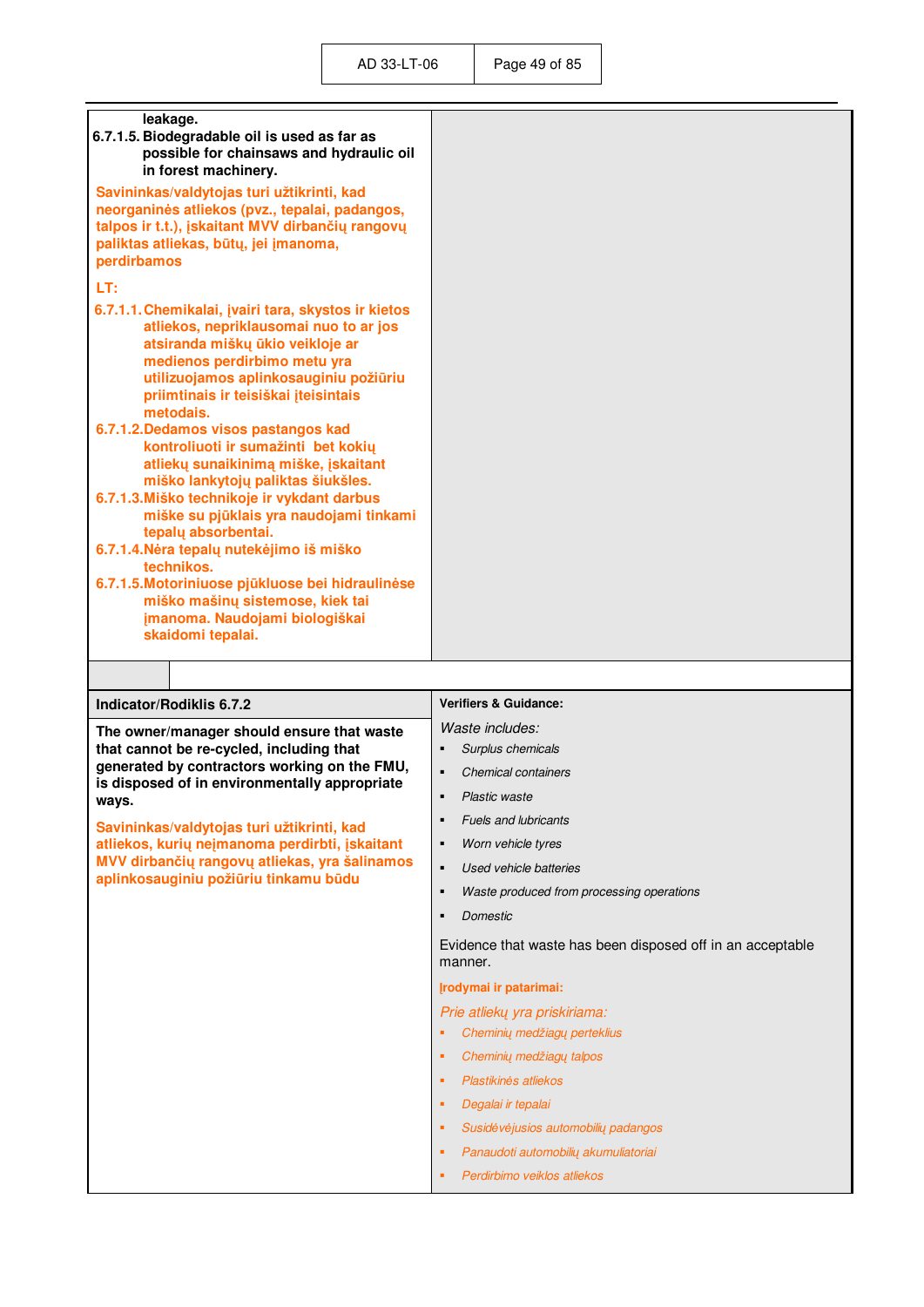|                                                                                                                                                                                                                                                                                                                                         | <b>Buitinés atliekos</b>                             |  |
|-----------------------------------------------------------------------------------------------------------------------------------------------------------------------------------------------------------------------------------------------------------------------------------------------------------------------------------------|------------------------------------------------------|--|
|                                                                                                                                                                                                                                                                                                                                         |                                                      |  |
|                                                                                                                                                                                                                                                                                                                                         | Įrodymai, kad atliekos buvo pašalintos tinkamu būdu. |  |
|                                                                                                                                                                                                                                                                                                                                         |                                                      |  |
| Indicator/Rodiklis 6.7.3                                                                                                                                                                                                                                                                                                                | <b>Verifiers &amp; Guidance:</b>                     |  |
| The owner/manager should ensure that the                                                                                                                                                                                                                                                                                                | Interviews with staff                                |  |
| handling and disposal of chemicals and<br>chemical containers, including that generated                                                                                                                                                                                                                                                 | Irodymai ir patarimai:                               |  |
| by contractors working on the FMU, should                                                                                                                                                                                                                                                                                               | Pokalbiai su darbuotojais                            |  |
| comply, as a minimum, with the ILO<br>publications 'Safety & Health in the Use of                                                                                                                                                                                                                                                       |                                                      |  |
| Agrochemicals: A Guide', and 'Safety in the                                                                                                                                                                                                                                                                                             |                                                      |  |
| Use of Chemicals at Work'                                                                                                                                                                                                                                                                                                               |                                                      |  |
| Savininkas/valdytojas turi užtikrinti, kad<br>chemikalų ir chemikalų talpų tvarkymas ir                                                                                                                                                                                                                                                 |                                                      |  |
| šalinimas, įskaitant MVV dirbančių rangovų                                                                                                                                                                                                                                                                                              |                                                      |  |
| chemikalus ir talpas, atitiktų bent ILO leidinius<br>"Sauga ir sveikata naudojant agrochemikalus:                                                                                                                                                                                                                                       |                                                      |  |
| vadovas" ir "Sauga naudojant chemikalus                                                                                                                                                                                                                                                                                                 |                                                      |  |
| darbe".                                                                                                                                                                                                                                                                                                                                 |                                                      |  |
|                                                                                                                                                                                                                                                                                                                                         |                                                      |  |
| Indicator/Rodiklis 6.7.4                                                                                                                                                                                                                                                                                                                | <b>Verifiers &amp; Guidance:</b>                     |  |
| On-site facilities for easy collection of waste are                                                                                                                                                                                                                                                                                     | Presence of waste receptacles or other               |  |
| provided                                                                                                                                                                                                                                                                                                                                | Irodymai ir patarimai:                               |  |
| Darbų vietoje yra atliekų surinkimo įrengimai.                                                                                                                                                                                                                                                                                          | Esamos atliekų talpyklos ar kita                     |  |
|                                                                                                                                                                                                                                                                                                                                         |                                                      |  |
| <b>Criterion 6.8</b><br>Use of biological control agents shall be documented, minimised, monitored and<br>strictly controlled in accordance with national laws and internationally accepted<br>scientific protocols. Use of genetically modified organisms shall be prohibited.                                                         |                                                      |  |
| <b>Kriterijus 6.8</b><br>Pagal nacionalinius įstatymus ir tarptautiniu mastu pripažintas mokslines<br>rekomendacijas, biologinės kontrolės medžiagų naudojimas turi būti užfiksuotas<br>dokumentuose, minimaliai sumažintas, stebimas ir griežtai kontroliuojamas. Turi<br>būti uždraustas genetiškai modifikuotų organizmų naudojimas. |                                                      |  |
| <b>Indicator/Rodiklis 6.8.1</b>                                                                                                                                                                                                                                                                                                         | <b>Verifiers &amp; Guidance:</b>                     |  |
| The use of biological control agents is avoided                                                                                                                                                                                                                                                                                         | Interviews with Forest Managers.                     |  |
| or minimised by making use of best available<br>alternative control methods not entailing                                                                                                                                                                                                                                               | Policies and procedures.                             |  |
| excessive cost                                                                                                                                                                                                                                                                                                                          | Irodymai ir patarimai:                               |  |
| Vengiama naudoti biologines kontrolės                                                                                                                                                                                                                                                                                                   | Pokalbiai su miškų valdytojais.                      |  |
| medžiagas ar jų naudojimas sumažinamas<br>naudojant geriausią galimą alternatyvų                                                                                                                                                                                                                                                        | Strategija ir procedūros.                            |  |
| kontrolės būdą, dėl kurio nepatiriamos per                                                                                                                                                                                                                                                                                              |                                                      |  |
| didelės išlaidos                                                                                                                                                                                                                                                                                                                        |                                                      |  |
|                                                                                                                                                                                                                                                                                                                                         |                                                      |  |
| Indicator/Rodiklis 6.8.2                                                                                                                                                                                                                                                                                                                | <b>Verifiers &amp; Guidance:</b>                     |  |
| Any use of biological control agents must be                                                                                                                                                                                                                                                                                            | Documentation                                        |  |
| supported by documented justification which<br>details: alternative methods of pest or disease                                                                                                                                                                                                                                          | Irodymai ir patarimai:                               |  |
|                                                                                                                                                                                                                                                                                                                                         |                                                      |  |
| control considered, ecological impact<br>assessment, relevant organisations and                                                                                                                                                                                                                                                         | <b>Dokumentai</b>                                    |  |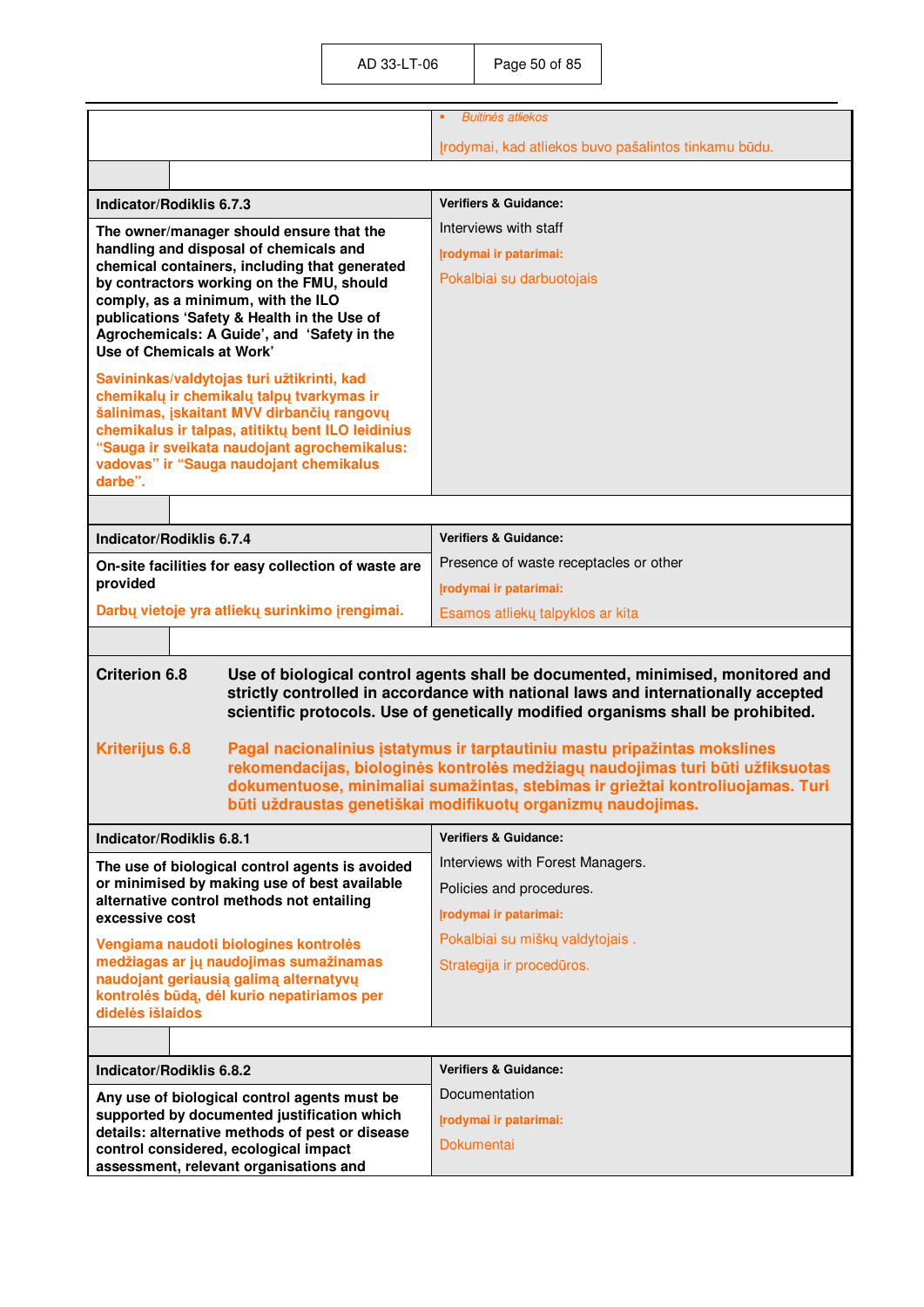| regulatory authorities consulted<br>Bet koks biologinių kontrolės medžiagų                                                                                                                                                                  |                                                                                                                                                                             |
|---------------------------------------------------------------------------------------------------------------------------------------------------------------------------------------------------------------------------------------------|-----------------------------------------------------------------------------------------------------------------------------------------------------------------------------|
|                                                                                                                                                                                                                                             |                                                                                                                                                                             |
| naudojimas turi būti pagrįstas dokumentais,<br>kuriuose pateikiama: svarstyti alternatyvūs<br>kenkėjų ar ligų kontrolės būdai, ekologinio<br>poveikio vertinimas, aptarimas su susijusiomis<br>organizacijomis ir kontrolės institucijomis. |                                                                                                                                                                             |
|                                                                                                                                                                                                                                             |                                                                                                                                                                             |
| Indicator/Rodiklis 6.8.3                                                                                                                                                                                                                    | <b>Verifiers &amp; Guidance:</b>                                                                                                                                            |
| All activities where biological control agents are                                                                                                                                                                                          | Documentation                                                                                                                                                               |
| used are documented and monitored                                                                                                                                                                                                           | Irodymai ir patarimai:                                                                                                                                                      |
| Visa veikla, kurioje naudojamos biologinės<br>kontrolės medžiagos, registruojama ir stebima.                                                                                                                                                | <b>Dokumentai</b>                                                                                                                                                           |
|                                                                                                                                                                                                                                             |                                                                                                                                                                             |
| Indicator/Rodiklis 6.8.4                                                                                                                                                                                                                    | <b>Verifiers &amp; Guidance:</b>                                                                                                                                            |
| No genetically modified organisms are used in                                                                                                                                                                                               | Interviews with staff.                                                                                                                                                      |
| management, production or research<br>programmes within the FMU.                                                                                                                                                                            | Records of biological material sources and supplies                                                                                                                         |
| MVV valdymo, gamybos ar tyrimų programose                                                                                                                                                                                                   | Įrodymai ir patarimai:                                                                                                                                                      |
| nenaudojami genetiškai modifikuoti organizmai.                                                                                                                                                                                              | Pokalbiai su darbuotojais.                                                                                                                                                  |
|                                                                                                                                                                                                                                             | Biologinių medžiagų šaltinių ir tiekimo dokumentai                                                                                                                          |
|                                                                                                                                                                                                                                             |                                                                                                                                                                             |
| <b>Kriterijus 6.9</b><br>būti atidžiai kontroliuojamas ir nuolat stebimas.                                                                                                                                                                  | Siekiant išvengti neigiamo ekologinio poveikio, egzotinių rūšių naudojimas turi                                                                                             |
| Indicator/Rodiklis 6.9.1                                                                                                                                                                                                                    |                                                                                                                                                                             |
|                                                                                                                                                                                                                                             | <b>Verifiers &amp; Guidance:</b>                                                                                                                                            |
| Exotic species are assessed for adverse                                                                                                                                                                                                     | Records of scientific studies.                                                                                                                                              |
| ecological impacts and such impacts avoided                                                                                                                                                                                                 | Interviews with Forest Managers                                                                                                                                             |
| LT:                                                                                                                                                                                                                                         | Field inspection                                                                                                                                                            |
| 6.9.1.1.<br>Native forests cannot be converted to<br>exotic plantations. Exotic species are                                                                                                                                                 | LT:                                                                                                                                                                         |
| not cultivated in the forest.<br>6.9.1.2.<br>The spread of exotic species                                                                                                                                                                   | The Lithuanian Invasive Species Database comprises<br>information on all known non-indigenous species found in the<br>Lithuanian environment, both terrestrial and aquatic. |
| (especially invasive exotic) historically                                                                                                                                                                                                   | Irodymai ir patarimai:                                                                                                                                                      |
| introduced is monitored and if<br>necessary, actions are taken to control                                                                                                                                                                   | Mokslinių tyrimų dokumentai.                                                                                                                                                |
| or eliminate the species.                                                                                                                                                                                                                   | Pokalbiai su miškų valdytojais                                                                                                                                              |
| Egzotinės (svetimžemės invazinės) rūšys                                                                                                                                                                                                     | Patikrinimai natūroje.                                                                                                                                                      |
| vertinamos neigiamo ekologinio poveikio<br>aspektu ir tokių poveikių vengiama.                                                                                                                                                              | LT:                                                                                                                                                                         |
| LT:                                                                                                                                                                                                                                         | Lietuvos Invazinių rūšių duomenų bazėje yra visos žinomos                                                                                                                   |
| 6.9.1.1. Vietinės medžių rūšys nekeičiamos į<br>egzotines medžių rūšis.                                                                                                                                                                     | nevietinės rūšys, randamos Lietuvoje, kaip sausumoje taip ir<br>vandenyse.                                                                                                  |
| 6.9.1.2. Egzotinių medžių rūšių, pradėtų sodinti<br>anksčiau paplitimas (ypač labai lengvai<br>plintančių) yra kontroliuojamas ir jeigu                                                                                                     |                                                                                                                                                                             |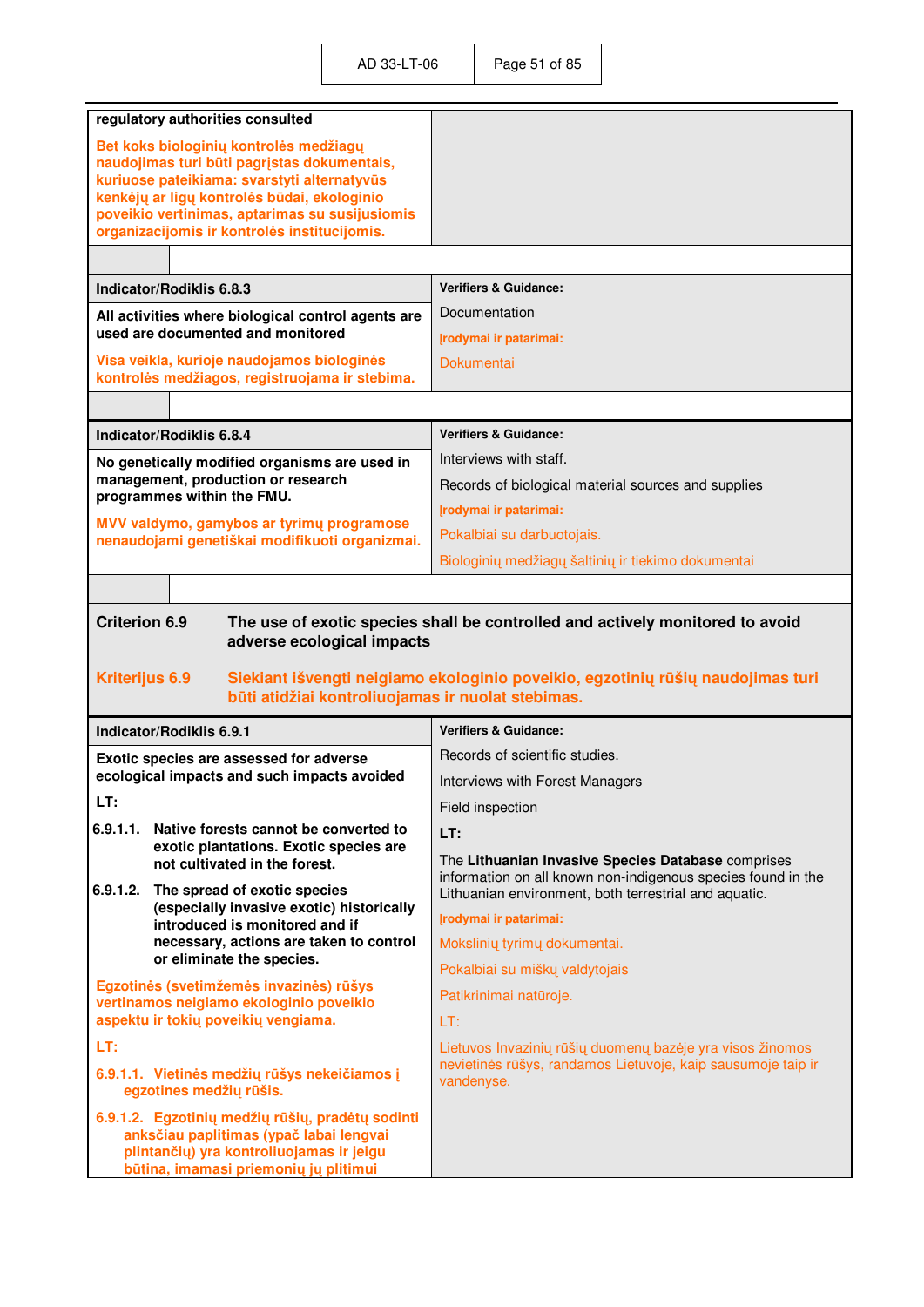|                                                                                                                                                                                                    | apriboti arba visiškai jas išnaikinti.                                                                                                                                                                                                                           |                                                                                                                                                                                                                                                                                                                                                                                                                    |
|----------------------------------------------------------------------------------------------------------------------------------------------------------------------------------------------------|------------------------------------------------------------------------------------------------------------------------------------------------------------------------------------------------------------------------------------------------------------------|--------------------------------------------------------------------------------------------------------------------------------------------------------------------------------------------------------------------------------------------------------------------------------------------------------------------------------------------------------------------------------------------------------------------|
|                                                                                                                                                                                                    |                                                                                                                                                                                                                                                                  |                                                                                                                                                                                                                                                                                                                                                                                                                    |
|                                                                                                                                                                                                    |                                                                                                                                                                                                                                                                  |                                                                                                                                                                                                                                                                                                                                                                                                                    |
| Indicator/Rodiklis 6.9.2                                                                                                                                                                           |                                                                                                                                                                                                                                                                  | <b>Verifiers &amp; Guidance:</b>                                                                                                                                                                                                                                                                                                                                                                                   |
|                                                                                                                                                                                                    | Unwanted regeneration is monitored, and if                                                                                                                                                                                                                       | Monitoring records                                                                                                                                                                                                                                                                                                                                                                                                 |
| necessary controlled                                                                                                                                                                               |                                                                                                                                                                                                                                                                  | Įrodymai ir patarimai:                                                                                                                                                                                                                                                                                                                                                                                             |
| reikia, kontroliuojamas.                                                                                                                                                                           | Nepageidaujamas atžėlimas stebimas ir, jei                                                                                                                                                                                                                       | Monitoringo protokolai                                                                                                                                                                                                                                                                                                                                                                                             |
|                                                                                                                                                                                                    |                                                                                                                                                                                                                                                                  |                                                                                                                                                                                                                                                                                                                                                                                                                    |
| <b>Criterion 6.10</b>                                                                                                                                                                              |                                                                                                                                                                                                                                                                  | Forest conversion to plantations or non-forest land uses shall not occur, except in                                                                                                                                                                                                                                                                                                                                |
|                                                                                                                                                                                                    | circumstances where conversion:                                                                                                                                                                                                                                  |                                                                                                                                                                                                                                                                                                                                                                                                                    |
|                                                                                                                                                                                                    | a)                                                                                                                                                                                                                                                               | entails a very limited portion of the forest management unit; and                                                                                                                                                                                                                                                                                                                                                  |
|                                                                                                                                                                                                    | b)                                                                                                                                                                                                                                                               | does not occur on high conservation value forest areas; and<br>will enable clear, substantial, additional, secure, long-term conservation                                                                                                                                                                                                                                                                          |
|                                                                                                                                                                                                    | $\mathbf{c}$                                                                                                                                                                                                                                                     | benefits across the forest management unit.                                                                                                                                                                                                                                                                                                                                                                        |
| Kriterijus 6.10                                                                                                                                                                                    | kai:                                                                                                                                                                                                                                                             | Miškų pavertimas plantacijomis ar ne miško žemėmis galimas tik tokiais atvejais,                                                                                                                                                                                                                                                                                                                                   |
|                                                                                                                                                                                                    | a)                                                                                                                                                                                                                                                               | tai apima tik labai mažą miško žemės valdos dalį;                                                                                                                                                                                                                                                                                                                                                                  |
|                                                                                                                                                                                                    | b)                                                                                                                                                                                                                                                               | kai miškas nėra miško žemėje, turinčioje didelę aplinkosauginę reikšmę;                                                                                                                                                                                                                                                                                                                                            |
|                                                                                                                                                                                                    | $\mathbf{c})$                                                                                                                                                                                                                                                    | kai toks miškų pavertimas galėtų užtikrinti papildomą, ilgalaikę, esminę<br>aplinkosauginę naudą miško žemės valdoje.                                                                                                                                                                                                                                                                                              |
| Indicator/Rodiklis 6.10.1                                                                                                                                                                          |                                                                                                                                                                                                                                                                  | <b>Verifiers &amp; Guidance:</b>                                                                                                                                                                                                                                                                                                                                                                                   |
| Forest conversion, if any, is limited to small<br>areas (and its extent is acceptable to<br>conservation organisations, regulatory<br>authorities) and/or is of negligible<br>environmental impact |                                                                                                                                                                                                                                                                  | Clear felling and replanting of a natural or semi-natural forest<br>with a mixture native species in the absence of satisfactory<br>natural regeneration is not considered forest conversion to<br>plantation. Clear felling and replanting of a natural or semi-<br>natural forest with an exotic species is considered conversion.                                                                               |
| LT:                                                                                                                                                                                                |                                                                                                                                                                                                                                                                  | The clearance of isolated single trees or pockets of natural                                                                                                                                                                                                                                                                                                                                                       |
| 6.10.1.1. Conversion of forestland to other land<br>uses can only be justified if resulting<br>from legally established procedures<br>and if supported by cultural, landscape,                     |                                                                                                                                                                                                                                                                  | vegetation less than 0.001 ha to consolidate plantation blocks or<br>for essential infrastructure development is only permitted where<br>acknowledged experts and regulatory authorities have been<br>consulted and find it acceptable.                                                                                                                                                                            |
|                                                                                                                                                                                                    | recreational or natural interests. Plans<br>for conversion are supported by                                                                                                                                                                                      | Interviews with Forest Managers, local experts and government<br>agencies.                                                                                                                                                                                                                                                                                                                                         |
|                                                                                                                                                                                                    | stakeholders, including local<br>communities and governmental                                                                                                                                                                                                    | Plans and maps.                                                                                                                                                                                                                                                                                                                                                                                                    |
| agencies.                                                                                                                                                                                          |                                                                                                                                                                                                                                                                  | Field observations.                                                                                                                                                                                                                                                                                                                                                                                                |
|                                                                                                                                                                                                    | Miško konvertavimas, jei toks vykdomas,<br>apsiriboja mažomis teritorijomis (jo mastas                                                                                                                                                                           | Irodymai ir patarimai:                                                                                                                                                                                                                                                                                                                                                                                             |
| reikšmingos poveikio aplinkai<br>LT:                                                                                                                                                               | priimtinas aplinkosaugos organizacijoms,<br>kontrolės institucijoms) ir/arba neturi                                                                                                                                                                              | Plynas kirtimas ir natūralaus ar pusiau natūralaus miško su<br>vietinių rūšių deriniu atsodinimas be pakankamos natūralios<br>regeneracijos nėra laikomas miško pavertimu plantacija. Plynas<br>kirtimas ir natūralaus ar pusiau natūralaus miško su egzotinėmis<br>rūšimis persodinimas yra laikomas miško pavertimu plantacija.                                                                                  |
| sprendimai.                                                                                                                                                                                        | 6.10.1.1Miško žemės pavertimas kitos paskirties<br>žemės naudmenomis galimas tik tais<br>atvejais, jeigu tai būtina dėl svarbių<br>kultūrinių, rekreacinių, gamtinių, ar su<br>kraštovaizdžiu susijusių priežasčių, arba<br>jeigu to reikalauja valdžios priimti | Atskirų medžių arba mažesnių nei 0,001 hektaro dydžio<br>natūralios augmenijos salelių kirtimas norint apjungti augmenijos<br>grupes arba gyvybiškai svarbiai infrastruktūros plėtrai yra<br>leidžiamas tik tada, kai konsultuojantis su pripažintais ekspertais<br>ir reglamentavimo institucijomis buvo nustatyta, jog tokia veikla<br>yra priimtina<br>Pokalbiai su miškų valdytojais, vietiniais ekspertais ir |
|                                                                                                                                                                                                    |                                                                                                                                                                                                                                                                  | vyriausybės institucijomis.                                                                                                                                                                                                                                                                                                                                                                                        |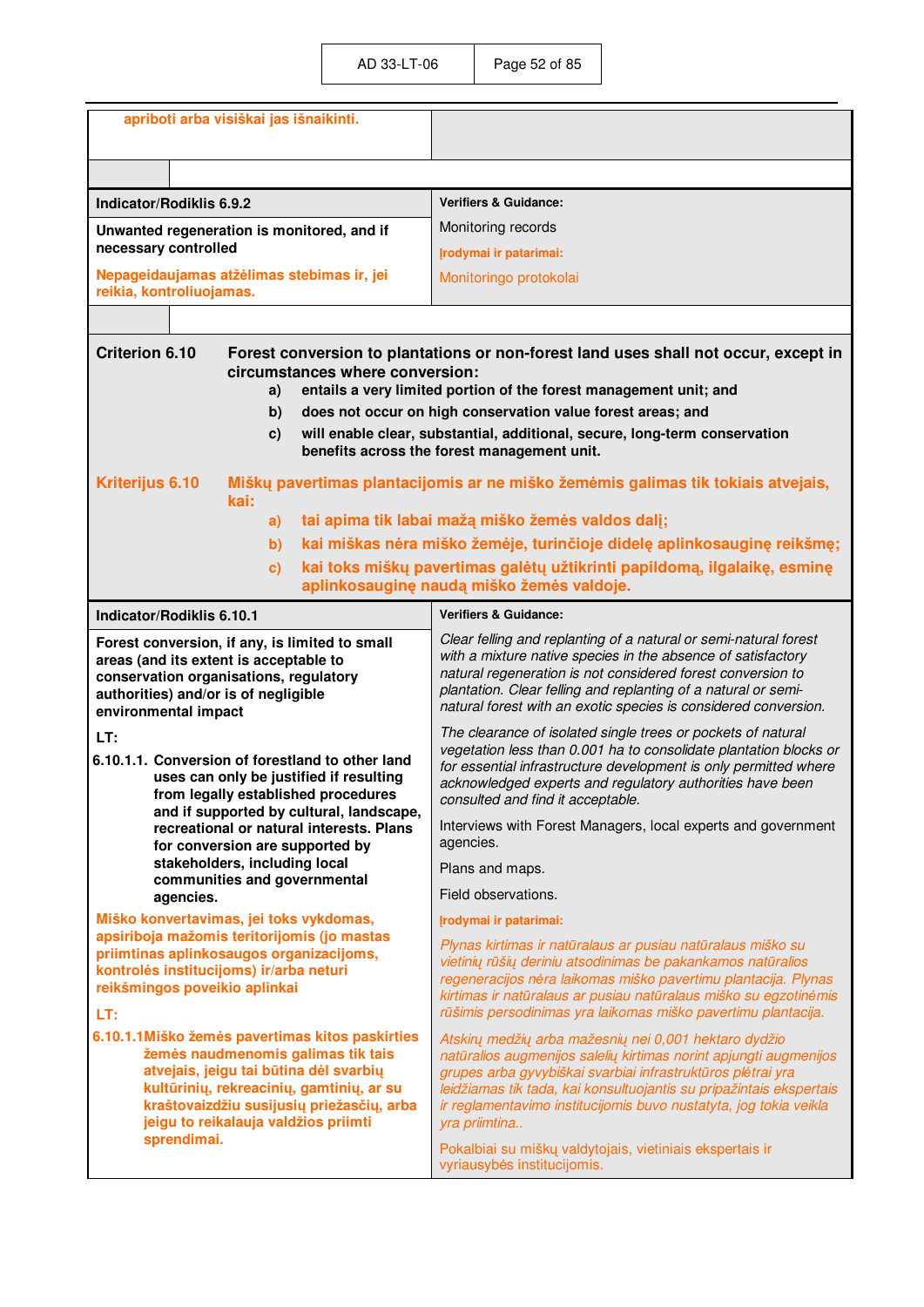|                                                                                                                                                                                                                             | Planai ir žemėlapiai.                                                                                                                                                                       |
|-----------------------------------------------------------------------------------------------------------------------------------------------------------------------------------------------------------------------------|---------------------------------------------------------------------------------------------------------------------------------------------------------------------------------------------|
|                                                                                                                                                                                                                             | Stebėjimai natūroje.                                                                                                                                                                        |
|                                                                                                                                                                                                                             |                                                                                                                                                                                             |
| Indicator/Rodiklis 6.10.2                                                                                                                                                                                                   | <b>Verifiers &amp; Guidance:</b>                                                                                                                                                            |
| Conversion and aforestation do not occur in<br>conservation zones, protection areas (see 6.2)                                                                                                                               | Interviews with Forest Managers, local experts and government<br>agencies.                                                                                                                  |
| or areas retained as representative of existing<br>ecosystems (see 6.2)                                                                                                                                                     | Plans and maps.                                                                                                                                                                             |
| Konvertavimas ir miško įveisimas nevykdomas                                                                                                                                                                                 | Field observations.                                                                                                                                                                         |
| saugomose zonose ar apsauginėse teritorijose                                                                                                                                                                                | Įrodymai ir patarimai:                                                                                                                                                                      |
| (žiūr. 6.2), ar teritorijose, kurios saugomos kaip<br>esamų ekosistemų pavyzdžiai (žiūr. 6.2)                                                                                                                               | Pokalbiai su miškų valdytojais, vietiniais ekspertais ir<br>vyriausybės institucijomis.                                                                                                     |
|                                                                                                                                                                                                                             | Planai ir žemėlapiai.                                                                                                                                                                       |
|                                                                                                                                                                                                                             | Stebėjimai natūroje.                                                                                                                                                                        |
|                                                                                                                                                                                                                             |                                                                                                                                                                                             |
| Indicator/Rodiklis 6.10.3                                                                                                                                                                                                   | <b>Verifiers &amp; Guidance:</b>                                                                                                                                                            |
| Conservation benefits of conversion to non-<br>forest land use or aforestation or compensatory<br>conservation activities planned have been                                                                                 | Conversion may, for example, have a net conservation benefit<br>where an area is converted back to its original natural or semi-<br>natural habitat type such as open wetland or grassland. |
| identified and assessed in cooperation with<br>acknowledged experts; in the case of<br>compensatory conservation activities, their                                                                                          | Interviews with Forest Managers, local experts and government<br>agencies.                                                                                                                  |
| extent is acceptable to conservation                                                                                                                                                                                        | Įrodymai ir patarimai:                                                                                                                                                                      |
| organisations, regulatory authorities                                                                                                                                                                                       | Pavyzdžiui, konversija gali teikti grynąją gamtos apsaugos naudą                                                                                                                            |
| Pavertimo į ne miško žemę nauda aplinkosaugai<br>ar planuojama miško įveisimo ar                                                                                                                                            | ten, kur yra atstatomi buvę natūralūs arba pusiau natūralūs<br>arealai, tokie kaip atviros pelkės ar pievos.                                                                                |
| kompensacinio išsaugojimo veikla nustatyta ir<br>jvertinta kartu su pripažintais ekspertais;<br>kompensacinės išsaugojimo veiklos atveju, jų<br>mastas priimtinas aplinkosaugos<br>organizacijoms, kontrolės institucijoms. | Pokalbiai su miškų valdytojais, vietiniais ekspertais ir<br>vyriausybės institucijomis.                                                                                                     |
|                                                                                                                                                                                                                             |                                                                                                                                                                                             |
| Indicator/Rodiklis 6.10.4                                                                                                                                                                                                   | <b>Verifiers &amp; Guidance:</b>                                                                                                                                                            |
| Conservation benefits are substantial,<br>additional, secure, and long term                                                                                                                                                 | Scientific evidence and interviews with Forest Managers and<br>local experts                                                                                                                |
| Išsaugojimo nauda yra žymi, papildoma, saugi                                                                                                                                                                                | Įrodymai ir patarimai:                                                                                                                                                                      |
| ir ilgalaikė.                                                                                                                                                                                                               | Moksliniai įrodymai ir pokalbiai su miškų valdytojais ir vietiniais<br>ekspertais                                                                                                           |
|                                                                                                                                                                                                                             |                                                                                                                                                                                             |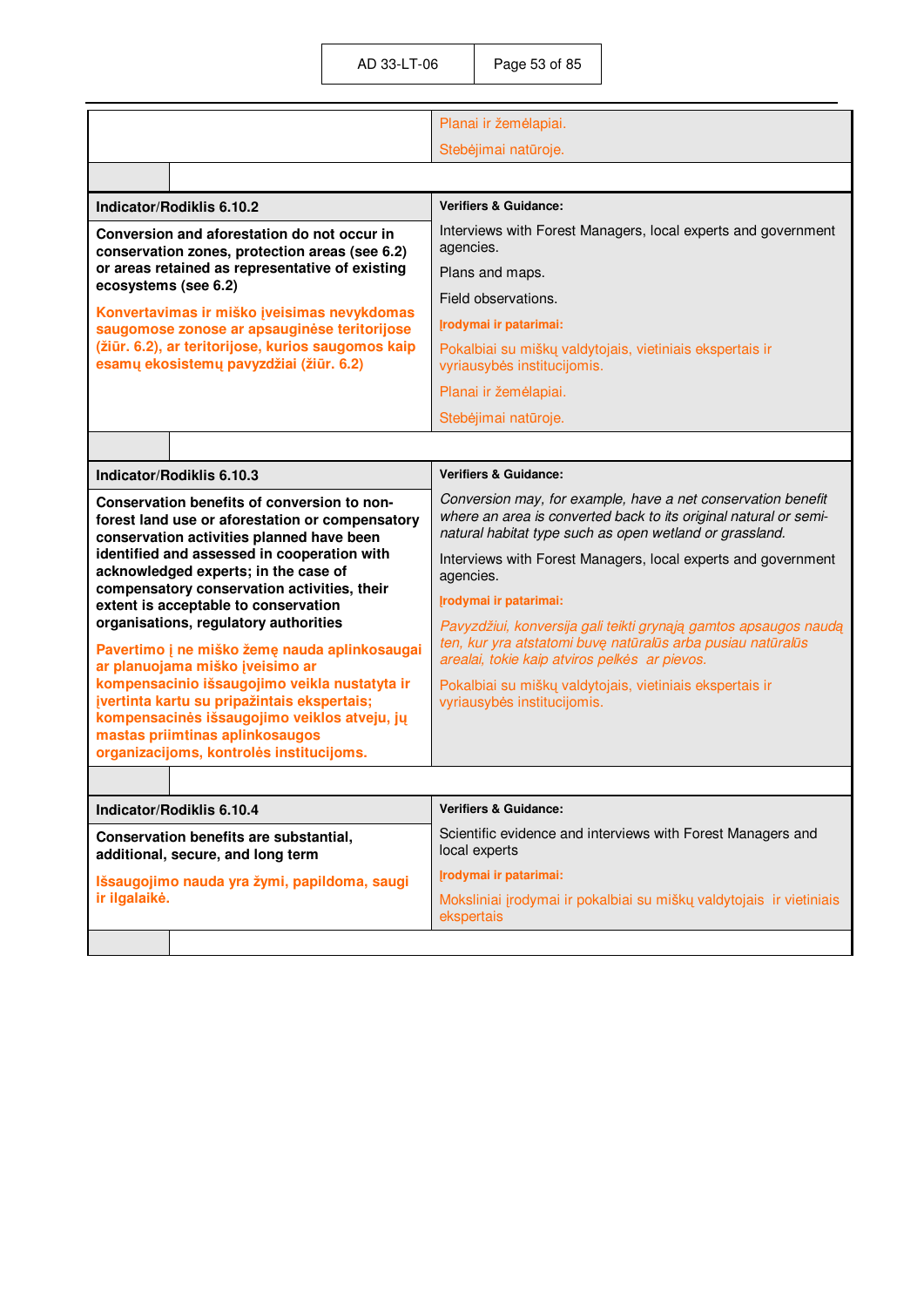# **PRINCIPLE 7. MANAGEMENT PLAN:**

**A management plan - appropriate to the scale and intensity of the operations - shall be written, implemented, and kept up to date. The long-term objectives of management, and the means of achieving them, shall be clearly stated.** 

## **PRINCIPAS 7: MIŠKOTVARKOS PROJEKTAI :**

*Miškotvarkos projektas turi būti paruoštas, įgyvendinamas ir nuolat atnaujinamas, atsižvelgiant į darbų apimtis ir intensyvumą. Aiškiai turi būti apibr÷žti ilgalaikiai miškų ūkio tikslai ir priemon÷s jiems pasiekti.*

| <b>Criterion 7.1</b><br>The management plan and supporting documents shall provide:               |              |                                                                                                                                                               |                                                                                                                                                             |
|---------------------------------------------------------------------------------------------------|--------------|---------------------------------------------------------------------------------------------------------------------------------------------------------------|-------------------------------------------------------------------------------------------------------------------------------------------------------------|
|                                                                                                   | a)           | management objectives;                                                                                                                                        |                                                                                                                                                             |
|                                                                                                   | b)           | adjacent lands;                                                                                                                                               | description of the forest resources to be managed, environmental limitations,<br>land use and ownership status, socio-economic conditions, and a profile of |
|                                                                                                   | c)           |                                                                                                                                                               | rationale for rate of annual harvest and species selection;                                                                                                 |
|                                                                                                   | d)           |                                                                                                                                                               | provisions for monitoring of forest growth and dynamics;                                                                                                    |
|                                                                                                   | e)           |                                                                                                                                                               | environmental safeguards based on environmental assessments;                                                                                                |
|                                                                                                   | f)           | endangered species;                                                                                                                                           | plans for the identification and protection of rare, threatened and                                                                                         |
|                                                                                                   | g)           |                                                                                                                                                               | maps describing the forest resource base including protected areas, planned<br>management activities and land ownership;                                    |
|                                                                                                   | h)           | used.                                                                                                                                                         | description and justification of harvesting techniques and equipment to be                                                                                  |
| <b>Kriterijus 7.1</b>                                                                             |              | Miškotvarkos projektas ir pagalbiniai dokumentai turi apimti:                                                                                                 |                                                                                                                                                             |
|                                                                                                   | a)           | miškų ūkinės veiklos tikslus;                                                                                                                                 |                                                                                                                                                             |
|                                                                                                   | $\mathbf{b}$ | tvarkomų miško išteklių, aplinkosauginių apribojimų, žemės<br>naudojimo ir nuosavybės teisių, socialinių ir ekonominių sąlygų bei<br>gretimų žemių aprašymus; |                                                                                                                                                             |
|                                                                                                   | c)           |                                                                                                                                                               | metinės kirtimų apimties pagrindimą;                                                                                                                        |
|                                                                                                   | $\mathbf{d}$ |                                                                                                                                                               | pasirengimą miškų augimo ir dinamikos monitoringui;                                                                                                         |
|                                                                                                   | e)           |                                                                                                                                                               | aplinkosaugines priemones, pagrįstas poveikio aplinkai įvertinimu;                                                                                          |
| f<br>g)                                                                                           |              | planus;                                                                                                                                                       | retų, nykstančių ir kitų saugomų rūšių identifikavimo ir išsaugojimo                                                                                        |
|                                                                                                   |              |                                                                                                                                                               | miško išteklius, įskaitant saugomas teritorijas, planuojamus miškų<br>ūkio darbus ir žemės nuosavybę apibūdinančius žemėlapius;                             |
|                                                                                                   | h)           |                                                                                                                                                               | kirtimo būdų bei jiems naudojamos technikos aprašymą ir pagrindimą.                                                                                         |
| Indicator/Rodiklis 7.1.1                                                                          |              |                                                                                                                                                               | <b>Verifiers &amp; Guidance:</b>                                                                                                                            |
| There is a management plan (or overview                                                           |              |                                                                                                                                                               | Management plan                                                                                                                                             |
| linking different planning documents)                                                             |              |                                                                                                                                                               | Įrodymai ir patarimai:                                                                                                                                      |
| LT:                                                                                               |              |                                                                                                                                                               | Miškotvarkos projektas                                                                                                                                      |
| Management plan, or appendices to plan,<br>includes presentation of the components given<br>below |              |                                                                                                                                                               |                                                                                                                                                             |
| 7.1.1.1. A general description of the history,                                                    |              |                                                                                                                                                               |                                                                                                                                                             |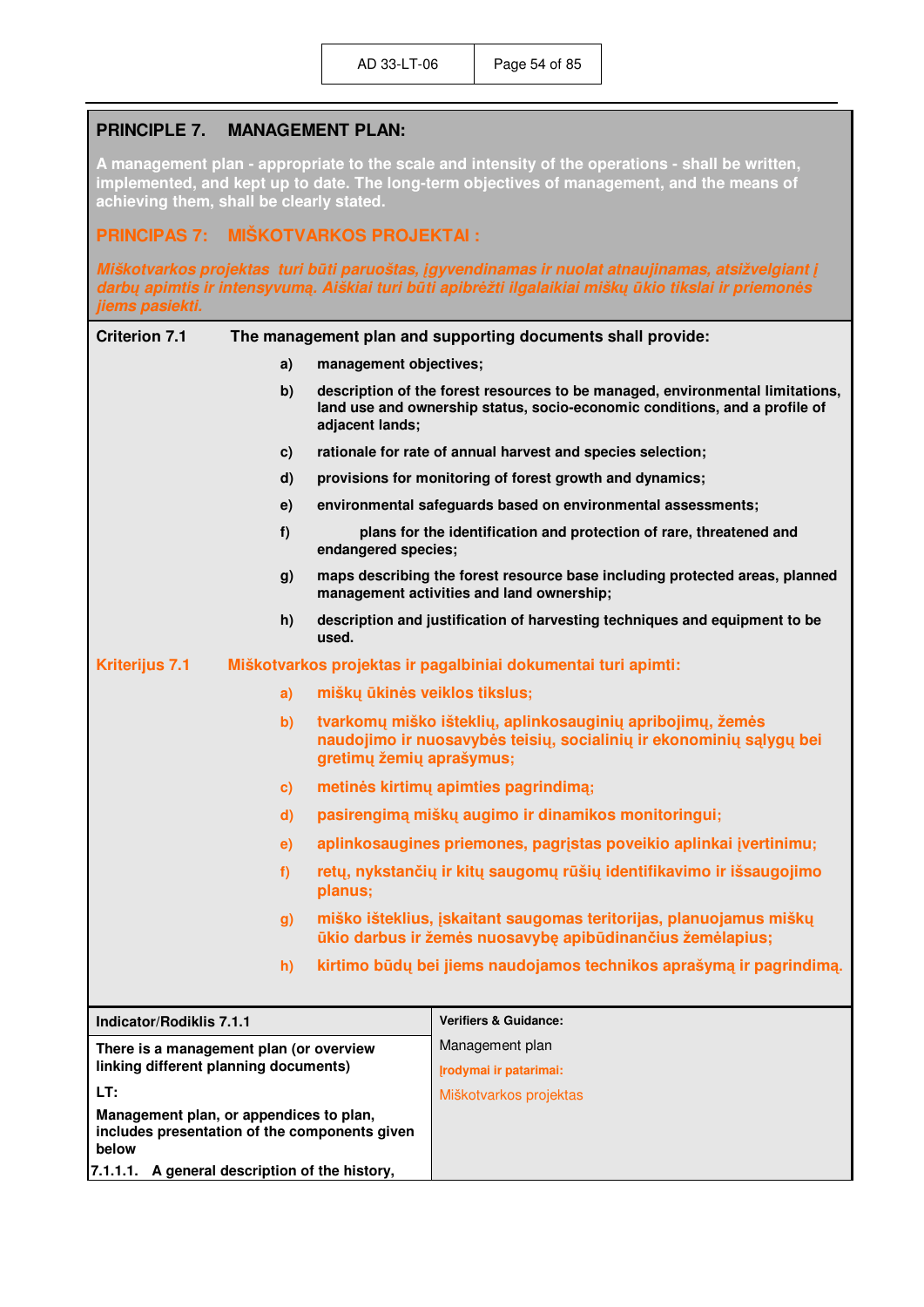|              | including ownership and use of the<br>forest management area are included<br>when the information is available.                                                                                                                 |
|--------------|---------------------------------------------------------------------------------------------------------------------------------------------------------------------------------------------------------------------------------|
| 7.1.1.2.     | A stand level description of the forest<br>resources includes area (hectare), site<br>type/forest type, soil type, species, age<br>class distribution, height, site class,<br>average diameter (dbh), basal area and<br>volume. |
| 7.1.1.3.     | Summaries for the total forest area<br>including total area (ha), forest cover<br>percentage, area by site types/forest<br>type, age class distribution, total<br>annual increment and average volume<br>per hectare.           |
| 7.1.1.4.     | The management system used,<br>including types of silvicultural systems<br>are described and justified.                                                                                                                         |
| 7.1.1.5.     | <b>Rationale behind silvicultural</b><br>prescriptions is well-documented, i.e.<br>based on site-specific field data or<br>published analyses of local forest<br>ecology or silviculture, and government<br>regulations.        |
| 7.1.1.6.     | Site-specific descriptions of the<br>measures taken to protect the HCVF<br>resource (see 9.3).                                                                                                                                  |
|              | Sudarytas valdymo planas (ar pateikta apžvalga,<br>susiejanti skirtingus planavimo dokumentus).                                                                                                                                 |
| LT:          |                                                                                                                                                                                                                                 |
| komponentus: | Miškotvarkos projekte arba jo prieduose turi būti<br>pateikta informacija apie žemiau išvardintus                                                                                                                               |
|              | 7.1.1.1. Aprašyta istorija susijusi su miško<br>nuosavybe ir naudojimu, jeigu tokia<br>informacija turima.                                                                                                                      |
|              | 7.1.1.2. Aprašomi medynai - plotas hektarais,<br>augavietės tipas/miško klasė,<br>dirvožemio tipas, rūšys, pasiskirstymas<br>pagal amžių, aukštis, vidutinis<br>skersmuo, skerspločių suma ir tūris.                            |
|              | 7.1.1.3. Santrauka apie bendrą miškų plotą,<br>įskaitant bendrą plotą hektarais,<br>miškingumo procentą, plotą pagal<br>augavietes/miško klases, amžiaus<br>struktūrą, bendrą metinį prieaugį ir<br>vidutinį hektaro tūrį.      |
|              | 7.1.1.4. Aprašyti ir pagrįsti naudojami miškų<br>tvarkymo metodai, įskaitant<br>naudojamus miškininkystės sistemų<br>tipus.                                                                                                     |
|              | 7.1.1.5. Veiklos tikslingumas, susijęs su<br>miškininkyste yra įformintas<br>dokumentuose ir yra pagrįstas<br>remiantis konkrečios vietovės                                                                                     |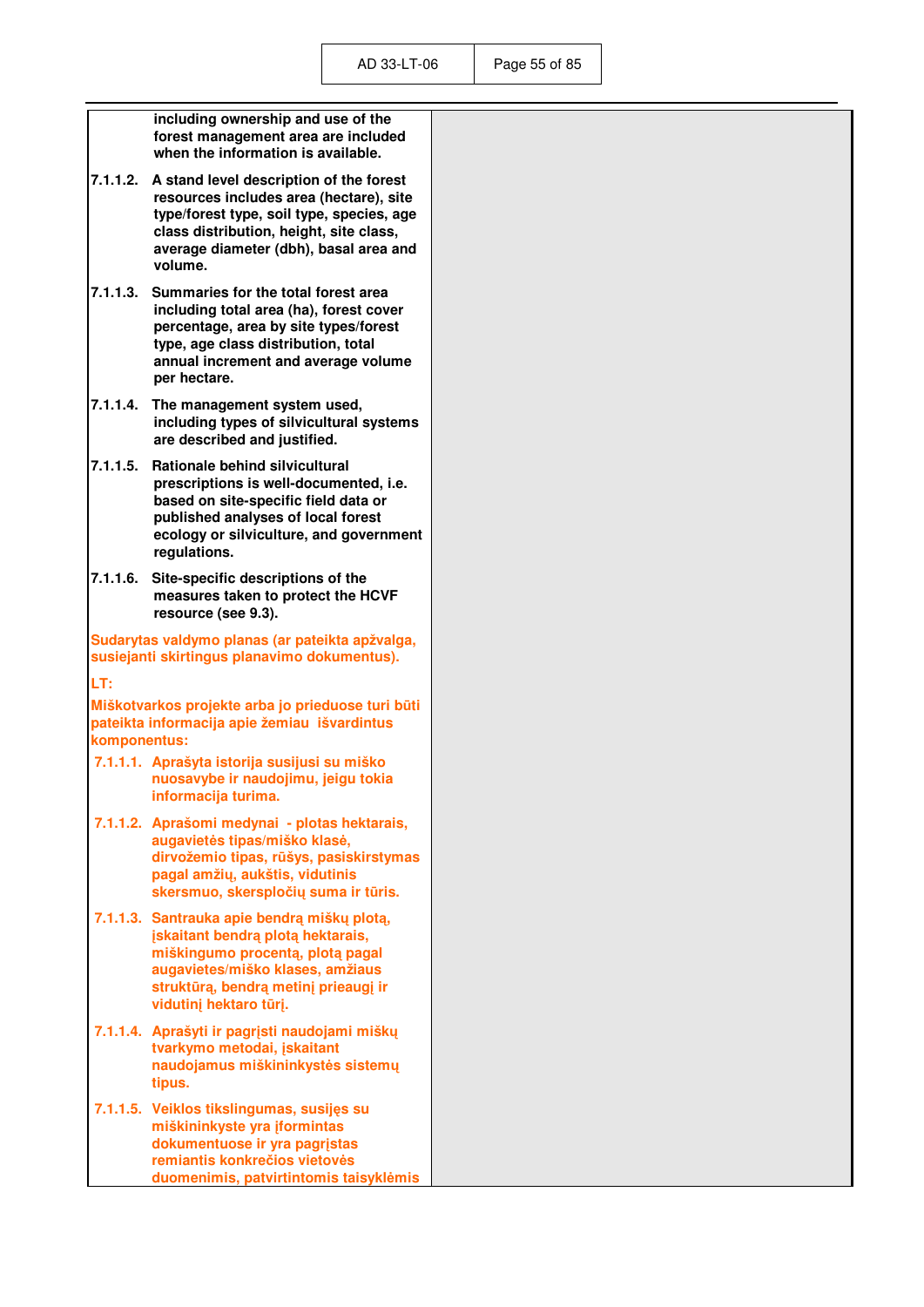| arba atlikta miškų ekologijos arba<br>miškininkystės analize.<br>7.1.1.6. Priemones, kurių imamasi siekiant<br>išsaugoti didelės aplinkosauginės<br>vertės miško išteklius konkrečioje<br>vietovėje (taip pat žiūrėti kriterijų 9.3). |                                  |
|---------------------------------------------------------------------------------------------------------------------------------------------------------------------------------------------------------------------------------------|----------------------------------|
|                                                                                                                                                                                                                                       |                                  |
|                                                                                                                                                                                                                                       |                                  |
| Indicator/Rodiklis 7.1.2                                                                                                                                                                                                              | <b>Verifiers &amp; Guidance:</b> |
| Management objectives are clearly described                                                                                                                                                                                           | Management plan                  |
| Tvarkymo uždaviniai yra aiškiai apibrėžti.                                                                                                                                                                                            | Irodymai ir patarimai:           |
|                                                                                                                                                                                                                                       | Miškotvarkos projektas           |
|                                                                                                                                                                                                                                       |                                  |
|                                                                                                                                                                                                                                       |                                  |
| Indicator/Rodiklis 7.1.3                                                                                                                                                                                                              | <b>Verifiers &amp; Guidance:</b> |
| Forest resources, attributes of any high                                                                                                                                                                                              | Management plan                  |
| conservation value forest, environmental                                                                                                                                                                                              | Įrodymai ir patarimai:           |
| limitations, special characteristics of the forest,<br>land use and ownership status, socio-economic<br>conditions, and adjacent lands are described                                                                                  | Miškotvarkos projektas           |
| Yra aprašyti miško ištekliai, visos didelės                                                                                                                                                                                           |                                  |
| aplinkosauginės vertės miškų savybės,<br>aplinkosauginiai apribojimai, ypatingos miško                                                                                                                                                |                                  |
| savybės, žemės naudojimo ir nuosavybės                                                                                                                                                                                                |                                  |
| statusas, socioekonominės sąlygos ir šalia<br>esančios žemės.                                                                                                                                                                         |                                  |
|                                                                                                                                                                                                                                       |                                  |
| <b>Indicator/Rodiklis 7.1.4</b>                                                                                                                                                                                                       | <b>Verifiers &amp; Guidance:</b> |
|                                                                                                                                                                                                                                       | Management plan                  |
| Rate of harvest, species selection, management<br>prescriptions (for production and conservation                                                                                                                                      | Irodymai ir patarimai:           |
| zones) and operational techniques are<br>documented and justified                                                                                                                                                                     | Miškotvarkos projektas           |
|                                                                                                                                                                                                                                       |                                  |
| Kirtimo apimtis, rūšių pasirinkimas, tvarkymo<br>nurodymai (gamybos ir išsaugojimo zonoms) ir                                                                                                                                         |                                  |
| darbų būdai yra nustatyti bei pagrįsti                                                                                                                                                                                                |                                  |
| dokumentais.                                                                                                                                                                                                                          |                                  |
|                                                                                                                                                                                                                                       |                                  |
| Indicator/Rodiklis 7.1.5                                                                                                                                                                                                              | <b>Verifiers &amp; Guidance:</b> |
| Provisions for monitoring forest growth and<br>dynamics are described                                                                                                                                                                 | Management plan                  |
| Numatytas miško augimo ir dinamikos                                                                                                                                                                                                   | Įrodymai ir patarimai:           |
| stebėjimas                                                                                                                                                                                                                            | Miškotvarkos projektas           |
|                                                                                                                                                                                                                                       |                                  |
| Indicator/Rodiklis 7.1.6                                                                                                                                                                                                              | <b>Verifiers &amp; Guidance:</b> |
| Refer Criterion 6.1 for description of<br>environmental safeguards                                                                                                                                                                    | Irodymai ir patarimai:           |
| Aplinkos apsaugos priemonių aprašymas, žiūr.                                                                                                                                                                                          |                                  |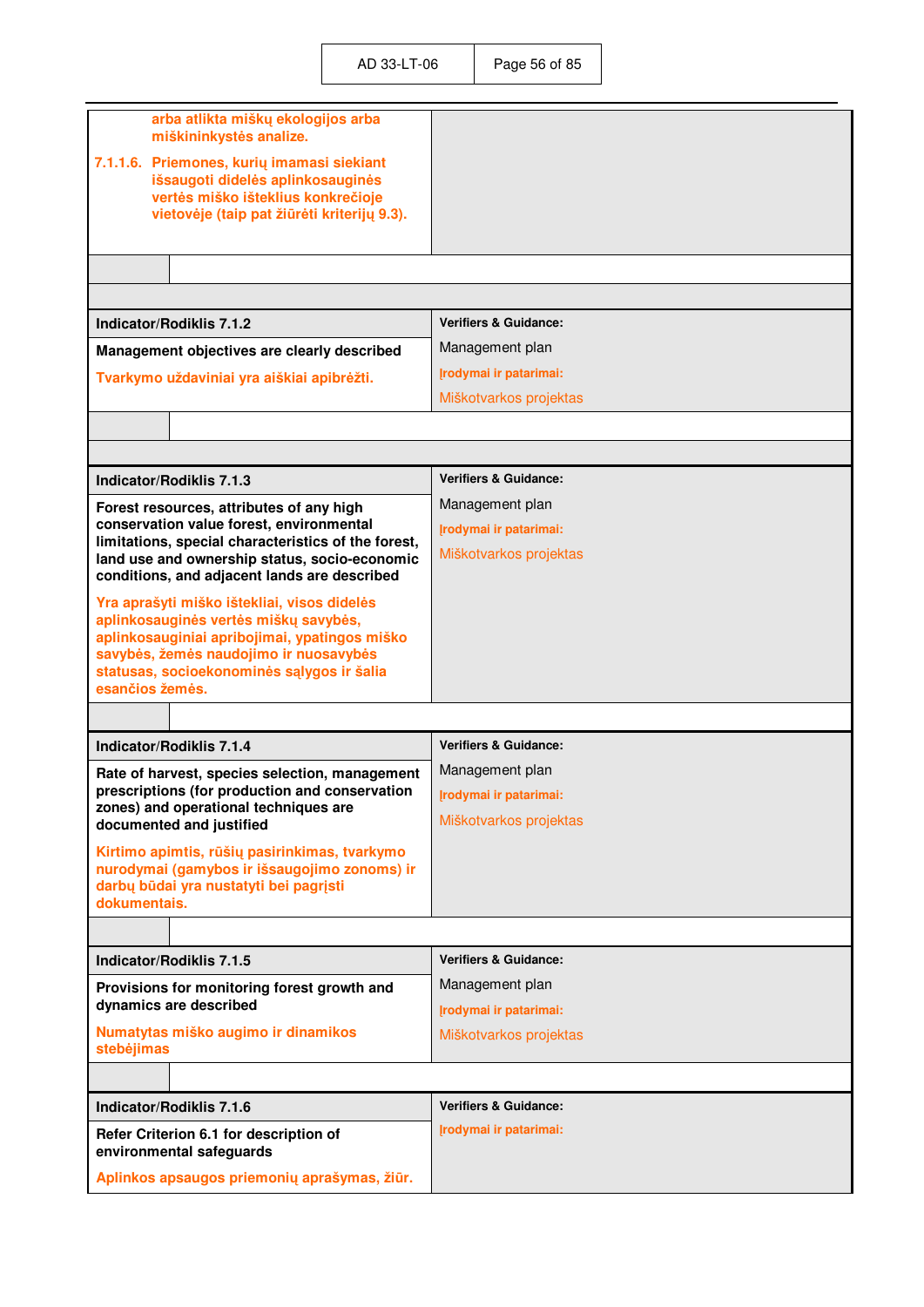| kriterijų 6.1.                                                                                                                                                                                                                                                                                                                                                                                                                                                                                                                                                                                                                                       |                                                                                                                                                                                                                                                               |
|------------------------------------------------------------------------------------------------------------------------------------------------------------------------------------------------------------------------------------------------------------------------------------------------------------------------------------------------------------------------------------------------------------------------------------------------------------------------------------------------------------------------------------------------------------------------------------------------------------------------------------------------------|---------------------------------------------------------------------------------------------------------------------------------------------------------------------------------------------------------------------------------------------------------------|
|                                                                                                                                                                                                                                                                                                                                                                                                                                                                                                                                                                                                                                                      |                                                                                                                                                                                                                                                               |
| Indicator/Rodiklis 7.1.7                                                                                                                                                                                                                                                                                                                                                                                                                                                                                                                                                                                                                             | <b>Verifiers &amp; Guidance:</b>                                                                                                                                                                                                                              |
| Refer 6.2 for conservation planning and<br>provision for RTE species.                                                                                                                                                                                                                                                                                                                                                                                                                                                                                                                                                                                | Irodymai ir patarimai:                                                                                                                                                                                                                                        |
| Išsaugojimo planavimas ir retų bei nykstančių<br>rūšių apsauga, žiūr. 6.2.                                                                                                                                                                                                                                                                                                                                                                                                                                                                                                                                                                           |                                                                                                                                                                                                                                                               |
|                                                                                                                                                                                                                                                                                                                                                                                                                                                                                                                                                                                                                                                      |                                                                                                                                                                                                                                                               |
| Indicator/Rodiklis 7.1.8                                                                                                                                                                                                                                                                                                                                                                                                                                                                                                                                                                                                                             | <b>Verifiers &amp; Guidance:</b>                                                                                                                                                                                                                              |
| The pest management strategy is documented<br>and describes and justifies objectives, control<br>methods and precautions.                                                                                                                                                                                                                                                                                                                                                                                                                                                                                                                            | Irodymai ir patarimai:                                                                                                                                                                                                                                        |
| Refer also Criterion 6.6 for chemical use in pest<br>management                                                                                                                                                                                                                                                                                                                                                                                                                                                                                                                                                                                      |                                                                                                                                                                                                                                                               |
| Dokumentuota kenkėjų valdymo strategija, kuri<br>apibūdina ir pagrindžia tikslus, kontrolės<br>metodus ir priemones.                                                                                                                                                                                                                                                                                                                                                                                                                                                                                                                                 |                                                                                                                                                                                                                                                               |
| Dėl chemikalų naudojimo kenkėjų valdyme taip<br>pat žiūrėti kriterijų 6.6.                                                                                                                                                                                                                                                                                                                                                                                                                                                                                                                                                                           |                                                                                                                                                                                                                                                               |
|                                                                                                                                                                                                                                                                                                                                                                                                                                                                                                                                                                                                                                                      |                                                                                                                                                                                                                                                               |
| <b>Indicator/Rodiklis 7.1.9</b>                                                                                                                                                                                                                                                                                                                                                                                                                                                                                                                                                                                                                      | <b>Verifiers &amp; Guidance:</b>                                                                                                                                                                                                                              |
| Any control of wild animals is based on a<br>written strategy, which describes and justifies<br>objectives, cull targets, control methods and<br>precautions; control is carried out in<br>consultation with all relevant stakeholders.                                                                                                                                                                                                                                                                                                                                                                                                              | Written strategy and communication with interested and<br>affected parties.<br>Interviews with Forest Managers and consultation with local<br>stakeholders, experts and government agencies.                                                                  |
| Bet kokia laukinių gyvūnų kontrolė turi būti<br>pagrįsta rašytine strategija, kurioje aprašomi ir<br>pagrindžiami uždaviniai, sumedžiojimo tikslai,<br>kontrolės metodai ir atsargumo priemonės;<br>kontrolė įgyvendinama tariantis su visomis<br>atitinkamomis suinteresuotomis šalimis.                                                                                                                                                                                                                                                                                                                                                            | Irodymai ir patarimai:<br>Raštiška strategija ir ryšio palaikymas su suinteresuotosiomis ir<br>susijusiomis šalimis.<br>Pokalbiai su miškų valdytojais, konsultacijos su vietinėmis<br>suinteresuotomis šalimis, ekspertais ir vyriausybės<br>institucijomis. |
|                                                                                                                                                                                                                                                                                                                                                                                                                                                                                                                                                                                                                                                      |                                                                                                                                                                                                                                                               |
| Indicator/Rodiklis 7.1.10                                                                                                                                                                                                                                                                                                                                                                                                                                                                                                                                                                                                                            | <b>Verifiers &amp; Guidance:</b>                                                                                                                                                                                                                              |
| There are appropriate maps (at a scale<br>appropriate for planning and supervision<br>activities) showing the forest resource base<br>including protected areas, watercourses, roads<br>and other features important for forest<br>management. Maps should be prepared prior to<br>commencement of harvesting and road<br>construction<br>Yra tinkami žemėlapiai (planavimo ir priežiūros<br>veiklai tinkamu masteliu), kuriuose nurodyta<br>miško išteklių bazė, įskaitant saugomas<br>teritorijas, vandentakius, kelius ir kitas miško<br>valdymui svarbias sritis. Žemėlapiai turi būti<br>parengti prieš pradedant kirtimus ir kelių<br>tiesima. | Maps and associated records<br>Irodymai ir patarimai:<br>Žemėlapiai ir susiję dokumentai                                                                                                                                                                      |
|                                                                                                                                                                                                                                                                                                                                                                                                                                                                                                                                                                                                                                                      |                                                                                                                                                                                                                                                               |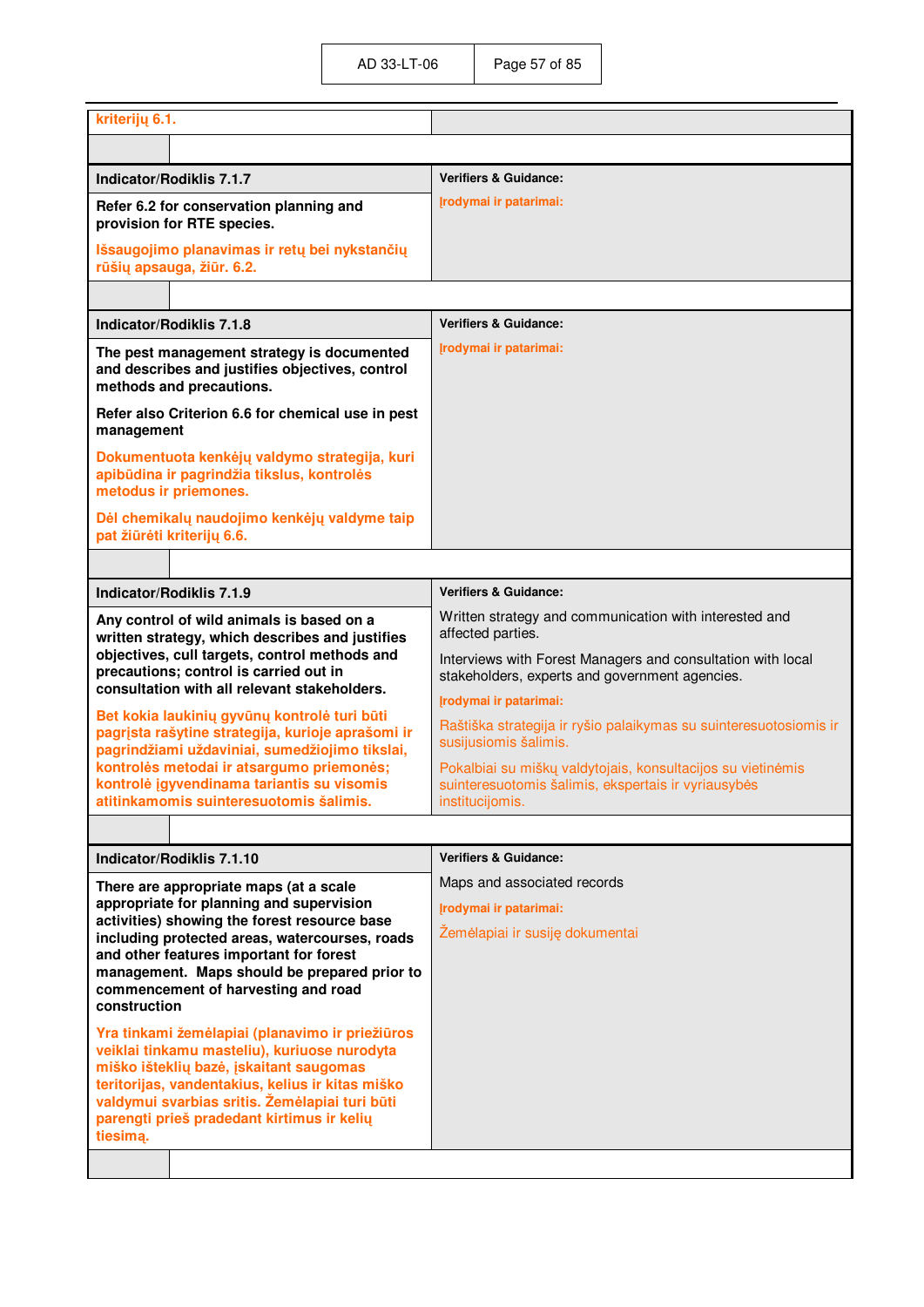| <b>Indicator/Rodiklis 7.1.11</b>                                                                       | <b>Verifiers &amp; Guidance:</b>          |  |  |
|--------------------------------------------------------------------------------------------------------|-------------------------------------------|--|--|
| Harvesting techniques and equipment are                                                                | Management plan and operational controls. |  |  |
| described and justified                                                                                | Interviews with staff                     |  |  |
| Aprašyti ir pagrįsti kirtimo būdai ir įranga.                                                          | Irodymai ir patarimai:                    |  |  |
|                                                                                                        | Miškotvarkos projektas ir darbų kontrolė. |  |  |
|                                                                                                        | Pokalbiai su darbuotojais                 |  |  |
|                                                                                                        |                                           |  |  |
| Indicator/Rodiklis 7.1.12                                                                              | <b>Verifiers &amp; Guidance:</b>          |  |  |
| For large scale operations, planning includes                                                          | Management plan and operational controls. |  |  |
| short (operational/annual), medium (tactical/3-5<br>yearly) and long (strategic, rotation/harvesting   | Interviews with staff                     |  |  |
| cycle) term plans covering all operations and                                                          | Įrodymai ir patarimai:                    |  |  |
| these shall be documented.                                                                             | Miškotvarkos projektas ir darbų kontrolė. |  |  |
| For small-scale operations a long-term plan                                                            | Pokalbiai su darbuotojais                 |  |  |
| covering harvesting operations will be<br>documented. The requirement for documented                   |                                           |  |  |
| planning in small-scale operations will be                                                             |                                           |  |  |
| decided by the scale, duration and intensity of<br>the operation.                                      |                                           |  |  |
| Didelės apimties darbų planavimas turi apimti                                                          |                                           |  |  |
| trumpalaikius (operacinius/metinius), vidutinio                                                        |                                           |  |  |
| laikotarpio (taktinius/3-5 metų) ir ilgalaikius<br>(strateginius, rotacijos/kirtimo ciklo) planus,     |                                           |  |  |
| apimančius visą veiklą ir jie turi būti fiksuojami                                                     |                                           |  |  |
| dokumentuose.                                                                                          |                                           |  |  |
| Nedidelės apimties darbų atveju dokumentuose<br>turi būti pateiktas ilgalaikis planas, apimantis       |                                           |  |  |
| kirtimo veiklą. Rašytinio planavimo                                                                    |                                           |  |  |
| reikalavimas nedidelės apimties darbų atveju                                                           |                                           |  |  |
| apsprendžiamas darbų apimties, laiko ir<br>intensyvumo.                                                |                                           |  |  |
|                                                                                                        |                                           |  |  |
| Indicator/Rodiklis 7.1.13                                                                              | <b>Verifiers &amp; Guidance:</b>          |  |  |
| Plans are being implemented and any deviation                                                          | Management plan and operational controls. |  |  |
| from prescription or rate of progress is                                                               | Interviews with staff                     |  |  |
| adequately justified; overall objectives will still<br>be achieved and the ecological integrity of the | Įrodymai ir patarimai:                    |  |  |
| forest maintained                                                                                      | Miškotvarkos projektas ir darbų kontrolė. |  |  |
| Planai turi būti įgyvendinami, o bet kokie                                                             | Pokalbiai su darbuotojais                 |  |  |
| nukrypimai nuo nurodymų ar darbų eigos<br>tempo turi būti tinkamai pagrindžiami; tačiau                |                                           |  |  |
| bendri tikslai vis vien turi būti pasiekti ir                                                          |                                           |  |  |
| išlaikytas miško ekologinis vientisumas.                                                               |                                           |  |  |
|                                                                                                        |                                           |  |  |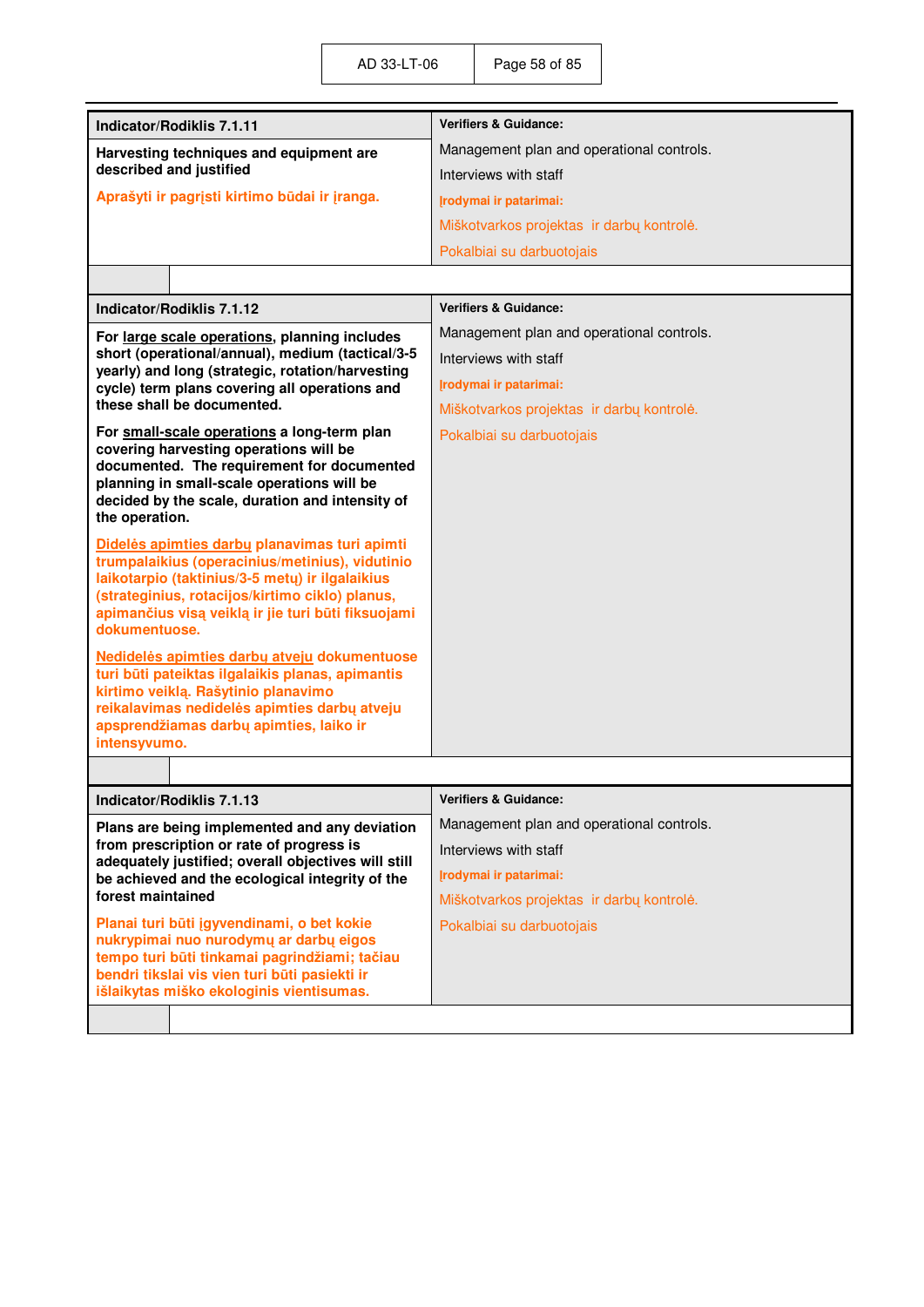| <b>Criterion 7.2</b>                                                                                                 | The management plan shall be periodically revised to incorporate the results of<br>monitoring or new scientific and technical information, as well as to respond to<br>changing environmental, social and economic considerations.   |                                                                        |  |
|----------------------------------------------------------------------------------------------------------------------|--------------------------------------------------------------------------------------------------------------------------------------------------------------------------------------------------------------------------------------|------------------------------------------------------------------------|--|
| <b>Kriterijus 7.2</b>                                                                                                | Siekiant atsižvelgti į monitoringo rezultatus ar naują mokslinę ir techninę<br>informaciją bei reaguoti į kintančias aplinkosaugines, socialines ir ekonomines<br>sąlygas, miškotvarkos projektas turi būti periodiškai peržiūrimas. |                                                                        |  |
| <b>Indicator/Rodiklis 7.2.1</b>                                                                                      |                                                                                                                                                                                                                                      | <b>Verifiers &amp; Guidance:</b>                                       |  |
|                                                                                                                      | In large scale organisations, staff members with                                                                                                                                                                                     | Company procedures                                                     |  |
|                                                                                                                      | responsibility for the overall compilation and<br>updating of the management plan are identified                                                                                                                                     | Irodymai ir patarimai:                                                 |  |
|                                                                                                                      |                                                                                                                                                                                                                                      | Imonės procedūros                                                      |  |
| Stambiose organizacijose yra paskirti<br>darbuotojai, atsakingi už tvarkymo plano bendrą<br>sudarymą ir atnaujinimą. |                                                                                                                                                                                                                                      |                                                                        |  |
|                                                                                                                      |                                                                                                                                                                                                                                      |                                                                        |  |
| <b>Indicator/Rodiklis 7.2.2</b>                                                                                      |                                                                                                                                                                                                                                      | <b>Verifiers &amp; Guidance:</b>                                       |  |
|                                                                                                                      | New scientific and technical developments in                                                                                                                                                                                         | <b>Publications</b>                                                    |  |
| production forestry and biodiversity                                                                                 | conservation are available at the FMU or Forest                                                                                                                                                                                      | Interviews with Forest Managers                                        |  |
|                                                                                                                      | Managers have access to this information                                                                                                                                                                                             | Irodymai ir patarimai:                                                 |  |
|                                                                                                                      | MVV taikomos mokslinės ir techninės naujovės                                                                                                                                                                                         | I eidiniai                                                             |  |
| gamybos ir biojvairovės išsaugojimo srityse<br>arba miško valdytojai gali susipažinti su tokia<br>informacija.       | Pokalbiai su miškų valdytojais                                                                                                                                                                                                       |                                                                        |  |
|                                                                                                                      |                                                                                                                                                                                                                                      |                                                                        |  |
| <b>Indicator/Rodiklis 7.2.3</b>                                                                                      |                                                                                                                                                                                                                                      | <b>Verifiers &amp; Guidance:</b>                                       |  |
|                                                                                                                      | There is evidence that scientific and technical                                                                                                                                                                                      | Interviews with Forest Managers, scientific evidence.                  |  |
|                                                                                                                      | developments and results of monitoring are                                                                                                                                                                                           | Evidence of revised planning                                           |  |
| procedures and plans.                                                                                                | incorporated into revisions of policies,                                                                                                                                                                                             | Irodymai ir patarimai:                                                 |  |
|                                                                                                                      |                                                                                                                                                                                                                                      |                                                                        |  |
|                                                                                                                      |                                                                                                                                                                                                                                      | Pokalbiai su miškų valdytojais, moksliniai įrodymai.                   |  |
|                                                                                                                      | Pateikiami įrodymai, kad mokslinės ir techninės<br>naujienos ir stebėjimo rezultatai įtraukiami į                                                                                                                                    | Patikslintų planų įrodymai                                             |  |
|                                                                                                                      | strategijų, procedūrų ir planų taisymus.                                                                                                                                                                                             |                                                                        |  |
|                                                                                                                      |                                                                                                                                                                                                                                      |                                                                        |  |
| Indicator/Rodiklis 7.2.4                                                                                             |                                                                                                                                                                                                                                      | <b>Verifiers &amp; Guidance:</b>                                       |  |
|                                                                                                                      | There is evidence that changing environmental,                                                                                                                                                                                       | Interviews with Forest Managers, scientific evidence.                  |  |
|                                                                                                                      | social and economic considerations have been<br>included in the revision of the management plan                                                                                                                                      | Evidence of revised planning                                           |  |
|                                                                                                                      | Pateikiami įrodymai, kad besikeičiančios                                                                                                                                                                                             | Irodymai ir patarimai:                                                 |  |
|                                                                                                                      | aplinkos apsaugos, socialinės ir ekonominės                                                                                                                                                                                          | Pokalbiai su miškų valdytojais, moksliniai įrodymai.                   |  |
| pataisymą.                                                                                                           | sąlygos įtrauktos į miškotvarkos projekto                                                                                                                                                                                            | Patikslintos planavimo medžiagos įrodymai                              |  |
|                                                                                                                      |                                                                                                                                                                                                                                      |                                                                        |  |
| Indicator/Rodiklis 7.2.5                                                                                             |                                                                                                                                                                                                                                      | <b>Verifiers &amp; Guidance:</b>                                       |  |
|                                                                                                                      | In large scale operations a timetable for the<br>periodic revision of the management plan is                                                                                                                                         | Management revision timetable and status of current<br>management plan |  |
| documented and adhered to                                                                                            | Stambiose organizacijose turi būti sudarytas                                                                                                                                                                                         | Irodymai ir patarimai:                                                 |  |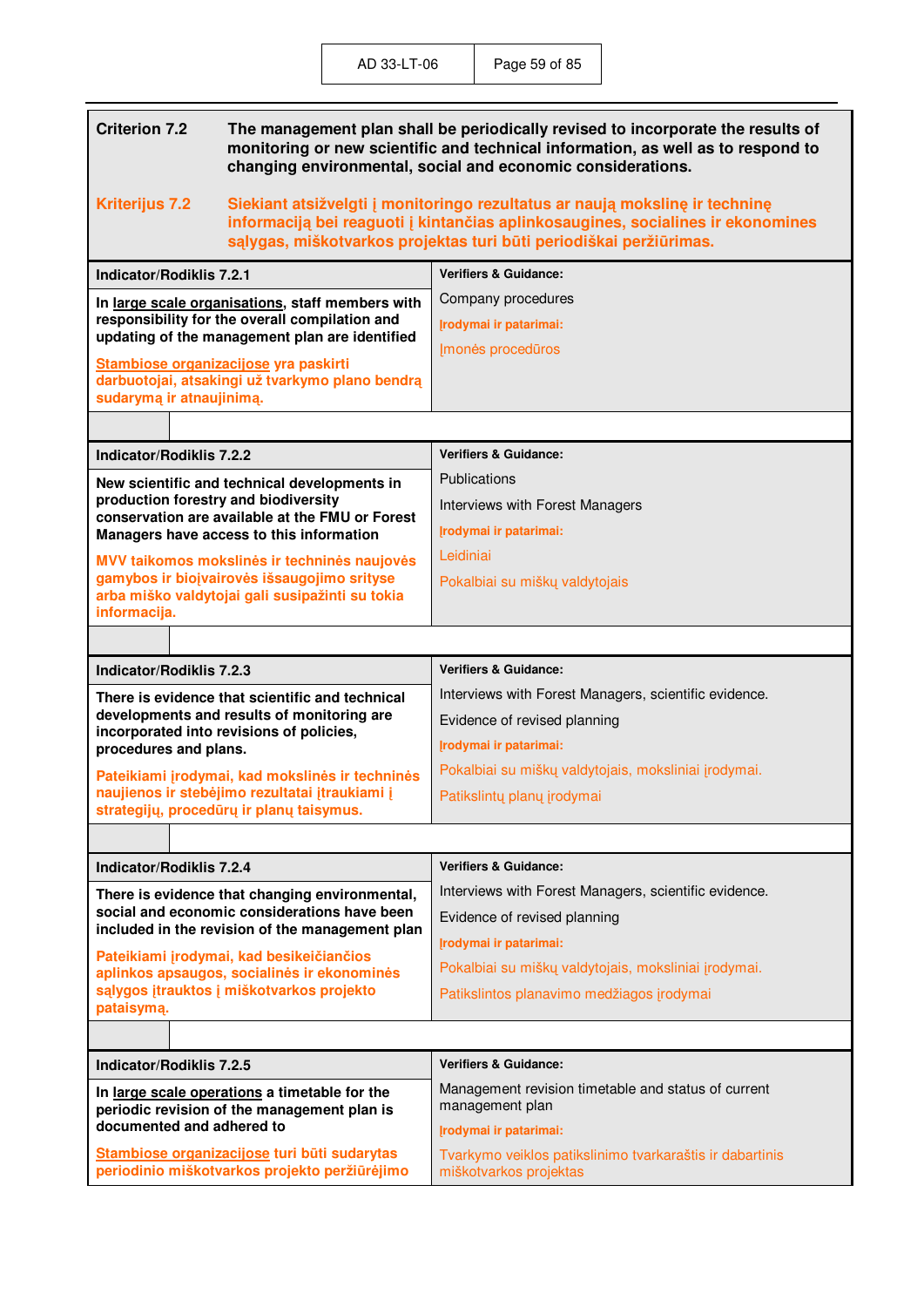| grafikas ir jo turi būti laikomasi.                                                                                                              |                                                                                                                                           |  |
|--------------------------------------------------------------------------------------------------------------------------------------------------|-------------------------------------------------------------------------------------------------------------------------------------------|--|
|                                                                                                                                                  |                                                                                                                                           |  |
| <b>Criterion 7.3</b><br>Forest workers shall receive adequate training and supervision to ensure proper<br>implementation of the management plan |                                                                                                                                           |  |
| <b>Kriterijus 7.3</b>                                                                                                                            | Miškų ūkio darbuotojai turi būti atitinkamai apmokomi ir prižiūrimi, siekiant<br>užtikrinti kokybišką miškotvarkos projekto įgyvendinimą. |  |
| <b>Indicator/Rodiklis 7.3.1</b>                                                                                                                  | <b>Verifiers &amp; Guidance:</b>                                                                                                          |  |
| Forest workers at all levels of skill and                                                                                                        | Training records                                                                                                                          |  |
| responsibility are appropriately educated and<br>trained in the tasks they are assigned to and                                                   | Interviews with workers and management                                                                                                    |  |
| company policy and procedures.                                                                                                                   | Field observations                                                                                                                        |  |
| Miško darbininkai visuose įgūdžių ir                                                                                                             | Irodymai ir patarimai:                                                                                                                    |  |
| atsakomybės lygiuose turi tinkamą išsilavinimą<br>ir yra tinkamai apmokyti atlikti jiems paskirtas                                               | Duomenys apie mokymus                                                                                                                     |  |
| užduotis bei vykdyti bendrovės strategiją ir                                                                                                     | Pokalbiai su darbininkais ir vadovais                                                                                                     |  |
| procedūras.                                                                                                                                      | Stebėjimai natūroje                                                                                                                       |  |
|                                                                                                                                                  |                                                                                                                                           |  |
| <b>Indicator/Rodiklis 7.3.2</b>                                                                                                                  | <b>Verifiers &amp; Guidance:</b>                                                                                                          |  |
| Managers and supervisors (including those                                                                                                        | Training records                                                                                                                          |  |
| employed by contractors) have received<br>adequate education, training or experience to                                                          | Interviews with staff                                                                                                                     |  |
| ensure that they are able to plan and organize                                                                                                   | Įrodymai ir patarimai:                                                                                                                    |  |
| forestry operations in accordance with<br>organisations' plans, policies and procedures                                                          | Duomenys apie mokymus                                                                                                                     |  |
| Valdytojai ir vadovai (įskaitant samdomus                                                                                                        | Pokalbiai su darbuotojais                                                                                                                 |  |
| rangovų) turi tinkamą išsilavinimą, yra tinkamai                                                                                                 |                                                                                                                                           |  |
| apmokyti ar turi tinkamą patirtį, kad galėtų<br>planuoti ir organizuoti miškininkystės veiklą                                                    |                                                                                                                                           |  |
| pagal organizacijos planus, strategijas ir                                                                                                       |                                                                                                                                           |  |
| procedūras.                                                                                                                                      |                                                                                                                                           |  |
|                                                                                                                                                  |                                                                                                                                           |  |
| <b>Indicator/Rodiklis 7.3.3</b>                                                                                                                  | <b>Verifiers &amp; Guidance:</b>                                                                                                          |  |
| All activities are supervised and monitored                                                                                                      | Operational procedures                                                                                                                    |  |
| sufficiently to ensure that plans, policies,<br>procedures and contract specifications (for                                                      | Interviews with staff.                                                                                                                    |  |
| contractors) are adequately implemented                                                                                                          | Irodymai ir patarimai:                                                                                                                    |  |
| Visa veikla yra pakankamai prižiūrima ir                                                                                                         | Darby proceduros                                                                                                                          |  |
| stebima, kad būtų tinkamai įgyvendinami<br>planai, strategijos, procedūros ir sutarčių                                                           | Pokalbiai su darbuotojais.                                                                                                                |  |
| specifikacijos (rangovams) yra tinkamai                                                                                                          |                                                                                                                                           |  |
| igyvendinamos.                                                                                                                                   |                                                                                                                                           |  |
|                                                                                                                                                  |                                                                                                                                           |  |
| <b>Indicator/Rodiklis 7.3.4</b>                                                                                                                  | <b>Verifiers &amp; Guidance:</b>                                                                                                          |  |
| Evidence of formal or informal training exists in<br>the field                                                                                   | Interviews with workers and field observations                                                                                            |  |
|                                                                                                                                                  | Įrodymai ir patarimai:                                                                                                                    |  |
| Pateikiami oficialaus ir neoficialaus mokymo<br>darbo vietoje įrodymai.                                                                          | Pokalbiai su darbininkais ir stebėjimai darbo vietose                                                                                     |  |
|                                                                                                                                                  |                                                                                                                                           |  |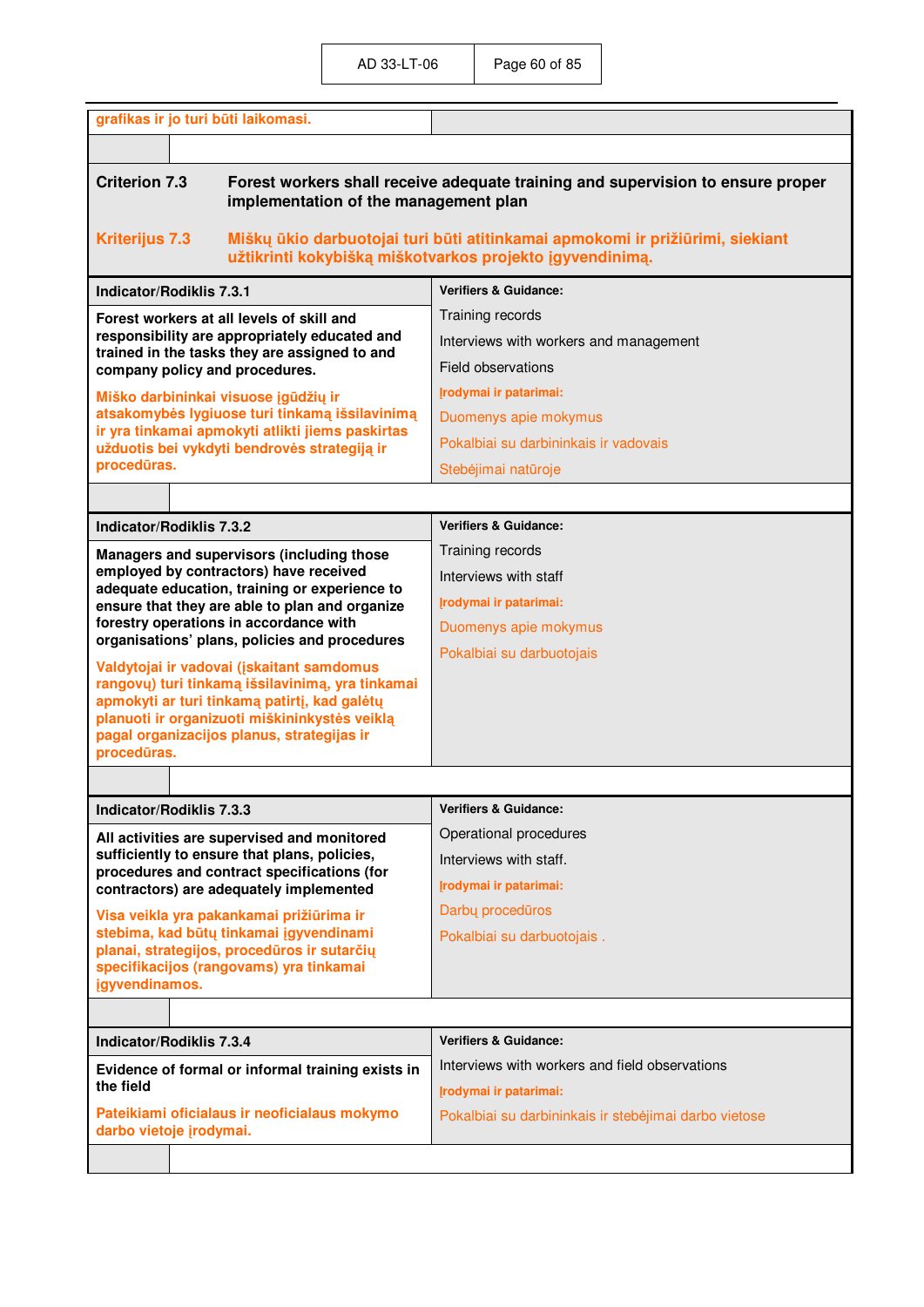| Indicator/Rodiklis 7.3.5                                                                                                                                                                                                                                                                                                                                                                                                                                                               |  | <b>Verifiers &amp; Guidance:</b>                                                  |
|----------------------------------------------------------------------------------------------------------------------------------------------------------------------------------------------------------------------------------------------------------------------------------------------------------------------------------------------------------------------------------------------------------------------------------------------------------------------------------------|--|-----------------------------------------------------------------------------------|
| In large scale organisations a formal long-term                                                                                                                                                                                                                                                                                                                                                                                                                                        |  | Strategic training plan                                                           |
| training plan should be available                                                                                                                                                                                                                                                                                                                                                                                                                                                      |  | Irodymai ir patarimai:                                                            |
| Stambiose organizacijose turi būti oficialus<br>ilgalaikis mokymo planas.                                                                                                                                                                                                                                                                                                                                                                                                              |  | Strateginis mokymo planas                                                         |
|                                                                                                                                                                                                                                                                                                                                                                                                                                                                                        |  |                                                                                   |
| <b>Criterion 7.4</b><br>While respecting the confidentiality of information, forest managers shall make<br>publicly available a summary of the primary elements of the management plan,<br>including those listed in Criterion 7.1 above.<br><b>Kriterijus 7.4</b><br>Gerbdami informacijos konfidencialumą, miškų ūkio darbuotojai turi pateikti<br>visuomenei prieinamą pagrindinių miškotvarkos projekto elementų santrauką,<br>apimančią informaciją, išvardintą 7.1. kriterijuje. |  |                                                                                   |
| <b>Indicator/Rodiklis 7.4.1</b>                                                                                                                                                                                                                                                                                                                                                                                                                                                        |  | <b>Verifiers &amp; Guidance:</b>                                                  |
| There are publicly available statements that                                                                                                                                                                                                                                                                                                                                                                                                                                           |  | Public Summary of Management Plan                                                 |
| provide an up-to-date summary of the primary                                                                                                                                                                                                                                                                                                                                                                                                                                           |  | Irodymai ir patarimai:                                                            |
| management plan elements listed in 7.1 at<br>company level                                                                                                                                                                                                                                                                                                                                                                                                                             |  | Miškotvarkos projekto santrauka skirta visuomenei                                 |
| Yra viešos ataskaitos, kuriose pateikiama<br>aktuali 7.1 punkte išvardintų pagrindinių<br>tvarkymo plano elementų įmonės lygmenyje<br>santrauka.                                                                                                                                                                                                                                                                                                                                       |  |                                                                                   |
|                                                                                                                                                                                                                                                                                                                                                                                                                                                                                        |  |                                                                                   |
| <b>PRINCIPLE 8.</b><br><b>MONITORING AND ASSESSMENT:</b>                                                                                                                                                                                                                                                                                                                                                                                                                               |  |                                                                                   |
| Monitoring shall be conducted - appropriate to the scale and intensity of forest management - to<br>assess the condition of the forest, yields of forest products, chain of custody, management<br>activities and their social and environmental impacts.                                                                                                                                                                                                                              |  |                                                                                   |
| <b>MONITORINGAS IR IVERTINIMAS:</b><br><b>PRINCIPAS 8:</b>                                                                                                                                                                                                                                                                                                                                                                                                                             |  |                                                                                   |
| Monitoringas, atsižvelgiant į miškų ūkio apimtis ir intensyvumą, turi įvertinti miškų būklę,<br>produkcijos kiekį, gamybos grandinę, miškų ūkio veiklą bei jos poveikį aplinkai ir visuomenei.                                                                                                                                                                                                                                                                                         |  |                                                                                   |
| <b>Criterion 8.1</b><br>The scale and intensity of forest management operations as well as the relative<br>complexity and fragility of the affected environment should determine the<br>frequency and intensity of monitoring. Monitoring procedures should be<br>consistent and replicable over time to allow comparison of results and<br>assessments of change.                                                                                                                     |  |                                                                                   |
| <b>Kriterijus 8.1</b><br>Monitoringo dažnumas ir intensyvumas turi būti nustatomas atsižvelgiant į miškų<br>ūkio darbų apimtis ir intensyvumą bei veikiamos aplinkos sudėtingumą ir<br>pažeidžiamumą. Monitoringo procedūra turi būti nuosekli ir vykdoma periodiškai,<br>kad būtų galima palyginti rezultatus ir įvertinti pokyčius.                                                                                                                                                  |  |                                                                                   |
| Indicator/Rodiklis 8.1.1                                                                                                                                                                                                                                                                                                                                                                                                                                                               |  | <b>Verifiers &amp; Guidance:</b>                                                  |
|                                                                                                                                                                                                                                                                                                                                                                                                                                                                                        |  | Interviews with Management and environmental                                      |
| All activities that require monitoring are<br>identified.                                                                                                                                                                                                                                                                                                                                                                                                                              |  | specialists/stakeholders                                                          |
| LT:                                                                                                                                                                                                                                                                                                                                                                                                                                                                                    |  | Monitoring programme                                                              |
| 8.1.1.1. Monitoring reports provide sufficient                                                                                                                                                                                                                                                                                                                                                                                                                                         |  | Irodymai ir patarimai:                                                            |
| timely, accurate and technically sound<br>information, given the size and<br>complexity of the operation.                                                                                                                                                                                                                                                                                                                                                                              |  | Pokalbiai su vadovybe ir aplinkosaugos specialistais /<br>suinteresuotomis šalims |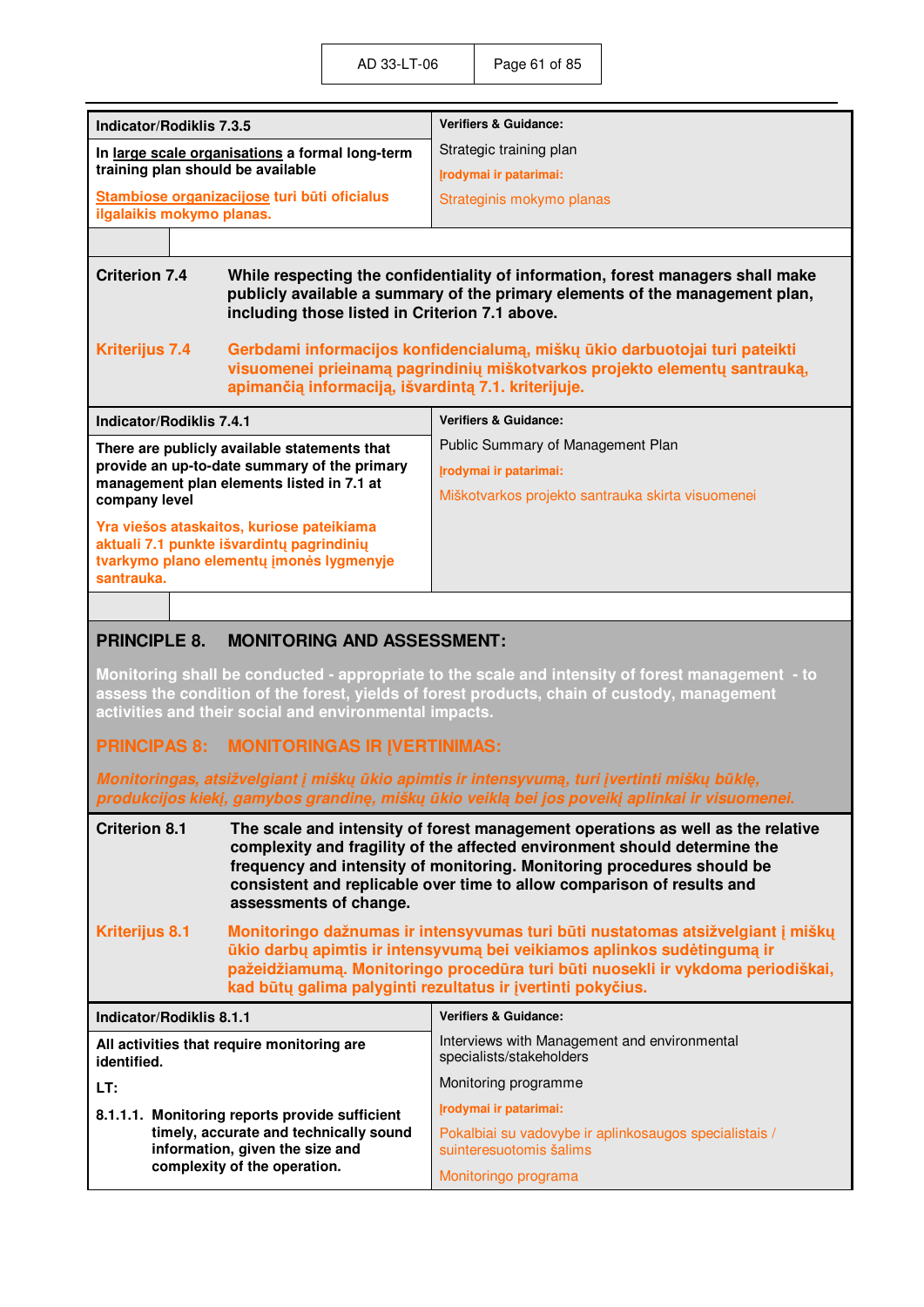| 8.1.1.2. Monitoring reports indicate how<br>management prescriptions should be<br>changed, based on new ecological,<br>silvicultural, or market information.                                |                                                                            |
|---------------------------------------------------------------------------------------------------------------------------------------------------------------------------------------------|----------------------------------------------------------------------------|
| For large scale organisations these shall be<br>documented in a monitoring programme.                                                                                                       |                                                                            |
| Nustatyta visa veikla, kurią reikia stebėti.                                                                                                                                                |                                                                            |
| LT:                                                                                                                                                                                         |                                                                            |
| 8.1.1.1. Monitoringo ataskaitos laiku pateikia<br>tikslią ir techniškai tvarkingą<br>informaciją apie vykdomos veiklos<br>apimtis ir sudėtį.                                                |                                                                            |
| 8.1.1.2. Monitoringo ataskaitose nurodoma kaip<br>turi būti koreguojamas miškų<br>tvarkymas, atsižvelgiant į naujai turimą<br>informaciją, susijusią su ekologija,<br>miškininkyste, rinka. |                                                                            |
| Stambiose organizacijose tai turi būti<br>dokumentuota stebėsenos (monitoringo)<br>programoje.                                                                                              |                                                                            |
|                                                                                                                                                                                             |                                                                            |
| Indicator/Rodiklis 8.1.2                                                                                                                                                                    | <b>Verifiers &amp; Guidance:</b>                                           |
| The frequency, intensity and expense of                                                                                                                                                     | Monitoring programmes                                                      |
| monitoring are defined and is appropriate to the                                                                                                                                            | Irodymai ir patarimai:                                                     |
| scale and intensity of the forest management<br>operations and the sensitivity of the receiving                                                                                             | Monitoringo programos                                                      |
| environment                                                                                                                                                                                 |                                                                            |
| <b>Nustatytas stebėsenos (monitoringo)</b><br>dažnumas, intensyvumas ir išlaidos jai, tinkami                                                                                               |                                                                            |
| miško valdymo veiklos mastui ir intensyvumui                                                                                                                                                |                                                                            |
| bei aplinkos jautrumui                                                                                                                                                                      |                                                                            |
|                                                                                                                                                                                             |                                                                            |
| Indicator/Rodiklis 8.1.3                                                                                                                                                                    | <b>Verifiers &amp; Guidance:</b>                                           |
| <b>Consistent and replicable monitoring</b><br>procedures for each activity are documented in                                                                                               | Monitoring procedures                                                      |
| the programme and implemented, allowing for                                                                                                                                                 | Interviews with Forest Managers and local experts                          |
| comparison and change over time.                                                                                                                                                            | Įrodymai ir patarimai:<br>Monitoringo procedūros                           |
| Kiekvienos veiklos nuoseklios ir kartojamos<br>stebėjimo procedūros yra nustatytos                                                                                                          | Pokalbiai su miškų valdytojais ir vietiniais ekspertais                    |
| programoje ir įgyvendinamos taip, kad būtų                                                                                                                                                  |                                                                            |
| galima palyginti pokyčius per tam tikrą laiką.                                                                                                                                              |                                                                            |
|                                                                                                                                                                                             |                                                                            |
| Indicator/Rodiklis 8.1.4                                                                                                                                                                    | <b>Verifiers &amp; Guidance:</b>                                           |
| Monitoring information is readily available and<br>in a format that facilitates effective auditing and                                                                                      | Monitoring records, reports and archival system.<br>Internal audit records |
| certification by third parties                                                                                                                                                              | <b>CAR</b> records                                                         |
| Galima gauti stebėjimo informaciją tokiu<br>formatu, kuris palengvina auditą ir sertifikavimą                                                                                               | Įrodymai ir patarimai:                                                     |
| trečioms šalims.                                                                                                                                                                            | Monitoringo protokolai, ataskaitos ir archyvavimo sistema.                 |
|                                                                                                                                                                                             | Vidinio audito protokolai                                                  |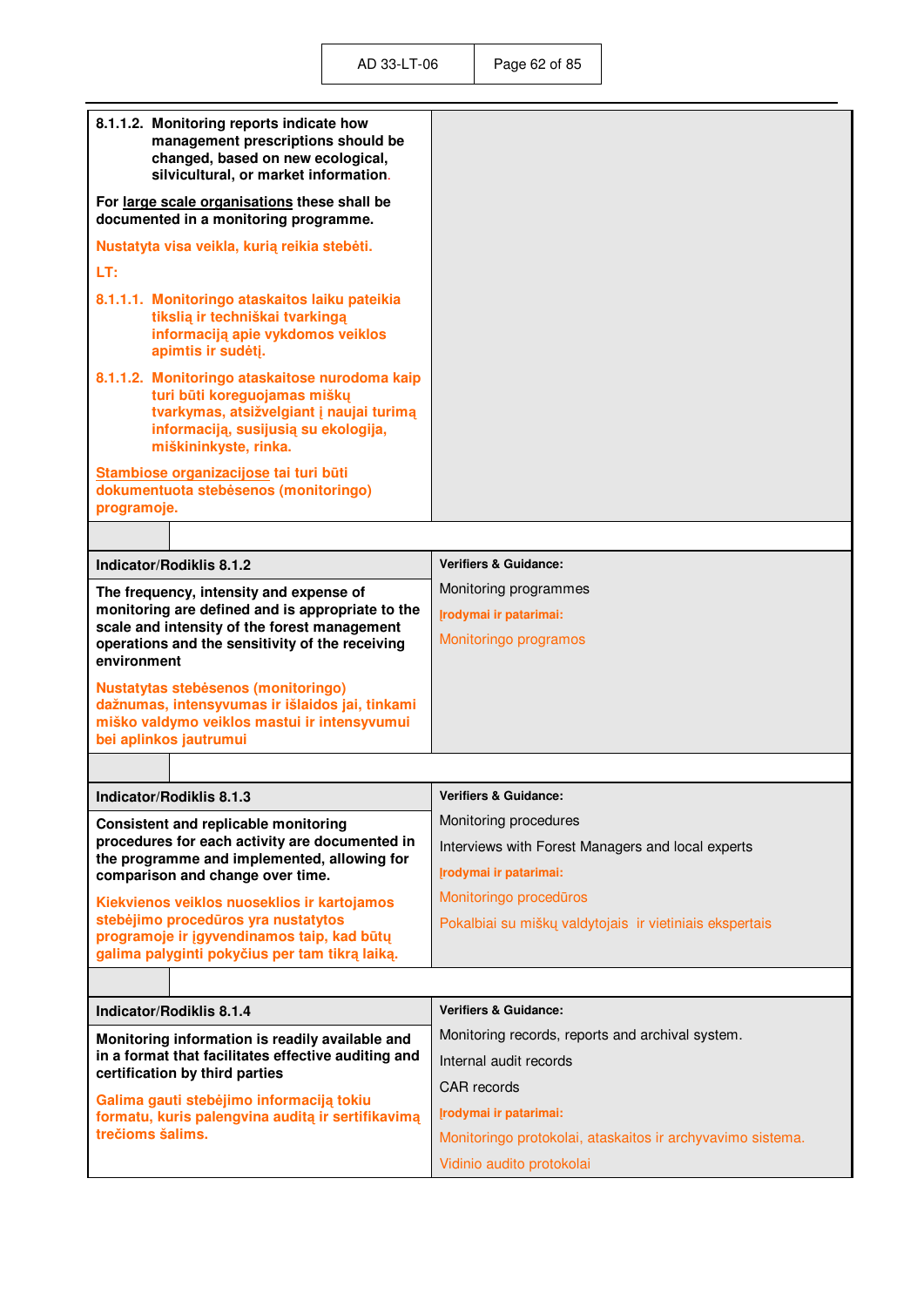|                                                                                                                                                             | VRP (veiksmų, reikalaujančių pataisos) protokolai                                                                                                                                   |
|-------------------------------------------------------------------------------------------------------------------------------------------------------------|-------------------------------------------------------------------------------------------------------------------------------------------------------------------------------------|
|                                                                                                                                                             |                                                                                                                                                                                     |
| Indicator/Rodiklis 8.1.5                                                                                                                                    | <b>Verifiers &amp; Guidance:</b>                                                                                                                                                    |
| Corrective actions identified through the                                                                                                                   | Corrective action documentation                                                                                                                                                     |
| monitoring process are appropriately<br>implemented and closed out                                                                                          | Irodymai ir patarimai:                                                                                                                                                              |
| Stebėjimo proceso metu nustatyti korekciniai                                                                                                                | Korekcinių veiksmų dokumentacija                                                                                                                                                    |
| veiksmai yra tinkamai ir pilnai įgyvendinami.                                                                                                               |                                                                                                                                                                                     |
|                                                                                                                                                             |                                                                                                                                                                                     |
| <b>Criterion 8.2</b><br>monitor, at a minimum, the following indicators:                                                                                    | Forest management should include the research and data collection needed to                                                                                                         |
| yield of all forest products harvested;<br>п                                                                                                                |                                                                                                                                                                                     |
| growth rates, regeneration and condition of the forest;<br>п                                                                                                |                                                                                                                                                                                     |
| п                                                                                                                                                           | composition and observed changes in the flora and fauna;                                                                                                                            |
| environmental and social impacts of harvesting and other operations;<br>п                                                                                   |                                                                                                                                                                                     |
|                                                                                                                                                             | costs, productivity, and efficiency of forest management.                                                                                                                           |
| <b>Kriterijus 8.2</b><br>Miškų ūkis turi apimti mokslinius tyrimus bei duomenų rinkimą, siekiant gauti<br>bent minimalią informaciją, apie šiuos rodiklius: |                                                                                                                                                                                     |
| visų gaunamų miško produktų kiekį;<br>٠                                                                                                                     |                                                                                                                                                                                     |
| medienos prieaugį, miškų atkūrimą ir kitas miško charakteristikas;<br>٠                                                                                     |                                                                                                                                                                                     |
| floros ir faunos būklę bei jos pokyčius;<br>٠                                                                                                               |                                                                                                                                                                                     |
| kirtimų ir kitų miško darbų poveikį aplinkai ir visuomenei;<br>٠                                                                                            |                                                                                                                                                                                     |
| miškų ūkio kaštus, produktyvumą ir rentabilumą.<br>п                                                                                                        |                                                                                                                                                                                     |
|                                                                                                                                                             |                                                                                                                                                                                     |
| <b>Indicator/Rodiklis 8.2.1</b>                                                                                                                             | <b>Verifiers &amp; Guidance:</b>                                                                                                                                                    |
| Yields of all forest products harvested are                                                                                                                 | Harvesting records                                                                                                                                                                  |
| recorded                                                                                                                                                    | Irodymai ir patarimai:                                                                                                                                                              |
| Visų gaunamų iš miško produktų kiekis<br>registruojamas                                                                                                     | Miško produktų apskaita                                                                                                                                                             |
|                                                                                                                                                             |                                                                                                                                                                                     |
|                                                                                                                                                             |                                                                                                                                                                                     |
| Indicator/Rodiklis 8.2.2                                                                                                                                    | <b>Verifiers &amp; Guidance:</b><br>Data are collected on growth rates, regeneration, and yield of all                                                                              |
| A timber resource inventory is conducted,<br>appropriate to the scale and intensity of forest<br>management                                                 | forest products harvested as well as the condition of the forest<br>(data accuracy is appropriate to scale and intensity of<br>management)                                          |
| Vedamas medienos išteklių aprašas, tinkamas<br>miško valdymo mastui ir intensyvumui.                                                                        | Documented inventory                                                                                                                                                                |
|                                                                                                                                                             | Irodymai ir patarimai:                                                                                                                                                              |
|                                                                                                                                                             | Yra renkami duomenys apie visų miško produktų augimo spartą,<br>regeneraciją ir našumą, o taip pat apie miško būklę (duomenų<br>tikslumas atitinka valdymo apimtis ir intensyvumą). |
|                                                                                                                                                             | Dokumentuota inventorizacija                                                                                                                                                        |
|                                                                                                                                                             |                                                                                                                                                                                     |
| Indicator/Rodiklis 8.2.3                                                                                                                                    | <b>Verifiers &amp; Guidance:</b>                                                                                                                                                    |
| Where non-timber products are used, a                                                                                                                       | Documented Inventory                                                                                                                                                                |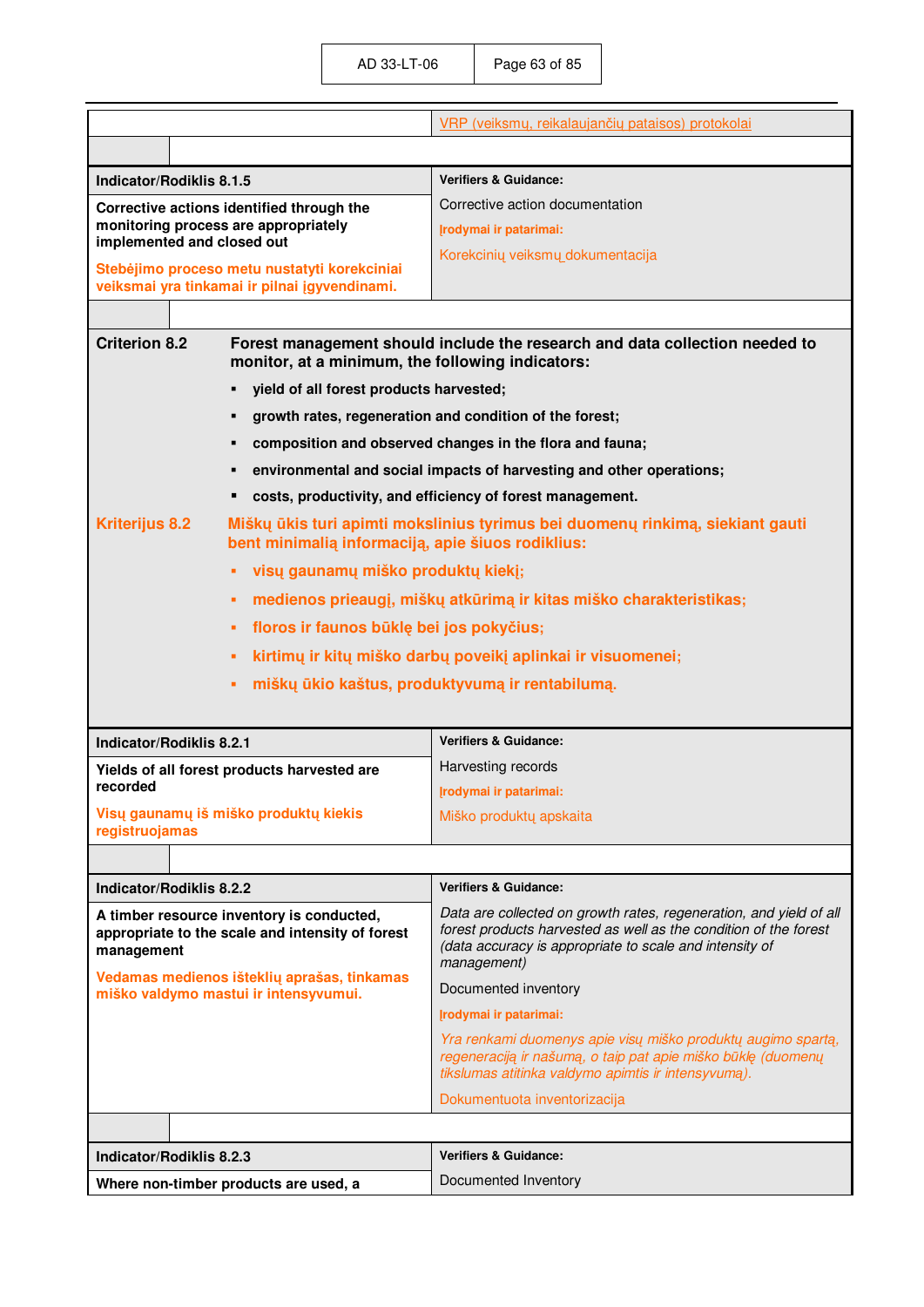| resource inventory is conducted, appropriate to<br>the scale and intensity of forest management                                                      | Irodymai ir patarimai:<br>Dokumentuota inventorizacija                                 |
|------------------------------------------------------------------------------------------------------------------------------------------------------|----------------------------------------------------------------------------------------|
| Kur naudojami ne medienos produktai,<br>vedamas išteklių aprašas, tinkamas miškų                                                                     |                                                                                        |
| valdymo mastui ir intensyvumui.                                                                                                                      |                                                                                        |
|                                                                                                                                                      |                                                                                        |
| Indicator/Rodiklis 8.2.4                                                                                                                             | <b>Verifiers &amp; Guidance:</b>                                                       |
| Data are collected on the composition and                                                                                                            | Data                                                                                   |
| observed changes in the flora and fauna and the<br>effectiveness of conservation activities,                                                         | Irodymai ir patarimai:                                                                 |
| particularly of rare, threatened and endangered<br>specines                                                                                          | <b>Duomenys</b>                                                                        |
| Renkami duomenys apie floros ir faunos                                                                                                               |                                                                                        |
| struktūrą ir pastebėtus pokyčius bei                                                                                                                 |                                                                                        |
| aplinkosauginės veiklos, ypač susijusios su<br>retomis ir nykstančiomis rūšimis, efektyvumą.                                                         |                                                                                        |
|                                                                                                                                                      |                                                                                        |
| Indicator/Rodiklis 8.2.5                                                                                                                             | <b>Verifiers &amp; Guidance:</b>                                                       |
| Indicators of environmental and social impacts                                                                                                       | Data                                                                                   |
| of forest operations, including health and<br>safety, are determined and monitoring data<br>collected                                                | Interviews with Forest Managers and consultation with local<br>communities             |
|                                                                                                                                                      | Įrodymai ir patarimai:                                                                 |
| Yra nustatyti aplinkosauginio ir socialinio miško<br>darbų poveikio, įskaitant darbų saugą, rodikliai,<br>renkami stebėsenos (monitoringo) duomenys. | <b>Duomenys</b>                                                                        |
|                                                                                                                                                      | Pokalbiai su miškų valdytojais ir konsultacijos su vietos<br>bendruomenėmis            |
|                                                                                                                                                      |                                                                                        |
|                                                                                                                                                      |                                                                                        |
| Indicator/Rodiklis 8.2.6                                                                                                                             | <b>Verifiers &amp; Guidance:</b>                                                       |
| Data are collected on any wild mammals culled                                                                                                        | Data                                                                                   |
| Renkami duomenys apie visus sumedžiotus                                                                                                              | Įrodymai ir patarimai:                                                                 |
| laukinius žinduolius.                                                                                                                                | <b>Duomenys</b>                                                                        |
|                                                                                                                                                      |                                                                                        |
| Indicator/Rodiklis 8.2.7                                                                                                                             | <b>Verifiers &amp; Guidance:</b>                                                       |
| Post-harvest monitoring is carried out to assess                                                                                                     | Interviews with Forest Managers and supervisors.                                       |
| waste and damage to the site.                                                                                                                        | Field observations                                                                     |
| LT:                                                                                                                                                  | Post-harvest monitoring record                                                         |
| Post harvest monitoring has to cover number                                                                                                          | Irodymai ir patarimai:                                                                 |
| and quality of retention trees, dead wood,<br>habitats of protected species, buffer zones                                                            | Pokalbiai su miškų valdytojais ir darbų prižiūrėtojais.                                |
| along water bodies and watercourses.                                                                                                                 | Stebėjimai natūroje                                                                    |
| For large scale operations this monitoring shall<br>be documented.                                                                                   | Po miško ruošos atliekamo stebėjimo dokumentai (kirtavietės<br>priėmimo dokumentacija) |
| Siekiant įvertinti atliekas ir žalą kirtavietei<br>vykdomas monitoringas po kirtimo.                                                                 |                                                                                        |
| Stambiose organizacijose toks monitoringas<br>turi būti fiksuojamas dokumentuose.                                                                    |                                                                                        |
| LT:                                                                                                                                                  |                                                                                        |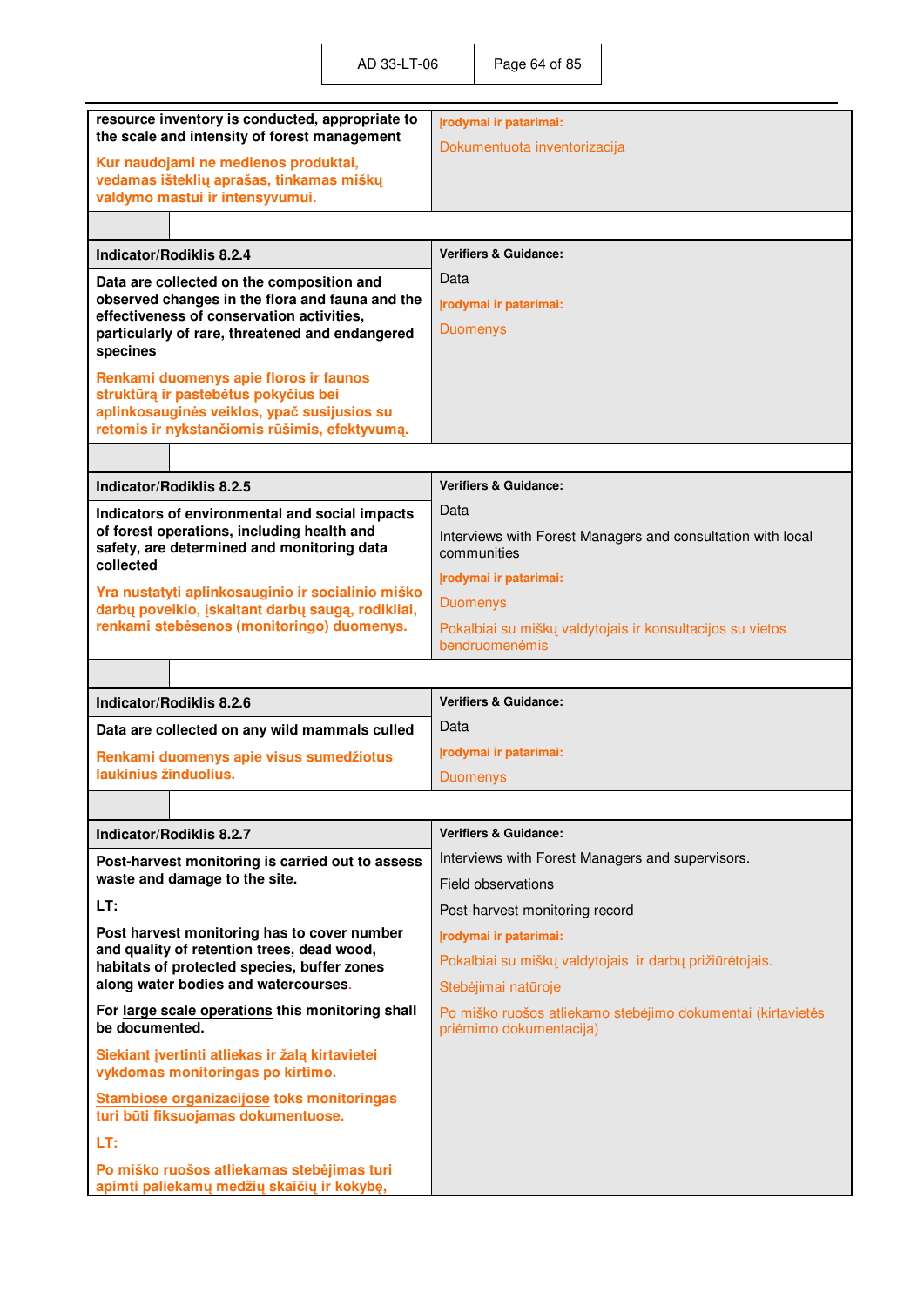| negyvą medieną, saugomų rūšių augimvietes,<br>buferines zonas prie vandens telkinių ir<br>vandentakių. |                                                                                                                                    |
|--------------------------------------------------------------------------------------------------------|------------------------------------------------------------------------------------------------------------------------------------|
|                                                                                                        |                                                                                                                                    |
| Indicator/Rodiklis 8.2.8                                                                               | <b>Verifiers &amp; Guidance:</b>                                                                                                   |
| The owner/manager records and analyses data                                                            | Data and records                                                                                                                   |
| on the costs, productivity and efficiency of                                                           | Įrodymai ir patarimai:                                                                                                             |
| forest management activities; the results of<br>such analyses are incorporated into plans              | Duomenys ir protokolai                                                                                                             |
| Savininkas/valdytojas fiksuoja ir analizuoja                                                           |                                                                                                                                    |
| duomenis apie miško valdymo veiklos kaštus,                                                            |                                                                                                                                    |
| produktyvumą ir efektyvumą; tokių analizių<br>rezultatai įtraukiami į planus.                          |                                                                                                                                    |
|                                                                                                        |                                                                                                                                    |
|                                                                                                        |                                                                                                                                    |
| Indicator/Rodiklis 8.2.9                                                                               | <b>Verifiers &amp; Guidance:</b>                                                                                                   |
| Contractors' performance is monitored,<br>including compliance with contract                           | Interviews with Forest Managers and contractors.                                                                                   |
| specifications.                                                                                        | Audit documents                                                                                                                    |
| In large scale organisations, formal auditing of                                                       | Irodymai ir patarimai:                                                                                                             |
| contractors shall be carried out on a regular<br>basis and records thereof maintained                  | Pokalbiai su miškų valdytojais ir rangovais.                                                                                       |
|                                                                                                        | Patikrinimų dokumentai                                                                                                             |
| Stebimas rangovų darbas, įskaitant sutarties<br>specifikacijų laikymąsi.                               |                                                                                                                                    |
| Stambiose organizacijose turi būti reguliariai                                                         |                                                                                                                                    |
| vykdomas oficialus rangovų tikrinimas ir šie<br>patikrinimai turi būti dokumentuojami.                 |                                                                                                                                    |
|                                                                                                        |                                                                                                                                    |
| Indicator/Rodiklis 8.2.10                                                                              | <b>Verifiers &amp; Guidance:</b>                                                                                                   |
| Waste disposal sites within the FMU are                                                                | Interviews with Forest Managers and field observations                                                                             |
| regularly checked                                                                                      | Irodymai ir patarimai:                                                                                                             |
| Reguliariai tikrinami MVV teritorijoje esantys                                                         | Pokalbiai su miškų valdytojais ir stebėjimai natūroje                                                                              |
| sąvartynai.                                                                                            |                                                                                                                                    |
|                                                                                                        |                                                                                                                                    |
| <b>Criterion 8.3</b>                                                                                   | Documentation shall be provided by the forest manager to enable monitoring and                                                     |
|                                                                                                        | certifying organisations to trace each forest product from its origin, a process                                                   |
| known as the "chain of custody."                                                                       |                                                                                                                                    |
| <b>Kriterijus 8.3</b>                                                                                  | Siekiant užtikrinti proceso priežiūrą ir suteikti galimybę sertifikuojančioms                                                      |
|                                                                                                        | organizacijoms atsekti kiekvieno miško produkto judėjimą nuo jo kilmės vietos                                                      |
| dokumentais.                                                                                           | (procesas žinomas kaip "gamybos grandinė"), miškų valdytojai tai turi pagrįsti                                                     |
|                                                                                                        |                                                                                                                                    |
| Indicator/Rodiklis 8.3.1                                                                               | <b>Verifiers &amp; Guidance:</b>                                                                                                   |
| There is a procedure for identifying all products<br>(timber and non-timber) leaving the forest so     | The scope of a joint FM/CoC certificate covers harvesting and<br>transportation of roundwood to the first point of sale, unloading |
| that the recipient can easily determine the                                                            | or processing. On site processing e.g. charcoal burning, use of a                                                                  |
| forest of origin.                                                                                      | mobile saw-bench, or purchase and harvesting of standing<br>timber by a third party (e.g. sawmill, harvesting contractor,          |
| For large scale organisations this procedure<br>shall be documented.                                   | timber merchant) must be covered by a separate chain of                                                                            |
| Yra nustatyta procedūra visų iš miško išvežamų                                                         | custody certificate if the products are to be sold as certified.<br>Interview with Forest Managers                                 |
|                                                                                                        |                                                                                                                                    |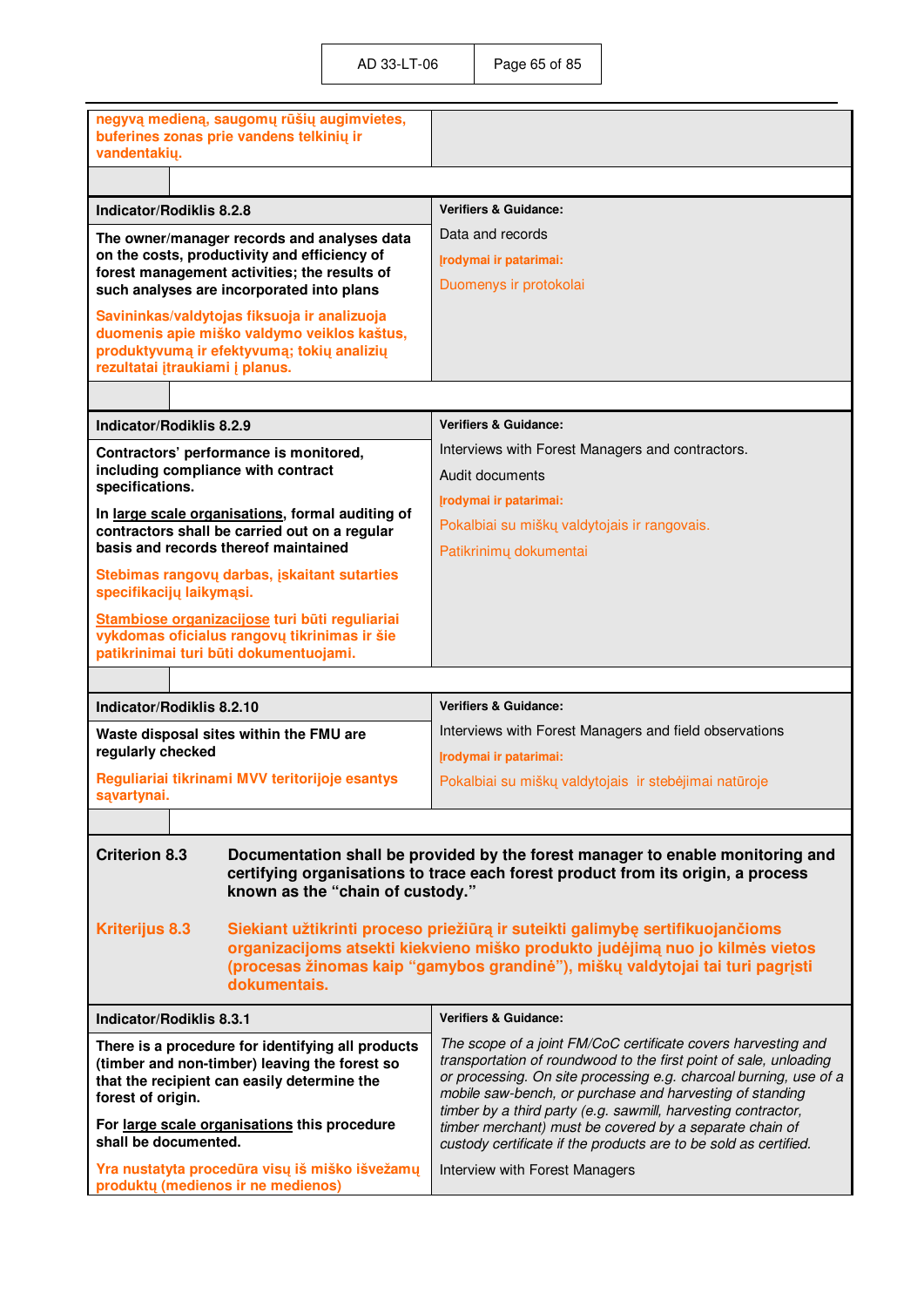| identifikavimui, kad gavėjas galėtų lengvai<br>nustatyti kilmės mišką.                                                                                                                         | Procedures.                                                                                                                                                                                                                                                                                                                                                                             |
|------------------------------------------------------------------------------------------------------------------------------------------------------------------------------------------------|-----------------------------------------------------------------------------------------------------------------------------------------------------------------------------------------------------------------------------------------------------------------------------------------------------------------------------------------------------------------------------------------|
| Stambiose organizacijose ši procedūra turi būti<br>nustatyta dokumentais.                                                                                                                      | Irodymai ir patarimai:<br>Bendra miško valdymo(FM)/gamybos grandinės (CoC) (angl.<br>chain of custody) sertifikato pažyma apima miško ruošą ir<br>apvaliosios medienos pervežimą į pirminį pardavimo punktą,                                                                                                                                                                            |
|                                                                                                                                                                                                | iškrovimą ir apdirbimą. Vietoje atliekamas perdirbimas, pvz.<br>medžio anglies gamyba, mobilių pjovimo staklių panaudojimas ir<br>trečios šalies (pvz. lentpjūvės, miško ruošos rangovo, medienos<br>prekybininko) vykdomas stataus miško pirkimas ir ruošimas turi<br>būti apsaugotas atskira gamybos grandinėssertifikato pažymoje,<br>jei gaminiai yra parduodami kaip sertifikuoti. |
|                                                                                                                                                                                                | Pokalbiai su miškų valdytojais                                                                                                                                                                                                                                                                                                                                                          |
|                                                                                                                                                                                                | Procedūros.                                                                                                                                                                                                                                                                                                                                                                             |
|                                                                                                                                                                                                |                                                                                                                                                                                                                                                                                                                                                                                         |
| Indicator/Rodiklis 8.3.2                                                                                                                                                                       | <b>Verifiers &amp; Guidance:</b>                                                                                                                                                                                                                                                                                                                                                        |
| Documentation of origin and destination of all                                                                                                                                                 | Delivery notes, receipts and stock records                                                                                                                                                                                                                                                                                                                                              |
| certified forest products is available for<br>products held at landing areas, stacking areas                                                                                                   | Irodymai ir patarimai:                                                                                                                                                                                                                                                                                                                                                                  |
| and processing sites on the FMU                                                                                                                                                                | Važtaraščiai, kvitai ir žaliavos apskaitos dokumentai                                                                                                                                                                                                                                                                                                                                   |
| Pateikiama visų sertifikuotų miško produktų<br>kilmės ir paskirties dokumentacija tiems<br>produktams, kurie laikomi MVV esančiose<br>krovimo aikštelėse, sandėliuose ir apdirbimo<br>vietose. |                                                                                                                                                                                                                                                                                                                                                                                         |
|                                                                                                                                                                                                |                                                                                                                                                                                                                                                                                                                                                                                         |
| Indicator/Rodiklis 8.3.3                                                                                                                                                                       | <b>Verifiers &amp; Guidance:</b>                                                                                                                                                                                                                                                                                                                                                        |
| Sales invoices and other documentation related                                                                                                                                                 | Sales invoices                                                                                                                                                                                                                                                                                                                                                                          |
| to sales of certified material include the chain of<br>custody certificate number, in the correct                                                                                              | Įrodymai ir patarimai:                                                                                                                                                                                                                                                                                                                                                                  |
| format (SGS-FM/CoC-XXXX)                                                                                                                                                                       | Sąskaitos faktūros                                                                                                                                                                                                                                                                                                                                                                      |
| Pardavimo sąskaitos ir kita su sertifikuotos<br>medžiagos pardavimu susijusi dokumentacija                                                                                                     |                                                                                                                                                                                                                                                                                                                                                                                         |
| turi tinkamo formato gamybos grandinės                                                                                                                                                         |                                                                                                                                                                                                                                                                                                                                                                                         |
|                                                                                                                                                                                                |                                                                                                                                                                                                                                                                                                                                                                                         |
| sertifikato numerį. (SGS-FM/CoC-XXXX)                                                                                                                                                          |                                                                                                                                                                                                                                                                                                                                                                                         |
|                                                                                                                                                                                                |                                                                                                                                                                                                                                                                                                                                                                                         |
| Indicator/Rodiklis 8.3.4                                                                                                                                                                       | <b>Verifiers &amp; Guidance:</b>                                                                                                                                                                                                                                                                                                                                                        |
| Records are kept of the total quantities of all                                                                                                                                                | Sales records, invoices                                                                                                                                                                                                                                                                                                                                                                 |
| products sold, as well as of quantities sold to<br>any chain-of-custody certificate holders                                                                                                    | Irodymai ir patarimai:                                                                                                                                                                                                                                                                                                                                                                  |
|                                                                                                                                                                                                | Pardavimų registravimas, sąskaitos                                                                                                                                                                                                                                                                                                                                                      |
| Registruojami bendri visų parduotų produktų<br>kiekiai bei kiekiai, parduoti bet kokiems kitiems<br>gamybos grandinės sertifikatų savininkams.                                                 |                                                                                                                                                                                                                                                                                                                                                                                         |
|                                                                                                                                                                                                |                                                                                                                                                                                                                                                                                                                                                                                         |
| Indicator/Rodiklis 8.3.5                                                                                                                                                                       | <b>Verifiers &amp; Guidance:</b>                                                                                                                                                                                                                                                                                                                                                        |
| Use of the FSC trademark is in accordance with<br>policy and has been approved by SGS Qualifor                                                                                                 | Samples of trademark use<br>Irodymai ir patarimai:                                                                                                                                                                                                                                                                                                                                      |
| FSC prekės ženklas naudojamas pagal<br>naudojimo politiką ir toks naudojimas<br>patvirtintas SGS Qualifor.                                                                                     | Prekyženklio panaudojimo pavyzdžiai                                                                                                                                                                                                                                                                                                                                                     |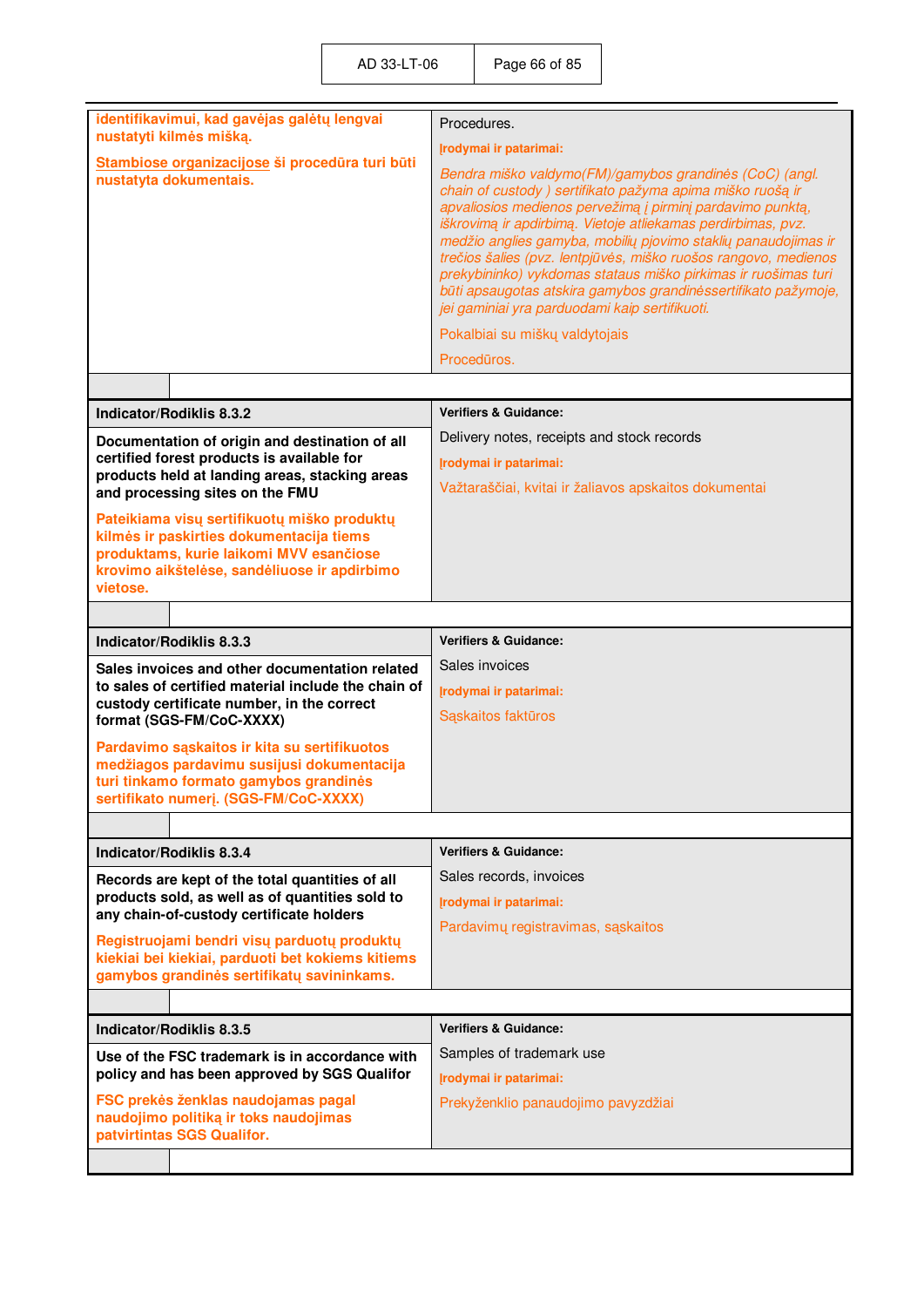| <b>Criterion 8.4</b> | The results of monitoring shall be incorporated into the implementation and |
|----------------------|-----------------------------------------------------------------------------|
|                      | revision of the management plan.                                            |

## **Kriterijus 8.4 Įgyvendinant ir peržiūrint miškotvarkos projektą, reikia atsižvelgti ir į monitoringo rezultatus.**

| Indicator/Rodiklis 8.4.1                                                                        | <b>Verifiers &amp; Guidance:</b>                         |
|-------------------------------------------------------------------------------------------------|----------------------------------------------------------|
| The results of research and monitoring                                                          | Interviews with local experts and Forest Managers.       |
| programmes are regularly analysed and<br>incorporated into planning on a regular basis          | Forest planning documents                                |
|                                                                                                 | Irodymai ir patarimai:                                   |
| Tyrimo ir stebėjimo programų rezultatai<br>reguliariai analizuojami ir reguliariai įtraukiami į | Pokalbiai su miškų valdytojais ir vietiniais ekspertais. |
| planavima.                                                                                      | Miškų ūkio veiklos planavimo dokumentai                  |
|                                                                                                 |                                                          |

| Indicator/Rodiklis 8.4.2                                                                      | <b>Verifiers &amp; Guidance:</b>                         |
|-----------------------------------------------------------------------------------------------|----------------------------------------------------------|
| There is evidence that monitoring results are<br>used to improve forest management            | Interviews with local experts and Forest Managers        |
|                                                                                               | Irodymai ir patarimai:                                   |
| Pateikiami įrodymai, kad stebėjimo rezultatai<br>naudojami siekiant pagerinti miško tvarkymą. | Pokalbiai su miškų valdytojais ir vietiniais ekspertais. |

#### **Criterion 8.5 While respecting the confidentiality of information, forest managers shall make publicly available a summary of the results of monitoring indicators, including those listed in Criterion 8.2.**

### **Kriterijus 8.5 Gerbdami informacijos konfidencialumą, miškų valdytojai turi pateikti visuomenei 8.2. kriterijuje išvardintų rodiklių monitoringo (steb÷senos) rezultatų santrauką.**

| Indicator/Rodiklis 8.5.1                                                                                                                                                                          | <b>Verifiers &amp; Guidance:</b> |
|---------------------------------------------------------------------------------------------------------------------------------------------------------------------------------------------------|----------------------------------|
| Results and/or summaries of monitoring<br>programmes (including those listed in Criterion                                                                                                         | Public summary                   |
|                                                                                                                                                                                                   | Irodymai ir patarimai:           |
| 8.2) are available to the public within the<br>accepted norms of commercial confidentiality.                                                                                                      | Santrauka skirta visuomenei      |
| Stebėsenos (monitoringo) programų rezultatai<br>ir/ar santraukos (taip pat ir išvardintos<br>kriterijuje 8.2) pateikiamos visuomenei,<br>priimtinose komercinių paslapčių išsaugojimo<br>normose. |                                  |
|                                                                                                                                                                                                   |                                  |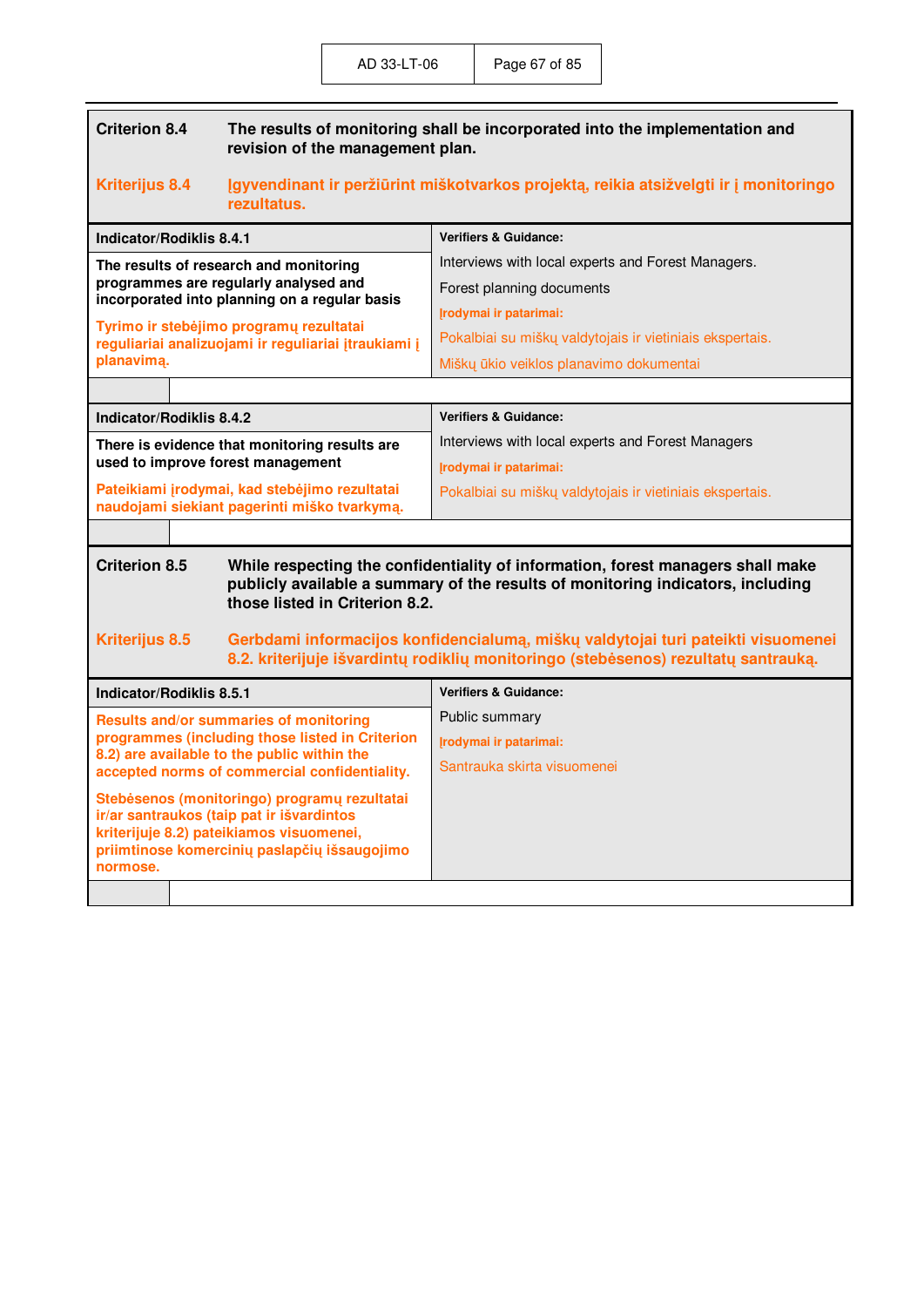# **PRINCIPLE 9.MAINTENANCE OF HIGH CONSERVATION VALUE FORESTS:**

**Management activities in high conservation value forests shall maintain or enhance the attributes, which define such forests. Decisions regarding high conservation value forests shall always be considered in the context of a precautionary approach.** 

## **PRINCIPAS 9: DIDELöS APLINKOSAUGINöS VERTöS MIŠKŲ IŠSAUGOJIMAS:**

*Miškų ūkio veikla didelę aplinkosauginę vertę turinčiuose miškuose turi būti vykdoma siekiant išsaugoti ar sustiprinti šiems miškams būdingas savybes. Sprendimai d÷l didel÷s aplinkosaugin÷s vert÷s miškų visuomet turi būti priimami prevencinio požiūrio kontekste***.**

#### **Criterion 9.1 Assessment to determine the presence of the attributes consistent with High Conservation Value Forests will be completed, appropriate to scale and intensity of forest management**

**Kriterijus 9.1 Didel÷s aplinkosaugin÷s vert÷s miškų atitinkamų savybių esamos būkl÷s įvertinimas bus atliktas, atsižvelgiant į ūkin÷s veiklos šiuose miškuose apimtis bei intensyvumą**

| <b>Indicator/Rodiklis 9.1.1</b>                                                                                                                                                                                                                                                                                                                                                                                                                                 | <b>Verifiers &amp; Guidance:</b>                                                                                                                                                                                                                                                                                                                |
|-----------------------------------------------------------------------------------------------------------------------------------------------------------------------------------------------------------------------------------------------------------------------------------------------------------------------------------------------------------------------------------------------------------------------------------------------------------------|-------------------------------------------------------------------------------------------------------------------------------------------------------------------------------------------------------------------------------------------------------------------------------------------------------------------------------------------------|
| The FMU has been adequately assessed (in<br>consultation with conservation organisations,<br>regulatory authorities and other local and                                                                                                                                                                                                                                                                                                                         | This requirement must be applied to all forests undergoing<br>assessment. HCVFs possess one or more the following<br>attributes:                                                                                                                                                                                                                |
| national stakeholders) and any HCVFs and their<br>biological and/or socio-economic or cultural<br>attributes have been identified<br>MVV buvo tinkamai įvertinti (konsultuojantis su<br>aplinkosaugos organizacijomis, kontrolės<br>institucijomis ir kitomis vietinėmis ir<br>nacionalinėmis suinteresuotomis šalimis) ir<br>nustatyti visi didelės aplinkosauginės vertės<br>miškai (DAVM) ir jų biologinės ir (ar)<br>socioekonominės ar kultūrinės savybės. | Forest areas containing globally, regionally or nationally<br>٠<br>significant concentrations of biodiversity values and/or large<br>landscape level forests where viable populations of most/all<br>naturally occurring species exist in natural patterns of<br>distribution and abundance;<br>Rare, threatened or endangered ecosystems;<br>п |
|                                                                                                                                                                                                                                                                                                                                                                                                                                                                 | Forests that provide basic ecological services in critical<br>п<br>situations (e.g. water quality or flow, protection against<br>erosion or natural disasters such as cyclones or hurricanes,<br>pollinators);                                                                                                                                  |
|                                                                                                                                                                                                                                                                                                                                                                                                                                                                 | Forests fundamental to meeting basic economic or bio-<br>٠<br>physiological needs of local communities or critical to local<br>community cultural identity.                                                                                                                                                                                     |
|                                                                                                                                                                                                                                                                                                                                                                                                                                                                 | Interviews with Forest Managers and local experts.                                                                                                                                                                                                                                                                                              |
|                                                                                                                                                                                                                                                                                                                                                                                                                                                                 | Evidence of assessments.                                                                                                                                                                                                                                                                                                                        |
|                                                                                                                                                                                                                                                                                                                                                                                                                                                                 | Įrodymai ir patarimai:                                                                                                                                                                                                                                                                                                                          |
|                                                                                                                                                                                                                                                                                                                                                                                                                                                                 | Šis reikalavimas turi būti taikomas visiems miškams, kuriuose yra<br>atliekamas vertinimas. Didelės aplinkosauginės vertės miškai<br>(DAVM) pasižymi viena ar keliomis žemiau nurodytomis<br>savybėmis:                                                                                                                                         |
|                                                                                                                                                                                                                                                                                                                                                                                                                                                                 | Miško plotai, kuriuose yra globaliu, regiono, arba šalies mastu<br>svarbi biojvairovės vertybių koncentracija ir (arba) dideli<br>landšaftinio lygio miškai, kuriuose egzistuoja gyvybingos<br>daugumos/visų natūraliai sutinkamų rūšių populiacijos ir jų<br>paplitimas bei gausa atitinka natūralius modelius;                                |
|                                                                                                                                                                                                                                                                                                                                                                                                                                                                 | Retos, pažeidžiamos ar nykstančios ekosistemos;<br>٠                                                                                                                                                                                                                                                                                            |
|                                                                                                                                                                                                                                                                                                                                                                                                                                                                 | Miškai, kurie atlieka esmines ekologines funkcijas esant<br>٠<br>kritinėms situacijoms (pvz. vandens kokybės ar tėkmės,<br>apsaugos nuo erozijos ar stichinių nelaimių, tokių kaip ciklonai<br>arba uraganai, tarša ir pan.);                                                                                                                   |
|                                                                                                                                                                                                                                                                                                                                                                                                                                                                 | Miškai, kurie yra būtini tam, kad būtų patenkinti esminiai                                                                                                                                                                                                                                                                                      |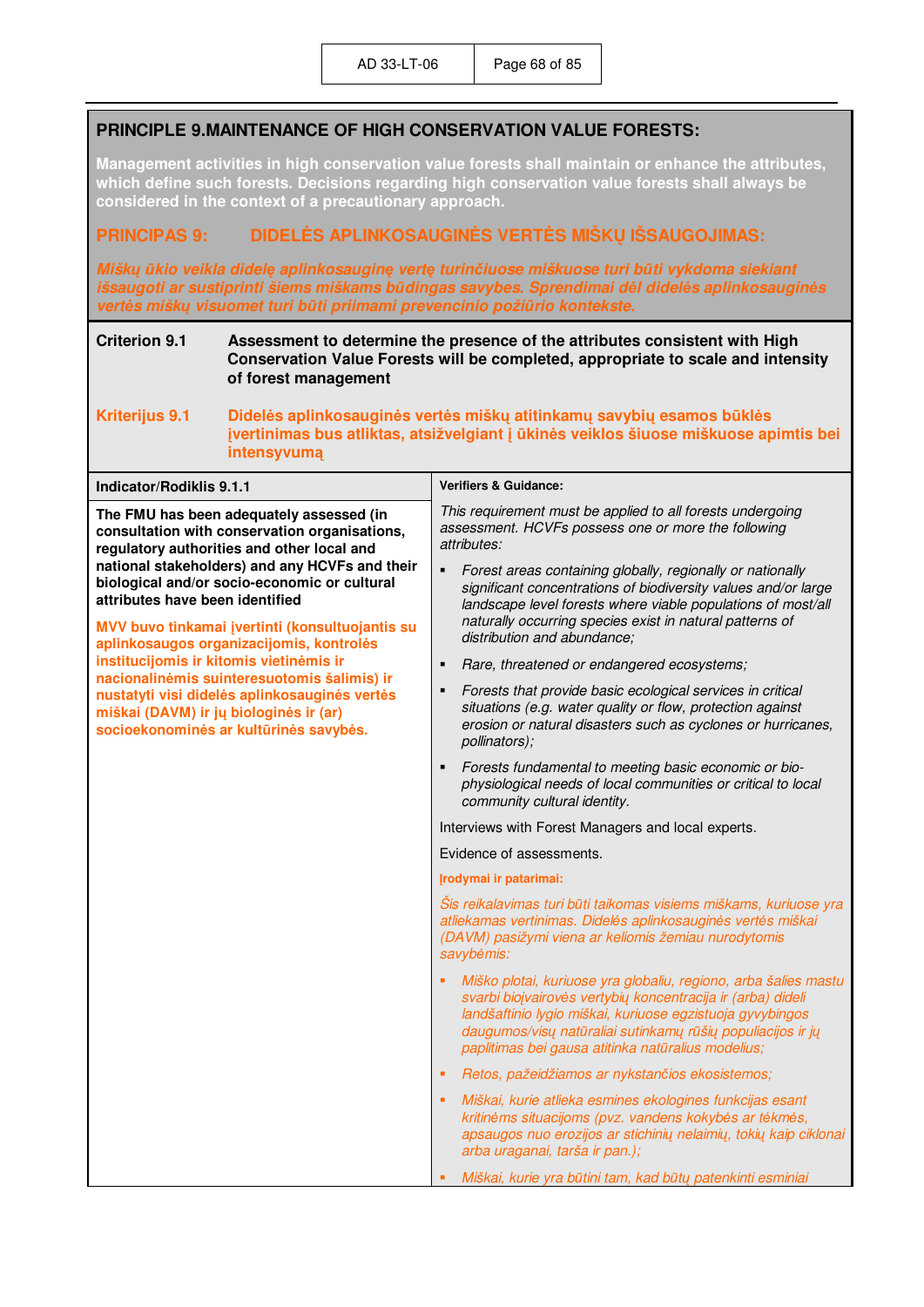|                                                                                                   | ekonominiai ar biofiziologiniai vietinių bendruomenių poreikiai,<br>ar gyvybiškai svarbūs vietinių bendruomenių kultūriniam<br><i>identitetui.</i>               |
|---------------------------------------------------------------------------------------------------|------------------------------------------------------------------------------------------------------------------------------------------------------------------|
|                                                                                                   | Pokalbiai su miškų valdytojais ir vietiniais ekspertais.                                                                                                         |
|                                                                                                   | Vertinimų įrodymai.                                                                                                                                              |
|                                                                                                   |                                                                                                                                                                  |
| Indicator/Rodiklis 9.1.2                                                                          | <b>Verifiers &amp; Guidance:</b>                                                                                                                                 |
| For large scale organisations the assessment                                                      | Documented procedures and records                                                                                                                                |
| procedure should be documented and records<br>of consultation maintained                          | Irodymai ir patarimai:                                                                                                                                           |
| Stambiose organizacijose vertinimo tvarka turi                                                    | Dokumentais pagrįstos procedūros ir protokolai                                                                                                                   |
| būti nustatyta dokumentais; konsultacijos turi                                                    |                                                                                                                                                                  |
| būti registruojamos.                                                                              |                                                                                                                                                                  |
|                                                                                                   |                                                                                                                                                                  |
| <b>Criterion 9.2</b>                                                                              | The consultative portion of the certification process must place emphasis on the<br>identified conservation attributes, and options for the maintenance thereof. |
|                                                                                                   |                                                                                                                                                                  |
| <b>Kriterijus 9.2</b>                                                                             | Konsultacinės sertifikavimo proceso dalies metu ypatingas dėmesys turi būti<br>skiriamas identifikuotoms aplinkosauginėms savybėms ir būdams joms išsaugoti      |
| bei stiprinti.                                                                                    |                                                                                                                                                                  |
| <b>Indicator/Rodiklis 9.2.1</b>                                                                   | <b>Verifiers &amp; Guidance:</b>                                                                                                                                 |
| The owner/manager has determined appropriate                                                      | Management plans and maps                                                                                                                                        |
| management prescriptions for the HCVF in                                                          | Consultation with stakeholders and/or government agencies or                                                                                                     |
| consultation with (and acceptable to)<br>conservation organisations, regulatory                   | evidence of input by these agents                                                                                                                                |
| authorities and other local and national                                                          | Įrodymai ir patarimai:                                                                                                                                           |
| stakeholders                                                                                      | Miškotvarkos projektai ir žemėlapiai                                                                                                                             |
| Savininkas/valdytojas yra nustatęs tinkamus (ir<br>priimtinus) DAVM valdymo nurodymus po          | Konsultacijos su suinteresuotais subjektais ir/ar vyriausybės                                                                                                    |
| konsultacijų su aplinkosaugos organizacijomis,                                                    | institucijomis ar šių atstovų įdėtų pastangų įrodymai                                                                                                            |
| kontrolės institucijomis ir kitomis vietos ir<br>nacionalinėmis suinteresuotomis šalimis          |                                                                                                                                                                  |
|                                                                                                   |                                                                                                                                                                  |
| <b>Indicator/Rodiklis 9.2.2</b>                                                                   | <b>Verifiers &amp; Guidance:</b>                                                                                                                                 |
| When an HCVF has been identified for its socio-                                                   | Interviews with Forest Managers, local experts and                                                                                                               |
| economic or cultural attributes, there should be                                                  | communities.                                                                                                                                                     |
| joint analysis and decision-making with the<br>stakeholders directly affected; all efforts should | Affected communities/persons are listed on the stakeholder list<br>(refer Criterion 4.4).                                                                        |
| be made to establish co-management<br>agreements with these stakeholders                          | Įrodymai ir patarimai:                                                                                                                                           |
|                                                                                                   | Pokalbiai su miškų valdytojais, vietiniais ekspertais ir                                                                                                         |
| Kai yra nustatytos DAVM socioekonominės ar<br>kultūrinės savybės, kartu su tiesiogiai             | bendruomenėmis.                                                                                                                                                  |
| veikiamomis suinteresuotomis šalimis turėtų<br>būti atlikta bendra analizė ir priimtas            | Paveiktos bendruomenės/asmenys yra išvardijami<br>suinteresuotųjų šalių sąraše (žr. 4.4).                                                                        |
| sprendimas; turi būti dedamos visos                                                               |                                                                                                                                                                  |
| pastangos, kad būtų sudaryti bendro valdymo<br>susitarimai su šiomis suinteresuotomis šalimis.    |                                                                                                                                                                  |
|                                                                                                   |                                                                                                                                                                  |
|                                                                                                   |                                                                                                                                                                  |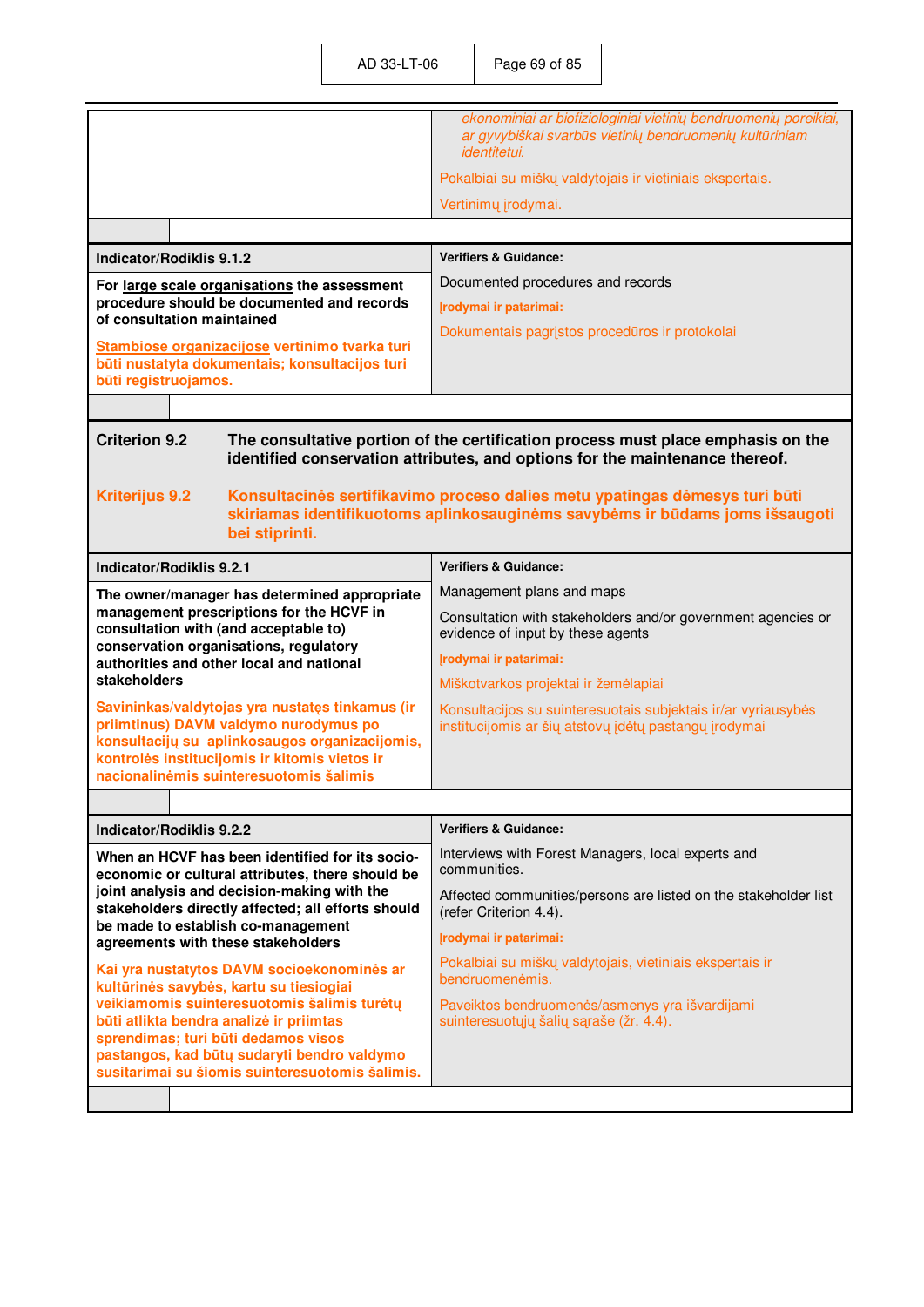| <b>Criterion 9.3</b><br>The management plan shall include and implement specific measures that ensure<br>the maintenance and/or enhancement of the applicable conservation attributes<br>consistent with the precautionary approach. These measures shall be specifically<br>included in the publicly available management plan summary. |                                                                                  |
|------------------------------------------------------------------------------------------------------------------------------------------------------------------------------------------------------------------------------------------------------------------------------------------------------------------------------------------|----------------------------------------------------------------------------------|
| <b>Kriterijus 9.3</b><br>Miškotvarkos projekte turi būti numatytos specifinės priemonės, užtikrinančios<br>atitinkamų aplinkosauginių savybių išsaugojimą ir/arba stiprinimą prevencinio<br>požiūrio kontekste. Šios priemonės turi būti įtrauktos į viešai prieinamą<br>miškotvarkos projekto santrauką.                                |                                                                                  |
| <b>Indicator/Rodiklis 9.3.1</b>                                                                                                                                                                                                                                                                                                          | <b>Verifiers &amp; Guidance:</b>                                                 |
| All biological and/or social attributes of any<br>HCVF identified are described in the<br>management plan                                                                                                                                                                                                                                | Management plan<br>Įrodymai ir patarimai:                                        |
| Visų nustatytų DAVM biologinės ir/ar socialinės<br>savybės aprašytos miškotvarkos projekte.                                                                                                                                                                                                                                              | Miškotvarkos projektas                                                           |
|                                                                                                                                                                                                                                                                                                                                          |                                                                                  |
| Indicator/Rodiklis 9.3.2                                                                                                                                                                                                                                                                                                                 | <b>Verifiers &amp; Guidance:</b>                                                 |
| The plan describes the specific measures to be<br>taken to enhance the identified attributes (see                                                                                                                                                                                                                                        | Management plan                                                                  |
| also Criterion 7.1)                                                                                                                                                                                                                                                                                                                      | Irodymai ir patarimai:                                                           |
| Projekte turi būti aprašytos specifinės                                                                                                                                                                                                                                                                                                  | Miškotvarkos projektas                                                           |
| priemonės, kurių reikia imtis siekiant pagerinti<br>nustatytas savybes (taip pat žiūrėti kriterijų 7.1).                                                                                                                                                                                                                                 |                                                                                  |
|                                                                                                                                                                                                                                                                                                                                          |                                                                                  |
| Indicator/Rodiklis 9.3.3                                                                                                                                                                                                                                                                                                                 | <b>Verifiers &amp; Guidance:</b>                                                 |
| All measures are described in the public                                                                                                                                                                                                                                                                                                 | Management plan                                                                  |
| summary of the plan                                                                                                                                                                                                                                                                                                                      | Įrodymai ir patarimai:                                                           |
| Visos priemonės aprašomos visuomenei<br>skirtoje projekto santraukoje.                                                                                                                                                                                                                                                                   | Miškotvarkos projektas                                                           |
|                                                                                                                                                                                                                                                                                                                                          |                                                                                  |
| Indicator/Rodiklis 9.3.4                                                                                                                                                                                                                                                                                                                 | <b>Verifiers &amp; Guidance:</b>                                                 |
| When an HCVF has been identified for biological                                                                                                                                                                                                                                                                                          | Management plans and maps.                                                       |
| values, management should:<br>maintain natural patterns of distribution and<br>٠                                                                                                                                                                                                                                                         | Interviews with Forest Managers and local experts.                               |
| abundance of species,                                                                                                                                                                                                                                                                                                                    | Field observations.                                                              |
| maintain natural evolutionary and ecological<br>٠<br>processes (biotic and abiotic, including<br>disturbance),                                                                                                                                                                                                                           | Įrodymai ir patarimai:                                                           |
|                                                                                                                                                                                                                                                                                                                                          | Miškotvarkos projektai ir žemėlapiai.                                            |
| avoid fragmentation, and set aside core areas for<br>٠<br>strict protection                                                                                                                                                                                                                                                              | Pokalbiai su miškų valdytojais ir vietiniais ekspertais.<br>Stebėjimai natūroje. |
| Kai nustatoma DAVM biologinė vertė, valdytojai<br>turi:                                                                                                                                                                                                                                                                                  |                                                                                  |
| išlaikyti natūralią rūšių pasiskirstymo ir gausos<br>×<br>struktūrą;                                                                                                                                                                                                                                                                     |                                                                                  |
| išsaugoti natūralius evoliucijos ir ekologinius<br>×<br>procesus (biotinius ir abiotinius, įskaitant trikdymą);                                                                                                                                                                                                                          |                                                                                  |
| vengti fragmentavimo ir nustatyti griežtos apsaugos<br>٠<br>zonas.                                                                                                                                                                                                                                                                       |                                                                                  |
|                                                                                                                                                                                                                                                                                                                                          |                                                                                  |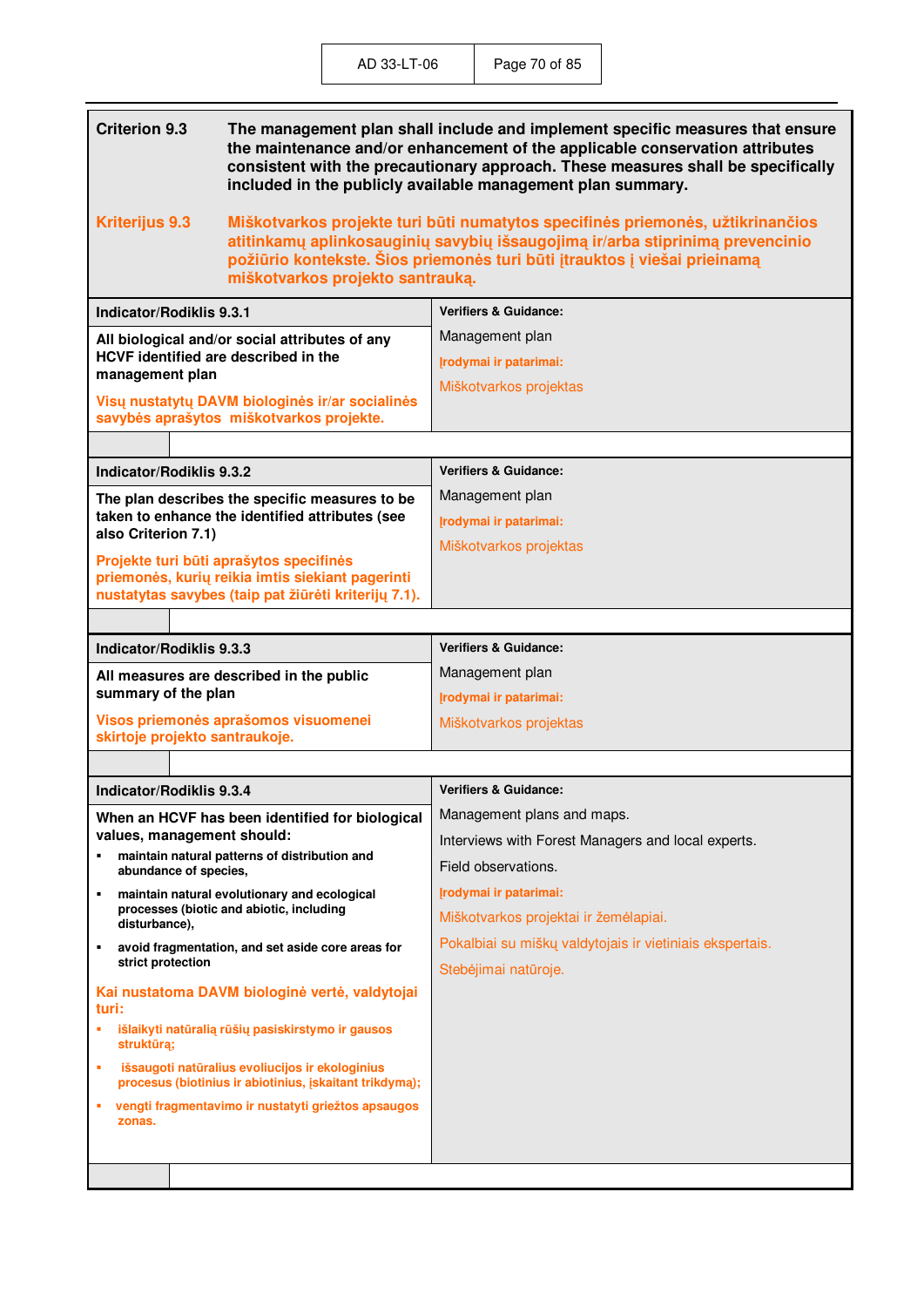| <b>Indicator/Rodiklis 9.3.5</b>                                                                                                                                                                                 | <b>Verifiers &amp; Guidance:</b>                         |  |
|-----------------------------------------------------------------------------------------------------------------------------------------------------------------------------------------------------------------|----------------------------------------------------------|--|
| Critically endangered forest landscapes must<br>be subject to complete protection (i.e. no<br>harvesting)                                                                                                       | Management plans and maps.                               |  |
|                                                                                                                                                                                                                 | Interviews with Forest Managers and local experts        |  |
| LT                                                                                                                                                                                                              | Irodymai ir patarimai:                                   |  |
| Nationally critically endangered species and                                                                                                                                                                    | Miškotvarkos projektai ir žemėlapiai.                    |  |
| their habitats and forest habitat types must be<br>subject to complete protection and<br>management activities identified by experts                                                                            | Pokalbiai su miškų valdytojais ir vietiniais ekspertais. |  |
| Miško kraštovaizdis, kuriam kilusi didelė<br>grėsmė, turi būti visapusiškai saugomas (pvz.,<br>nevykdomi pagrindiniai kirtimai).                                                                                |                                                          |  |
| LT:                                                                                                                                                                                                             |                                                          |  |
| Visos šalies mastu ypatingame pavojuje<br>esančios rūšys ir jų buveinės bei miško<br>buveinių tipai turi būti visapusiškai apsaugoti ir<br>jų atžvilgiu turi būti taikoma ekspertų nustatyta<br>valdymo veikla. |                                                          |  |
|                                                                                                                                                                                                                 |                                                          |  |
| <b>Criterion 9.4</b><br>Annual monitoring shall be conducted to assess the effectiveness of the<br>measures employed to maintain or enhance the applicable conservation<br>attributes.                          |                                                          |  |
| <b>Kriterijus 9.4</b><br>Kasmetinė stebėsena (monitoringas) turi būti vykdoma, siekiant įvertinti<br>priemonių, skirtų užtikrinti bei stiprinti aplinkosaugines savybes, efektyvumą.                            |                                                          |  |
| <b>Indicator/Rodiklis 9.4.1</b>                                                                                                                                                                                 | <b>Verifiers &amp; Guidance:</b>                         |  |
| Monitoring indicators and frequency are defined                                                                                                                                                                 | Interviews with Forest Managers and local experts        |  |
| in consultation with acknowledged experts,<br>local and national stakeholders to monitor                                                                                                                        | Irodymai ir patarimai:                                   |  |
| effectiveness of each measure described in the<br>plan                                                                                                                                                          | Pokalbiai su miškų valdytojais ir vietiniais ekspertais  |  |
| Stebėsenos rodikliai ir dažnumas nustatomas                                                                                                                                                                     |                                                          |  |
| tariantis su pripažintais ekspertais, vietos ir<br>nacionalinėmis suinteresuotomis šalimis,                                                                                                                     |                                                          |  |
| siekiant stebėti kiekvienos plane aprašytos                                                                                                                                                                     |                                                          |  |
| priemonės efektyvumą                                                                                                                                                                                            |                                                          |  |
|                                                                                                                                                                                                                 |                                                          |  |
| Indicator/Rodiklis 9.4.2                                                                                                                                                                                        | <b>Verifiers &amp; Guidance:</b>                         |  |
| Records of monitoring are kept and used, in                                                                                                                                                                     | Records of monitoring                                    |  |
| consultation with acknowledged experts, local<br>and national stakeholders, to adapt future<br>management                                                                                                       | Irodymai ir patarimai:                                   |  |
|                                                                                                                                                                                                                 | Stebėsenos (monitoringo) dokumentacija                   |  |
| Siekiant pritaikyti būsimą tvarkymą, vedami ir<br>naudojami stebėjimo registrai konsultuojantis<br>su pripažintais ekspertais, vietos ir<br>nacionalinėmis suinteresuotomis šalimis.                            |                                                          |  |
|                                                                                                                                                                                                                 |                                                          |  |
| Indicator/Rodiklis 9.4.3                                                                                                                                                                                        | <b>Verifiers &amp; Guidance:</b>                         |  |
| Managers are aware of research developments<br>which might contribute to management of<br><b>HCVFs</b>                                                                                                          | Scientific evidence.                                     |  |
|                                                                                                                                                                                                                 | Interviews with Forest Managers and local experts        |  |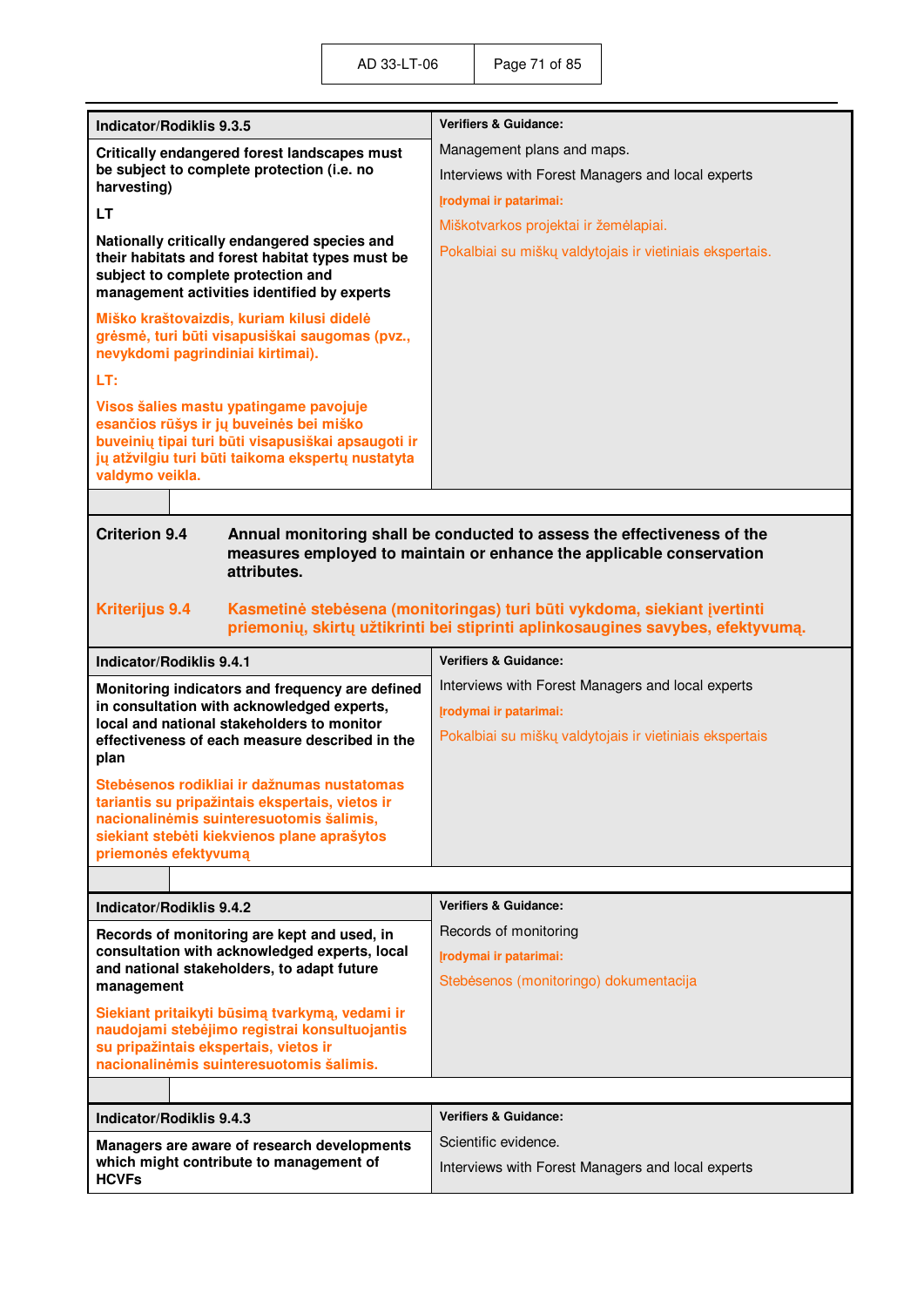| Valdytojai susipažinę su tyrimų naujienomis,<br>kurios gali prisidėti prie DAVM tvarkymo. | Irodymai ir patarimai:<br>Moksliniai įrodymai.<br>Pokalbiai su miškų valdytojais ir vietiniais ekspertais. |
|-------------------------------------------------------------------------------------------|------------------------------------------------------------------------------------------------------------|
| Indicator/Rodiklis 9.4.4                                                                  | <b>Verifiers &amp; Guidance:</b>                                                                           |
| Managers are actively monitoring research<br>developments which might contribute to       | Scientific evidence.<br>Interviews with Forest Managers and local experts                                  |
| management of HCVFs                                                                       | Irodymai ir patarimai:                                                                                     |
| Valdytojai aktyviai stebi tyrimų naujoves, kurios<br>gali prisidėti prie DAVM tvarkymo.   | Moksliniai įrodymai.                                                                                       |
|                                                                                           | Pokalbiai su miškų valdytojais ir vietiniais ekspertais.                                                   |

## **PRINCIPLE 10. PLANTATIONS:**

**Plantations shall be planned and managed in accordance with Principles and Criteria 1 - 9, and Principle 10 and its Criteria. While plantations can provide an array of social and economic benefits, and can contribute to satisfying the world's needs for forest products, they should complement the management of, reduce pressures on, and promote the restoration and conservation of natural forests.** 

### **PRINCIPAS 10: PLANTACINIAI ŽELDINIAI:**

**Plantaciniai želdiniai turi būti planuojami ir tvarkomi pagal 1 - 9 principus ir kriterijus bei remiantis 10 principu ir jo kriterijais. Plantaciniai želdiniai teikia socialinių ir ekonominių privalumų bei prisideda tenkinant pasaulio poreikį medienos produktams, jais taip pat siekiama sumažinti natūralių miškų naudojimą bei skatinti jų atkūrimą ir apsaugą.**

**The principle is not applicable in the forest management of Republic of Lithuania** 

**Šis principas Lietuvos Respublikos miškų ūkio valdymui netaikomas.**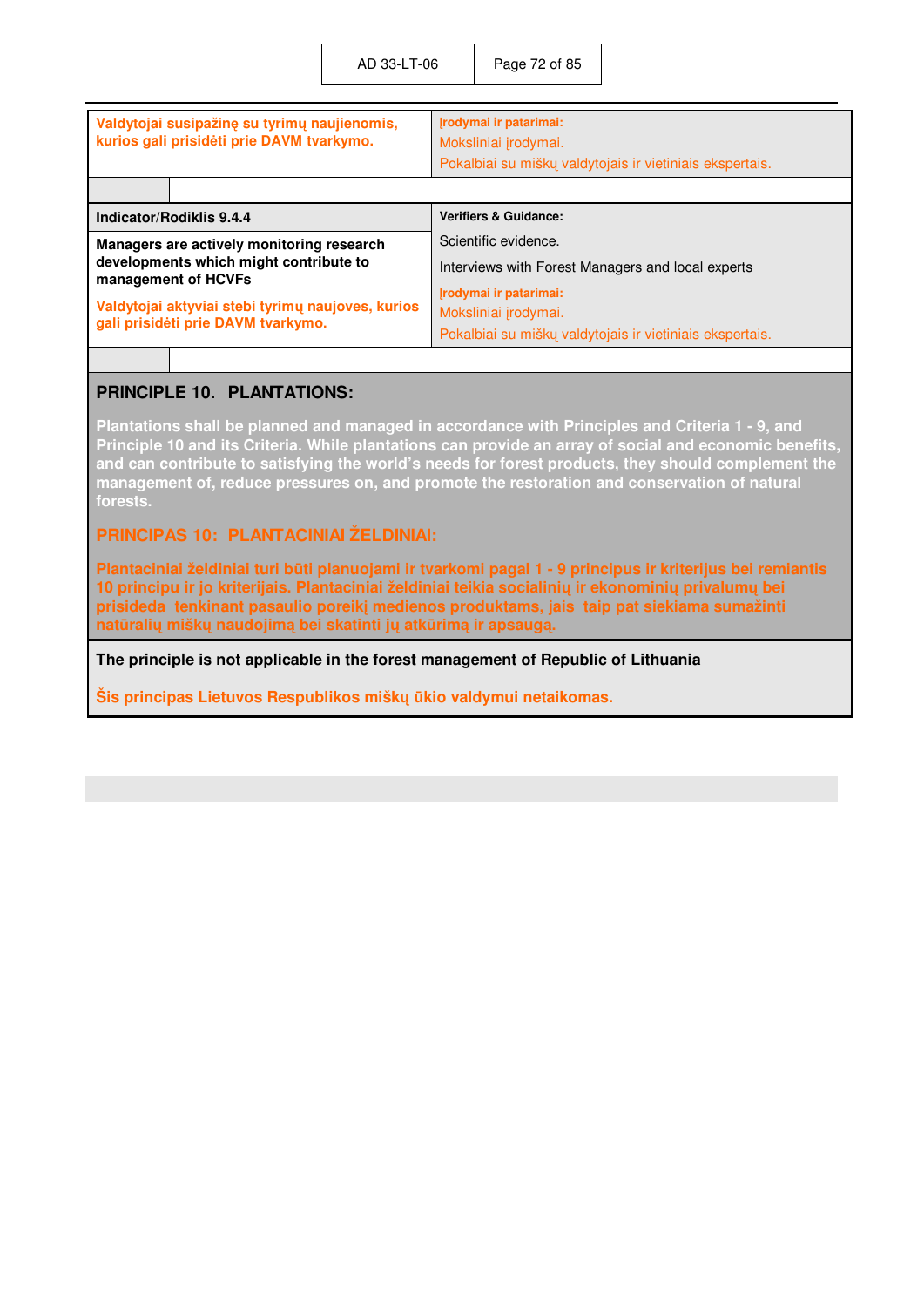## **APPENDIX A / PRIEDAS A**

## **REGULATIONS AND STANDARDS APPLICABLE IN LITHUANIA ĮSTATYMAI IR ADMINISTRACINIAI REIKALAVIMAI LIETUVOJE**

| Α.        | NATIONAL LEGISLATION AND LOCAL STANDARDS AND BEST OPERATING PRACTICES                                                                                                                                              |                                                                                          |             |
|-----------|--------------------------------------------------------------------------------------------------------------------------------------------------------------------------------------------------------------------|------------------------------------------------------------------------------------------|-------------|
|           | NACIONALINIAI TEISĖS AKTAI VIETINĖS NORMOS IR GERIAUSIA DARBŲ PRAKTIKA                                                                                                                                             |                                                                                          |             |
|           | Forestry, Agriculture, Environment, Cultural and Social aspects:                                                                                                                                                   |                                                                                          |             |
|           | Miškininkystė, žemės ūkis, aplinka, kultūriniai ir socialiniai aspektai:                                                                                                                                           |                                                                                          |             |
|           | Lietuviškas pavadinimas                                                                                                                                                                                            | <b>English name</b>                                                                      | Data / Date |
| 1.        | Lietuvos Respublikos Konstitucija                                                                                                                                                                                  | The Constitution of Republic of Lithuania                                                | 1992.10.25  |
| 2.        | Miškų įstatymas                                                                                                                                                                                                    | Law on Forest                                                                            | 2001.04.10  |
| 3.        | Žemės įstatymas                                                                                                                                                                                                    | Law on Land                                                                              | 2004.01.27  |
| 4.        | Žemės reformos įstatymas                                                                                                                                                                                           | Law on Land reform                                                                       | 1997.07.02  |
| 5.        | Teritorijų planavimo įstatymas                                                                                                                                                                                     | Law on Territory Planning                                                                | 2004.01.15  |
| 6.        | Saugomų teritorijų įstatymas                                                                                                                                                                                       | Law on Protected Areas                                                                   | 2001.12.04  |
| 7.        | Laukinės gyvūnijos įstatymas                                                                                                                                                                                       | Law on Wildlife                                                                          | 2001.12.11  |
| 8.        | Saugomų gyvūnų, augalų, grybų rūšių ir<br>bendrijų įstatymas                                                                                                                                                       | Law on protected animal, plant, fungi<br>species and habitats                            | 2001.12.11  |
| 9.        | Laukinės augalijos įstatymas                                                                                                                                                                                       | Law on Flora                                                                             | 1999.06.15  |
| 10.       | Fitosanitarijos įstatymas                                                                                                                                                                                          | Law on Phytosanitary                                                                     | 1999.12.16  |
| 11.       | Augalų nacionalinių genetinių išteklių<br>įstatymas                                                                                                                                                                | Law on Plant National Genetic Resources                                                  | 2001.10.09  |
| 12.       | Medžioklės įstatymas                                                                                                                                                                                               | The hunting Law                                                                          | 2002.06.20  |
| 13.       | Lietuvos Respublikos mokesčių už<br>valstybinius gamtos išteklius įstatymas                                                                                                                                        | Law on taxes related to use of natural<br>resources                                      | 1991.03.21  |
| 14.       | Savivaldybių aplinkos apsaugos rėmimo<br>specialiosios programos įstatymas                                                                                                                                         | Law on Support for Municipalities<br><b>Environment Protection by Special</b><br>Program | 2003.06.10  |
| 15.       | Lietuvos Respublikos planuojamos ūkinės<br>veiklos poveikio aplinkai vertinimo įstatymas                                                                                                                           | Law on Environment Impact Assessment<br>of Management Activities Planned                 | 2005.06.21  |
| 16.       | Piliečių nuosavybės teisių į išlikusį<br>nekilnojamąjį turtą atkūrimo įstatymas                                                                                                                                    | Law on civil tenure rights to the<br>restoration of Real Estate                          | 2002.06.20  |
| 17.       | Baudžiamasis kodeksas                                                                                                                                                                                              | Penal Code                                                                               | 2000.09.26  |
| 18.       | Administracinių teisės pažeidimų kodeksas                                                                                                                                                                          | <b>Administrative Code</b>                                                               | 2009.07.15  |
| <b>B.</b> | REGULATIONS PERTINENT TO FORESTRY RELATED TO AND EMERGING FROM NATIONAL<br><b>LEGISLATION AND OTHER LEGISLATIVE INSTITUTIONS:</b><br>NUTARIMAI, ĮSAKYMAI, TAISYKLĖS SUSIJĘ SU MIŠKININKYSTĖS VEIKLA IR PAPILDANTYS |                                                                                          |             |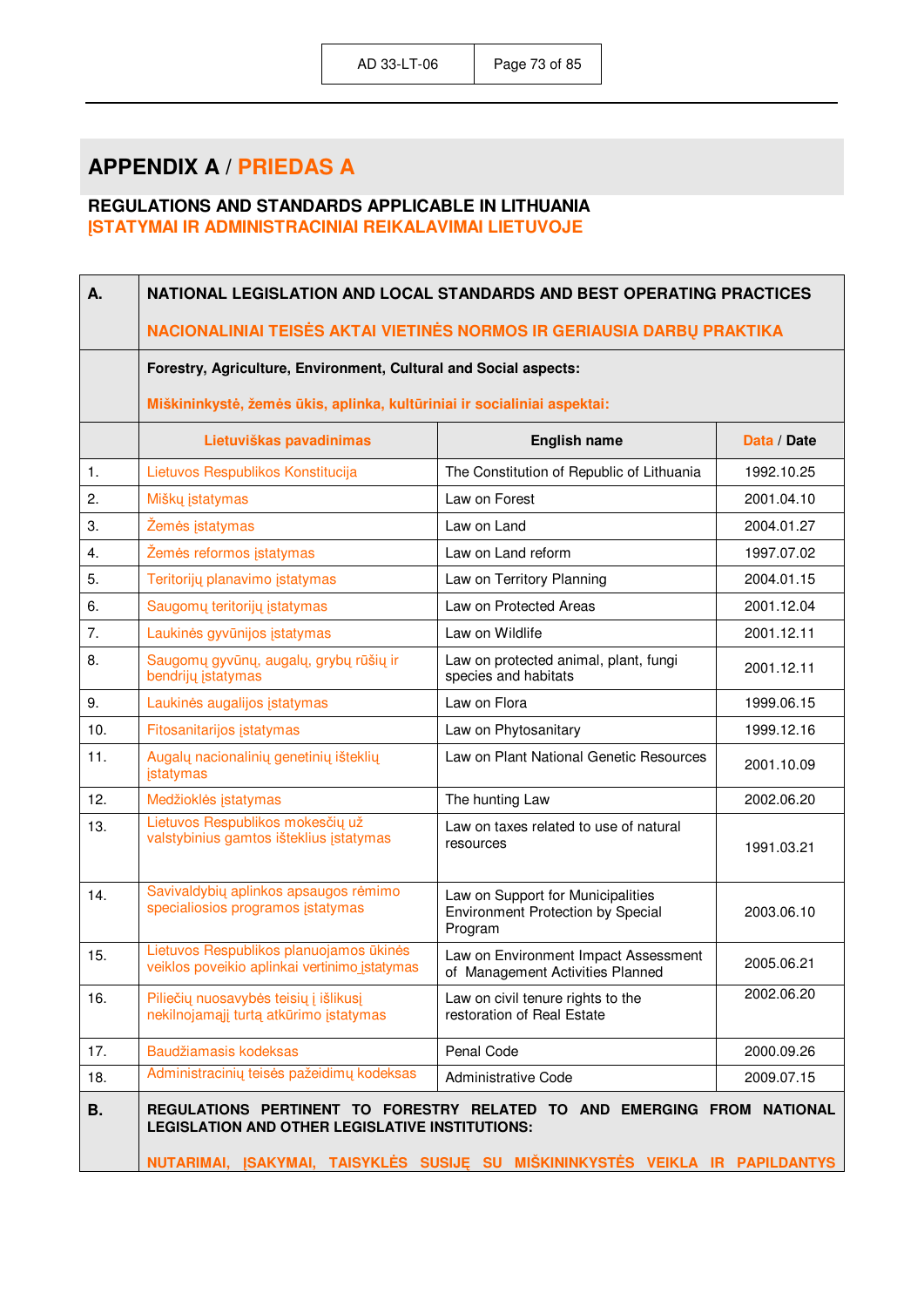|     | <b>NACIONALINIUS ISTATYMUS BEI KITUS TEISĖS AKTUS:</b>                                                                                                                                                                                                                                                     |            |
|-----|------------------------------------------------------------------------------------------------------------------------------------------------------------------------------------------------------------------------------------------------------------------------------------------------------------|------------|
| 19. | Dėl miškų ūkio valdymo ir miško ruošos                                                                                                                                                                                                                                                                     | 1992.01.27 |
| 20. | Dėl Specialiųjų žemės ir miško naudojimo sąlygų patvirtinimo                                                                                                                                                                                                                                               | 1995.12.29 |
| 21. | Dėl nuosavybės teisių atstatymo į miško plotus ekvivalentine natūra                                                                                                                                                                                                                                        | 1992.08.25 |
| 22. | Dėl miško kirtimo apimties (pagrindinių kirtimų normos) tvirtinimo                                                                                                                                                                                                                                         | 1994.06.17 |
| 23. | Dėl metinės valstybinių miškų pagrindinių kirtimų 2009–2013 metų normos patvirtinimo                                                                                                                                                                                                                       | 2007.11.07 |
| 24. | Dėl metinės valstybinių miškų pagrindinių kirtimų 2004.2008 metų normos patvirtinimo                                                                                                                                                                                                                       | 2003.10.23 |
| 25. | Dėl Miškų priešgaisrinės apsaugos taisyklių patvirtinimo                                                                                                                                                                                                                                                   | 1995.04.07 |
| 26. | Dėl įsiterpusių į žemės ūkio paskirties žemėnaudas miškų priskyrimo miškų ūkio paskirties<br>žemei                                                                                                                                                                                                         | 1995.12.15 |
| 27. | Dėl Privačių miškų tvarkymo ir naudojimo nuostatų patvirtinimo                                                                                                                                                                                                                                             | 2009.04.01 |
| 28. | Dėl Piliečių, kuriems atlyginama pinigais už valstybės išperkamą žemę, mišką ir vandens<br>telkinius, ir piliečių, kuriems atlyginama pinigais, kai jie atsisako perduodamo neatlygintinai<br>nuosavybėn naujo žemės sklypo individualiai statybai mieste, sąrašų sudarymo ir atlyginimo<br>tvarkos aprašo | 2000.06.27 |
| 29. | Dėl Lietuvos Respublikos piliečių nuosavybės teisių į išlikusį nekilnojamąjį turtą atkūrimo<br>įstatymo įgyvendinimo tvarkos ir sąlygų                                                                                                                                                                     | 1997.09.29 |
| 30. | Dėl Valstybinės reikšmės miškų plotų schemų rengimo tvarkos aprašo patvirtinimo                                                                                                                                                                                                                            | 2007.12.19 |
| 31. | Dėl valstybinės reikšmės miškų plotų patvirtinimo                                                                                                                                                                                                                                                          | 2002.05.28 |
| 32. | Dėl miškų želdinimo žemdirbystei netinkamoje ir laisvos valstybinės žemės fondo žemėje                                                                                                                                                                                                                     | 1997.11.05 |
| 33. | Dėl žemės įvertinimo tvarkos                                                                                                                                                                                                                                                                               | 2002.10.21 |
| 34. | Dėl miškų mokslinio tyrimo ir mokymo bei selekcinės sėklininkystės objektams priskirtų miškų<br>plotų patvirtinimo                                                                                                                                                                                         | 1999.02.05 |
| 35. | Dėl Pagrindinės tikslinės žemės naudojimo paskirties nustatymo ir prašymų leisti pakeisti<br>pagrindinę tikslinę žemės naudojimo paskirtį padavimo, nagrinėjimo ir sprendimų priėmimo<br>tvarkos patvirtinimo                                                                                              | 1999.09.29 |
| 36. | Dėl Lietuvos Respublikos fitosanitarinio registro įsteigimo ir jo nuostatų patvirtinimo                                                                                                                                                                                                                    | 2001.04.10 |
| 37. | Dėl Miškų priskyrimo miškų grupėms tvarkos ir miškų priskyrimo miškų grupėms normatyvų<br>patvirtinimo                                                                                                                                                                                                     | 2001.09.26 |
| 38. | Dėl Lietuvos Respublikos aplinkos ministerijos nuostatų patvirtinimo                                                                                                                                                                                                                                       | 1998.09.22 |
| 39. | Dėl Lietuvos Respublikos Vyriausybės 2004.2008 metų programos įgyvendinimo priemonių<br>patvirtinimo                                                                                                                                                                                                       | 2005.03.24 |
| 40. | Dėl Lietuvos Respublikos Vyriausybės 2008–2012 metų programos įgyvendinimo priemonių<br>patvirtinimo                                                                                                                                                                                                       | 2009.05.20 |
| 41. | Dėl specialiosios Bendrųjų miškų ūkio reikmių finansavimo programos 2004 metų<br>išlaidų sąmatos pagal priemones patvirtinimo                                                                                                                                                                              | 2004.02.19 |
| 42. | Dėl specialiosios Bendrųjų miškų ūkio reikmių finansavimo programos 2007 metų išlaidų<br>sąmatos pagal priemones patvirtinimo                                                                                                                                                                              | 2007.02.13 |
| 43. | Dėl specialiosios Bendrųjų miškų ūkio reikmių finansavimo programos 2008 metų išlaidų<br>samatos pagal priemones patvirtinimo                                                                                                                                                                              | 2008.01.30 |
| 44. | Dėl Specialiosios bendrųjų miškų ūkio reikmių finansavimo programos 2009 metų išlaidų<br>sąmatos pagal priemones patvirtinimo                                                                                                                                                                              | 2009.06.25 |
| 45. | Dėl Nenukirsto valstybinio miško skyrimo ir pardavimo taisyklių patvirtinimo                                                                                                                                                                                                                               | 2001.10.31 |
| 46. | Dėl valstybinės miškų ūkio paskirties žemės sklypų nuomos ne miškų ūkio veiklai organizuoti                                                                                                                                                                                                                | 2007.11.21 |
| 47. | Dėl žemės ūkio sistemos miškų perdavimo miškų urėdijoms ir nacionaliniams parkams                                                                                                                                                                                                                          | 1992.06.01 |
| 48. | Dėl laisvos valstybinės žemės fondo žemės valdymo teisės suteikimo miškų urėdijoms                                                                                                                                                                                                                         | 2001.11.26 |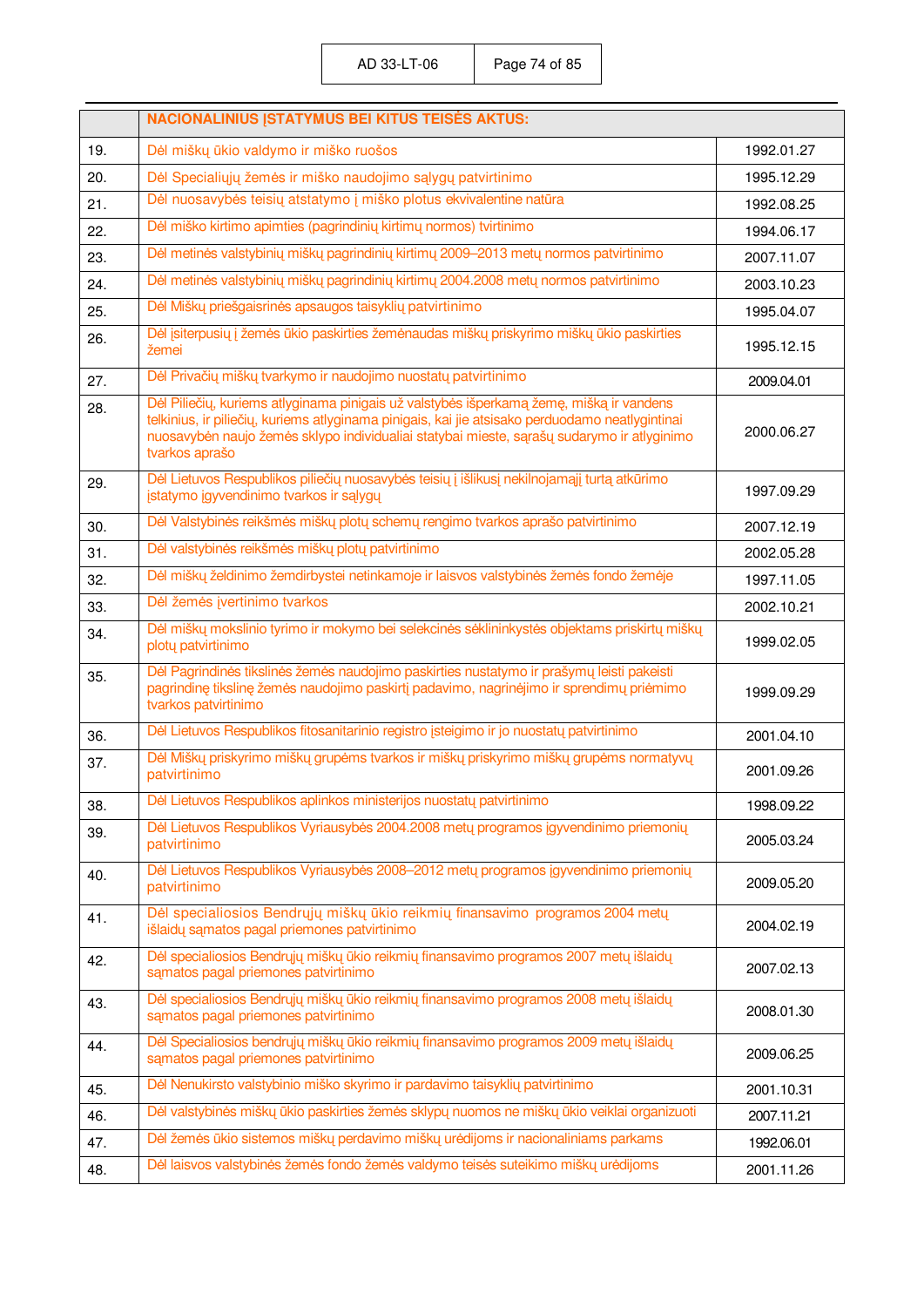AD 33-LT-06 Page 75 of 85

| 49. | Dėl laisvos valstybinės žemės fondo žemės valdymo teisės suteikimo miškų urėdijoms                                                                                                                                                                                                                                                                                                                                                                                                                                                                                                                                     | 2002.11.19 |
|-----|------------------------------------------------------------------------------------------------------------------------------------------------------------------------------------------------------------------------------------------------------------------------------------------------------------------------------------------------------------------------------------------------------------------------------------------------------------------------------------------------------------------------------------------------------------------------------------------------------------------------|------------|
| 50. | Dėl laisvos valstybinės žemės fondo žemės perdavimo patikėjimo teise miškų urėdijoms<br>miškams veisti                                                                                                                                                                                                                                                                                                                                                                                                                                                                                                                 | 2005.01.20 |
| 51. | Dėl valstybinės reikšmės miškų perdavimo patikėjimo teise valstybės įmonėms miškų<br>urėdijoms                                                                                                                                                                                                                                                                                                                                                                                                                                                                                                                         | 2006.05.17 |
| 52. | Dėl valstybinės miškų ūkio paskirties žemės sklypų perdavimo patikėjimo teise valstybės<br>įmonėms miškų urėdijoms                                                                                                                                                                                                                                                                                                                                                                                                                                                                                                     | 2009.07.17 |
| 53. | Dėl Aukštaitijos, Dzūkijos, Žemaitijos nacionalinių parkų ir Trakų istorinio nacionalinio parko<br>teritorijose esančių valstybinės reikšmės miškų suteikimo valdyti patikėjimo teise                                                                                                                                                                                                                                                                                                                                                                                                                                  | 2004.03.01 |
| 54. | Dėl laisvos valstybinės žemės fondo žemės valdymo teise suteikimo miškų urėdijoms ir<br>Žemaitijos nacionalinio parko direkcijai                                                                                                                                                                                                                                                                                                                                                                                                                                                                                       | 2003.10.28 |
| 55. | Dėl Panevėžio apskrities miškų priskyrimo miškų grupėms                                                                                                                                                                                                                                                                                                                                                                                                                                                                                                                                                                | 2002.04.02 |
| 56. | Dėl Kauno apskrities miškų priskyrimo miškų grupėms                                                                                                                                                                                                                                                                                                                                                                                                                                                                                                                                                                    | 2002.04.12 |
| 57. | Dėl Alytaus, Klaipėdos, Marijampolės, Šiaulių, Tauragės, Telšių, Utenos ir Vilniaus apskričių<br>miškų priskyrimo miškų grupėms                                                                                                                                                                                                                                                                                                                                                                                                                                                                                        | 2002.10.21 |
| 58. | Dėl Lietuvos Respublikos saugomų teritorijų valstybės kadastro steigimo ir jo nuostatų<br>patvirtinimo                                                                                                                                                                                                                                                                                                                                                                                                                                                                                                                 | 2002.04.30 |
| 59. | Dėl Žalos, padarytos laisvėje gyvenančiai laukinei gyvūnijai ar jos buveinėms, apskaičiavimo<br>metodikos patvirtinimo                                                                                                                                                                                                                                                                                                                                                                                                                                                                                                 | 2002.07.02 |
| 60. | Dėl privalomųjų atskaitymų į Lietuvos Respublikos valstybės biudžetą iš pajamų už parduotą<br>žaliavinę medieną ir nenukirstą mišką apskaičiavimo ir mokėjimo tvarkos patvirtinimo                                                                                                                                                                                                                                                                                                                                                                                                                                     | 2002.08.10 |
| 61. | Dėl Fizinių ir juridinių asmenų neteisėta veika miškuose padarytos žalos aplinkai atlyginimo<br>tvarkos bei fizinių ir juridinių asmenų neteisėta veika miškuose padarytos žalos miško<br>valdytojų, savininkų ir naudotojų miškui, turtui ar interesams atlyginimo dydžių patvirtinimo                                                                                                                                                                                                                                                                                                                                | 2002.04.12 |
| 62. | Dėl Miško žemės pavertimo kitomis naudmenomis tvarkos patvirtinimo                                                                                                                                                                                                                                                                                                                                                                                                                                                                                                                                                     | 2007.02.27 |
| 63. | Dėl Mokesčio už medžiojamųjų gyvūnų išteklių naudojimą skaičiavimo metodikos ir mokesčio<br>už medžiojamųjų gyvūnų išteklių naudojimą tarifų patvirtinimo, Lietuvos Respublikos<br>Vyriausybės 2000 m. gruodžio 15 d. nutarimo Nr. 1458 "Dėl valstybės rinkliavos objektų<br>sąrašo, šios rinkliavos dydžių ir mokėjimo ir grąžinimo tvarkos patvirtinimo" pakeitimo ir 1999<br>m. vasario 25 d. nutarimo Nr. 210 "Dėl užmokesčio už medžioklės plotų, esančių valstybinių<br>miškų, laisvos valstybinės žemės bei valstybinio vidaus vandenų fondų žemėje, nuomą dydžių<br>patvirtinimo" pripažinimo netekusiu galios | 2003.01.13 |
| 64. | Dėl augalų genų banko steigimo                                                                                                                                                                                                                                                                                                                                                                                                                                                                                                                                                                                         | 2003.04.24 |
| 65. | Dėl Lietuvos Respublikos miškų valstybės kadastro steigimo ir jo nuostatų patvirtinimo                                                                                                                                                                                                                                                                                                                                                                                                                                                                                                                                 | 2003.10.09 |
| 66. | Dėl valstybės įmonių miškų urėdijų įstatinio kapitalo didinimo                                                                                                                                                                                                                                                                                                                                                                                                                                                                                                                                                         | 2003.12.24 |
| 67. | Dėl valstybės įmonių miškų urėdijų įstatinio kapitalo sumažinimo ir turto perdavimo valstybės<br>jmonei Valstybės turto fondui                                                                                                                                                                                                                                                                                                                                                                                                                                                                                         | 2003.12.04 |
| 68. | Dėl valstybės įmonių miškų urėdijų ilgalaikio materialiojo (nekilnojamo]o) turto perdavimo<br>savivaldybių nuosavybėn                                                                                                                                                                                                                                                                                                                                                                                                                                                                                                  | 2004.04.15 |
| 69. | Dėl Valstybės įmonių miškų urėdijų turto perdavimo Valstybės įmonei Valstybės turto fondui                                                                                                                                                                                                                                                                                                                                                                                                                                                                                                                             | 2008.06.18 |
| 70. | Dėl valstybės įmonių miškų urėdijų turto nurašymo                                                                                                                                                                                                                                                                                                                                                                                                                                                                                                                                                                      | 2006.02.14 |
| 71. | Dėl leidimo Generalinei miškų urėdijai prie Aplinkos ministerijos įsigyti tarnybinį lengvąjį<br>automobilį                                                                                                                                                                                                                                                                                                                                                                                                                                                                                                             | 2005.11.22 |
| 72. | Dėl pritarimo suderintam su Europos komisija Lietuvos 2004 - 2006 metų bendrojo<br>programavimo dokumento projektui                                                                                                                                                                                                                                                                                                                                                                                                                                                                                                    | 2003.12.24 |
| 73. | Dėl Bendrųjų buveinių ar paukščių apsaugai svarbių teritorijų nuostatų patvirtinimo                                                                                                                                                                                                                                                                                                                                                                                                                                                                                                                                    | 2004.03.15 |
| 74. | Dėl Lietuvos Respublikos saugomų teritorijų arba                                                                                                                                                                                                                                                                                                                                                                                                                                                                                                                                                                       |            |
|     | jų dalių, kuriose yra paukščių apsaugai svarbių teritorijų, sąrašo patvirtinimo ir paukščių<br>apsaugai svarbių teritorijų ribų nustatymo                                                                                                                                                                                                                                                                                                                                                                                                                                                                              | 2004.04.08 |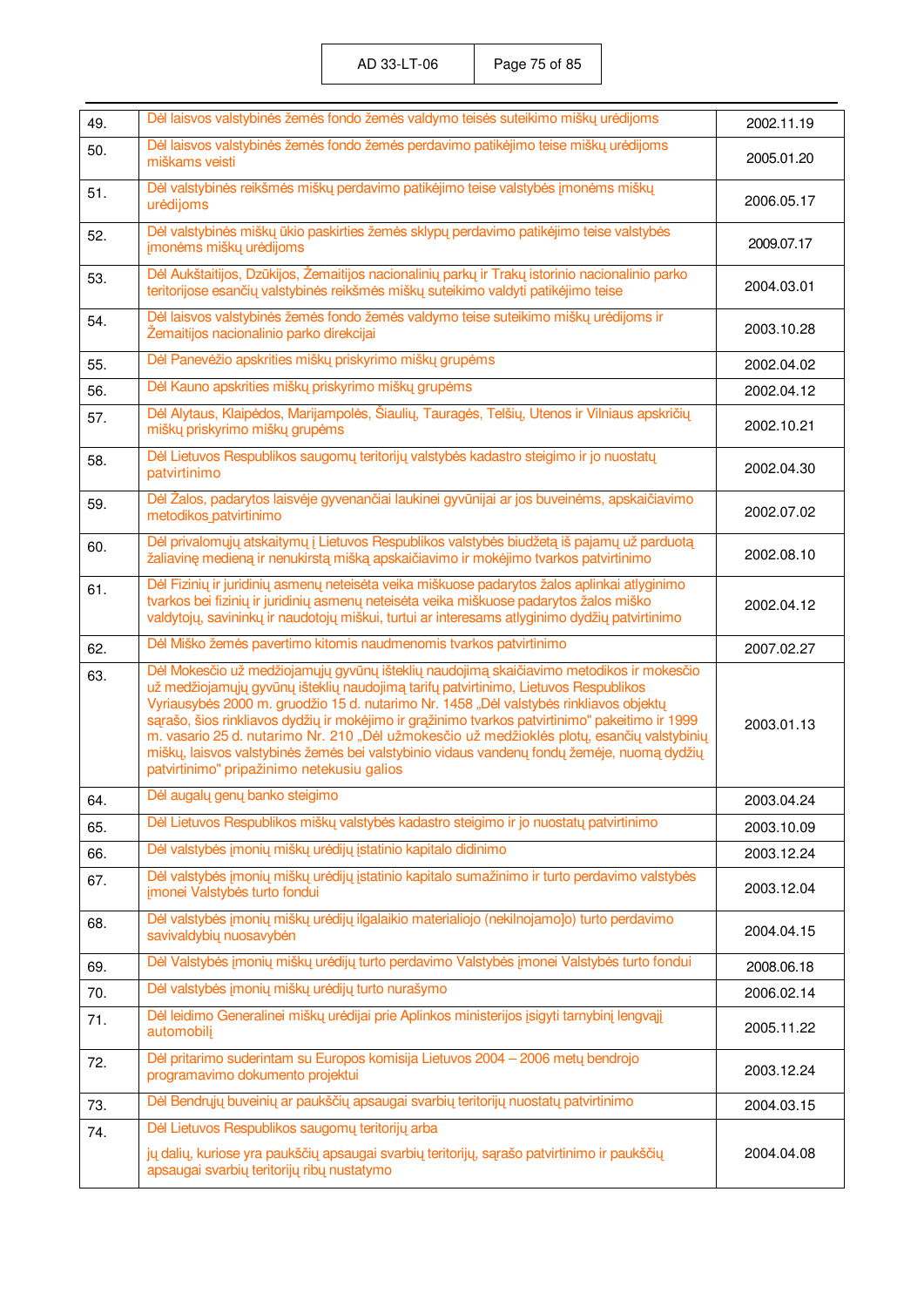| 75.  | Dėl Saugomų teritorijų tipinių apsaugos reglamentų patvirtinimo                                                                                                                                                                                                                                                                           | 2004.08.19 |
|------|-------------------------------------------------------------------------------------------------------------------------------------------------------------------------------------------------------------------------------------------------------------------------------------------------------------------------------------------|------------|
| 76.  | Dėl maksimalių lėšų sumų, dėl kurių 2007 metais asignavimų valdytojai turi teisę prisiimti<br>įsipareigojimus, sudarydami sutartis dėl projektų, remiamų iš Europos Sąjungos<br>struktūrinių fondų ir bendrojo finansavimo lėšų, įgyvendinimo pagal Lietuvos 2004.2006<br>metų bendrojo programavimo dokumento priemones, patvirtinimo    | 2007.02.13 |
| 77.  | Dėl maksimalių lėšų sumų, dėl kurių 2008 metais asignavimų valdytojai turi teisę prisiimti<br>įsipareigojimus, sudarydami sutartis dėl projektų, remiamų iš Europos Sąjungos struktūrinių<br>fondų ir bendrojo finansavimo lėšų, įgyvendinimo pagal Lietuvos 2004-2006 metų bendrojo<br>programavimo dokumento priemones, patvirtinimo    | 2008.04.24 |
| 78.  | Dėl Kompensacijų privataus miško savininkams ir valdytojams, kurių valdose steigiama nauja<br>saugoma teritorija, keičiamas esamos saugomos teritorijos statusas arba nustatyti veiklos<br>apribojimai realiai sumažina gaunamą naudą arba uždraudžia anksčiau vykdytą veiklą,<br>apskaičiavimo ir išmokėjimo tvarkos aprašo patvirtinimo | 2006.11.10 |
| 79.  | Dėl lėšų piliečiams atlyginti už valstybės išperkamą žemę, mišką ir vandens telkinius<br>paskirstymo apskričių viršininkų administracijoms                                                                                                                                                                                                | 2004.12.23 |
| 80.  | paskirties žemės sklypų nuomos ne miškų ūkio veiklai<br>Dá valstybinés mišky ūkio<br>organizuoti                                                                                                                                                                                                                                          | 2007.11.21 |
| 81.  | Dėl specialiosios bendrųjų miškų ūkio reikmių finansavimo programos 2008 metų išlaidų<br>samatos pagal priemones patvirtinimo                                                                                                                                                                                                             | 2008.01.30 |
| 82.  | Dėl Specialiosios bendrųjų miškų ūkio reikmių finansavimo programos 2009 metų išlaidų<br>samatos pagal priemones patvirtinimo                                                                                                                                                                                                             | 2009.06.25 |
| 83.  | Dėl Kriterijų, pagal kuriuos medžiai ir krūmai, augantys nemiškų ūkio paskirties<br>žemėje, priskiriami saugotiniems, sąrašo patvirtinimo ir medžių ir krūmų priskyrimo<br>saugotiniems                                                                                                                                                   | 2008.03.12 |
| 84.  | Dėl Specialiųjų žemės ir miško naudojimo sąlygų patvirtinimo                                                                                                                                                                                                                                                                              | 1995.12.2  |
| 85.  | Dėl per penkerius metus neatkurtų privačių miškų atkūrimo miško savininkų lėšomis<br>tvarkos aprašo patvirtinimo                                                                                                                                                                                                                          | 2008.03.26 |
| 86.  | Dėl valstybinės reikšmės miškų plotų patvirtinimo                                                                                                                                                                                                                                                                                         | 1997.10.23 |
| 87.  | Dėl valstybinės miškų ūkio paskirties žemės sklypų perdavimo patikėjimo teise valstybės<br>jmonėms miškų urėdijoms                                                                                                                                                                                                                        | 2006.10.30 |
| 88.  | Dėl Lietuvos miškų ūkio politikos ir jos įgyvendinimo strategijos patvirtinimo                                                                                                                                                                                                                                                            | 2002.09.17 |
| 89.  | Dėl Lietuvos miškingumo didinimo programos patvirtinimo                                                                                                                                                                                                                                                                                   | 2002.12.02 |
| 90.  | Dėl Lietuvos miškingumo didinimo pagrindinių<br>nuostatų ir jų įgyvendinimo priemonių<br>1999.2003 metais                                                                                                                                                                                                                                 | 1999.07.29 |
| 91.  | Dėl miško įveisimo ne miško žemėje                                                                                                                                                                                                                                                                                                        | 2004.03.29 |
| 92.  | Dėl miško atkūrimo ir įveisimo nuostatų                                                                                                                                                                                                                                                                                                   | 2008.04.14 |
| 93.  | Dėl Privalomųjų miško atkūrimo, apsaugos ir tvarkymo darbų normų nustatymo ir<br>apskaitos tvarkos patvirtinimo                                                                                                                                                                                                                           | 2004.03.25 |
| 94.  | Dėl miško dauginamosios medžiagos nuostatų patvirtinimo                                                                                                                                                                                                                                                                                   | 2003.10.29 |
| 95.  | Dėl Miško bei dekoratyvinių sodmenų apskaitos ir inventorizacijos tvarkos                                                                                                                                                                                                                                                                 | 2004.06.21 |
| 96.  | Dėl Miško sodmenų, medžių ir krūmų sėklų kokybės reikalavimų                                                                                                                                                                                                                                                                              | 2003.07.08 |
| 97.  | Dėl Želdynų apsaugos, tvarkymo ir atkūrimo strategijos veiksmų ir priemonių plano 2005<br>- 2008 metams bei želdynų apsaugos ir tvarkymo tarybos sudėties ir jos nuostatų<br>patvirtinimo                                                                                                                                                 | 2005.05.12 |
| 98.  | Dėl Miškų tvarkymo schemų rengimo plano 2005.2006 metams patvirtinimo                                                                                                                                                                                                                                                                     | 2005.03.25 |
| 99.  | Dėl Miškų tvarkymo schemų rengimo perspektyvinio plano 2007–2011 metams patvirtinimo                                                                                                                                                                                                                                                      | 2007.01.09 |
| 100. | Dėl Leidimų įvežti ir naudotimiško dauginamąją medžiagą miškui želdinti inbdavimo tvarkos<br>aprašo patvirtinimo                                                                                                                                                                                                                          | 2004.12.14 |
| 101. | Dėl Ąžuolynų atkūrimo valstybiniuose miškuose programos patvirtinimo                                                                                                                                                                                                                                                                      | 2005.06.22 |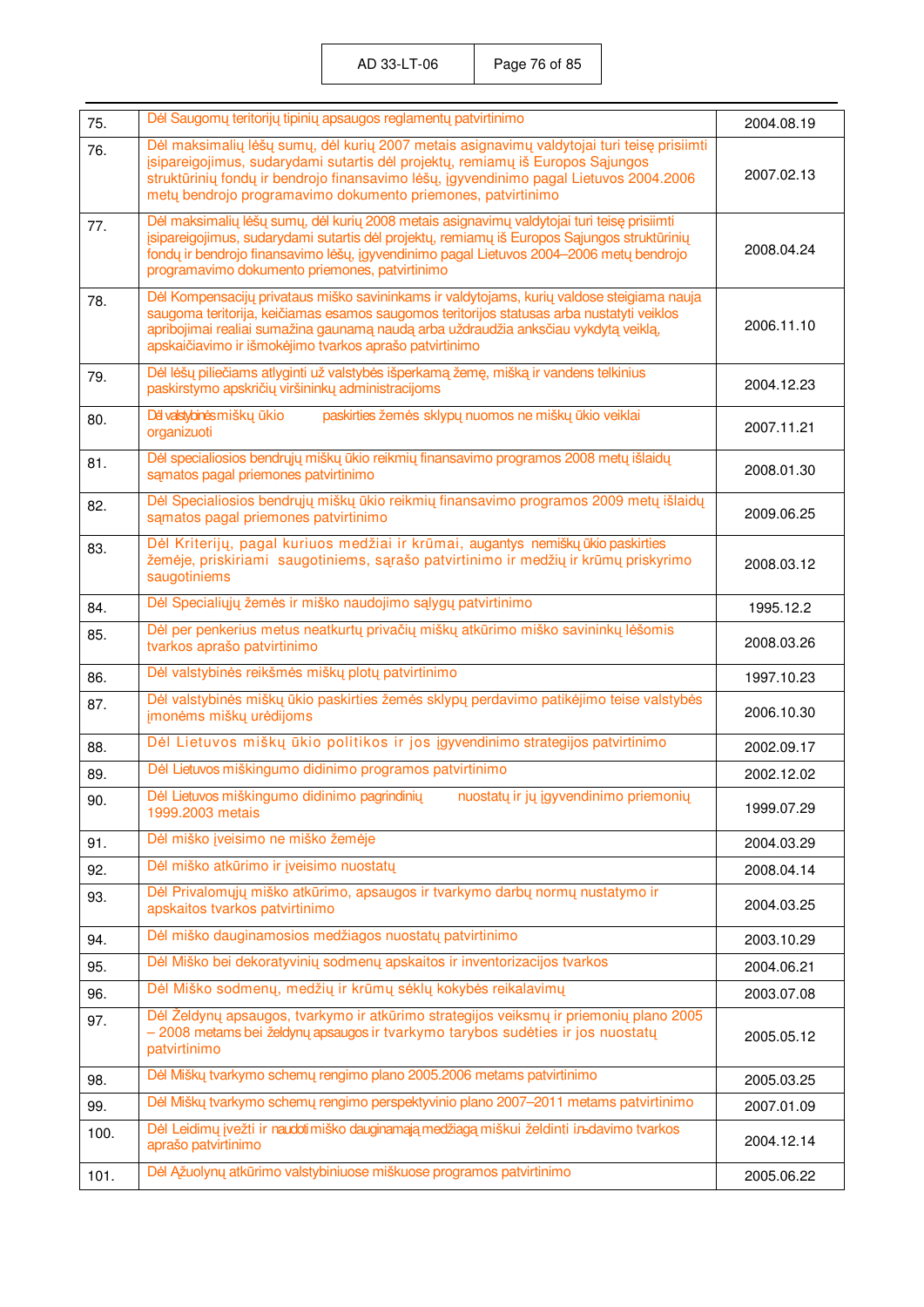| 102. | Dėl Valstybinės miškotvarkos tarnybos, Miško sanitarinės apsaugos tarnybos ir Miško<br>genetinių išteklių, sėklų ir sodmenų tarnybos nuostatų patvirtinimo                                                                            | 2006.01.05 |
|------|---------------------------------------------------------------------------------------------------------------------------------------------------------------------------------------------------------------------------------------|------------|
| 103. | Dėl Lietuvos miško sėklinės bazės sąvado ir jo tvarkymo nuostatų patvirtinimo Dėl Miško<br>sėklinių medynų nuostatų                                                                                                                   | 2002.08.23 |
| 104. | Dėl valstybinių miško daigynų ir valstybinių miško medelynų sąrašo bei miško sėklinių<br>plantacijų sąrašo patvirtinimo                                                                                                               | 2003.10.09 |
| 105. | Dėl valstybinių miško medelynų modernizavimo programos patvirtinimo                                                                                                                                                                   | 2001.10.22 |
| 106. | Dėl Miško genetinių išteklių išsaugojimo ir selekcijos plėtros programos                                                                                                                                                              | 2003.08.26 |
| 107. | Dėl Miško genetinių išteklių atrankos metodikos patvirtinimo                                                                                                                                                                          | 2003.03.07 |
| 108. | Dėl Augalų genų banko nuostatų patvirtinimo                                                                                                                                                                                           | 2003.05.07 |
| 109. | Dėl Augalų (miško) genetinių draustinių nuostatų                                                                                                                                                                                      | 2003.11.18 |
| 110. | Dėl Augalų nacionalinių genetinių išteklių koordinacinių centrų nuostatų patvirtinimo                                                                                                                                                 | 2004.07.07 |
| 111. | Dėl Obelų ir kriaušių veislių bei miško sėklinių medynų, priskirtų augalų nacionaliniams<br>genetiniams ištekliams, sąrašo patvirtinimo                                                                                               | 2002.09.23 |
| 112. | Dėl Augalų nacionalinių genetinių išteklių centrinės duomenų bazės nuostatų patvirtinimo                                                                                                                                              | 2005.11.30 |
| 113. | Dėl gairių pareiškėjams, teikiantiems projektus paramai gauti pagal Lietuvos 2004 -<br>2006 metų bendrojo programavimo dokumento (BPD) Kaimo plėtros ir žuvininkystės<br>prioriteto priemonę "Miškų ūkis" patvirtinimo                | 2004.07.16 |
| 114. | teikiantiems projektus paramai gauti 2005 metais pagal<br>Dėl Gairių pareiškėjams,<br>Lietuvos 2004 - 2006 metų bendrojo programavimo dokumento (BPD) Kaimo plėtros ir<br>žuvininkystės prioriteto priemonę "Miškų ūkis" patvirtinimo | 2005.02.23 |
| 115. | Dėl Kaimo plėtros plano priemonės "Žemės ūkio paskirties žemės apželdinimas mišku"<br>jgyvendinimo                                                                                                                                    | 2004.06.07 |
| 116. | Dėl Kaimo plėtros 2004.2006 metų plano priemonės "Žemės ūkiopaskirties žemės<br>apželdinimas mišku" administravimo taisyklių                                                                                                          | 2004.07.16 |
| 117. | Dėl Lietuvos kaimo plėtros 2007-2013 metų programos priemonės "Pirmas ne žemės<br>ūkio paskirties ir apleistos žemės ūkio paskirties žemės apželdinimas mišku"<br>įgyvendinimo taisyklių patvirtinimo                                 | 2008.02.06 |
| 118. | Dėl Lietuvos kaimo plėtros 2007-2013 metų programos priemonės "Pirmas žemės ūkio<br>paskirties žemės apželdinimas mišku" įgyvendinimo taisyklių patvirtinimo                                                                          | 2008.02.06 |
| 119. | Dėl Lankymosi miške taisyklių patvirtinimo                                                                                                                                                                                            | 1996.12.05 |
| 120. | Dėl Grybavimo Lietuvos miškuose taisyklių patvirtinimo                                                                                                                                                                                | 1998.07.03 |
| 121. | Dėl Leidimų naudoti grybų, laukinių uogų ir vaisių, vaistinių augalų (ar jų dalių), nendrių,<br>medžių ir krūmų šakelių išteklius išdavimo tvarkos                                                                                    | 1999.04.16 |
| 122. | Dėl Miško gaisrų metinės ataskaitos formos MŪ - 12 patvirtinimo                                                                                                                                                                       | 2005.07.14 |
| 123. | Dėl Lietuvos Respublikos fitosanitarinio registro nuostatų įgyvendinimo tvarkos                                                                                                                                                       | 2001.11.07 |
| 124. | Dėl Valstybinės miškų sanitarinės apsaugos programos patvirtinimo                                                                                                                                                                     | 2002.02.25 |
| 125. | Dėl laikinųjų rekomendacijų kovai su šaknine pirtimi spygliuočių medynuose ir miško želdinių<br>įveisimui žemės ūkiui netinkamose žemėse patvirtinimo                                                                                 | 2000.01.24 |
| 126. | Dėl abiotinių veiksnių, miško ligų, vabzdžių ir žvėrių padarytų pažeidimų miškui apskaitos                                                                                                                                            | 2003.12.29 |
| 127. | Dėl Lietuvos Respublikos Vyriausybės 1999 m. gruodžio 20 d. nutarimo Nr.1446 "Dėl<br>Laukinės augalijos įstatymo įgyvendinimo" 2 punkto vykdymo                                                                                       | 2000.04.27 |
| 128. | Dėl Valstybinės miškų priešgaisrinės apsaugos programos patvirtinimo                                                                                                                                                                  | 1998.11.30 |
| 129. | Dėl paviršinio vandens telkinių apsaugos zonų ir pakrančių apsaugos juostų nustatymo<br>taisyklių patvirtinimo                                                                                                                        | 2002.03.04 |
| 130. | Dėl savavališkai iškirstų medžių ir krūmų, augusių miško žemėje, ir pagamintos apvaliosios<br>medienos ištraukimo arba išvežimo tvarkos patvirtinimo                                                                                  | 2001.11.17 |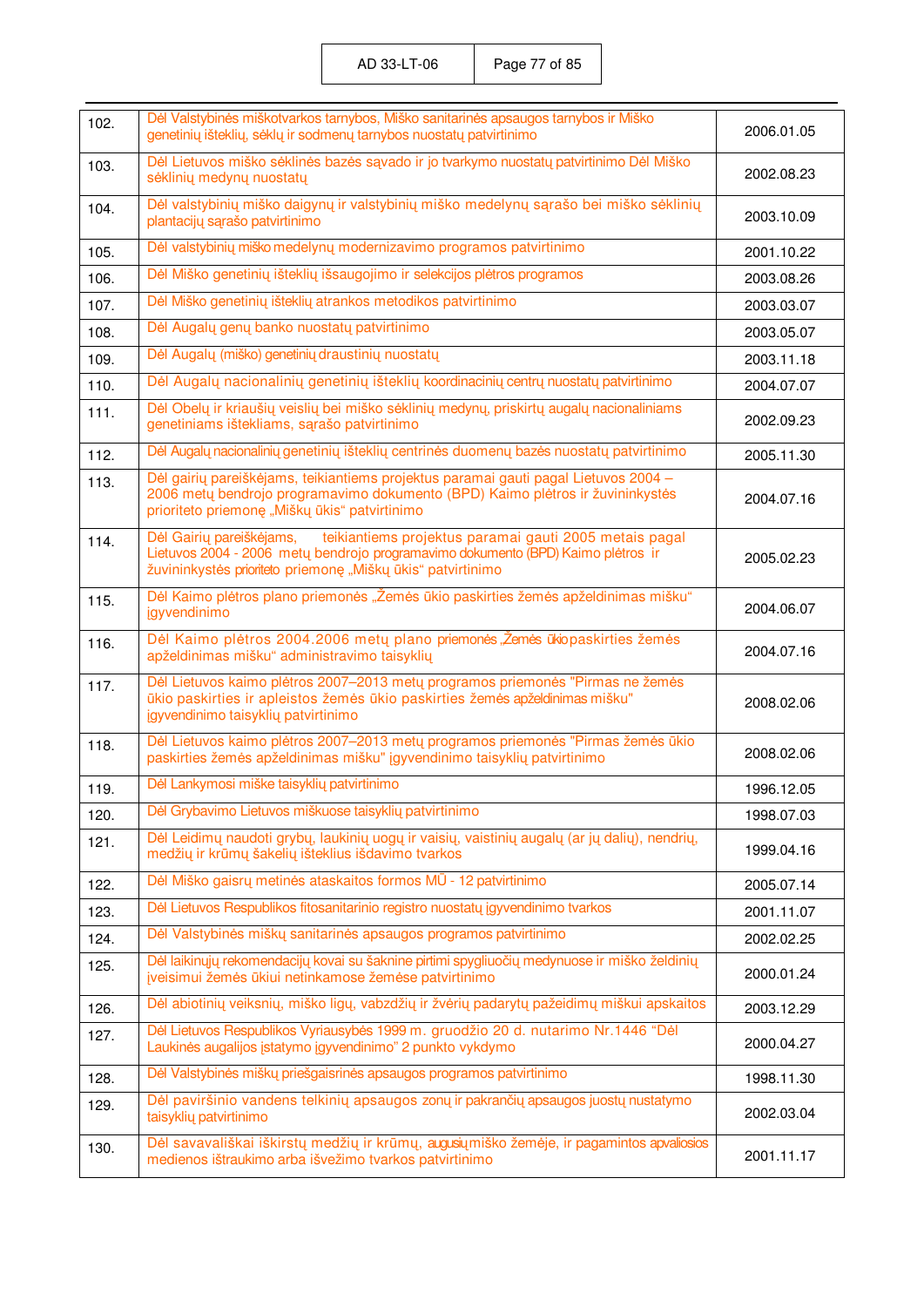| 131. | Dėl valstybinio aplinkos monitoringo nuostatų patvirtinimo                                                                                                                                                                                                 | 2002.05.13 |
|------|------------------------------------------------------------------------------------------------------------------------------------------------------------------------------------------------------------------------------------------------------------|------------|
| 132. | Dėl Miškų tvarkymo schemų ir Vidinės miškotvarkos projektų rengimo taisyklių<br>patvirtinimo                                                                                                                                                               | 2002.04.08 |
| 133. | Dėl Miškotvarkos darbų vykdymo instrukcijos patvirtinimo                                                                                                                                                                                                   | 2006.09.01 |
| 134. | Dėl Valstybinės miškų inventorizacijos atrankos metodu nuostatų patvirtinimo                                                                                                                                                                               | 2006.12.29 |
| 135. | inventorizacijos sklypiniu metodu perspektyvinio plano 2004<br>Dėl valstybinės miškų<br>- 2007 metams patvirtinimo                                                                                                                                         | 2003.11.06 |
| 136. | Dėl valstybinės miškų inventorizacijos, valstybinės miškų apskaitos, miškotvarkos projektų<br>rengimo, derinimo ir tvirtinimo, miškotvarkos duomenų centralizuoto kaupimo, tvarkymo ir<br>pateikimo miškų savininkams bei valdytojams tvarkos patvirtinimo | 2001.07.02 |
| 137. | Dėl Individualių miškotvarkos projektų registravimo tvarkos                                                                                                                                                                                                | 2004.02.06 |
| 138. | Dėl miškotvarkos projektų autorių atestavimo                                                                                                                                                                                                               | 2002.02.11 |
| 139. | Dėl miškų aerofotografavimo darbų nuostatų patvirtinimo                                                                                                                                                                                                    | 2002.10.01 |
| 140. | Dėl Miškų tvarkymo schemų rengimo plano 2005 - 2006 metams patvirtinimo                                                                                                                                                                                    | 2005.03.25 |
| 141. | Dėl Miškų tvarkymo schemų rengimo perspektyvinio plano<br>2007-2011 metams<br>patvirtinimo                                                                                                                                                                 | 2007.01.09 |
| 142. | Dėl Miškų tvarkymo schemų ir Vidinės miškotvarkos projektų rengimo taisyklių<br>patvirtinimo                                                                                                                                                               | 2006.09.01 |
| 143. | Dėl savivaldybių teritorijų miškų išdėstymo žemėtvarkos schemų rengimo eilės<br>tvarkos patvirtinimo                                                                                                                                                       | 2003.09.25 |
| 144. | Dėl Dubravos eksperimentinės. mokomosios, Jonavos, Kaišiadorių, Kėdainių, Radviliškio<br>miškų urėdijų miškų tvarkymo schemų patvirtinimo                                                                                                                  | 2002.10.17 |
| 145. | Dėl Alytaus, Kauno, Kazlų Rūdos mokomosios, Marijampolės, Prienų, Veisiejų miškų<br>urėdijų miškų tvarkymo schemų patvirtinimo                                                                                                                             | 2004.08.19 |
| 146. | Dėl Jonavos, Klaipėdos, Kretingos, Panevėžio ir Ukmergės rajonų savivaldybių teritorijų<br>miškų išdėstymo žemėtvarkos schemų parengimo                                                                                                                    | 2004.10.20 |
| 147. | Dėl Kėdainių, Šakių, Marijampolės, Mažeikių, Akmenės, Biržų, Rokiškio, Kupiškio,<br>Prienų rajonų savivaldybių<br>Birštono, Kazlų Rūdos,<br>Kalvarijos savivaldybių<br>bei<br>teritorijų miškų išdėstymo žemėtvarkos schemų parengimo                      | 2005.11.24 |
| 148. | Dėl Šiaulių miesto miškų ir parkų želdynų miškotvarkos projekto ir Telšių miesto miškų<br>miškotvarkos projekto tvirtinimo                                                                                                                                 | 2002.10.14 |
| 149. | Dėl Ignalinos AE ir Visagino miesto miškų, numatomų perduoti Ignalinos miškų urėdijai,<br>miškotvarkos projekto tvirtinimo                                                                                                                                 | 2002.11.07 |
| 150. | Dėl miškotvarkos duomenų suteikimo tvarkos patvirtinimo                                                                                                                                                                                                    | 2002.12.20 |
| 151. | Dėl Lietuvos miškų valstybės kadastro funkcionavimo koncepcijos patvirtinimo                                                                                                                                                                               | 2004.06.30 |
| 152. | Dėl Lietuvos Respublikos miškų valstybės kadastro duomenų rinkimo, saugojimo ir teikimo<br>tvarkos aprašo patvirtinimo                                                                                                                                     | 2006.01.12 |
| 153. | Dėl Ketvirtinės pagrindinių, ugdymo ir sanitarinių miško kirtimų ataskaitos patvirtinimo                                                                                                                                                                   | 2005.04.14 |
| 154. | Dė pagrindinių miško kirtimų normos nustatymo metodikos patvirtinimo                                                                                                                                                                                       | 2008.07.02 |
| 155. | Dėl Metinės pagrindinių miško kirtimų normos tikslinimo tvarkos patvirtinimo                                                                                                                                                                               | 2001.07.02 |
| 156. | Dėl Pagrindinių ir tarpinių miško kirtimų apimčių valstybinių miškų valdytojams 2008<br>metams tvirtinimo                                                                                                                                                  | 2007.10.09 |
| 157. | Dėl pagrindinių ir tarpinių miško kirtimų apimčių valstybinių miškų valdytojams 2009-<br>2013 metams tvirtinimo                                                                                                                                            | 2008.08.01 |
| 158. | Dėl Pagrindinių miško kirtimų taisyklių patvirtinimo                                                                                                                                                                                                       | 1999.03.05 |
| 159. | Dėl Miško ugdymo kirtimų taisyklių patvirtinimo                                                                                                                                                                                                            | 2003.12.19 |
| 160. | Dėl stačiojo miško kainų                                                                                                                                                                                                                                   | 1998.09.30 |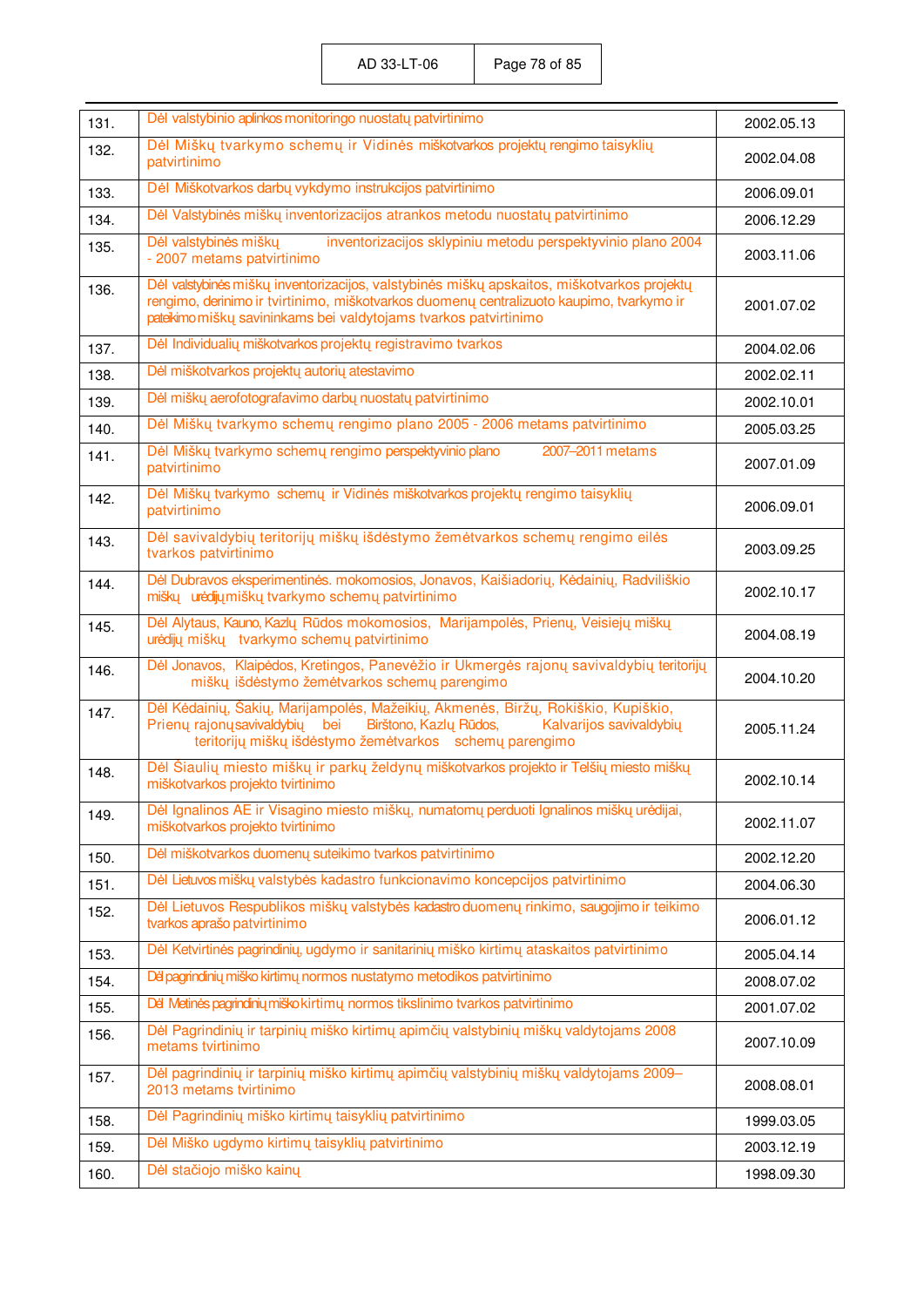|              | Dėl Nenukirsto valstybinio miško kainų indeksavimo koeficientų patvirtinimo                                                                                                                                                                                            |                          |
|--------------|------------------------------------------------------------------------------------------------------------------------------------------------------------------------------------------------------------------------------------------------------------------------|--------------------------|
| 161.<br>162. | Dėl vidutinės nenukirsto miško kainos patvirtinimo                                                                                                                                                                                                                     | 2009.05.21<br>1999.04.30 |
| 163.         | Dėl stačiojo miško kainų indeksavimo                                                                                                                                                                                                                                   | 2001.04.17               |
| 164.         | Dėl vidutinių nenukirsto miško 1 kietmetrio medienos pagal atskiras medžių rūšis kainų<br>nustatymo                                                                                                                                                                    | 2005.04.15               |
| 165.         | Dėl Prekybos apvaliąja mediena taisyklių patvirtinimo                                                                                                                                                                                                                  | 2005.06.29               |
| 166.         | Dėl Apvaliosios medienos klasifikavimo ir ženklinimo taisyklių patvirtinimo                                                                                                                                                                                            | 2001.07.05               |
| 167.         | Dėl apvaliosios medienos apskaitos tvarkos aprašo patvirtinimo                                                                                                                                                                                                         | 2007.12.12               |
| 168.         | Dėl medienos važtaraščio formos pavyzdžio patvirtinimo                                                                                                                                                                                                                 | 1998.04.06               |
| 169.         | Dėl Nenukirsto valstybinio miško pardavimo asmenims, kurių pastatai yra nukentėję nuo<br>stichinių nelaimių, tvarkos patvirtinimo                                                                                                                                      | 2002.01.23               |
| 170.         | Dėl leidimų kirsti mišką išdavimo tvarkos aprašo patvirtinimo                                                                                                                                                                                                          | 2004.07.14               |
| 171.         | Dėl Biržių atrėžimo ir įvertinimo taisyklių                                                                                                                                                                                                                            | 2004.11.10               |
| 172.         | Dėl Žemės ir miškų ūkio traktorių, jų priekabų ir prikabinamųjų mašinų atitikties įvertinimo<br>taisyklių patvirtinimo"                                                                                                                                                | 2004.12.29               |
| 173.         | Dėl Miškų iškirtimo technologinėms ir gamybinėms miškų ūkio reikmėms tvarkos patvirtinimo                                                                                                                                                                              | 2002.04.03               |
| 174.         | Dėl privatizuojamų miškų kirtimo tvarkos patvirtinimo                                                                                                                                                                                                                  | 2002.04.30               |
| 175.         | Dėl Miškų inventorizacijos ir ūkinių priemonių<br>projektavimo darbų kokybės vertinimo<br>metodikos patvirtinimo                                                                                                                                                       | 2006.12.28               |
| 176.         | Dėl Miško kirtimo privačiose valdose, kurioms nėra sudarytas miškotvarkos projektas,<br>tvarkos aprašo patvirtinimo                                                                                                                                                    | 2004.11.08               |
| 177.         | Dėl Privačiuose miškuose pribręstančių medynų ir brandžių bei perbrendusių medžių<br>nebrandžiuose medynuose pagrindinių kirtimų tvarkos patvirtinimo                                                                                                                  | 2003.12.31               |
| 178.         | Dėl Kirstinų medžių ženklinimo privačiuose miškuose tvarkos aprašo patvirtinimo                                                                                                                                                                                        | 2004.08.30               |
| 179.         | Dėl miško savininkų statistinės ataskaitos apie privataus miško tvarkymą ir naudojimą<br>teikimo                                                                                                                                                                       | 2001.09.28               |
| 180.         | Dėl Privačios nederlingos ir apleistos žemės apželdinimo mišku, netinkamo finansuoti Europos<br>Sąjungos fondų lėšomis, skatinimo priemonių taikymo tvarkos aprašo patvirtinimo                                                                                        | 2007.12.29               |
| 181.         | Dėl paraiškų dėl Bendrųjų miškų ūkio reikmių priemonių finansavimo, naudojant<br>specialiosios Bendrųjų miškų ūkio reikmių finansavimo programos lėšas, pateikimo, šių<br>priemonių įvertinimo ir jų finansavimo tvarkos aprašo patvirtinimo                           | 2005.05.26               |
| 182.         | Dėl Valstybės įmonių miškų urėdijų vadovaujančių darbuotojų ir specialistų, kuriems<br>netaikomas draudimas dirbti vienoje valstybės įmonėje, kai juos sieja artimi giminystės ar<br>ryšiai ir kai jų darbas susijęs suvieno iš jų tiesioginiu pavaldumu<br>svainystės | 2005.03.24               |
| 183.         | Dėl valstybinių miškų pareigūnų uniformos aprašymo bei valstybinių miškų pareigūnų<br>uniformos dėvėjimo nuostatų patvirtinimo                                                                                                                                         | 2004.12.24               |
| 184.         | Dėl Valstybinių miškų pareigūnų pažymėjimų registracijos ir išdavimo tvarkos                                                                                                                                                                                           | 2002.06.04               |
| 185.         | Dėl Valstybinių miškų pareigūnų pažymėjimų išdavimo ir apskaitos tvarkos aprašo                                                                                                                                                                                        | 2004.12.22               |
| 186.         | Dėl Valstybinių miškų pareigūnų spaudų gamybos, registravimo ir naudojimo tvarkos<br>patvirtinimo                                                                                                                                                                      | 2003.03.05               |
| 187.         | Dėl Valstybinių miškų pareigūnų pareigybių sąrašo patvirtinimo bei Valstybinių miškų<br>pareigūnų įgalinimų suteikimo                                                                                                                                                  | 2004.04.27               |
| 188.         | Dėl Valstybinės aplinkos apsaugos inspekcijos ir regionų aplinkos apsaugos departamentų<br>nuostatų patvirtinimo                                                                                                                                                       | 2003.12.24               |
| 189.         | Dėl Medžioklės Lietuvos Respublikos teritorijoje taisyklių patvirtinimo                                                                                                                                                                                                | 2002.09.30               |
| 190.         | Dėl danielių, stirnų ir tauriųjų elnių sumedžiojimo per 2005-2006 metų medžioklės sezoną<br>limity patvirtinimo                                                                                                                                                        | 2005.05.25               |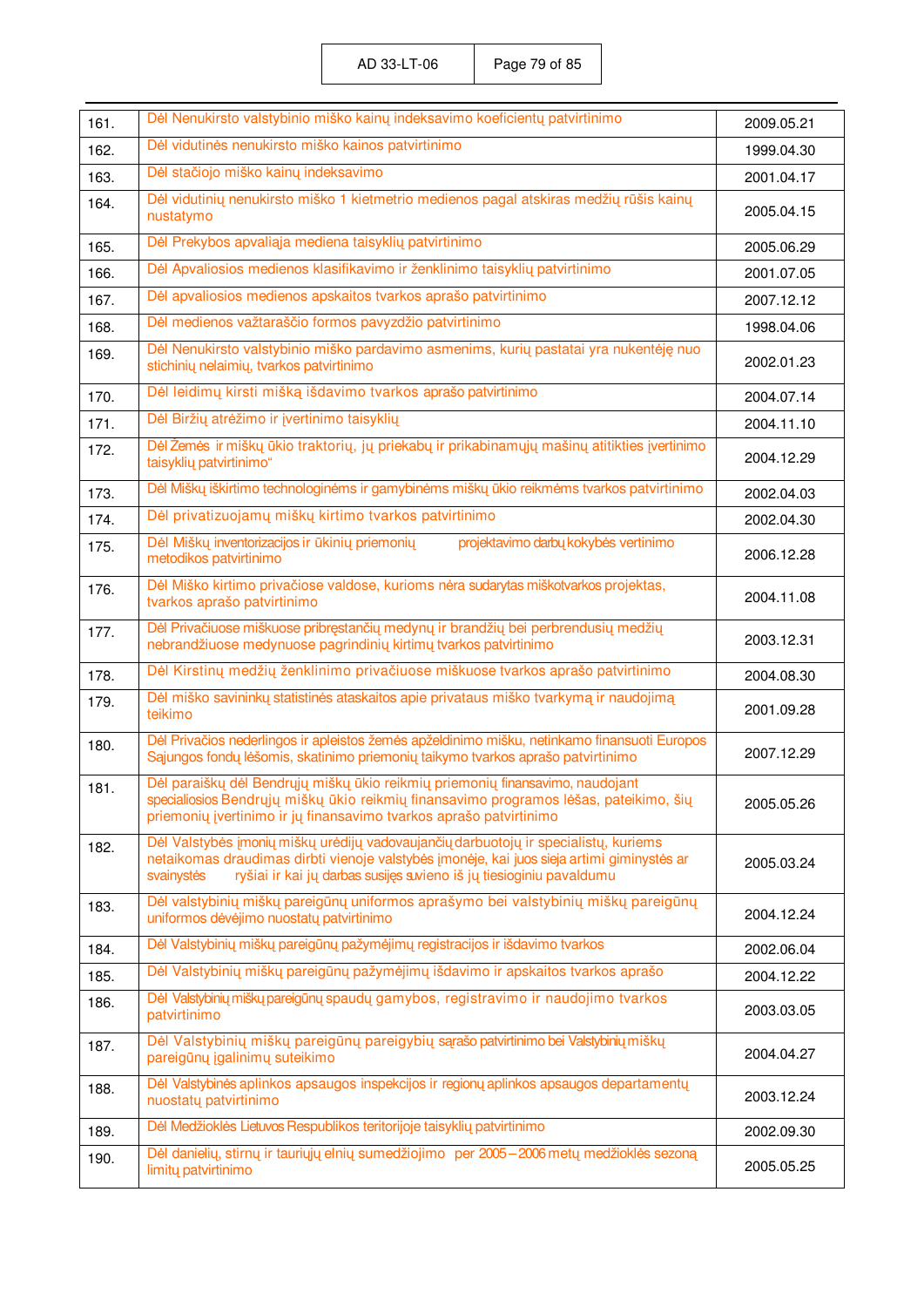| 191. | Dėl elninių žvėrių daromo neigiamo poveikio miško želdiniams, žėliniams vertinimo metodikos<br>patvirtinimo ir Medžioklės Lietuvos Respublikos teritorijoje taisyklių dalinio pakeitimo                                                                | 2001.02.28                                                                                                   |             |
|------|--------------------------------------------------------------------------------------------------------------------------------------------------------------------------------------------------------------------------------------------------------|--------------------------------------------------------------------------------------------------------------|-------------|
| 192. | Dėlkomercinės medžioklės ūkiui plėtoti skirtų medžioklės plotų tvarkymo nuostatų ir medžioklių<br>užsieniečiams bei komercinių medžioklių organizavimo tvarkos patvirtinimo                                                                            | 2000.05.03                                                                                                   |             |
| 193. | Dėl medžioklės plotų, skirtų komercinės medžioklės ūkiui valstybiniuose miškuose plėtoti, patikslinto<br>sarašo patvirtinimo                                                                                                                           | 2000.01.26                                                                                                   |             |
| 194. | Dėl medžioklės trofėjų apžiūros ir medžioklės trofėjų ekspertų tarybos                                                                                                                                                                                 |                                                                                                              | 2002.03.20  |
| 195. | Dėl medžiojamųjų gyvūnų padarytos žalos žemės ūkio pasėliams ir miškui apskaičiavimo<br>metodikos patvirtinimo                                                                                                                                         |                                                                                                              | 2002.09.23  |
| 196. | Dėl medžioklės plotų vieneto vientisumo kriterijų ir reikalavimų medžioklės plotų vienetų<br>riboms nustatyti patvirtinimo                                                                                                                             |                                                                                                              | 2002.09.30  |
| 197. | Dėl profesionalios medžioklės plotų tvarkymo                                                                                                                                                                                                           |                                                                                                              | 2002.12.11  |
| 198. | Dėl Medžioklėtvarkos projektų rengimo, derinimo, teikimo tvirtinti ir tvirtinimo tvarkos<br>aprašo patvirtinimo                                                                                                                                        |                                                                                                              | 2005.03.21  |
| 199. | Dėl Lietuvos kaimo plėtros 2007-2013 metų programos priemonės "Miškų ekonominės<br>vertės didinimas" įgyvendinimo taisyklių patvirtinimo                                                                                                               |                                                                                                              | 2007.10.31  |
| 200. | Dėl Nenukirsto valstybinio miško kainų indeksavimo koeficientų patvirtinimo                                                                                                                                                                            |                                                                                                              | 2009.05.21  |
| 201. | Dėl Lietuvos kaimo plėtros 2007-2013 metų programos priemonės "Žemės ūkio ir<br>miškininkystės plėtra ir pritaikymo infrastruktūra" veiklos srities "Miškų infrastruktūros<br>gerinimas" įgyvendinimo taisyklių patvirtinimo                           |                                                                                                              | 2008.02.21  |
| 202. | Dėl Lietuvos kaimo pletros 2007-2013 metų programos priemonės "Miškų ekonominės<br>vertės didinimas" įgyvendinimo taisyklių patvirtinimo                                                                                                               |                                                                                                              | 2007.10.31  |
| 203. | Dėl Žemės reformos žemėtvarkos projektų kaimo vietovėje rengimo metodikos<br>patvirtinimo                                                                                                                                                              |                                                                                                              | 1998.04.23  |
| 204. | Dėl pagrindinių ir tarpinių miško kirtimų apimčių valstybinių miškų valdytojams 2009-<br>2013 metams tvirtinimo                                                                                                                                        |                                                                                                              | 2008.08.01  |
| 205. | DaValstybinės reikšmės miškų plotų schemos tikslinimo                                                                                                                                                                                                  |                                                                                                              | 2008.07.29  |
| 206. | Dėl Lietuvos kaimo plėtros 2007–2013 metų programos priemonės "Miškų aplinkosaugos<br>išmokos" įgyvendinimo taisyklių patvirtinimo                                                                                                                     |                                                                                                              | 2008.03.20  |
| 207. | Dėl Lietuvos kaimo plėtros 2007-2013 metų programos priemonės "Pirmas žemės<br>ūkio paskirties žemės apželdinimas mišku" įgyvendinimo taisyklių patvirtinimo                                                                                           |                                                                                                              | 2008.02.06  |
| 208. | Dėl valstybinės reikšmės miškų plotų schemų tikslinimo                                                                                                                                                                                                 |                                                                                                              | 2009.04.14  |
| 209. | Dėl pagrindinių ir tarpinių miško kirtimų apimčių valstybinių miškų valdytojams 2008<br>metams tvirtinimo                                                                                                                                              |                                                                                                              | 2007.10.09  |
| 210. | Dėl Lietuvos kaimo plėtros 2007-2013 metų programos priemonės "Profesinio mokymo ir<br>informavimo veikla" pirmosios veiklos srities "Asmenų, susijusių su žemės ir miškų ūkio<br>veikla, mokymas ir informavimas" įgyvendinimo taisyklių patvirtinimo |                                                                                                              | 2007.10.08  |
| 211. | Dėl Lietuvos kaimo plėtros 2007–2013 metų programos priemonės "Pelno nesiekiančios<br>investicijos miškuose" įgyvendinimo taisyklių patvirtinimo                                                                                                       |                                                                                                              | 2008.03.20  |
| 212. | Dėl Lietuvos kaimo plėtros 2007-2013 metų programos priemonės "Miškininkystės<br>potencialo atkūrimas ir prevencinių priemonių įdiegimas" įgyvendinimo taisyklių patvirtinimo                                                                          |                                                                                                              | 2008.01.14  |
| C.   | <b>INTERNATIONAL AGREEMENTS PERTINENT TO FORESTRY</b><br>TARPTAUTINIAI SUSITARIMAI, SUSIJĘ SU MIŠKININKYSTĖS VEIKLA                                                                                                                                    |                                                                                                              |             |
|      | Lietuviškas pavadinimas                                                                                                                                                                                                                                | <b>English name</b>                                                                                          | Data / Date |
| 1.   | JT Konvencija dėl pelkių, turinčių tarptautinę<br>reikšmę, ypač vandens ir pelkių paukščių<br>apsaugai (Ramsaro konvencija).                                                                                                                           | Convention on Wetlands of International<br>Importance Especially as Waterfowl<br>Habitat (Ramsar Convention) | 1993.06.10  |
| 2.   | JT Biologinės įvairovės konvencija                                                                                                                                                                                                                     | Convention on Biological Diversity                                                                           | 1995.07.03  |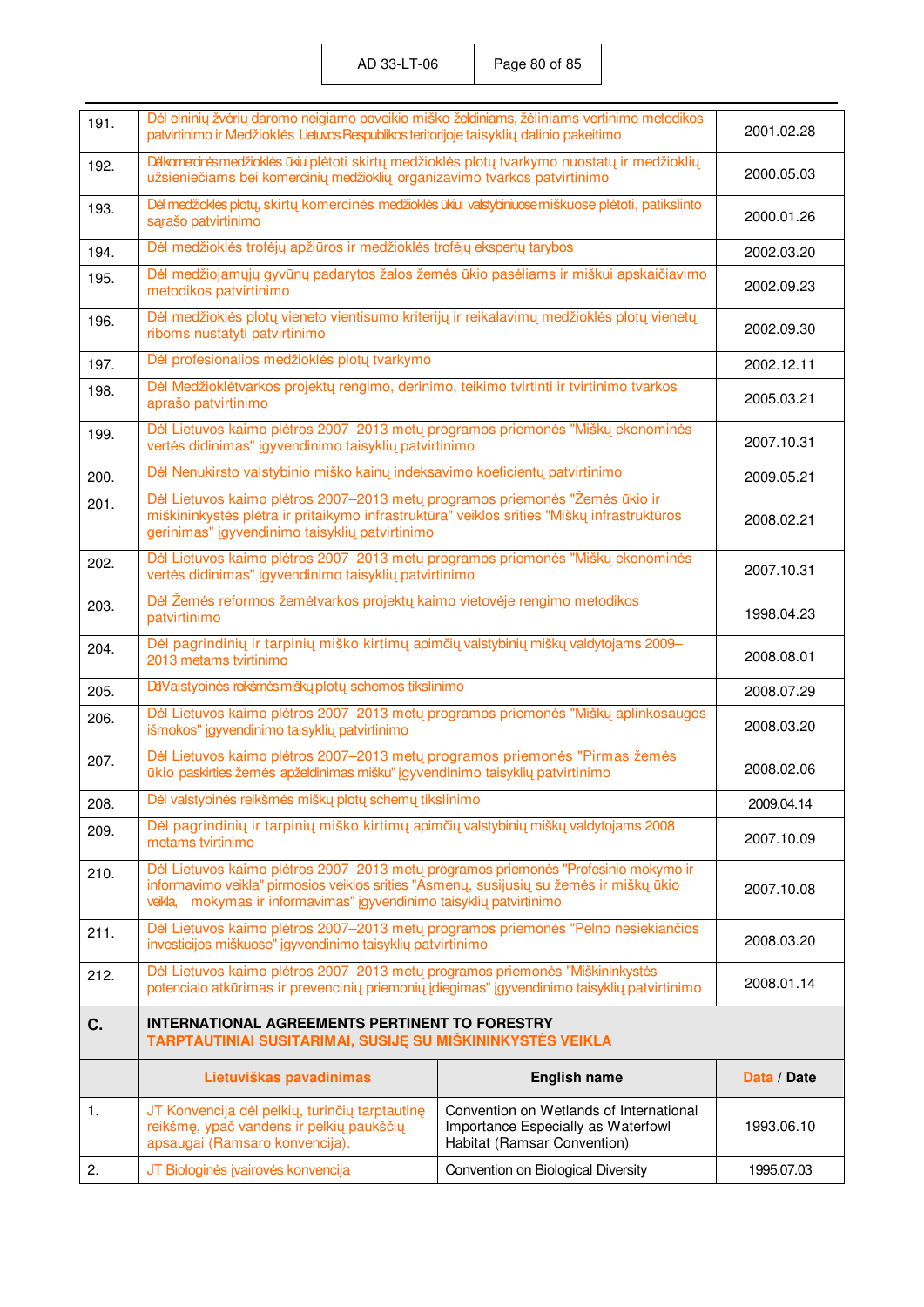AD 33-LT-06 Page 81 of 85

| 3.  | ET Europos laukinės gamtos ir natūraliųjų biotopų<br>apsaugos konvencija (Berno konvencija).                                                                                                                                                                                                                                                       | Convention on the Conservation of European<br>Wildlife and Natural Habitat (Bern convention)                                                                                                                                                                                                                                                                                                | 1996.06.01 |
|-----|----------------------------------------------------------------------------------------------------------------------------------------------------------------------------------------------------------------------------------------------------------------------------------------------------------------------------------------------------|---------------------------------------------------------------------------------------------------------------------------------------------------------------------------------------------------------------------------------------------------------------------------------------------------------------------------------------------------------------------------------------------|------------|
| 4.  | Baltijos jūros aplinkos apsaugos konvencija<br>(Helsinkio konvencija)                                                                                                                                                                                                                                                                              | Convention on the Protection of the Marine<br>Environment of the Baltic Sea Area (Helsinki<br>Convention)                                                                                                                                                                                                                                                                                   | 1997.02.25 |
| 5.  | JT Pavojingų atliekų tarpvalstybinių pervežimų bei<br>jų tvarkymo kontrolės konvencija (Bazelio<br>konvencija).                                                                                                                                                                                                                                    |                                                                                                                                                                                                                                                                                                                                                                                             | 1998.12.22 |
| 6.  | Kartachenos biosaugos protokolas                                                                                                                                                                                                                                                                                                                   | Cartagen Protocol on Biosafety                                                                                                                                                                                                                                                                                                                                                              | 2003.09.18 |
| 7.  | Salių Konferencijos sprendimas III/1 (Bazelio<br>Konvencijos pakeitimas)                                                                                                                                                                                                                                                                           | Amendment to the Convention (Decision III/1<br>of the Conference of the Parties)                                                                                                                                                                                                                                                                                                            | 2003.09.18 |
| 8.  | Baltijos jūros aplinkos apsaugos konvencijos IV<br>priedo "Taršos iš laivų prevencija" pakeitimai<br>(Helsinkio Komisijos rekomendacija Nr. 22E/5)                                                                                                                                                                                                 | Amendments to Annex IV "Prevention of<br>Pollution from Ships" to the Helsinki<br>Convention (HELCOM Recommendation No<br>22E/5)                                                                                                                                                                                                                                                            | 2004.07.15 |
| 9.  | Danijos Karalystės, Estijos Respublikos,<br>Latvijos Respublikos, Lenkijos Respublikos,<br>Lietuvos Respublikos, Rusijos Federacijos,<br>Suomijos Respublikos, Švedijos Karalystės,<br>Vokietijos Federacinės Respublikos<br>Vyriausybių susitarimas dėl Baltijos jūros<br>baseino jūrinės aplinkos apsaugos komisijos<br>privilegijų ir imunitetų | Agreement between the Governments of the<br>Kingdom of Denmark, the Republic of<br>Estonia, the Republic of Finland, the Federal<br>Republic of Germany, the Republic of<br>Latvia, the Republic of Lithuania, the<br>Republic of Poland, the Russian Federation<br>and the Kingdom of Sweden on the<br>Privileges and Immunities of the Baltic<br>Marine Environment Protection Commission | 2004.07.15 |
| 10. | Baltijos jūros aplinkos apsaugos konvencijos IV<br>priedo "Taršos iš laivų prevencija" pakeitimai<br>(Helsinkio Komisijos rekomendacijos Nr. 21/2 ir<br>24/8                                                                                                                                                                                       | Amendments to Annex IV "Prevention of<br>Pollution from Ships" to the Helsinki<br>Convention (HELCOM Recommendations No<br>21/2 and 24/8)                                                                                                                                                                                                                                                   | 2005.06.23 |
| 11. | Protokolas dėl azoto oksidų išmetamų kiekių ar jų<br>tarpvalstybinių pernašų ribojimo                                                                                                                                                                                                                                                              | Protocol concerning the Control of Emissions<br>of Nitrogen Oxides or Their Transboundary<br><b>Fluxes</b>                                                                                                                                                                                                                                                                                  | 2006.03.30 |
| 12. | Protokolas dėl išmetamų sieros kiekių ir jų<br>tarpvalstybinių pernašų mažinimo mažiausiai 30<br>procentų                                                                                                                                                                                                                                          | Protocol on the Reduction of Sulphur<br>Emissions or Their Transboundary Fluxes by<br>at Least 30 per cent                                                                                                                                                                                                                                                                                  | 2006.12.21 |
| 13. | Protokolas dėl išmetamų lakiųjų organinių junginių<br>kiekių ir jų tarpvalstybinių pernašų ribojimo                                                                                                                                                                                                                                                | Protocol Concerning the Control of Emissions<br>of Volatile Organic Compounds or Their<br><b>Transboundary Fluxes</b>                                                                                                                                                                                                                                                                       | 2007.04.05 |
| 14. | Baltijos jūros baseino jūrinės aplinkos<br>apsaugos III priedo "Taršos iš sausumos<br>taršos šaltinių prevencijai taikomi kriterijai ir<br>priemonės" pakeitimai (Helsinkio Komisijos<br>rekomendacija Nr. 21/1)                                                                                                                                   | Amendments to Annex III "Criteria and<br>Measures Concerning the Prevention of<br>Pollution from Land. Based Sources" of the<br>1992 Helsinki Convention(HELCOM<br>Recommendations No 21/1)                                                                                                                                                                                                 | 2007.04.05 |
| 15. | JT Tarpvalstybinių vandentakių ir tarptautinių<br>ežerų apsaugos ir panaudojimo konvencija.                                                                                                                                                                                                                                                        | Convention on the Protection and Use of<br>Transboundary Watercourses and<br>International Lakes of UN                                                                                                                                                                                                                                                                                      | 2000.02.17 |
| 16. | Tarpvalstybinių vandentakių ir tarptautinių ežerų<br>apsaugos ir panaudojimo konvencija.                                                                                                                                                                                                                                                           | Convention on the Protection and Use of<br>Transboundary Watercourses and<br>International Lakes.                                                                                                                                                                                                                                                                                           | 2003.05.23 |
| 17. | Tarpvalstybinio pramoninių avarijų poveikio<br>konvencija. Protokolas dėl atsakomybės ir<br>žalos, sukeltos pramoninių avarijų<br>tarpvalstybiniuose vandenyse atlyginimo.                                                                                                                                                                         | Protocol on Civil Liability and Compensation<br>for Damage Caused by the Transboundary<br>Effects of Industrial Accidents on<br>Transboundary Waters.                                                                                                                                                                                                                                       | 2003.05.23 |
| 18. | JT Poveikio aplinkai įvertinimo tarpvalstybiniame<br>kontekste konvencija (Espoo konvencija).                                                                                                                                                                                                                                                      | Convention on Environmental Impact<br>Assessment in a Transboundary Context                                                                                                                                                                                                                                                                                                                 | 1999.10.07 |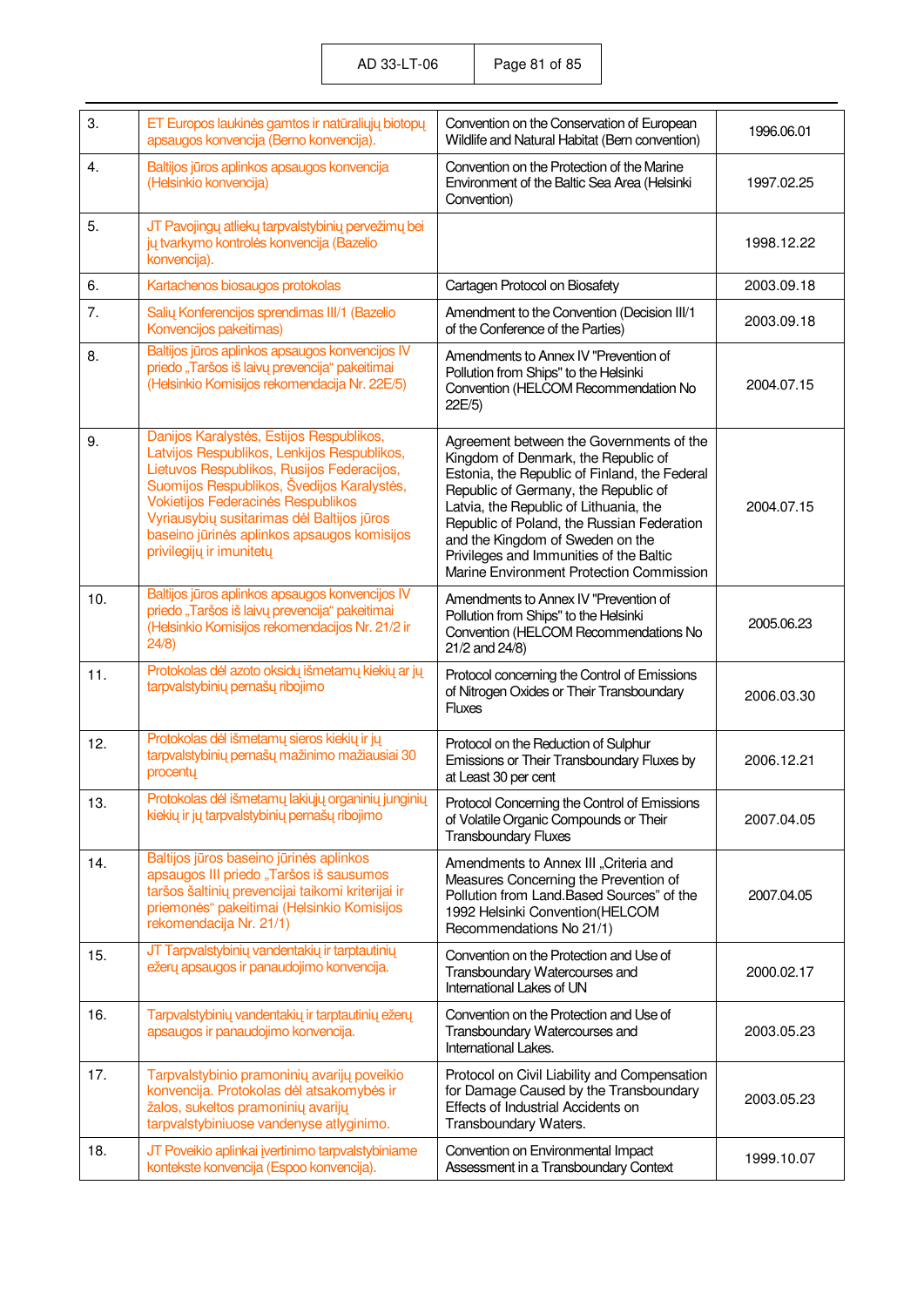|     |                                                                                                                                                                                                                                  | (ESPOO Convention)                                                                                                                                                                           |                                                                |
|-----|----------------------------------------------------------------------------------------------------------------------------------------------------------------------------------------------------------------------------------|----------------------------------------------------------------------------------------------------------------------------------------------------------------------------------------------|----------------------------------------------------------------|
| 19. | Poveikio aplinkai vertinimo tarpvalstybiniame<br>kontekste konvencija (Espoo konvencija).<br>Protokolas dėl strateginio poveikio aplinkai<br>vertinimo                                                                           | Convention on Environmental Impact<br>Assessment in a Transboundary Context<br>(Espoo Convention). Protocol on Strategic<br>Environmental Assessment.                                        | 2003.05.23                                                     |
| 20. | JT Konvencija dėl teisės gauti informaciją,<br>visuomenės dalyvavimo priimant sprendimus ir<br>teisės kreiptis į teismus aplinkosaugos<br>klausimais (Orhuso konvencija)                                                         | Convention on Access to Information, Public<br>Participation in Decision. Making and Access<br>to Justice in Environmental Matters                                                           | 2001.07.10                                                     |
| 21. | Konvencija dėl teisės gauti informaciją,<br>visuomenės dalyvavimo priimant sprendimus ir<br>teisės kreiptis į teismus aplinkosaugos klausimais<br>(Orhuso konvencija). Protokolas dėl išmetamų ir<br>pernešamų teršalų registro. | Convention on Access to Information, Public<br>Participation in Decision. Making and Access to<br>Justice in Environmental Matters. Protocol on<br>Pollutant Release and Transfer Registers. | 2008.12.16                                                     |
| 22. | Konvencijos dėl teisės gauti informaciją,<br>visuomenės dalyvavimo priimant sprendimus ir<br>teisės kreiptis į teismus aplinkosaugos klausimais<br>pakeitimas                                                                    | Amendment to the Convention on Access to<br>Information, Public Participation in<br>Decision. Making and Access to Justice in<br><b>Environmental Matters</b>                                | 2007.06.21                                                     |
| 23. | JT Nykstančių laukinės faunos ir floros rūšių<br>tarptautinės prekybos konvencija (Vašingtono<br>konvencija).                                                                                                                    | Convention on the International Trade in<br>Endangered Species of Fauna and Flora<br>(CITES)                                                                                                 | 2001.05.22                                                     |
| 24. | Nykstančių laukinės faunos ir floros rūšių<br>tarptautinės prekybos konvencijos XXI straipsnio<br>pakeitimas                                                                                                                     | Convention on International Trade in<br>Endangered Species of Wild Fauna and Flora.<br>Amendment to Article XXI                                                                              | 2004.04.22                                                     |
| 25. | JT Migruojančių laukinių gyvūnų rūšių išsaugojimo<br>konvencija (Bonos konvencija).                                                                                                                                              | Convention on the Conservation of Migratory<br>Species of Wild Animals (Bonn Convention)                                                                                                     | 2001.05.22                                                     |
| 26. | Sutartis dėl šikšnosparnių apsaugos Europoje<br>(Londono)                                                                                                                                                                        | Agreement on the Conservation of Bats in<br>Europe                                                                                                                                           | 2001.09.25                                                     |
| 27. | ET Europos kraštovaizdžio konvencija                                                                                                                                                                                             | European Landscape Convention                                                                                                                                                                | 2002.10.03                                                     |
| 28. | JT Stokholmo konvencija dėl patvariųjų organinių<br>teršalų                                                                                                                                                                      | Convention on Persistant Organic Pollutants<br>(POP <sub>S</sub> )                                                                                                                           | 2006.10.10                                                     |
| 29. | BJVT Daugiašalis susitarimas dėl pasikeitimo<br>radioaktyvumo monitoringo duomenimis                                                                                                                                             | Multilateral Agreement on the Exchange of<br><b>Radiation Monitoring Data</b>                                                                                                                | 2002.03.26                                                     |
| 30. | JT Konvencija dėl kovos su dykumėjimu                                                                                                                                                                                            | Convention to Combat Desertification                                                                                                                                                         | 2003.07.03                                                     |
| 31. | JT Roterdamo konvencija dėl sutikimo, apie<br>kurį pranešama iš ankšto, procedūros,<br>taikomos tam tikroms pavojingoms cheminėms<br>medžiagoms ir pesticidams tarptautinėje<br>prekyboje                                        | Rotterdam Convention on the Prior<br>Informed Consent Procedure for Certain<br>Hazardous Chemicals and Pesticides in<br><b>International Trade</b>                                           | 2003.12.16                                                     |
|     | <b>ILO CONVENTIONS RATIFIED BY LITHUANIA</b><br>LIETUVOS RESPUBLIKOS RATIFIKUOTOS TARPTAUTINĖS DARBO ORGANIZACIJOS KONVENCIJOS                                                                                                   |                                                                                                                                                                                              |                                                                |
|     | Konvencija                                                                                                                                                                                                                       | <b>Convention</b>                                                                                                                                                                            | <b>Ratification</b><br>date $/$<br><b>Ratifikavimo</b><br>data |
| 32. | Konvencija dėl aštuonių valandų darbo<br>dienos ir 48 valandų darbo savaitės<br>pramonės įmonėse nustatymo                                                                                                                       | C1 Hours of Work (Industry) Convention,<br>1919                                                                                                                                              | 19.06.1931                                                     |
| 33. | Konvencija dėl moterų nakties darbo*                                                                                                                                                                                             | C4 Night Work (Women) Convention.<br>1919                                                                                                                                                    | 19.06.1931                                                     |
| 34. | Konvencija dėl vaikų nakties darbo<br>pramonėje                                                                                                                                                                                  | C6 Night Work of Young Persons<br>(Industry) Convention, 1919                                                                                                                                | 19.06.1931                                                     |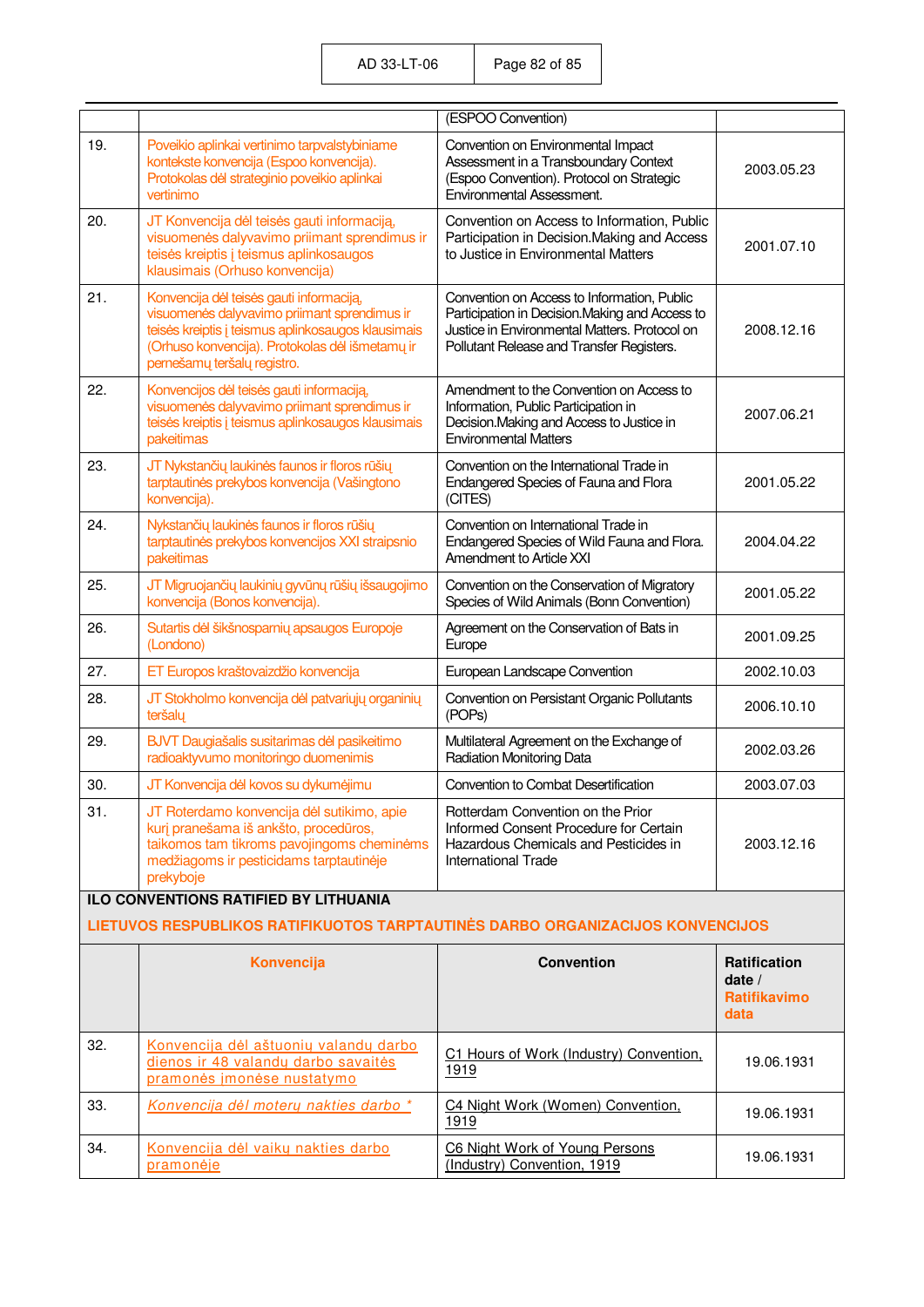| 35. | Konvencija dėl žemės ūkio darbuotojų<br>teisių jungtis į asociacijas ir vienytis                                                    | C11 Right of Association (Agriculture)<br>Convention, 1921                                | 26.09.1994 |
|-----|-------------------------------------------------------------------------------------------------------------------------------------|-------------------------------------------------------------------------------------------|------------|
| 36. | Konvencija dėl savaitinio poilsio<br>pramonės įmonėse                                                                               | C14 Weekly Rest (Industry) Convention,<br>1921                                            | 19.06.1931 |
| 37. | Konvencija dėl šalies ir užsienio piliečių<br>lygių teisių atlyginant žalą, įvykus<br>nelaimingiems atsitikimams                    | C19 Equality of Treatment (Accident<br>Compensation) Convention, 1925                     | 28.09.1934 |
| 38. | Konvencija dėl draudimo ligoje<br>pramonės ir prekybos ir namų ruošos<br>darbininky                                                 | C24 Sickness Insurance (Industry)<br>Convention, 1927                                     | 19.06.1931 |
| 39. | Konvencija dėl sunkių krovinių,<br>pervežamų laivuose, svorio nurodymo                                                              | C27 Marking of Weight (Packages<br>Transported by Vessels) Convention,<br>1929            | 28.09.1934 |
| 40. | Konvencija dėl priverstinio ar<br>privalomojo darbo                                                                                 | C29 Forced Labour Convention, 1930                                                        | 26.09.1994 |
| 41. | Konvencija dėl darbo laiko<br>sutrumpinimo iki 40 valandų per savaitę                                                               | C47 Forty-Hour Week Convention, 1935                                                      | 26.09.1994 |
| 42. | Konvencija dėl jūreivių sveikatos<br>patikrinimo                                                                                    | C73 Medical Examination (Seafarers)<br>Convention, 1946                                   | 19.11.1997 |
| 43. | Konvencija dėl vaikų ir jaunuolių<br>naktinio darbo apribojimo<br>nepramoniniuose darbuose                                          | C79 Night Work of Young Persons (Non-<br>Industrial Occupations) Convention, 1946         | 26.09.1994 |
| 44. | Konvencija dėl TDO Generalinės<br>konferencijos pirmosiose dvidešimt<br>aštuoniose sesijose priimtų konvencijų<br>dalinio pakeitimo | C80 Final Articles Revision Convention,<br>1946                                           | 26.09.1994 |
| 45. | Konvencija dėl darbo inspekcijos<br>pramonėje ir prekyboje                                                                          | C81 Labour Inspection Convention, 1947                                                    | 26.09.1994 |
| 46. | Konvencija dėl asociacijų laisvės ir<br>teisės jungtis į organizacijas gynimo                                                       | C87 Freedom of Association and<br>Protection of the Right to Organise<br>Convention, 1948 | 26.09.1994 |
| 47. | Konvencija dėl įdarbinimo tarnybų<br>organizavimo                                                                                   | C88 Employment Service Convention,<br>1948                                                | 26.09.1994 |
| 48. | Konvencija dėl jaunuoliu naktinio darbo<br>pramonėje (pakeista)                                                                     | C90 Night Work of Young Persons<br>(Industry) Convention (Revised), 1948                  | 26.09.1994 |
| 49. | Konvencija dėl teisės jungtis į<br>organizacijas ir vesti kolektyvines<br>derybas principų taikymo                                  | C98 Right to Organise and Collective<br>Bargaining Convention, 1949                       | 26.09.1994 |
| 50. | Konvencija dėl vienodo atlyginimo<br>vyrams ir moterims už lygiavertį darbą                                                         | C100 Equal Remuneration Convention,<br>1951                                               | 26.09.1994 |
| 51. | Konvencija dėl priverstinio darbo<br>panaikinimo                                                                                    | C105 Abolition of Forced Labour<br>Convention, 1957                                       | 26.09.1994 |
| 52. | Konvencija dėl jūreivių nacionalinių<br>asmens pažymėjimų                                                                           | C108 Seafarers' Identity Documents<br>Convention, 1958                                    | 19.11.1997 |
| 53. | Konvencija dėl diskriminacijos darbo ir<br>profesinės veiklos srityje                                                               | C111 Discrimination (Employment and<br>Occupation) Convention, 1958                       | 26.09.1994 |
| 54. | Konvencija dėl TDO Generalinės<br>konferencijos pirmosiose trisdešimt<br>dviejose sesijose priimtų<br>konvencijų dalinio pakeitimo  | C116 Final Articles Revision Convention,<br>1961                                          | 26.09.1994 |
| 55. | Dėl užimtumo politikos                                                                                                              | C122 Employment Policy Convention,<br>1964                                                | 03.03.2004 |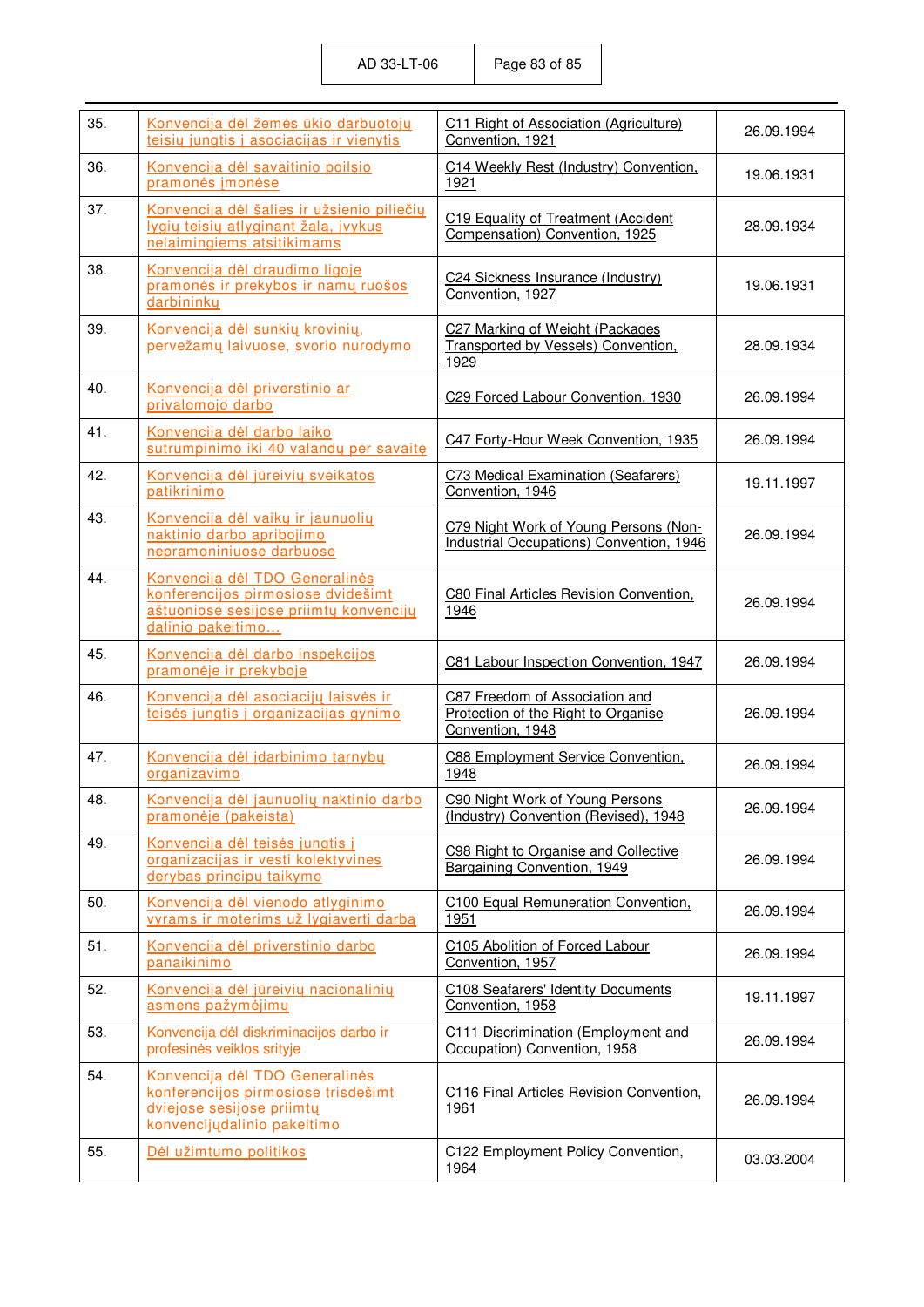| 56. | Konvencija dėl vienam darbuotojui<br>leistino maksimalaus krūvio pernešimo                                            | C127 Maximum Weight Convention, 1967                                                           | 26.09.1994 |
|-----|-----------------------------------------------------------------------------------------------------------------------|------------------------------------------------------------------------------------------------|------------|
| 57. | Konvencija dėl minimalaus darbo<br>užmokesčio nustatymo, ypač<br>atsižvelgiant į besivystančias šalis                 | C131 Minimum Wage Fixing Convention,<br>1970                                                   | 26.09.1994 |
| 58. | Konvencija dėl darbuotojų atstovų<br>gynimo ir jiems teikiamų galimybių<br>jmonėje                                    | C135 Workers' Representatives<br>Convention, 1971                                              | 26.09.1994 |
| 59. | Konvencija dėl minimalaus įdarbinamojo<br>amžiaus                                                                     | C138 Minimum Age Convention, 1973                                                              | 22.06.1998 |
| 60. | Konvencija dėl profesinio orientavimo ir<br>profesinio rengimo ugdant žmogaus<br>išgales                              | C142 Human Resources Development<br>Convention, 1975                                           | 26.09.1994 |
| 61. | Konvencija dėl trišalių konsultacijų<br>tarptautinėms darbo normoms<br>jgyvendinti                                    | C144 Tripartite Consultation<br>(International Labour Standards)<br>Convention, 1976           | 26.09.1994 |
| 62. | Konvencija dėl prekybinės laivybos<br>minimalių standartų ir jos Protokolas                                           | C147 Merchant Shipping (Minimum<br>Standards) Convention, 1976 (and its<br>Protocol)           | 14.07.2006 |
| 63. | Konvencija dėl slaugos personalo įdarbinimo<br>ir darbo bei gyvenimo sąlygų                                           | C149 Nursing Personnel Convention,<br>1977                                                     | 12.06.2007 |
| 64. | Konvencija dėl kolektyvinių derybų<br>skatinimo                                                                       | C154 Collective Bargaining Convention,<br>1981                                                 | 26.09.1994 |
| 65. | Konvencija dėl pareigų šeimai turinčių<br>darbuotojų – vyrų ir moterų – lygių<br>galimybių ir vienodo požiūrio į juos | C156 Workers with Family<br>Responsibilities Convention, 1981                                  | 06.05.2004 |
| 66. | Konvencija dėl (invalidų) profesinės<br>reabilitacijos ir užimtumo                                                    | C159 Vocational Rehabilitation and<br><b>Employment (Disabled Persons)</b><br>Convention, 1983 | 26.09.1994 |
| 67. | Konvencija dėl darbo statistikos                                                                                      | C160 Labour Statistics Convention, 1985                                                        | 10.06.1999 |
| 68. | Konvencija dėl naktinio darbo                                                                                         | C171 Night Work Convention, 1990                                                               | 26.09.1994 |
| 69. | Konvencija dėl darbuotojų reikalavimų<br>gynimo jų darbdaviui tapus nemokiu                                           | C173 Protection of Workers' Claims<br>(Employer's Insolvency) Convention,<br>1992              | 26.09.1994 |
| 70. | Konvencija dėl privačių įdarbinimo<br>agentūry                                                                        | C181 Private Employment Agencies<br>Convention, 1997                                           | 19.03.2004 |
| 71. | Dėl nepriimtino vaikų darbo<br>uždraudimo                                                                             | C182 Worst Forms of Child Labour<br>Convention, 1999                                           | 29.09.2003 |
| 72. | Dėl motinystės apsaugos (pakeista<br>$2000$ m.)                                                                       | C183 Maternity Protection Convention,<br>2000                                                  | 23.09.2003 |